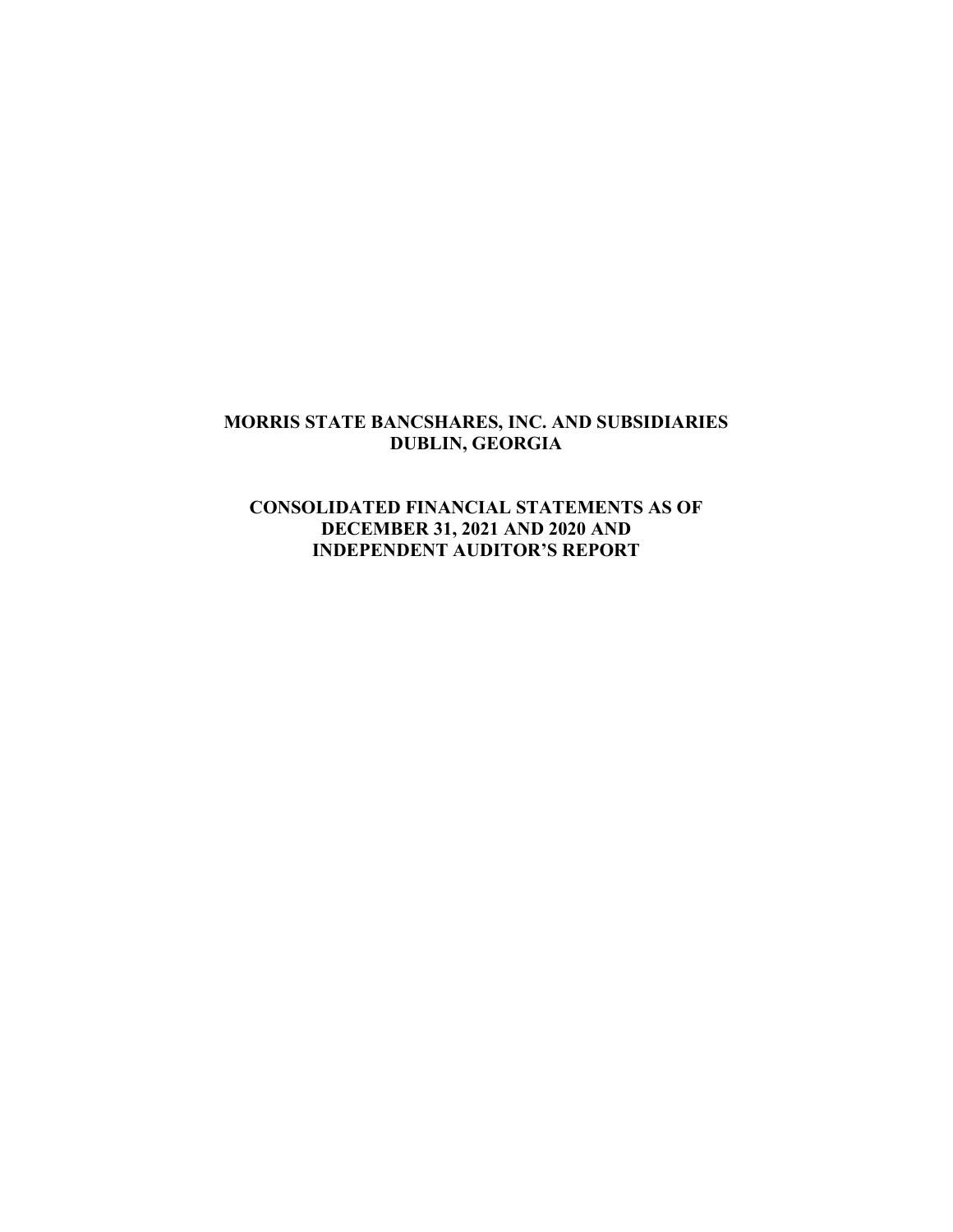## **MORRIS STATE BANCSHARES, INC. AND SUBSIDIARIES**

# **CONTENTS**

| <b>Consolidated Financial Statements</b> |  |
|------------------------------------------|--|
|                                          |  |
|                                          |  |
|                                          |  |
|                                          |  |
|                                          |  |
|                                          |  |
|                                          |  |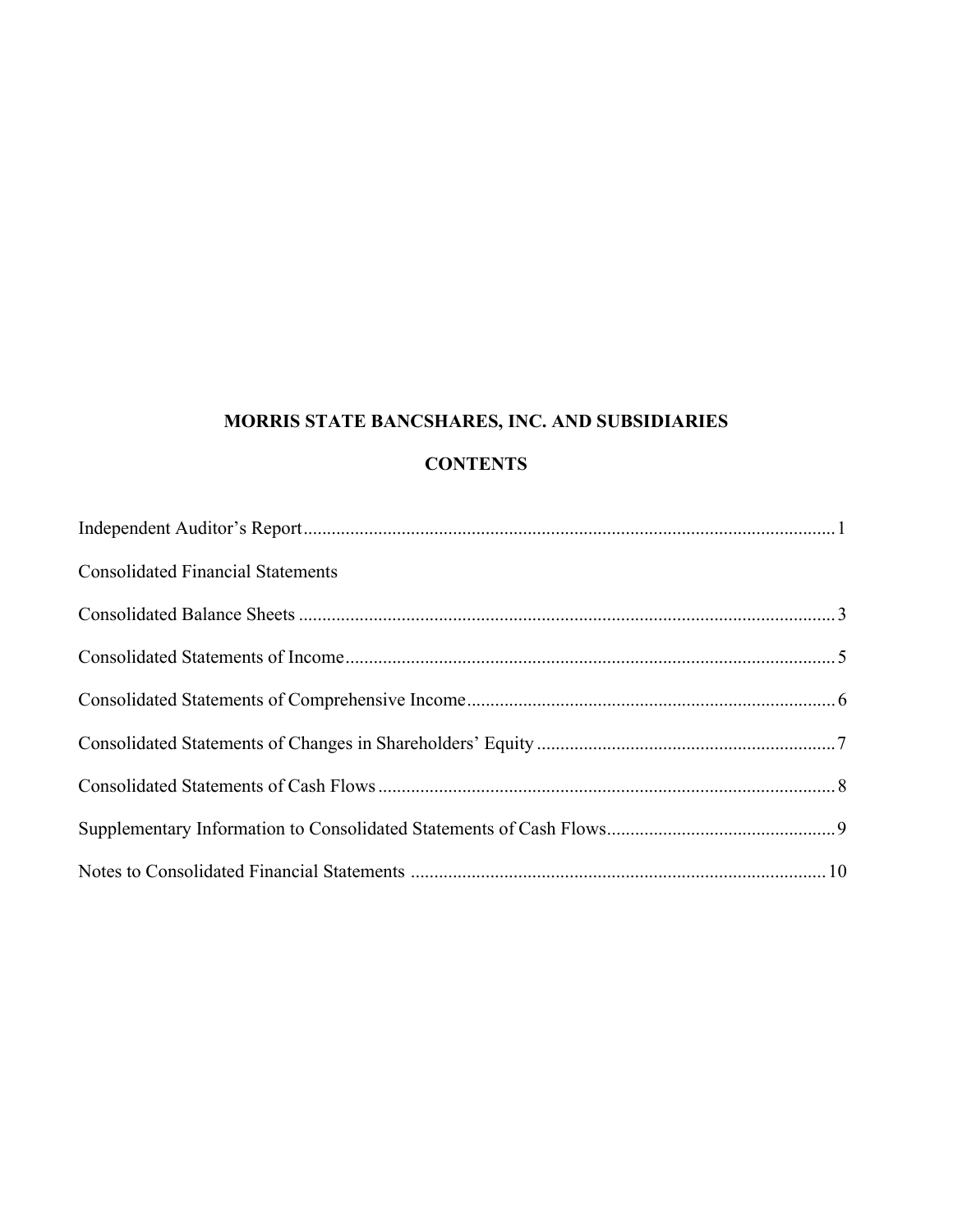

# **NICHOLS, CAULEY & ASSOCIATES, LLC**

1300 Bellevue Avenue Dublin, Georgia 31021 478-275-1163 FAX 478-275-1178 dublin@nicholscauley.com

#### **Independent Auditor's Report**

Board of Directors Morris State Bancshares, Inc. Dublin, Georgia 31021

#### *Opinion*

We have audited the consolidated financial statements of Morris State Bancshares, Inc. and its subsidiaries, which comprise the consolidated balance sheets as of December 31, 2021 and 2020, and the related consolidated statements of income, comprehensive income, changes in shareholders' equity, and cash flows for the years ended 2021, 2020, and 2019, and the related notes to the consolidated financial statements.

In our opinion, the accompanying consolidated financial statements present fairly, in all material respects, the financial position of Morris State Bancshares, Inc. and its subsidiaries as of December 31, 2021 and 2020, and the results of its operations and its cash flows for the years ended 2021, 2020, and 2019 in accordance with accounting principles generally accepted in the United States of America.

#### *Basis for Opinion*

We conducted our audits in accordance with auditing standards generally accepted in the United States of America (GAAS). Our responsibilities under those standards are further described in the Auditor's Responsibilities for the Audit of the Consolidated Financial Statements section of our report. We are required to be independent of Morris State Bancshares, Inc. and to meet our other ethical responsibilities, in accordance with the relevant ethical requirements relating to our audits. We believe that the audit evidence we have obtained is sufficient and appropriate to provide a basis for our audit opinion.

#### *Responsibilities of Management for the Consolidated Financial Statements*

Management is responsible for the preparation and fair presentation of the consolidated financial statements in accordance with accounting principles generally accepted in the United States of America, and for the design, implementation, and maintenance of internal control relevant to the preparation and fair presentation of consolidated financial statements that are free from material misstatement, whether due to fraud or error.

In preparing the consolidated financial statements, management is required to evaluate whether there are conditions or events, considered in the aggregate, that raise substantial doubt about Morris State Bancshares, Inc.'s ability to continue as a going concern for one year after the date that the consolidated financial statements are available to be issued.

> Atlanta | Calhoun | Canton | Dalton | Dublin Fayetteville | Kennesaw | Rome | Warner Robins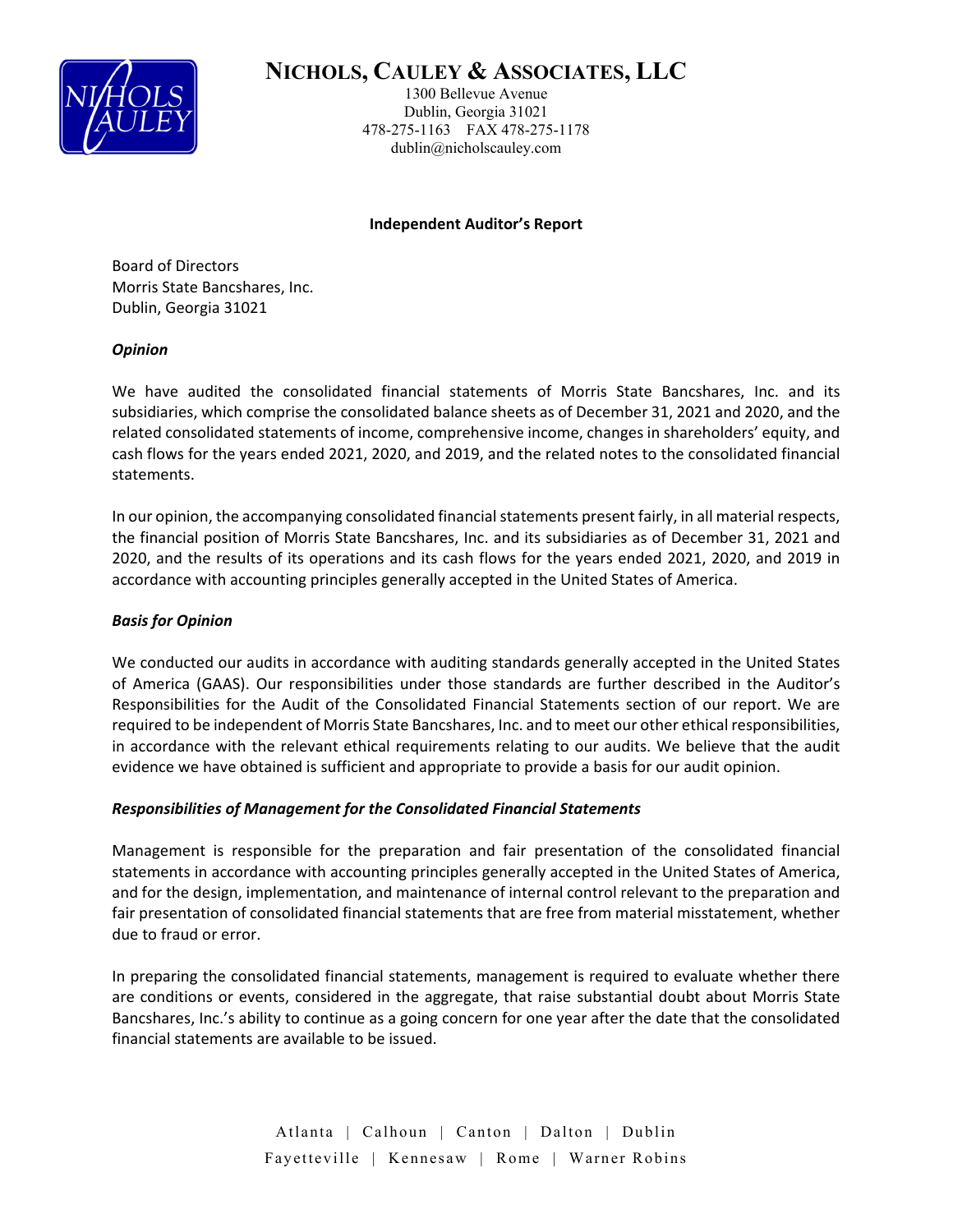Board of Directors Morris State Bancshares, Inc. Page 2

#### *Auditor's Responsibilities for the Audit of the Consolidated Financial Statements*

Our objectives are to obtain reasonable assurance about whether the consolidated financial statements as a whole are free from material misstatement, whether due to fraud or error, and to issue an auditor's report that includes our opinion. Reasonable assurance is a high level of assurance but is not absolute assurance and therefore is not a guarantee that an audit conducted in accordance with GAAS will always detect a material misstatement when it exists. The risk of not detecting a material misstatement resulting from fraud is higher than for one resulting from error, as fraud may involve collusion, forgery, intentional omissions, misrepresentations, or the override of internal control. Misstatements are considered material if there is a substantial likelihood that, individually or in the aggregate, they would influence the judgment made by a reasonable user based on the financial statements.

In performing an audit in accordance with GAAS, we:

- Exercise professional judgment and maintain professional skepticism throughout the audit.
- Identify and assess the risks of material misstatement of the consolidated financial statements, whether due to fraud or error, and design and perform audit procedures responsive to those risks. Such procedures include examining, on a test basis, evidence regarding the amounts and disclosures in the consolidated financial statements.
- Obtain an understanding of internal control relevant to the audit in order to design audit procedures that are appropriate in the circumstances, but not for the purpose of expressing an opinion on the effectiveness of Morris State Bancshares, Inc.'s internal control. Accordingly, no such opinion is expressed.
- Evaluate the appropriateness of accounting policies used and the reasonableness of significant accounting estimates made by management, as well as evaluate the overall presentation of the consolidated financial statements.
- Conclude whether, in our judgment, there are conditions or events, considered in the aggregate, that raise substantial doubt about Morris State Bancshares, Inc.'s ability to continue as a going concern for a reasonable period of time.

We are required to communicate with those charged with governance regarding, among other matters, the planned scope and timing of the audit, significant audit findings, and certain internal control–related matters that we identified during the audit.

Richals, Cauley + Associated, LLC

Dublin, Georgia March 22, 2022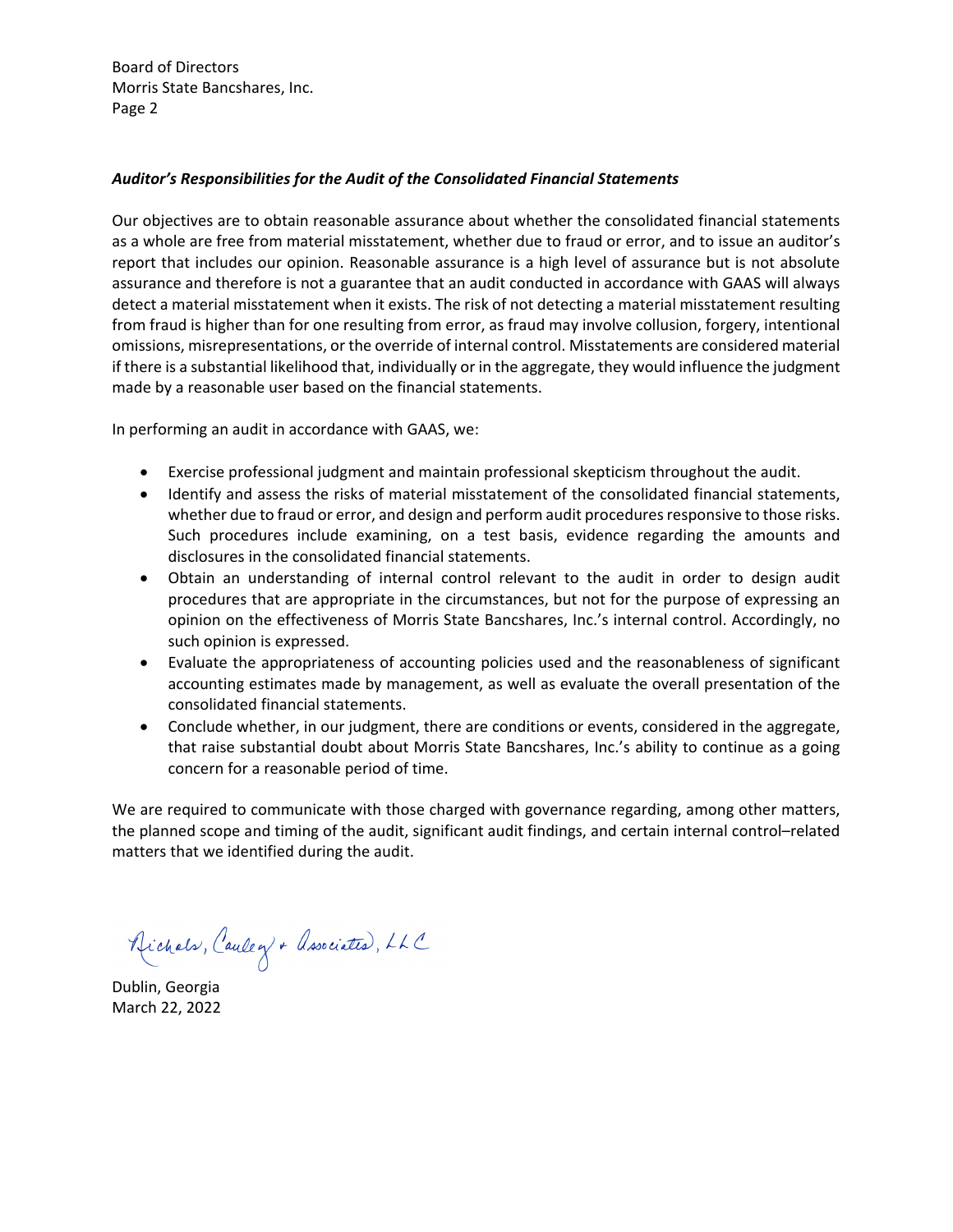## **MORRIS STATE BANCSHARES, INC., AND SUBSIDIARIES CONSOLIDATED BALANCE SHEETS DECEMBER 31**

## **ASSETS**

|                                                   | 2021              | 2020                          |
|---------------------------------------------------|-------------------|-------------------------------|
| <b>Cash and Cash Equivalents</b>                  |                   |                               |
| Cash and Due from Banks                           | 161,969,315<br>\$ | \$<br>56,290,263              |
| Federal Funds Sold                                | 14,278,248        | 93,200,409                    |
|                                                   | 176, 247, 563     | 149,490,672                   |
| Interest-Bearing Time Deposits in Other Banks     | 350,000           | 350,000                       |
| Securities Available for Sale, at Fair Value      | 244,979,034       | 205,427,670                   |
| Securities Held to Maturity, at Cost              | 11,123,253        | 12,730,837                    |
| Federal Home Loan Bank Stock, Restricted, at Cost | 624,300           | 899,700                       |
| Equity Investment, at Cost                        | 3,500,000         | 3,500,000                     |
| Loans, Net of Unearned Income                     | 926,226,135       | 837, 333, 160                 |
| Allowance for Loan Losses                         | (12,008,416)      | (10, 781, 434)                |
| Loans, Net                                        | 914,217,719       | 826,551,726                   |
| Bank Premises and Equipment, Net                  | 14,938,591        | 15,348,697                    |
| Right of Use Asset for Operating Lease, Net       | 1,239,826         | 641,008                       |
| Goodwill                                          | 9,361,704         | 9,361,704                     |
| Intangible Assets, Net                            | 2,369,390         | 2,717,377                     |
| Other Real Estate and Foreclosed Assets           | 5,332,096         | 141,255                       |
| <b>Accrued Interest Receivable</b>                | 4,647,196         | 4,763,850                     |
| Cash Surrender Value of Life Insurance            | 13,977,951        | 13,620,443                    |
| Other Assets                                      | 6,609,215         | 4,283,312                     |
|                                                   | 58,475,969        | 50,877,646                    |
| <b>Total Assets</b>                               | \$1,409,517,838   | 1,249,828,251<br>$\mathbb{S}$ |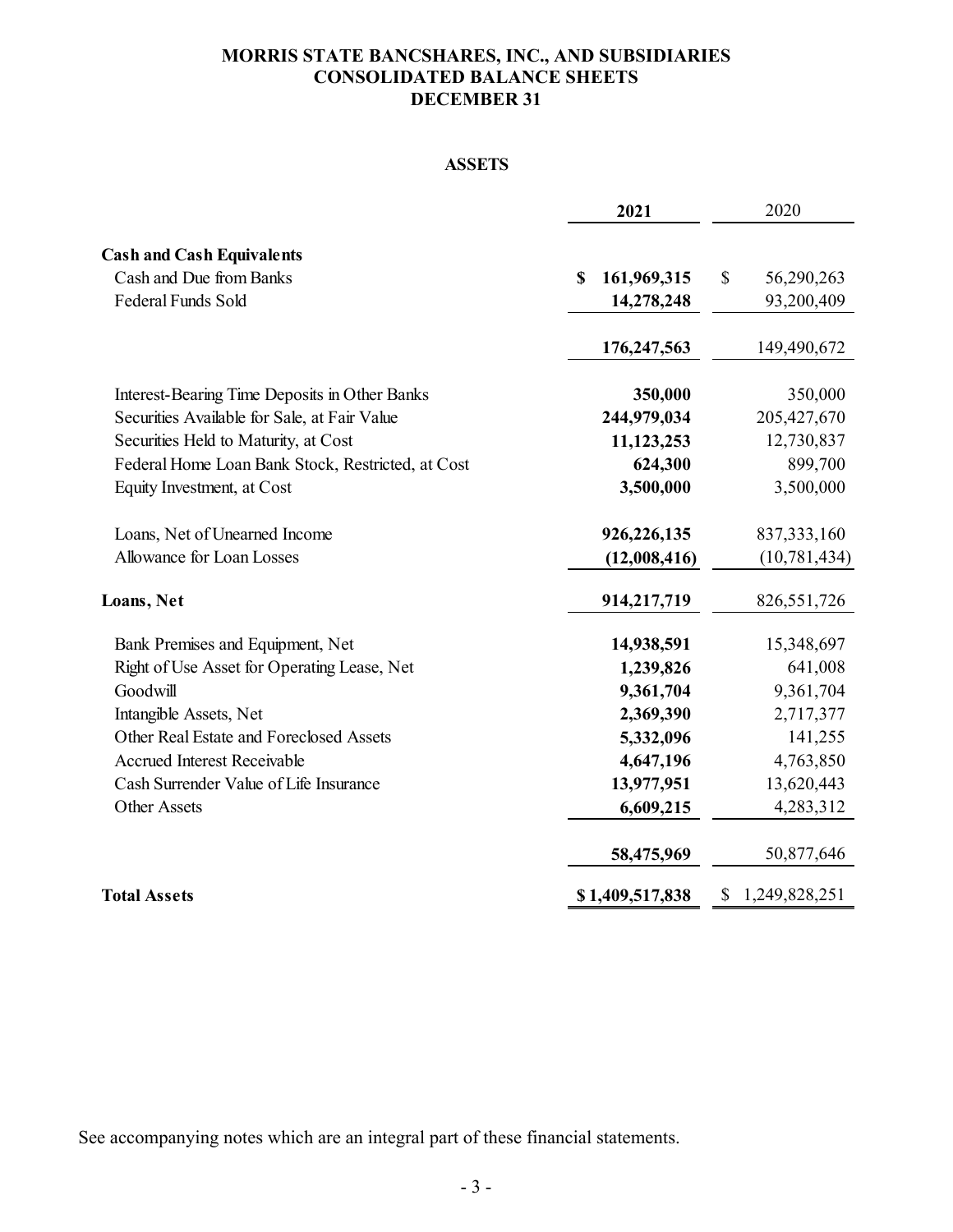## **MORRIS STATE BANCSHARES, INC. AND SUBSIDIARIES CONSOLIDATED BALANCE SHEETS DECEMBER 31**

## **LIABILITIES AND SHAREHOLDERS' EQUITY**

|                                                                                                                      | 2021             | 2020                          |
|----------------------------------------------------------------------------------------------------------------------|------------------|-------------------------------|
| <b>Deposits</b>                                                                                                      |                  |                               |
| <b>Noninterest Bearing</b>                                                                                           | 337,522,785<br>S | \$<br>282,746,776             |
| <b>Interest Bearing</b>                                                                                              | 886,681,661      | 804,440,237                   |
| <b>Total Deposits</b>                                                                                                | 1,224,204,446    | 1,087,187,013                 |
| Other Borrowed Funds                                                                                                 | 28,752,079       | 28,677,477                    |
| Lease Liability for Operating Lease                                                                                  | 1,239,826        | 641,008                       |
| <b>Accrued Interest Payable</b>                                                                                      | 134,392          | 269,881                       |
| Accrued Expenses and Other Liabilities                                                                               | 6,928,153        | 3,633,788                     |
| <b>Total Liabilities</b>                                                                                             | 1,261,258,896    | 1,120,409,167                 |
| <b>Shareholders' Equity</b>                                                                                          |                  |                               |
| Common Stock, \$1 Par Value, Authorized 10,000,000 Shares,<br>2,159,148 Issued and 2,107,857 Outstanding in 2021 and |                  |                               |
| 2,144,766 Issued and 2,093,839 Outstanding in 2020                                                                   | 2,159,148        | 2,144,766                     |
| Paid-In Capital Surplus                                                                                              | 40,349,139       | 39,292,064                    |
| <b>Retained Earnings</b>                                                                                             | 104,039,835      | 83,266,070                    |
| Accumulated Other Comprehensive Income                                                                               | 3,404,364        | 6,381,381                     |
| Treasury Stock, at Cost 51,291 Shares in 2021 and                                                                    |                  |                               |
| 50,927 Shares in 2020                                                                                                | (1,693,544)      | (1,665,197)                   |
| <b>Total Shareholders' Equity</b>                                                                                    | 148,258,942      | 129,419,084                   |
| <b>Total Liabilities and Shareholders' Equity</b>                                                                    | \$1,409,517,838  | 1,249,828,251<br>$\mathbb{S}$ |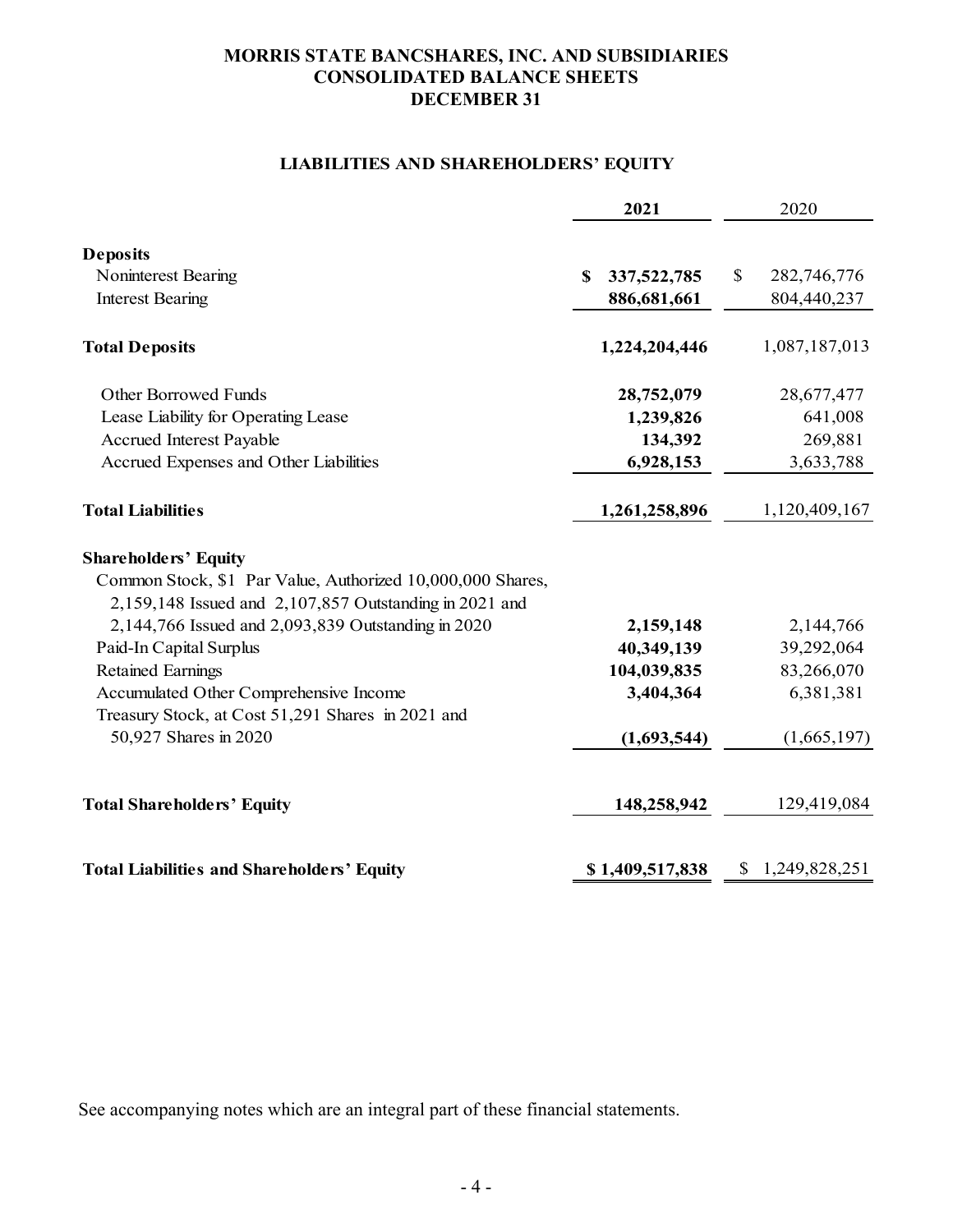## **MORRIS STATE BANCSHARES, INC., AND SUBSIDIARIES CONSOLIDATED STATEMENTS OF INCOME FOR THE YEARS ENDED DECEMBER 31**

|                                                                 | 2021          | 2020             | 2019             |
|-----------------------------------------------------------------|---------------|------------------|------------------|
| <b>Interest and Dividend Income</b>                             |               |                  |                  |
| Loans, Including Fees                                           | \$51,885,652  | \$<br>50,465,808 | \$<br>43,205,235 |
| <b>Interest on Securities</b>                                   | 5,895,358     | 4,015,456        | 2,885,822        |
| Income on Federal Funds Sold                                    | 74,911        | 103,208          | 513,422          |
| Income on Time Deposits Held in Other Banks                     | 3,436         | 20,511           | 36,218           |
| Other Interest and Dividend Income                              | 304,083       | 325,826          | 1,027,100        |
|                                                                 |               |                  |                  |
| <b>Total Interest and Dividend Income</b>                       | 58,163,440    | 54,930,809       | 47,667,797       |
| <b>Interest Expense</b>                                         |               |                  |                  |
| Deposits                                                        | 2,338,787     | 5,037,791        | 7,963,852        |
| Interest on Other Borrowed Money                                | 1,563,855     | 1,094,608        | 733,330          |
| Interest on Federal Funds Purchased                             | 72            | 72               | 151              |
| <b>Total Interest Expense</b>                                   | 3,902,714     | 6,132,471        | 8,697,333        |
|                                                                 |               |                  |                  |
| <b>Net Interest Income Before Provision for Loan Losses</b>     | 54,260,726    | 48,798,338       | 38,970,464       |
| Provision for Loan Losses                                       | (2,000,000)   | (3,635,000)      | (1,650,000)      |
| <b>Net Interest Income After Provision for Loan Losses</b>      | 52,260,726    | 45,163,338       | 37,320,464       |
| <b>Noninterest Income</b>                                       |               |                  |                  |
| Service Charges on Deposit Accounts                             | 1,983,697     | 1,951,402        | 2,303,975        |
| Other Service Charges, Commissions and Fees                     | 1,532,664     | 1,282,847        | 827,908          |
| Gain on Sales of Loans                                          | 37,683        | 187,006          | 263,029          |
| Increase in CSV of Life Insurance                               | 357,508       | 372,060          | 213,246          |
| Other Income                                                    | 601,072       | 366,821          | 401,952          |
|                                                                 |               |                  |                  |
| <b>Total Noninterest Income</b>                                 | 4,512,624     | 4,160,136        | 4,010,110        |
| Noninterest Expenses                                            |               |                  |                  |
| <b>Salaries</b>                                                 | 14,407,754    | 13,198,826       | 11,378,897       |
| <b>Employee Benefits</b>                                        | 4,269,912     | 3,747,364        | 3,316,242        |
| Net Occupancy Expense                                           | 2,751,349     | 2,528,292        | 2,269,686        |
| Equipment Rental and Depreciation of Equipment                  | 115,044       | 121,716          | 102,862          |
| Impairment Recognized on Other Real Estate Held for Sale        | 188,500       |                  | 236,064          |
| Loss (Gain) on Sales and Calls of Securities                    | (299, 870)    | (46,323)         | 24,471           |
| Loss (Gain) on Sales of Foreclosed Assets and Other Real Estate | (26, 110)     | 74,095           | (270, 572)       |
| Loss (Gain) on Sales of Premises and Equipment                  |               | (4,000)          | (1,000)          |
| Other Expenses                                                  | 9,138,597     | 8,439,709        | 8,544,265        |
| <b>Total Noninterest Expenses</b>                               | 30,545,176    | 28,059,679       | 25,600,915       |
| <b>Income Before Income Taxes</b>                               | 26,228,174    | 21,263,795       | 15,729,659       |
| Provision for Income Taxes                                      | (2, 263, 886) | (3,855,806)      | (2,108,705)      |
| <b>Net Income</b>                                               | \$23,964,288  | \$<br>17,407,989 | \$<br>13,620,954 |
| <b>Earnings Per Common Share</b>                                |               |                  |                  |
| Basic                                                           | \$<br>11.40   | \$<br>8.31       | \$<br>6.87       |
| Diluted                                                         | \$<br>11.40   | \$<br>8.31       | \$<br>6.87       |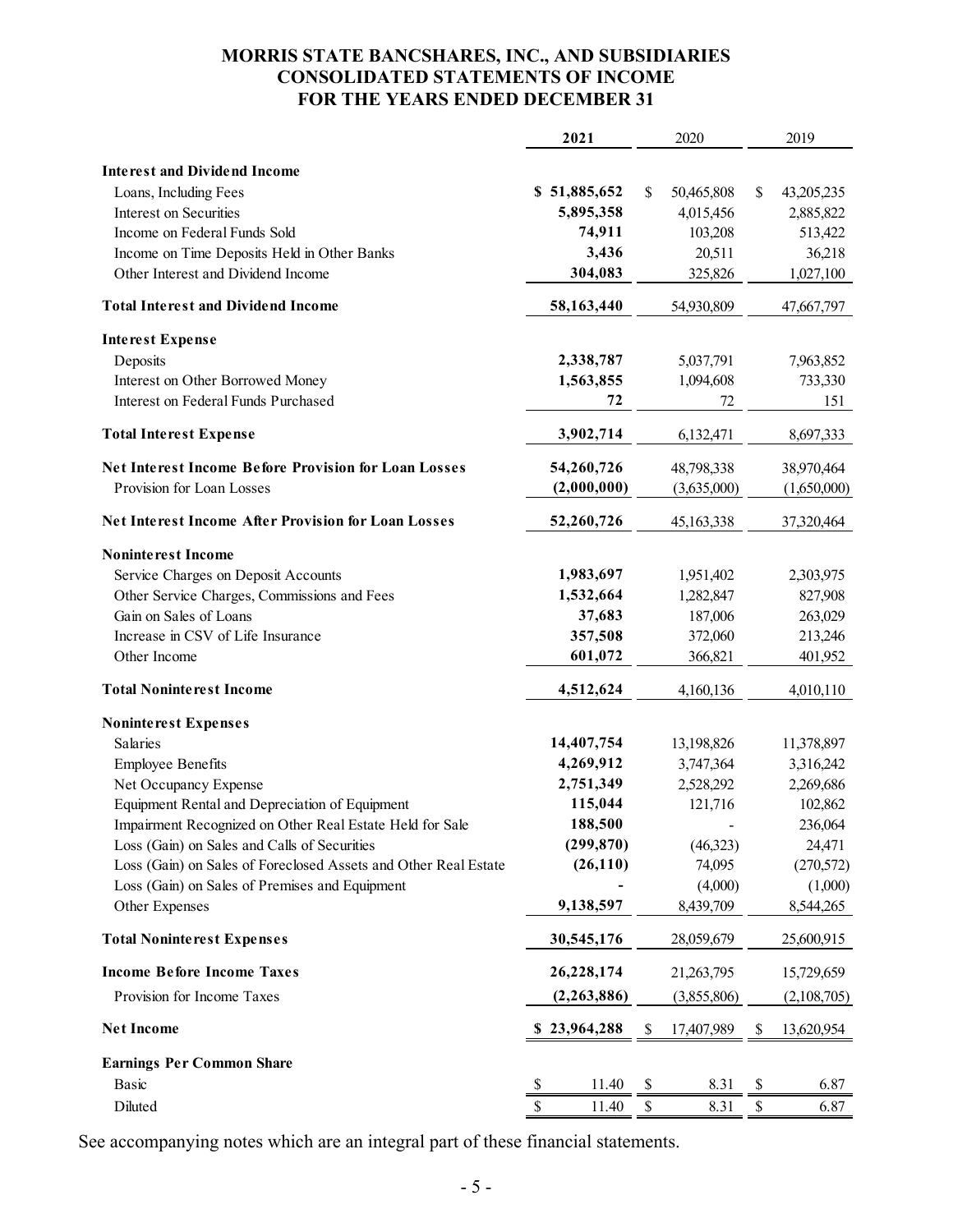## **MORRIS STATE BANCSHARES, INC., AND SUBSIDIARIES CONSOLIDATED STATEMENTS OF COMPREHENSIVE INCOME FOR THE YEARS ENDED DECEMBER 31**

|                                                                         | 2021        |    | 2020        | 2019 |            |
|-------------------------------------------------------------------------|-------------|----|-------------|------|------------|
| <b>Net Income</b>                                                       | 23,964,288  | У. | 17,407,989  | S.   | 13,620,954 |
| <b>Other Comprehensive Income (Loss)</b>                                |             |    |             |      |            |
| Unrealized Holding Gains (Losses) on Available for Sale Debt Securities | (3,468,546) |    | 5,806,981   |      | 2,749,874  |
| Reclassification Adjustment for (Gains) Losses Realized in Income       | (299, 870)  |    | (46,323)    |      | 24,471     |
| <b>Net Unrealized Gains (Losses)</b>                                    | (3,768,416) |    | 5,760,658   |      | 2,774,345  |
| <b>Tax Effect</b>                                                       | 791,399     |    | (1,209,761) |      | (486, 614) |
| Total Other Comprehensive Income (Loss)                                 | (2,977,017) |    | 4,550,897   |      | 2,287,731  |
| <b>Total Comprehensive Income</b>                                       | 20,987,271  |    | 21,958,886  |      | 15,908,685 |
|                                                                         |             |    |             |      |            |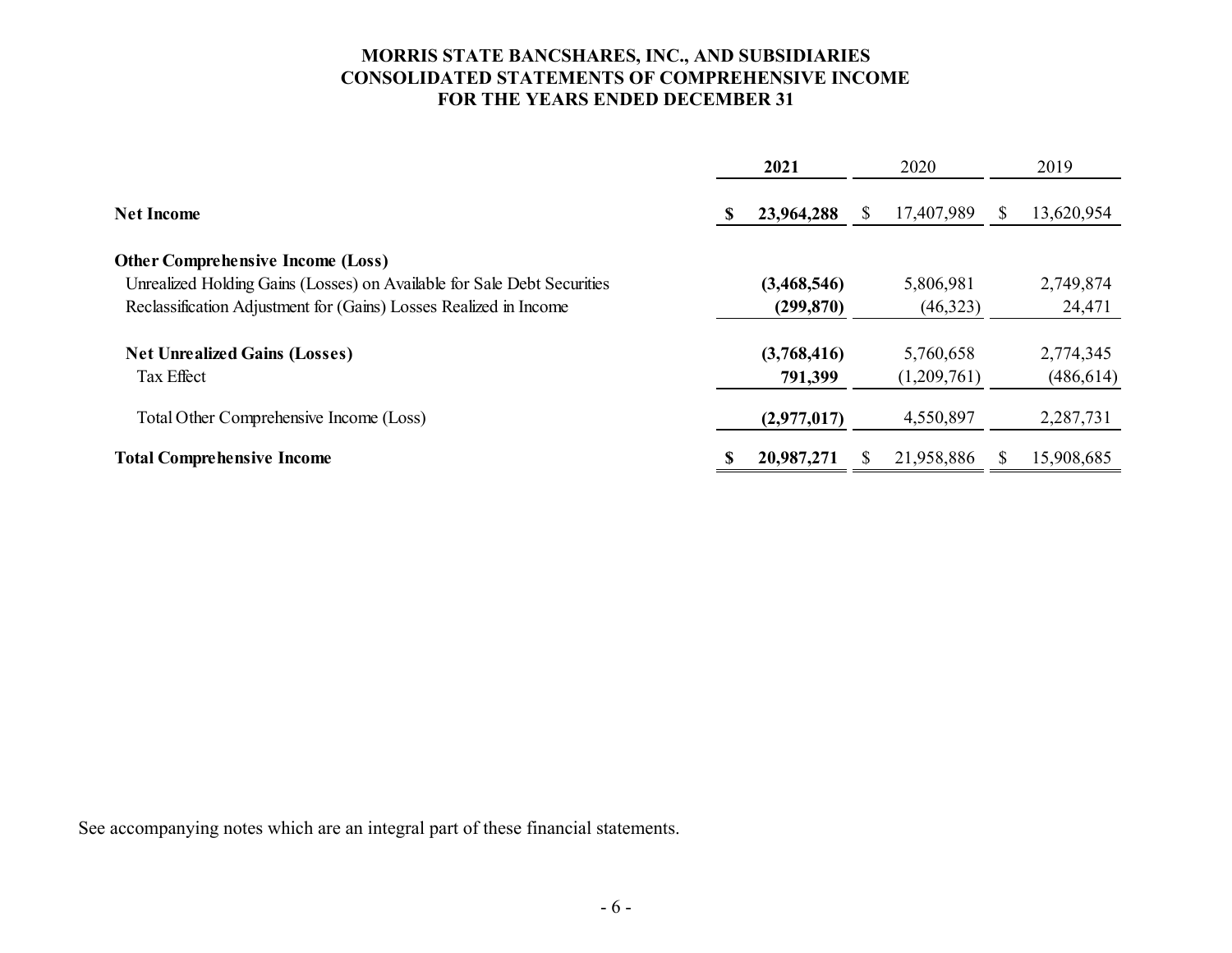## **MORRIS STATE BANCSHARES, INC., AND SUBSIDIARIES CONSOLIDATED STATEMENTS OF CHANGES IN SHAREHOLDERS' EQUITY FOR THE YEARS ENDED DECEMBER 31, 2021, 2020 AND 2019**

|                                    |                 |                  |                  | <b>Accumulated</b> |                   |                  |
|------------------------------------|-----------------|------------------|------------------|--------------------|-------------------|------------------|
|                                    |                 | Paid-In          |                  | Other              |                   |                  |
|                                    | Common          | Capital          | Retained         | Comprehensive      | <b>Treasury</b>   |                  |
|                                    | <b>Stock</b>    | <b>Surplus</b>   | <b>Earning</b>   | Income (Loss)      | <b>Stock</b>      | <b>Total</b>     |
| <b>Balance - December 31, 2018</b> | 1,882,740<br>\$ | 24,225,182<br>\$ | 57,792,589<br>\$ | \$<br>(457,247)    | (1,211,099)<br>\$ | 82,232,165<br>\$ |
| <b>Issuance of Common Stock</b>    | 262,026         | 15,066,882       |                  |                    |                   | 15,328,908       |
| Purchase of Treasury Stock         |                 |                  |                  |                    | (168, 533)        | (168, 533)       |
| Net Income                         |                 |                  | 13,620,954       |                    |                   | 13,620,954       |
| Other Comprehensive Income         |                 |                  |                  | 2,287,731          |                   | 2,287,731        |
| Cash Dividends                     |                 |                  | (1,875,593)      |                    |                   | (1,875,593)      |
| Balance - December 31, 2019        | 2,144,766       | 39,292,064       | 69,537,950       | 1,830,484          | (1,379,632)       | 111,425,632      |
| Purchase of Treasury Stock         |                 |                  |                  |                    | (285,565)         | (285, 565)       |
| Net Income                         |                 |                  | 17,407,989       |                    |                   | 17,407,989       |
| Other Comprehensive Income         |                 |                  |                  | 4,550,897          |                   | 4,550,897        |
| Cash Dividends                     |                 |                  | (3,679,869)      |                    |                   | (3,679,869)      |
| <b>Balance - December 31, 2020</b> | 2,144,766       | 39,292,064       | 83,266,070       | 6,381,381          | (1,665,197)       | 129,419,084      |
| <b>Issuance of Common Stock</b>    | 14,382          | 1,057,075        |                  |                    |                   | 1,071,457        |
| Purchase of Treasury Stock         |                 |                  |                  |                    | (28, 347)         | (28, 347)        |
| Net Income                         |                 |                  | 23,964,288       |                    |                   | 23,964,288       |
| Other Comprehensive Loss           |                 |                  |                  | (2,977,017)        |                   | (2,977,017)      |
| Cash Dividends                     |                 |                  | (3,190,523)      |                    |                   | (3,190,523)      |
| <b>Balance - December 31, 2021</b> | \$2,159,148     | \$40,349,139     | \$104,039,835    | 3,404,364<br>\$    | \$(1,693,544)     | \$148,258,942    |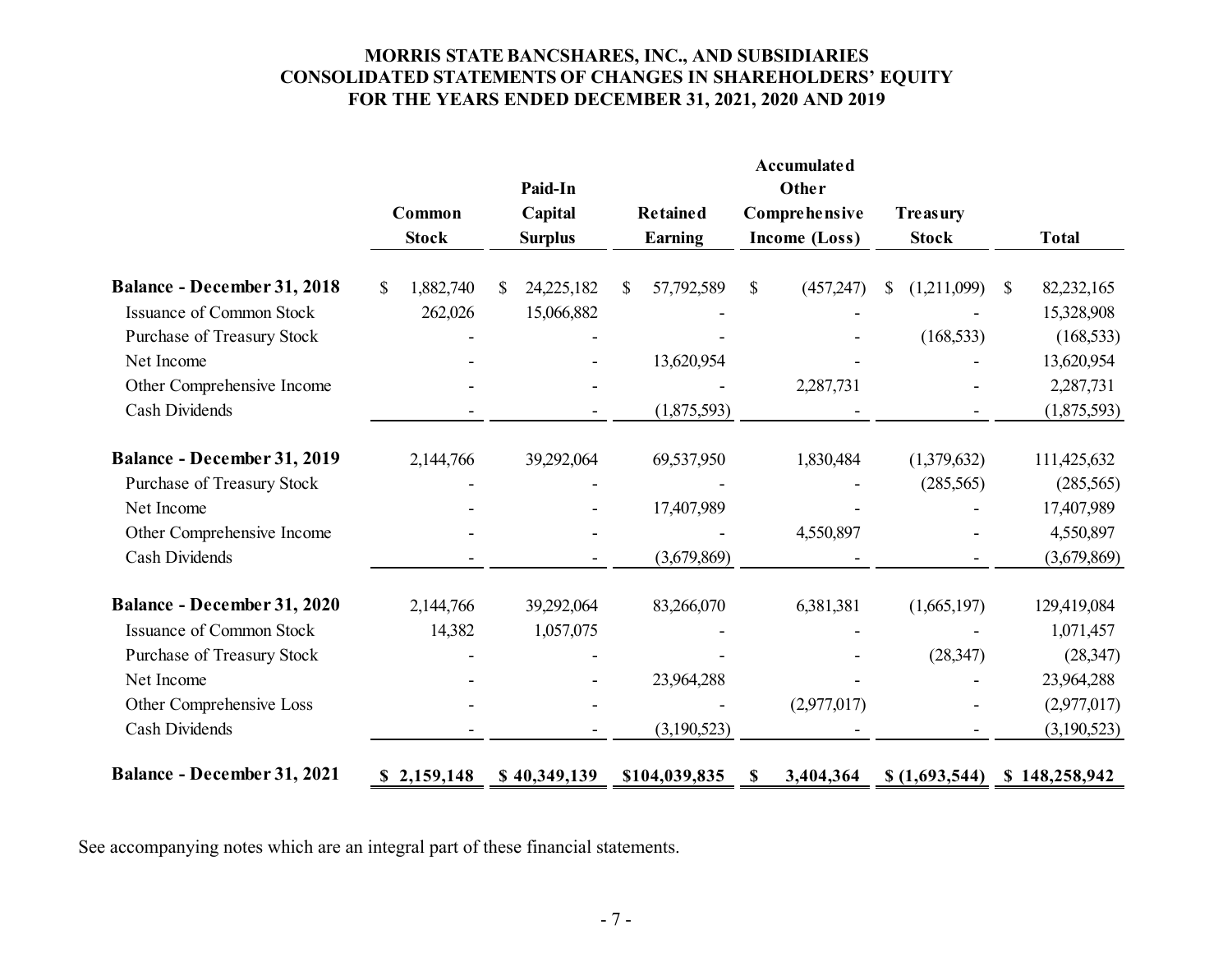## **MORRIS STATE BANCSHARES, INC., AND SUBSIDIARIES CONSOLIDATED STATEMENTS OF CASH FLOWS FOR THE YEARS ENDED DECEMBER 31**

| <b>Cash Flows from Operating Activities</b><br>Net Income<br>\$<br>\$<br>17,407,989<br>\$<br>13,620,954<br>23,964,288<br>Adjustments to Reconcile Net Income to<br>Net Cash Provided by Operating Activities<br>Provision for Loan Losses<br>3,635,000<br>1,650,000<br>2,000,000<br>Depreciation<br>924,175<br>815,912<br>946,891<br>Impairment Recognized on Other Real Estate Held for Sale<br>236,064<br>188,500<br>Loss (Gain) on Sales of Foreclosed Assets,<br>Other Real Estate and Property, Net<br>(26, 110)<br>70,095<br>(271, 572)<br>Gain on Sales of Loans<br>(187,006)<br>(263, 029)<br>(37,683)<br>Net Amortization on Securities<br>1,705,817<br>598,328<br>272,731<br>(Gain) Loss on Sales/Calls of Investment Securities<br>24,471<br>(299, 870)<br>(46,323)<br>Increase in CSV Life Insurance<br>(357,508)<br>(372,059)<br>(213, 246)<br>250,427<br>Amortization of Intangible Assets<br>349,764<br>347,987<br>166,865<br>Amortization of Operating Lease Right-of-Use Assets<br>286,016<br>237,487<br>Amortization of Operating Lease Liabilities<br>(286, 016)<br>(237, 487)<br>(166, 865)<br>Amortization of Investment in Tax Credit<br>129,452<br>Changes in<br>Accrued Income and Other Assets<br>(223, 738)<br>58,292<br>(2,347,547)<br>Accrued Expenses and Other Liabilities<br>3,233,478<br>676,106<br>(192, 184)<br>Net Cash Provided by Operating Activies<br>23,114,361<br>13,582,981<br>31,571,504<br><b>Cash Flows from Investing Activities</b><br>Net Change in Loans to Customers<br>(95, 636, 502)<br>(103, 648, 447)<br>(20, 267, 499)<br>Proceeds from Sales of Loans<br>2,053,231<br>3,444,665<br>384,456<br>Net Change in Interest-Bearing Time Deposits in Other Banks<br>1,000,000<br>748,000<br>Purchase of Available Sale Securties<br>(88, 288, 319)<br>(107, 326, 745)<br>(47, 964, 278)<br>Proceeds from Sales of Available for Sale Securities<br>7,555,952<br>89,271<br>4,476,588<br>Proceeds from Maturities/Calls/Paydowns of Available for Sale Securities<br>31,353,232<br>22,886,781<br>38,128,266<br>Purchase of Held to Maturity Securities<br>(753, 369)<br>(8,250,000)<br>Proceeds from Maturities/Calls/Paydowns of Held to Maturity Securities<br>933,066<br>239,327<br>251,870<br>Proceeds from Redemption of Federal Home Loan Bank Stock<br>275,400<br>150,400<br>Purchase of Federal Home Loan Bank Stock<br>(56,800)<br>Purchase of Equity Investment<br>(3,500,000)<br>Acquisition of FMB, Net of Cash and Cash Equivalents Acquired<br>10,830,569<br>Purchase of Investment Tax Credit<br>(1,323,564)<br>Purchase of Bank-Owned Life Insurance<br>(6,000,000)<br>(668, 174)<br>Property and Equipment Expenditures<br>(536, 785)<br>(2,064,619)<br>Proceeds from Sales of Property and Equipment<br>17,500<br>1,000<br>Proceeds from Sales of Other Real Estate and Repossessed Assets<br>270,505<br>946,977<br>1,628,044<br>Net Cash Used in Investing Activities<br>(139, 684, 633)<br>(187, 738, 085)<br><b>Cash Flows from Financing Activities</b><br>Net Change in Deposits<br>209,660,744<br>54,516,193<br>137,017,433<br>Proceeds from Other Borrowed Funds<br>15,000,000<br>13,912,176<br>Repayment of Other Borrowed Funds<br>(571, 429)<br>Purchase of Treasury Stock<br>(28, 347)<br>(285, 565)<br>Proceeds from Issuance of Common Stock<br>1,071,457<br>Cash Dividends Paid<br>(3,679,869)<br>(3,190,523)<br>Net Cash Provided by Financing Activities<br>134,870,020<br>220,123,881<br>Net Increase in Cash and Cash Equivalents<br>26,756,891<br>55,500,157<br>50,689,135<br>93,990,515<br>Cash and Cash Equivalents, Beginning<br>149,490,672<br>43,301,380<br>\$<br>\$<br>149,490,672<br>93,990,515<br>Cash and Cash Equivalents, Ending<br>S<br>176,247,563 |  | 2021 | 2020 | 2019           |
|-----------------------------------------------------------------------------------------------------------------------------------------------------------------------------------------------------------------------------------------------------------------------------------------------------------------------------------------------------------------------------------------------------------------------------------------------------------------------------------------------------------------------------------------------------------------------------------------------------------------------------------------------------------------------------------------------------------------------------------------------------------------------------------------------------------------------------------------------------------------------------------------------------------------------------------------------------------------------------------------------------------------------------------------------------------------------------------------------------------------------------------------------------------------------------------------------------------------------------------------------------------------------------------------------------------------------------------------------------------------------------------------------------------------------------------------------------------------------------------------------------------------------------------------------------------------------------------------------------------------------------------------------------------------------------------------------------------------------------------------------------------------------------------------------------------------------------------------------------------------------------------------------------------------------------------------------------------------------------------------------------------------------------------------------------------------------------------------------------------------------------------------------------------------------------------------------------------------------------------------------------------------------------------------------------------------------------------------------------------------------------------------------------------------------------------------------------------------------------------------------------------------------------------------------------------------------------------------------------------------------------------------------------------------------------------------------------------------------------------------------------------------------------------------------------------------------------------------------------------------------------------------------------------------------------------------------------------------------------------------------------------------------------------------------------------------------------------------------------------------------------------------------------------------------------------------------------------------------------------------------------------------------------------------------------------------------------------------------------------------------------------------------------------------------------------------------------------------------------------------------------------------------------------------------------------------------------------------------------------------------------------------------------------------------------------------------------------------------------------------------------|--|------|------|----------------|
|                                                                                                                                                                                                                                                                                                                                                                                                                                                                                                                                                                                                                                                                                                                                                                                                                                                                                                                                                                                                                                                                                                                                                                                                                                                                                                                                                                                                                                                                                                                                                                                                                                                                                                                                                                                                                                                                                                                                                                                                                                                                                                                                                                                                                                                                                                                                                                                                                                                                                                                                                                                                                                                                                                                                                                                                                                                                                                                                                                                                                                                                                                                                                                                                                                                                                                                                                                                                                                                                                                                                                                                                                                                                                                                                                     |  |      |      |                |
|                                                                                                                                                                                                                                                                                                                                                                                                                                                                                                                                                                                                                                                                                                                                                                                                                                                                                                                                                                                                                                                                                                                                                                                                                                                                                                                                                                                                                                                                                                                                                                                                                                                                                                                                                                                                                                                                                                                                                                                                                                                                                                                                                                                                                                                                                                                                                                                                                                                                                                                                                                                                                                                                                                                                                                                                                                                                                                                                                                                                                                                                                                                                                                                                                                                                                                                                                                                                                                                                                                                                                                                                                                                                                                                                                     |  |      |      |                |
|                                                                                                                                                                                                                                                                                                                                                                                                                                                                                                                                                                                                                                                                                                                                                                                                                                                                                                                                                                                                                                                                                                                                                                                                                                                                                                                                                                                                                                                                                                                                                                                                                                                                                                                                                                                                                                                                                                                                                                                                                                                                                                                                                                                                                                                                                                                                                                                                                                                                                                                                                                                                                                                                                                                                                                                                                                                                                                                                                                                                                                                                                                                                                                                                                                                                                                                                                                                                                                                                                                                                                                                                                                                                                                                                                     |  |      |      |                |
|                                                                                                                                                                                                                                                                                                                                                                                                                                                                                                                                                                                                                                                                                                                                                                                                                                                                                                                                                                                                                                                                                                                                                                                                                                                                                                                                                                                                                                                                                                                                                                                                                                                                                                                                                                                                                                                                                                                                                                                                                                                                                                                                                                                                                                                                                                                                                                                                                                                                                                                                                                                                                                                                                                                                                                                                                                                                                                                                                                                                                                                                                                                                                                                                                                                                                                                                                                                                                                                                                                                                                                                                                                                                                                                                                     |  |      |      |                |
|                                                                                                                                                                                                                                                                                                                                                                                                                                                                                                                                                                                                                                                                                                                                                                                                                                                                                                                                                                                                                                                                                                                                                                                                                                                                                                                                                                                                                                                                                                                                                                                                                                                                                                                                                                                                                                                                                                                                                                                                                                                                                                                                                                                                                                                                                                                                                                                                                                                                                                                                                                                                                                                                                                                                                                                                                                                                                                                                                                                                                                                                                                                                                                                                                                                                                                                                                                                                                                                                                                                                                                                                                                                                                                                                                     |  |      |      |                |
|                                                                                                                                                                                                                                                                                                                                                                                                                                                                                                                                                                                                                                                                                                                                                                                                                                                                                                                                                                                                                                                                                                                                                                                                                                                                                                                                                                                                                                                                                                                                                                                                                                                                                                                                                                                                                                                                                                                                                                                                                                                                                                                                                                                                                                                                                                                                                                                                                                                                                                                                                                                                                                                                                                                                                                                                                                                                                                                                                                                                                                                                                                                                                                                                                                                                                                                                                                                                                                                                                                                                                                                                                                                                                                                                                     |  |      |      |                |
|                                                                                                                                                                                                                                                                                                                                                                                                                                                                                                                                                                                                                                                                                                                                                                                                                                                                                                                                                                                                                                                                                                                                                                                                                                                                                                                                                                                                                                                                                                                                                                                                                                                                                                                                                                                                                                                                                                                                                                                                                                                                                                                                                                                                                                                                                                                                                                                                                                                                                                                                                                                                                                                                                                                                                                                                                                                                                                                                                                                                                                                                                                                                                                                                                                                                                                                                                                                                                                                                                                                                                                                                                                                                                                                                                     |  |      |      |                |
|                                                                                                                                                                                                                                                                                                                                                                                                                                                                                                                                                                                                                                                                                                                                                                                                                                                                                                                                                                                                                                                                                                                                                                                                                                                                                                                                                                                                                                                                                                                                                                                                                                                                                                                                                                                                                                                                                                                                                                                                                                                                                                                                                                                                                                                                                                                                                                                                                                                                                                                                                                                                                                                                                                                                                                                                                                                                                                                                                                                                                                                                                                                                                                                                                                                                                                                                                                                                                                                                                                                                                                                                                                                                                                                                                     |  |      |      |                |
|                                                                                                                                                                                                                                                                                                                                                                                                                                                                                                                                                                                                                                                                                                                                                                                                                                                                                                                                                                                                                                                                                                                                                                                                                                                                                                                                                                                                                                                                                                                                                                                                                                                                                                                                                                                                                                                                                                                                                                                                                                                                                                                                                                                                                                                                                                                                                                                                                                                                                                                                                                                                                                                                                                                                                                                                                                                                                                                                                                                                                                                                                                                                                                                                                                                                                                                                                                                                                                                                                                                                                                                                                                                                                                                                                     |  |      |      |                |
|                                                                                                                                                                                                                                                                                                                                                                                                                                                                                                                                                                                                                                                                                                                                                                                                                                                                                                                                                                                                                                                                                                                                                                                                                                                                                                                                                                                                                                                                                                                                                                                                                                                                                                                                                                                                                                                                                                                                                                                                                                                                                                                                                                                                                                                                                                                                                                                                                                                                                                                                                                                                                                                                                                                                                                                                                                                                                                                                                                                                                                                                                                                                                                                                                                                                                                                                                                                                                                                                                                                                                                                                                                                                                                                                                     |  |      |      |                |
|                                                                                                                                                                                                                                                                                                                                                                                                                                                                                                                                                                                                                                                                                                                                                                                                                                                                                                                                                                                                                                                                                                                                                                                                                                                                                                                                                                                                                                                                                                                                                                                                                                                                                                                                                                                                                                                                                                                                                                                                                                                                                                                                                                                                                                                                                                                                                                                                                                                                                                                                                                                                                                                                                                                                                                                                                                                                                                                                                                                                                                                                                                                                                                                                                                                                                                                                                                                                                                                                                                                                                                                                                                                                                                                                                     |  |      |      |                |
|                                                                                                                                                                                                                                                                                                                                                                                                                                                                                                                                                                                                                                                                                                                                                                                                                                                                                                                                                                                                                                                                                                                                                                                                                                                                                                                                                                                                                                                                                                                                                                                                                                                                                                                                                                                                                                                                                                                                                                                                                                                                                                                                                                                                                                                                                                                                                                                                                                                                                                                                                                                                                                                                                                                                                                                                                                                                                                                                                                                                                                                                                                                                                                                                                                                                                                                                                                                                                                                                                                                                                                                                                                                                                                                                                     |  |      |      |                |
|                                                                                                                                                                                                                                                                                                                                                                                                                                                                                                                                                                                                                                                                                                                                                                                                                                                                                                                                                                                                                                                                                                                                                                                                                                                                                                                                                                                                                                                                                                                                                                                                                                                                                                                                                                                                                                                                                                                                                                                                                                                                                                                                                                                                                                                                                                                                                                                                                                                                                                                                                                                                                                                                                                                                                                                                                                                                                                                                                                                                                                                                                                                                                                                                                                                                                                                                                                                                                                                                                                                                                                                                                                                                                                                                                     |  |      |      |                |
|                                                                                                                                                                                                                                                                                                                                                                                                                                                                                                                                                                                                                                                                                                                                                                                                                                                                                                                                                                                                                                                                                                                                                                                                                                                                                                                                                                                                                                                                                                                                                                                                                                                                                                                                                                                                                                                                                                                                                                                                                                                                                                                                                                                                                                                                                                                                                                                                                                                                                                                                                                                                                                                                                                                                                                                                                                                                                                                                                                                                                                                                                                                                                                                                                                                                                                                                                                                                                                                                                                                                                                                                                                                                                                                                                     |  |      |      |                |
|                                                                                                                                                                                                                                                                                                                                                                                                                                                                                                                                                                                                                                                                                                                                                                                                                                                                                                                                                                                                                                                                                                                                                                                                                                                                                                                                                                                                                                                                                                                                                                                                                                                                                                                                                                                                                                                                                                                                                                                                                                                                                                                                                                                                                                                                                                                                                                                                                                                                                                                                                                                                                                                                                                                                                                                                                                                                                                                                                                                                                                                                                                                                                                                                                                                                                                                                                                                                                                                                                                                                                                                                                                                                                                                                                     |  |      |      |                |
|                                                                                                                                                                                                                                                                                                                                                                                                                                                                                                                                                                                                                                                                                                                                                                                                                                                                                                                                                                                                                                                                                                                                                                                                                                                                                                                                                                                                                                                                                                                                                                                                                                                                                                                                                                                                                                                                                                                                                                                                                                                                                                                                                                                                                                                                                                                                                                                                                                                                                                                                                                                                                                                                                                                                                                                                                                                                                                                                                                                                                                                                                                                                                                                                                                                                                                                                                                                                                                                                                                                                                                                                                                                                                                                                                     |  |      |      |                |
|                                                                                                                                                                                                                                                                                                                                                                                                                                                                                                                                                                                                                                                                                                                                                                                                                                                                                                                                                                                                                                                                                                                                                                                                                                                                                                                                                                                                                                                                                                                                                                                                                                                                                                                                                                                                                                                                                                                                                                                                                                                                                                                                                                                                                                                                                                                                                                                                                                                                                                                                                                                                                                                                                                                                                                                                                                                                                                                                                                                                                                                                                                                                                                                                                                                                                                                                                                                                                                                                                                                                                                                                                                                                                                                                                     |  |      |      |                |
|                                                                                                                                                                                                                                                                                                                                                                                                                                                                                                                                                                                                                                                                                                                                                                                                                                                                                                                                                                                                                                                                                                                                                                                                                                                                                                                                                                                                                                                                                                                                                                                                                                                                                                                                                                                                                                                                                                                                                                                                                                                                                                                                                                                                                                                                                                                                                                                                                                                                                                                                                                                                                                                                                                                                                                                                                                                                                                                                                                                                                                                                                                                                                                                                                                                                                                                                                                                                                                                                                                                                                                                                                                                                                                                                                     |  |      |      |                |
|                                                                                                                                                                                                                                                                                                                                                                                                                                                                                                                                                                                                                                                                                                                                                                                                                                                                                                                                                                                                                                                                                                                                                                                                                                                                                                                                                                                                                                                                                                                                                                                                                                                                                                                                                                                                                                                                                                                                                                                                                                                                                                                                                                                                                                                                                                                                                                                                                                                                                                                                                                                                                                                                                                                                                                                                                                                                                                                                                                                                                                                                                                                                                                                                                                                                                                                                                                                                                                                                                                                                                                                                                                                                                                                                                     |  |      |      |                |
|                                                                                                                                                                                                                                                                                                                                                                                                                                                                                                                                                                                                                                                                                                                                                                                                                                                                                                                                                                                                                                                                                                                                                                                                                                                                                                                                                                                                                                                                                                                                                                                                                                                                                                                                                                                                                                                                                                                                                                                                                                                                                                                                                                                                                                                                                                                                                                                                                                                                                                                                                                                                                                                                                                                                                                                                                                                                                                                                                                                                                                                                                                                                                                                                                                                                                                                                                                                                                                                                                                                                                                                                                                                                                                                                                     |  |      |      |                |
|                                                                                                                                                                                                                                                                                                                                                                                                                                                                                                                                                                                                                                                                                                                                                                                                                                                                                                                                                                                                                                                                                                                                                                                                                                                                                                                                                                                                                                                                                                                                                                                                                                                                                                                                                                                                                                                                                                                                                                                                                                                                                                                                                                                                                                                                                                                                                                                                                                                                                                                                                                                                                                                                                                                                                                                                                                                                                                                                                                                                                                                                                                                                                                                                                                                                                                                                                                                                                                                                                                                                                                                                                                                                                                                                                     |  |      |      |                |
|                                                                                                                                                                                                                                                                                                                                                                                                                                                                                                                                                                                                                                                                                                                                                                                                                                                                                                                                                                                                                                                                                                                                                                                                                                                                                                                                                                                                                                                                                                                                                                                                                                                                                                                                                                                                                                                                                                                                                                                                                                                                                                                                                                                                                                                                                                                                                                                                                                                                                                                                                                                                                                                                                                                                                                                                                                                                                                                                                                                                                                                                                                                                                                                                                                                                                                                                                                                                                                                                                                                                                                                                                                                                                                                                                     |  |      |      |                |
|                                                                                                                                                                                                                                                                                                                                                                                                                                                                                                                                                                                                                                                                                                                                                                                                                                                                                                                                                                                                                                                                                                                                                                                                                                                                                                                                                                                                                                                                                                                                                                                                                                                                                                                                                                                                                                                                                                                                                                                                                                                                                                                                                                                                                                                                                                                                                                                                                                                                                                                                                                                                                                                                                                                                                                                                                                                                                                                                                                                                                                                                                                                                                                                                                                                                                                                                                                                                                                                                                                                                                                                                                                                                                                                                                     |  |      |      |                |
|                                                                                                                                                                                                                                                                                                                                                                                                                                                                                                                                                                                                                                                                                                                                                                                                                                                                                                                                                                                                                                                                                                                                                                                                                                                                                                                                                                                                                                                                                                                                                                                                                                                                                                                                                                                                                                                                                                                                                                                                                                                                                                                                                                                                                                                                                                                                                                                                                                                                                                                                                                                                                                                                                                                                                                                                                                                                                                                                                                                                                                                                                                                                                                                                                                                                                                                                                                                                                                                                                                                                                                                                                                                                                                                                                     |  |      |      |                |
|                                                                                                                                                                                                                                                                                                                                                                                                                                                                                                                                                                                                                                                                                                                                                                                                                                                                                                                                                                                                                                                                                                                                                                                                                                                                                                                                                                                                                                                                                                                                                                                                                                                                                                                                                                                                                                                                                                                                                                                                                                                                                                                                                                                                                                                                                                                                                                                                                                                                                                                                                                                                                                                                                                                                                                                                                                                                                                                                                                                                                                                                                                                                                                                                                                                                                                                                                                                                                                                                                                                                                                                                                                                                                                                                                     |  |      |      |                |
|                                                                                                                                                                                                                                                                                                                                                                                                                                                                                                                                                                                                                                                                                                                                                                                                                                                                                                                                                                                                                                                                                                                                                                                                                                                                                                                                                                                                                                                                                                                                                                                                                                                                                                                                                                                                                                                                                                                                                                                                                                                                                                                                                                                                                                                                                                                                                                                                                                                                                                                                                                                                                                                                                                                                                                                                                                                                                                                                                                                                                                                                                                                                                                                                                                                                                                                                                                                                                                                                                                                                                                                                                                                                                                                                                     |  |      |      |                |
|                                                                                                                                                                                                                                                                                                                                                                                                                                                                                                                                                                                                                                                                                                                                                                                                                                                                                                                                                                                                                                                                                                                                                                                                                                                                                                                                                                                                                                                                                                                                                                                                                                                                                                                                                                                                                                                                                                                                                                                                                                                                                                                                                                                                                                                                                                                                                                                                                                                                                                                                                                                                                                                                                                                                                                                                                                                                                                                                                                                                                                                                                                                                                                                                                                                                                                                                                                                                                                                                                                                                                                                                                                                                                                                                                     |  |      |      |                |
|                                                                                                                                                                                                                                                                                                                                                                                                                                                                                                                                                                                                                                                                                                                                                                                                                                                                                                                                                                                                                                                                                                                                                                                                                                                                                                                                                                                                                                                                                                                                                                                                                                                                                                                                                                                                                                                                                                                                                                                                                                                                                                                                                                                                                                                                                                                                                                                                                                                                                                                                                                                                                                                                                                                                                                                                                                                                                                                                                                                                                                                                                                                                                                                                                                                                                                                                                                                                                                                                                                                                                                                                                                                                                                                                                     |  |      |      |                |
|                                                                                                                                                                                                                                                                                                                                                                                                                                                                                                                                                                                                                                                                                                                                                                                                                                                                                                                                                                                                                                                                                                                                                                                                                                                                                                                                                                                                                                                                                                                                                                                                                                                                                                                                                                                                                                                                                                                                                                                                                                                                                                                                                                                                                                                                                                                                                                                                                                                                                                                                                                                                                                                                                                                                                                                                                                                                                                                                                                                                                                                                                                                                                                                                                                                                                                                                                                                                                                                                                                                                                                                                                                                                                                                                                     |  |      |      |                |
|                                                                                                                                                                                                                                                                                                                                                                                                                                                                                                                                                                                                                                                                                                                                                                                                                                                                                                                                                                                                                                                                                                                                                                                                                                                                                                                                                                                                                                                                                                                                                                                                                                                                                                                                                                                                                                                                                                                                                                                                                                                                                                                                                                                                                                                                                                                                                                                                                                                                                                                                                                                                                                                                                                                                                                                                                                                                                                                                                                                                                                                                                                                                                                                                                                                                                                                                                                                                                                                                                                                                                                                                                                                                                                                                                     |  |      |      |                |
|                                                                                                                                                                                                                                                                                                                                                                                                                                                                                                                                                                                                                                                                                                                                                                                                                                                                                                                                                                                                                                                                                                                                                                                                                                                                                                                                                                                                                                                                                                                                                                                                                                                                                                                                                                                                                                                                                                                                                                                                                                                                                                                                                                                                                                                                                                                                                                                                                                                                                                                                                                                                                                                                                                                                                                                                                                                                                                                                                                                                                                                                                                                                                                                                                                                                                                                                                                                                                                                                                                                                                                                                                                                                                                                                                     |  |      |      |                |
|                                                                                                                                                                                                                                                                                                                                                                                                                                                                                                                                                                                                                                                                                                                                                                                                                                                                                                                                                                                                                                                                                                                                                                                                                                                                                                                                                                                                                                                                                                                                                                                                                                                                                                                                                                                                                                                                                                                                                                                                                                                                                                                                                                                                                                                                                                                                                                                                                                                                                                                                                                                                                                                                                                                                                                                                                                                                                                                                                                                                                                                                                                                                                                                                                                                                                                                                                                                                                                                                                                                                                                                                                                                                                                                                                     |  |      |      |                |
|                                                                                                                                                                                                                                                                                                                                                                                                                                                                                                                                                                                                                                                                                                                                                                                                                                                                                                                                                                                                                                                                                                                                                                                                                                                                                                                                                                                                                                                                                                                                                                                                                                                                                                                                                                                                                                                                                                                                                                                                                                                                                                                                                                                                                                                                                                                                                                                                                                                                                                                                                                                                                                                                                                                                                                                                                                                                                                                                                                                                                                                                                                                                                                                                                                                                                                                                                                                                                                                                                                                                                                                                                                                                                                                                                     |  |      |      |                |
|                                                                                                                                                                                                                                                                                                                                                                                                                                                                                                                                                                                                                                                                                                                                                                                                                                                                                                                                                                                                                                                                                                                                                                                                                                                                                                                                                                                                                                                                                                                                                                                                                                                                                                                                                                                                                                                                                                                                                                                                                                                                                                                                                                                                                                                                                                                                                                                                                                                                                                                                                                                                                                                                                                                                                                                                                                                                                                                                                                                                                                                                                                                                                                                                                                                                                                                                                                                                                                                                                                                                                                                                                                                                                                                                                     |  |      |      |                |
|                                                                                                                                                                                                                                                                                                                                                                                                                                                                                                                                                                                                                                                                                                                                                                                                                                                                                                                                                                                                                                                                                                                                                                                                                                                                                                                                                                                                                                                                                                                                                                                                                                                                                                                                                                                                                                                                                                                                                                                                                                                                                                                                                                                                                                                                                                                                                                                                                                                                                                                                                                                                                                                                                                                                                                                                                                                                                                                                                                                                                                                                                                                                                                                                                                                                                                                                                                                                                                                                                                                                                                                                                                                                                                                                                     |  |      |      |                |
|                                                                                                                                                                                                                                                                                                                                                                                                                                                                                                                                                                                                                                                                                                                                                                                                                                                                                                                                                                                                                                                                                                                                                                                                                                                                                                                                                                                                                                                                                                                                                                                                                                                                                                                                                                                                                                                                                                                                                                                                                                                                                                                                                                                                                                                                                                                                                                                                                                                                                                                                                                                                                                                                                                                                                                                                                                                                                                                                                                                                                                                                                                                                                                                                                                                                                                                                                                                                                                                                                                                                                                                                                                                                                                                                                     |  |      |      |                |
|                                                                                                                                                                                                                                                                                                                                                                                                                                                                                                                                                                                                                                                                                                                                                                                                                                                                                                                                                                                                                                                                                                                                                                                                                                                                                                                                                                                                                                                                                                                                                                                                                                                                                                                                                                                                                                                                                                                                                                                                                                                                                                                                                                                                                                                                                                                                                                                                                                                                                                                                                                                                                                                                                                                                                                                                                                                                                                                                                                                                                                                                                                                                                                                                                                                                                                                                                                                                                                                                                                                                                                                                                                                                                                                                                     |  |      |      |                |
|                                                                                                                                                                                                                                                                                                                                                                                                                                                                                                                                                                                                                                                                                                                                                                                                                                                                                                                                                                                                                                                                                                                                                                                                                                                                                                                                                                                                                                                                                                                                                                                                                                                                                                                                                                                                                                                                                                                                                                                                                                                                                                                                                                                                                                                                                                                                                                                                                                                                                                                                                                                                                                                                                                                                                                                                                                                                                                                                                                                                                                                                                                                                                                                                                                                                                                                                                                                                                                                                                                                                                                                                                                                                                                                                                     |  |      |      |                |
|                                                                                                                                                                                                                                                                                                                                                                                                                                                                                                                                                                                                                                                                                                                                                                                                                                                                                                                                                                                                                                                                                                                                                                                                                                                                                                                                                                                                                                                                                                                                                                                                                                                                                                                                                                                                                                                                                                                                                                                                                                                                                                                                                                                                                                                                                                                                                                                                                                                                                                                                                                                                                                                                                                                                                                                                                                                                                                                                                                                                                                                                                                                                                                                                                                                                                                                                                                                                                                                                                                                                                                                                                                                                                                                                                     |  |      |      |                |
|                                                                                                                                                                                                                                                                                                                                                                                                                                                                                                                                                                                                                                                                                                                                                                                                                                                                                                                                                                                                                                                                                                                                                                                                                                                                                                                                                                                                                                                                                                                                                                                                                                                                                                                                                                                                                                                                                                                                                                                                                                                                                                                                                                                                                                                                                                                                                                                                                                                                                                                                                                                                                                                                                                                                                                                                                                                                                                                                                                                                                                                                                                                                                                                                                                                                                                                                                                                                                                                                                                                                                                                                                                                                                                                                                     |  |      |      |                |
|                                                                                                                                                                                                                                                                                                                                                                                                                                                                                                                                                                                                                                                                                                                                                                                                                                                                                                                                                                                                                                                                                                                                                                                                                                                                                                                                                                                                                                                                                                                                                                                                                                                                                                                                                                                                                                                                                                                                                                                                                                                                                                                                                                                                                                                                                                                                                                                                                                                                                                                                                                                                                                                                                                                                                                                                                                                                                                                                                                                                                                                                                                                                                                                                                                                                                                                                                                                                                                                                                                                                                                                                                                                                                                                                                     |  |      |      |                |
|                                                                                                                                                                                                                                                                                                                                                                                                                                                                                                                                                                                                                                                                                                                                                                                                                                                                                                                                                                                                                                                                                                                                                                                                                                                                                                                                                                                                                                                                                                                                                                                                                                                                                                                                                                                                                                                                                                                                                                                                                                                                                                                                                                                                                                                                                                                                                                                                                                                                                                                                                                                                                                                                                                                                                                                                                                                                                                                                                                                                                                                                                                                                                                                                                                                                                                                                                                                                                                                                                                                                                                                                                                                                                                                                                     |  |      |      | (31, 197, 283) |
|                                                                                                                                                                                                                                                                                                                                                                                                                                                                                                                                                                                                                                                                                                                                                                                                                                                                                                                                                                                                                                                                                                                                                                                                                                                                                                                                                                                                                                                                                                                                                                                                                                                                                                                                                                                                                                                                                                                                                                                                                                                                                                                                                                                                                                                                                                                                                                                                                                                                                                                                                                                                                                                                                                                                                                                                                                                                                                                                                                                                                                                                                                                                                                                                                                                                                                                                                                                                                                                                                                                                                                                                                                                                                                                                                     |  |      |      |                |
|                                                                                                                                                                                                                                                                                                                                                                                                                                                                                                                                                                                                                                                                                                                                                                                                                                                                                                                                                                                                                                                                                                                                                                                                                                                                                                                                                                                                                                                                                                                                                                                                                                                                                                                                                                                                                                                                                                                                                                                                                                                                                                                                                                                                                                                                                                                                                                                                                                                                                                                                                                                                                                                                                                                                                                                                                                                                                                                                                                                                                                                                                                                                                                                                                                                                                                                                                                                                                                                                                                                                                                                                                                                                                                                                                     |  |      |      |                |
|                                                                                                                                                                                                                                                                                                                                                                                                                                                                                                                                                                                                                                                                                                                                                                                                                                                                                                                                                                                                                                                                                                                                                                                                                                                                                                                                                                                                                                                                                                                                                                                                                                                                                                                                                                                                                                                                                                                                                                                                                                                                                                                                                                                                                                                                                                                                                                                                                                                                                                                                                                                                                                                                                                                                                                                                                                                                                                                                                                                                                                                                                                                                                                                                                                                                                                                                                                                                                                                                                                                                                                                                                                                                                                                                                     |  |      |      |                |
|                                                                                                                                                                                                                                                                                                                                                                                                                                                                                                                                                                                                                                                                                                                                                                                                                                                                                                                                                                                                                                                                                                                                                                                                                                                                                                                                                                                                                                                                                                                                                                                                                                                                                                                                                                                                                                                                                                                                                                                                                                                                                                                                                                                                                                                                                                                                                                                                                                                                                                                                                                                                                                                                                                                                                                                                                                                                                                                                                                                                                                                                                                                                                                                                                                                                                                                                                                                                                                                                                                                                                                                                                                                                                                                                                     |  |      |      | (13, 409, 714) |
|                                                                                                                                                                                                                                                                                                                                                                                                                                                                                                                                                                                                                                                                                                                                                                                                                                                                                                                                                                                                                                                                                                                                                                                                                                                                                                                                                                                                                                                                                                                                                                                                                                                                                                                                                                                                                                                                                                                                                                                                                                                                                                                                                                                                                                                                                                                                                                                                                                                                                                                                                                                                                                                                                                                                                                                                                                                                                                                                                                                                                                                                                                                                                                                                                                                                                                                                                                                                                                                                                                                                                                                                                                                                                                                                                     |  |      |      | (168, 533)     |
|                                                                                                                                                                                                                                                                                                                                                                                                                                                                                                                                                                                                                                                                                                                                                                                                                                                                                                                                                                                                                                                                                                                                                                                                                                                                                                                                                                                                                                                                                                                                                                                                                                                                                                                                                                                                                                                                                                                                                                                                                                                                                                                                                                                                                                                                                                                                                                                                                                                                                                                                                                                                                                                                                                                                                                                                                                                                                                                                                                                                                                                                                                                                                                                                                                                                                                                                                                                                                                                                                                                                                                                                                                                                                                                                                     |  |      |      | 15,328,908     |
|                                                                                                                                                                                                                                                                                                                                                                                                                                                                                                                                                                                                                                                                                                                                                                                                                                                                                                                                                                                                                                                                                                                                                                                                                                                                                                                                                                                                                                                                                                                                                                                                                                                                                                                                                                                                                                                                                                                                                                                                                                                                                                                                                                                                                                                                                                                                                                                                                                                                                                                                                                                                                                                                                                                                                                                                                                                                                                                                                                                                                                                                                                                                                                                                                                                                                                                                                                                                                                                                                                                                                                                                                                                                                                                                                     |  |      |      | (1,875,593)    |
|                                                                                                                                                                                                                                                                                                                                                                                                                                                                                                                                                                                                                                                                                                                                                                                                                                                                                                                                                                                                                                                                                                                                                                                                                                                                                                                                                                                                                                                                                                                                                                                                                                                                                                                                                                                                                                                                                                                                                                                                                                                                                                                                                                                                                                                                                                                                                                                                                                                                                                                                                                                                                                                                                                                                                                                                                                                                                                                                                                                                                                                                                                                                                                                                                                                                                                                                                                                                                                                                                                                                                                                                                                                                                                                                                     |  |      |      | 68, 303, 437   |
|                                                                                                                                                                                                                                                                                                                                                                                                                                                                                                                                                                                                                                                                                                                                                                                                                                                                                                                                                                                                                                                                                                                                                                                                                                                                                                                                                                                                                                                                                                                                                                                                                                                                                                                                                                                                                                                                                                                                                                                                                                                                                                                                                                                                                                                                                                                                                                                                                                                                                                                                                                                                                                                                                                                                                                                                                                                                                                                                                                                                                                                                                                                                                                                                                                                                                                                                                                                                                                                                                                                                                                                                                                                                                                                                                     |  |      |      |                |
|                                                                                                                                                                                                                                                                                                                                                                                                                                                                                                                                                                                                                                                                                                                                                                                                                                                                                                                                                                                                                                                                                                                                                                                                                                                                                                                                                                                                                                                                                                                                                                                                                                                                                                                                                                                                                                                                                                                                                                                                                                                                                                                                                                                                                                                                                                                                                                                                                                                                                                                                                                                                                                                                                                                                                                                                                                                                                                                                                                                                                                                                                                                                                                                                                                                                                                                                                                                                                                                                                                                                                                                                                                                                                                                                                     |  |      |      |                |
|                                                                                                                                                                                                                                                                                                                                                                                                                                                                                                                                                                                                                                                                                                                                                                                                                                                                                                                                                                                                                                                                                                                                                                                                                                                                                                                                                                                                                                                                                                                                                                                                                                                                                                                                                                                                                                                                                                                                                                                                                                                                                                                                                                                                                                                                                                                                                                                                                                                                                                                                                                                                                                                                                                                                                                                                                                                                                                                                                                                                                                                                                                                                                                                                                                                                                                                                                                                                                                                                                                                                                                                                                                                                                                                                                     |  |      |      |                |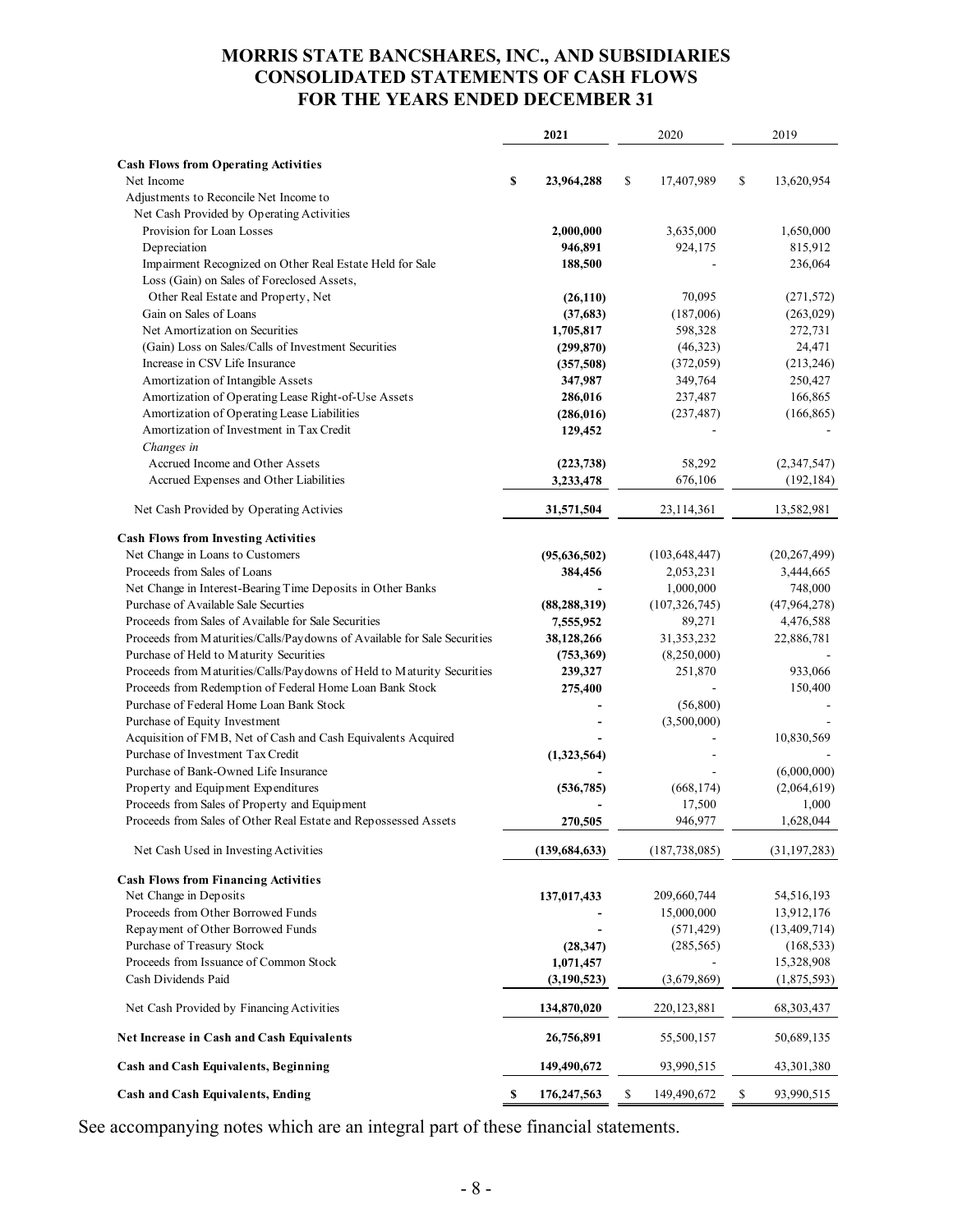### **MORRIS STATE BANCSHARES, INC., AND SUBSIDIARIES SUPPLEMENTARY INFORMATION TO CONSOLIDATED STATEMENTS OF CASH FLOWS FOR THE YEARS ENDED DECEMBER 31**

|                                                                              |   | 2021        |    | 2020       |    | 2019       |
|------------------------------------------------------------------------------|---|-------------|----|------------|----|------------|
| <b>Cash Paid for Interest</b>                                                |   |             |    |            |    |            |
| Interest on Deposits                                                         | S | 2,475,199   | S. | 5,265,435  |    | 7,840,680  |
| Interest on Borrowings                                                       | S | 1,563,004   | S. | 1,134,753  |    | 720,989    |
| <b>Noncash Items</b>                                                         |   |             |    |            |    |            |
| Changes in Unrealized Gain/Loss on Securities Available for Sale             | S | (3,768,416) | S  | 5,760,658  |    | 2,287,731  |
| Transfer of Loans to Other Real Estate and Foreclosed Assets                 | S | 5,749,910   | S  | 765,841    |    | 1,181,121  |
| Transfer of Other Real Estate and Foreclosed Assets to Loans                 |   | 126,174     | S  |            |    | 27,025     |
| Initial Recognition of Operating Lease Right-of-Use Assets                   | S | 884,834     | S  | 358,894    | -S | 679,386    |
| Initial Recognition of Operating Lease Liabilities                           |   | (884, 834)  | S  | (358, 894) |    | (679, 386) |
| Right-of-Use Assets Obtained in Exchange for New Operating Lease Liabilities |   |             |    |            |    | 7,080      |
|                                                                              |   |             |    |            |    |            |

See accompanying notes which are an integral part of these financial statements**.**

0-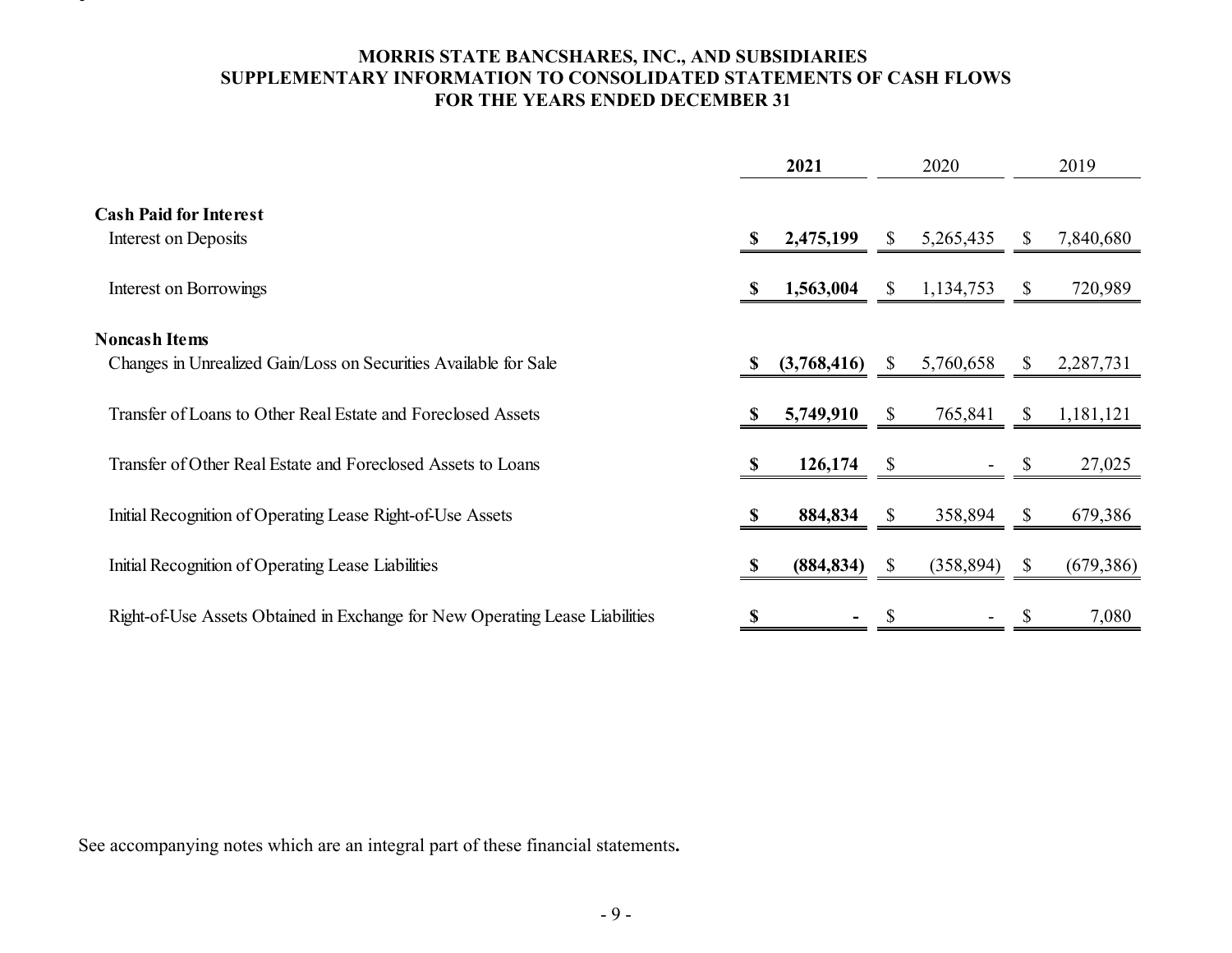## **MORRIS STATE BANCSHARES, INC., AND SUBSIDIARIES**

## **NOTES TO CONSOLIDATED FINANCIAL STATEMENTS**

#### **(1) Summary of Significant Accounting Policies**

The accounting and reporting policies of Morris State Bancshares, Inc. (the Company) and Subsidiaries conform with generally accepted accounting principles in the United States of America (GAAP) and with general practices within the banking industry. The following is a description of the more significant of those policies the Company follows in preparing and presenting its financial statements.

#### *Principles of Consolidation*

The consolidated financial statements include the accounts of Morris State Bancshares, Inc. and its wholly-owned subsidiaries, Morris Bank (the Bank) and IMOR Properties LLC. All significant intercompany balances and transactions have been eliminated in consolidation.

#### *Reporting Entity*

7

The Company was formed on July 1, 1989, as Morris State Bancshares, Inc., and operates as a bank holding company with one bank subsidiary. At December 31, 2021, the Company owned 100 percent of Morris Bank, Dublin, Georgia. The Bank provides a variety of financial services to individuals and small businesses through its offices in middle Georgia. The Bank offers a full range of commercial and personal loan products. The Bank makes loans to individuals for purposes such as home mortgage financing, personal vehicles and various consumer purchases and other personal and family needs. The Bank makes commercial loans to businesses for purposes such as providing equipment and machinery purchases, commercial real estate purchases and working capital. The Bank offers a full range of deposit services that are typically available from financial institutions, including NOW accounts, demand, savings, and other time deposits. In addition, retirement accounts such as Individual Retirement Accounts are available. All deposit accounts are insured by the FDIC up to the maximum amount currently permitted by law.

During 2015, the Company established IMOR Properties, LLC with 100 percent ownership. At December 31, 2021, the Company owned 100 percent of IMOR Properties, LLC. IMOR Properties, LLC was established by the Company as a subsidiary for holding real property.

On April 30, 2019, the Company acquired 100 percent ownership of FMB Equibanc, Inc. (FMB). Upon consummation of the acquisition, FMB was merged with and into the Company, with Morris State Bancshares, Inc. as the surviving entity in the merger. At that time, FMB's wholly-owned banking subsidiary, Farmers & Merchants Bank, was also merged with and into the Bank. The acquisition expanded the Company's existing market presence, as Farmers & Merchants Bank, had three full-service branches located in Statesboro, Georgia, and the surrounding area.

#### *Acquisition Accounting*

Acquisitions are accounted for under the purchase method of accounting. Purchased assets and assumed liabilities are recorded at their estimated fair values as of the purchase date. Any identifiable intangible assets are also recorded at fair value. When the fair value of the assets purchased exceeds the fair value of liabilities assumed, it results in a "bargain purchase gain." If the consideration given exceeds the fair value of the net assets received, goodwill is recognized. Fair values are subject to refinement for up to one year after the closing date of an acquisition as information relative to closing date fair values becomes available.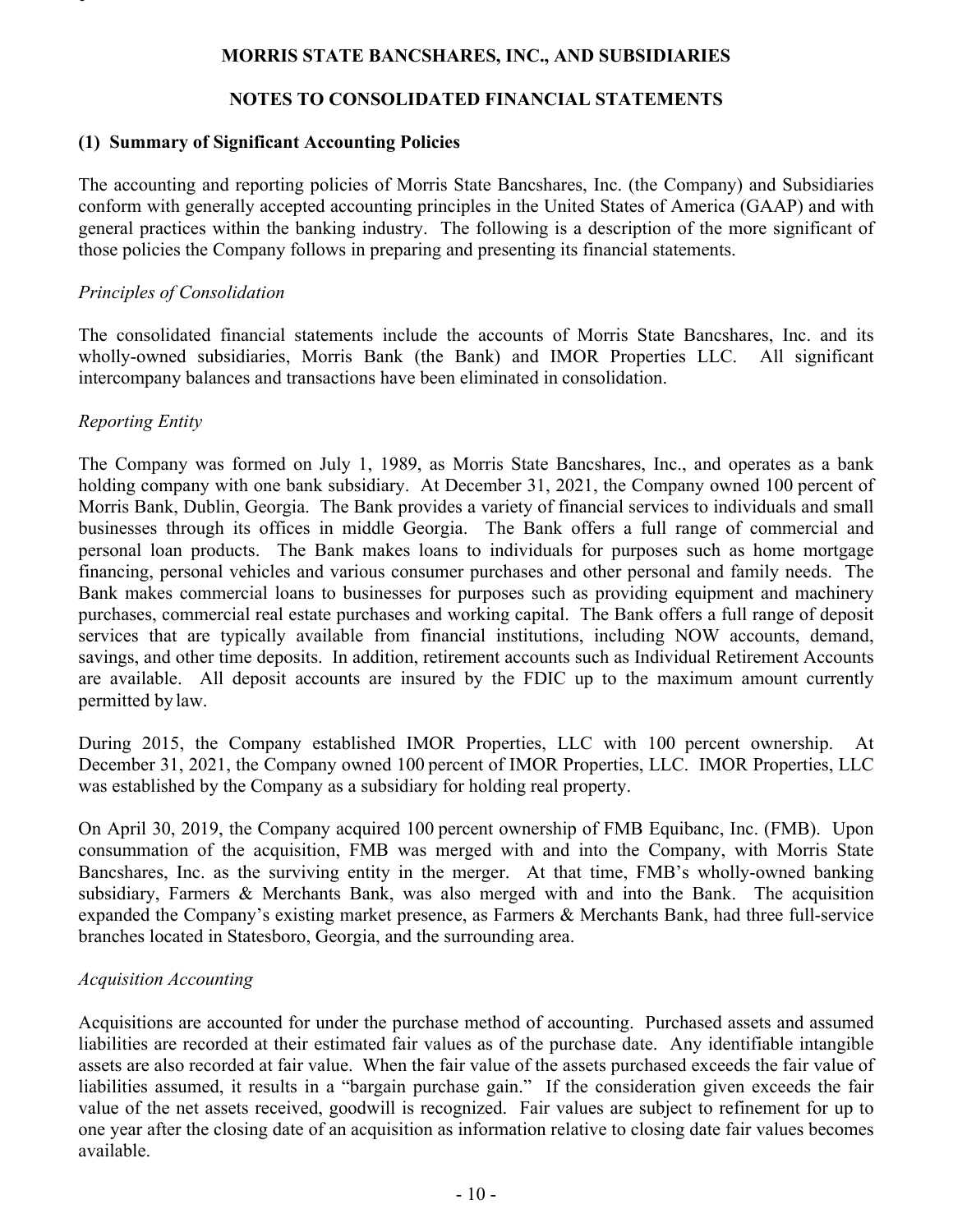### *Acquisition Accounting (Continued)*

All identifiable intangible assets that are acquired in a business combination are recognized at fair value on the acquisition date. Identifiable intangible assets are recognized separately if they arise from contractual or other legal rights or if they are separable (i.e., capable of being sold, transferred, licensed, rented, or exchanged separately from the entity). Because deposit liabilities and the related customer relationship intangible assets may be exchanged in a sale or exchange transaction, the intangible asset associated with the depositor relationship is considered identifiable.

Purchased loans acquired in a business combination are recorded at estimated fair value on their purchase date and prohibit the carryover of the related allowance for loan losses. When the loans have evidence of credit deterioration since origination and it is probable at the date of acquisition that the Company will not collect all contractually required principal and interest payments, the difference between contractually required payments at acquisition and the cash flows expected to be collected at acquisition is referred to as the nonaccretable discount. The Company must estimate expected cash flows at each reporting date. Subsequent decreases to the expected cash flows will generally result in a provision for loan losses. Subsequent increases in cash flows result in a reversal of the provision for loan losses to the extent of prior provisions and adjust accretable discount if no prior provisions have been made. This increase in accretable discount will have a positive impact on interest income. In addition, purchased loans without evidence of credit deterioration are also handled under this method.

#### *Securities*

7

The classification of securities is determined at the date of purchase. Gains or losses on the sale of securities are recognized on a specific identification basis.

Securities available for sale, primarily debt securities, are recorded at fair value with unrealized gains or losses excluded from earnings and reported as a component of shareholders' equity. Securities available for sale will be used as a part of the Company's interest rate risk management strategy and may be sold in response to changes in interest rates, changes in prepayment risk, and other factors.

Held-to-maturity securities, primarily debt securities, are stated at cost, net of the amortization of premium and the accretion of discount. The Company intends and has the ability to hold such securities on a long‐term basis or until maturity.

Mortgage-backed securities represent participating interests in pools of long-term first mortgage loans originated and serviced by issuers of the securities. Mortgage‐backed securities are carried at unpaid principal balances, adjusted for unamortized premiums and unearned discounts.

The market value of securities is generally based on quoted market prices. If a quoted market price is not available, market value is estimated using quoted market prices for similar securities.

Premiums and discounts are recognized in interest income using the interest method over the period to maturity.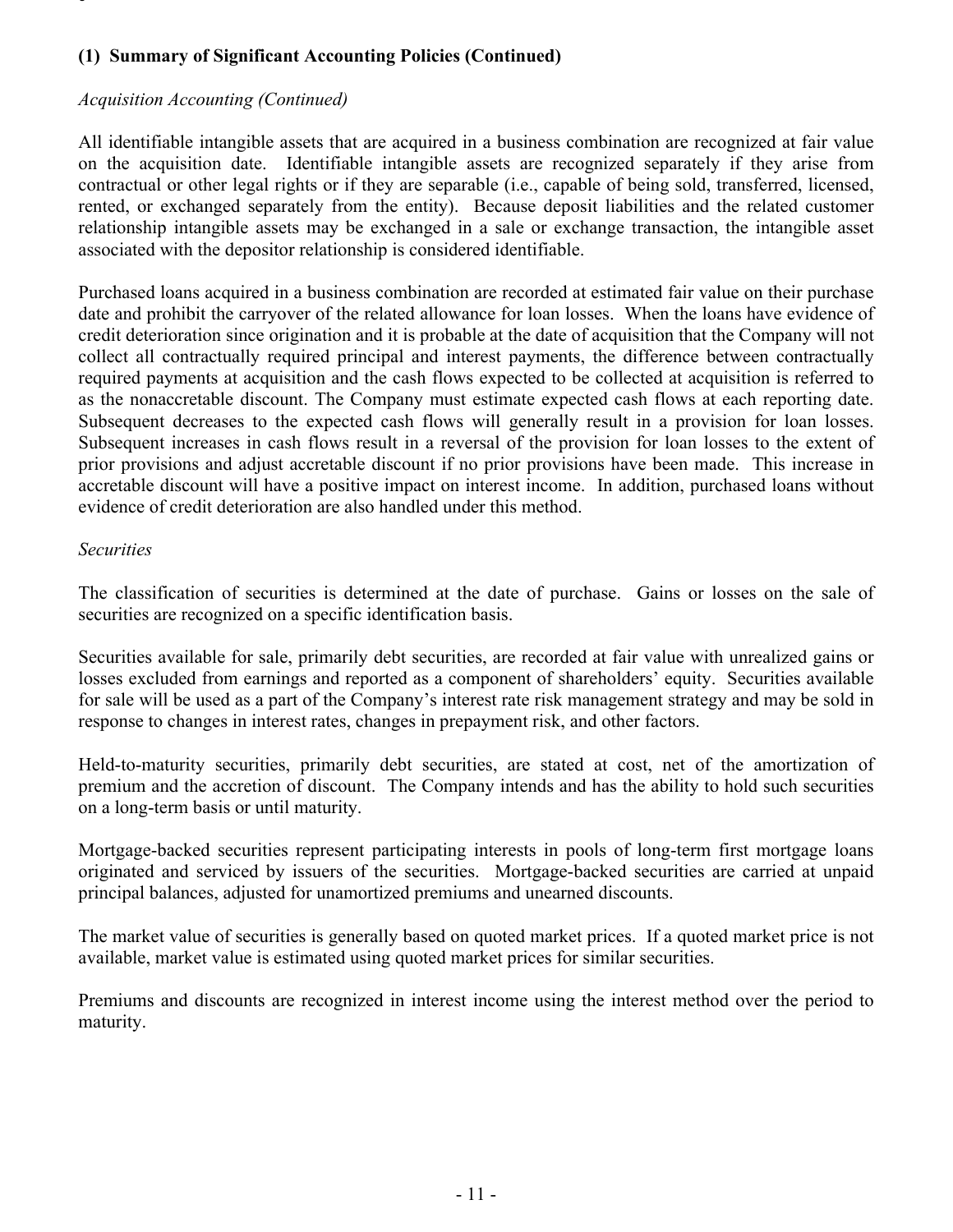#### *Loans and Interest Income*

7

Loans are stated at the amount of unpaid principal, reduced by net deferred loan fees, unearned discounts, and a valuation allowance for possible loan losses. Interest on simple interest installment loans and other loans is calculated by using the simple interest method on daily balances of the principal amount outstanding. Loans are generally placed on nonaccrual status when full payment of principal or interest is in doubt, or when they are past due 90 days as to either principal or interest. Senior management may grant a waiver from nonaccrual status if a past due loan is well secured and in process of collection. A nonaccrual loan may be restored to accrual status when all principal and interest amounts contractually due, including payments in arrears, are reasonably assured of repayment within a reasonable period, and there is a sustained period of performance by the borrower in accordance with the contractual terms of the loan. When interest accrual is discontinued, all unpaid accrued interest is reversed. Interest income is subsequently recognized only to the extent cash payments are received.

#### *Allowance for Loan Losses*

The allowance for loan losses is available to absorb losses inherent in the credit extension process. The entire allowance is available to absorb losses related to the loan and lease portfolio and other extensions of credit, including off‐balance sheet credit exposures. Credit exposures deemed to be uncollectible are charged against the allowance for loan losses. Recoveries of previously charged‐off amounts are credited to the allowance for loan losses. Additions to the allowance for loan losses are made by charges to the provision for loan losses.

The allowance for loan losses is maintained at a level, which, in management's judgment, is adequate to absorb credit losses inherent in the loan portfolio. The amount of the allowance is based on management's evaluation of the collectability of the loan portfolio, including the nature of the portfolio, credit concentrations, trends in historical loss experience, specific impaired loans, economic conditions, and other risks inherent in the portfolio. Allowances for impaired loans are generally determined based on collateral values or the present value of estimated cash flows. Although management uses available information to recognize losses on loans, because of uncertainties associated with local economic conditions, collateral values, and future cash flows on impaired loans, it is reasonably possible that a material change could occur in the allowance for loan losses in the near term. However, the amount of the change that is reasonably possible cannot be estimated.

A loan is considered impaired when, based on current information and events, it is probable that a creditor will not be able to collect the scheduled payments of principal or interest when due according to the contractual terms of the loan agreement. Factors considered by management in determining impairment include payment status, collateral value, and the probability of collecting scheduled principal and interest payments when due. Loans that experience insignificant payment delays and payment shortfalls generally are not classified as impaired. Management determines the significance of payment delays and payment shortfalls on a case-by-case basis, taking into consideration all of the circumstances surrounding the loan and the borrower, including the length of the delay, the reasons for the delay, the borrower's prior payment record and the amount of the shortfall in relation to the principal and interest owed. Impairment is measured on a loan-by-loan basis by either the present value of expected future cash flows discounted at the loan's effective interest rate, the loan's obtainable market price, or the fair value of the collateral if the loan is collateral dependent. Substantially all of the Bank's loans, which have been identified as impaired, have been measured by the fair value of existing collateral.

Large groups of smaller balance homogenous loans are collectively evaluated for impairment. Accordingly, the Company does not separately identify individual consumer loans for impairment disclosures.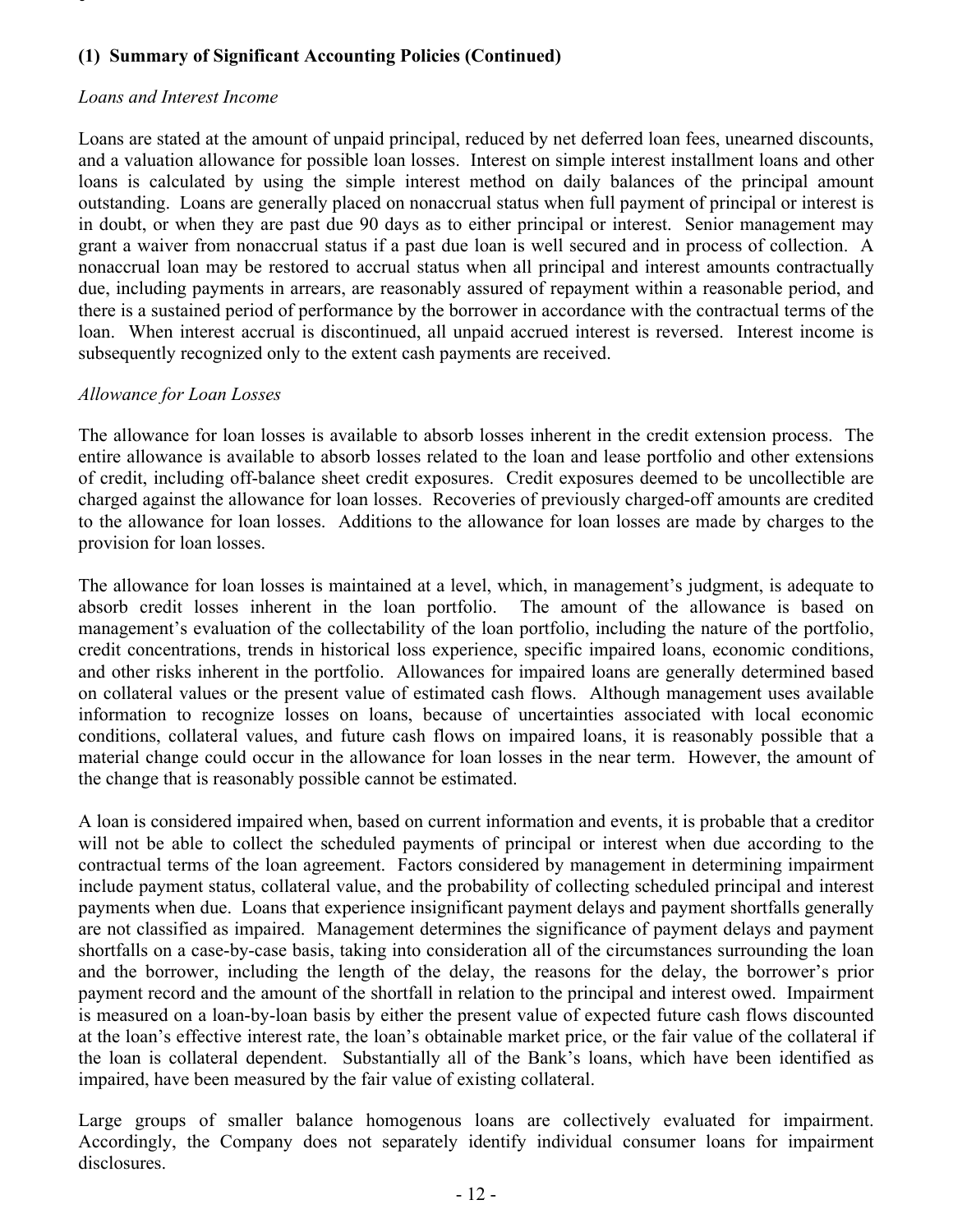#### *Premises and Equipment*

7

Land is carried at cost. Other premises and equipment are stated at cost, less accumulated depreciation. Depreciation is charged to operating expenses over the estimated useful lives of the assets and is computed on the straight-line method. In general, estimated lives for buildings are up to 40 years, furniture, and equipment (including vehicles) useful lives range from five to 20 years, and the lives of software and computer related equipment range from three to five years. Leasehold improvements are amortized over the life of the related lease, or the related assets, whichever is shorter. Expenditures for major improvements of the Company's premises and equipment are capitalized and depreciated over their estimated useful lives. Minor repairs, maintenance and improvements are charged to operations as incurred. When assets are sold or disposed of, their cost and related accumulated depreciation are removed from the accounts and any gain or loss is reflected in earnings.

#### *Goodwill and Intangible Assets*

Goodwill represents the excess of cost over the fair value of the net assets purchased in business combinations. Goodwill is required to be tested annually for impairment or whenever events occur that may indicate that the recoverability of the carrying amount is not probable. In the event of an impairment, the amount by which the carrying amount exceeds the fair value is charged to earnings. At December 31, 2021, the Company's annual testing identified no impairment; accordingly, no impairment was recorded for the year.

Intangible assets consist of core deposit premiums acquired in connection with business combinations and are based on the established value of acquired customer deposits. The core deposit premium is initially recognized based on a valuation performed as of the consummation date and is amortized over an estimated useful life of ten years. Amortization periods are reviewed annually in connection with the annual impairment testing of goodwill.

#### *Other Real Estate*

Other real estate, acquired principally through foreclosure, is stated at fair value less cost to sell. Loan losses incurred in the acquisition of these properties are charged against the allowance for possible loan losses at the time of foreclosure. Subsequent write‐downs of other real estate owned are charged against the current period's expense. Operating costs after acquisition are expensed.

## *Cash Surrender Value of Life Insurance (BOLI)*

The Bank has purchased life insurance on the lives of certain Bank officers. The beneficial aspects of these life insurance policies are tax‐free earnings and a tax-free death benefit, which are realized by the Bank as the owner of the policies. The cash surrender value of these policies is included as an asset on the balance sheets, and any increases in cash surrender value are recorded as noninterest income in the consolidated statements of income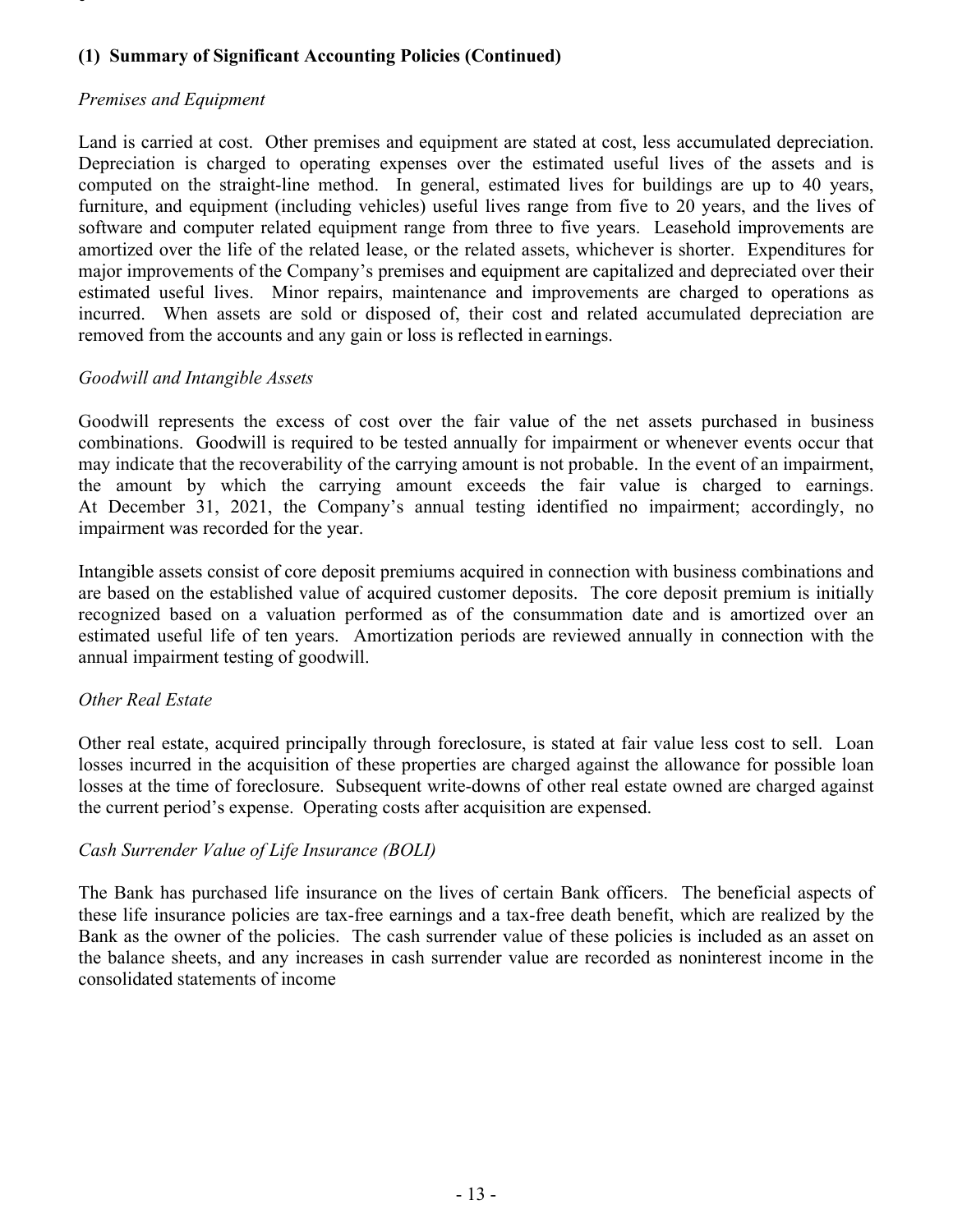## *Income Taxes and Change in Tax Status*

7

For the year ended December 31, 2018 and prior years, the Company with the consent of its shareholders elected to be taxed under sections of federal and Georgia income tax law which provide that, in lieu of corporate income taxes, the shareholders separately account for their pro rata shares of the Company's income, deductions, losses, and credits. On March 19, 2019, the Company's shareholders terminated this election effective with the year beginning on January 1, 2019.

As a result of the January 1, 2019, termination, the Company recorded a net deferred tax asset of \$1,965,947, by a credit to income tax expense, for temporary differences between the financial reporting and the income tax basis of property and equipment, reserve for bad debts, and deferred compensation. The deferred tax asset related to deferred compensation was \$76,177.

Income tax expense is the total of the current year income tax due or refundable and the change in deferred tax assets and liabilities. Deferred taxes are provided on a liability method whereby deferred tax assets are recognized for deductible temporary differences and operating loss and tax credit carryforwards and deferred tax liabilities are recognized for taxable temporary differences. Temporary differences are the differences between the reported amounts of assets and liabilities and their tax bases. Deferred tax assets are reduced by a valuation allowance when, in the opinion of management, it is more likely than not that some portion or all of the deferred tax assets will not be realized. Deferred tax assets and liabilities are adjusted for the effects of changes in tax laws and rates on the date of enactment.

Investment tax credits are accounted for by the flow-through method whereby they reduce income taxes currently payable and the provision for income taxes in the period the assets giving rise to such credits are placed in service. To the extent such credits are not currently utilized on the Company's tax return, deferred tax assets, subject to considerations about the need for a valuation allowance, are recognized for the carryforward amount.

The Company recognizes the tax benefit from an uncertain tax position only if it is more-likely-than-not that the tax position will be sustained on examination by taxing authorities, based on the technical merits of the position. The tax benefits recognized in the financial statements from such a position are measured based on the largest benefit that has a greater than 50 percent likelihood of being realized upon ultimate settlement. The amount of unrecognized tax benefits is adjusted as appropriate for changes in facts and circumstances, such as significant amendments to existing tax law, new regulations or interpretations by the taxing authorities, new information obtained during a tax examination, or resolution of an examination.

The Company recognizes interest and penalties related to income tax matters in income tax expense.

## *Cash and Cash Equivalents*

For purposes of reporting cash flows, cash and cash equivalents include cash on hand, amounts due from banks, highly liquid debt instruments purchased with an original maturity of three months or less, and federal funds sold. Generally, federal funds are purchased and sold for one‐day periods.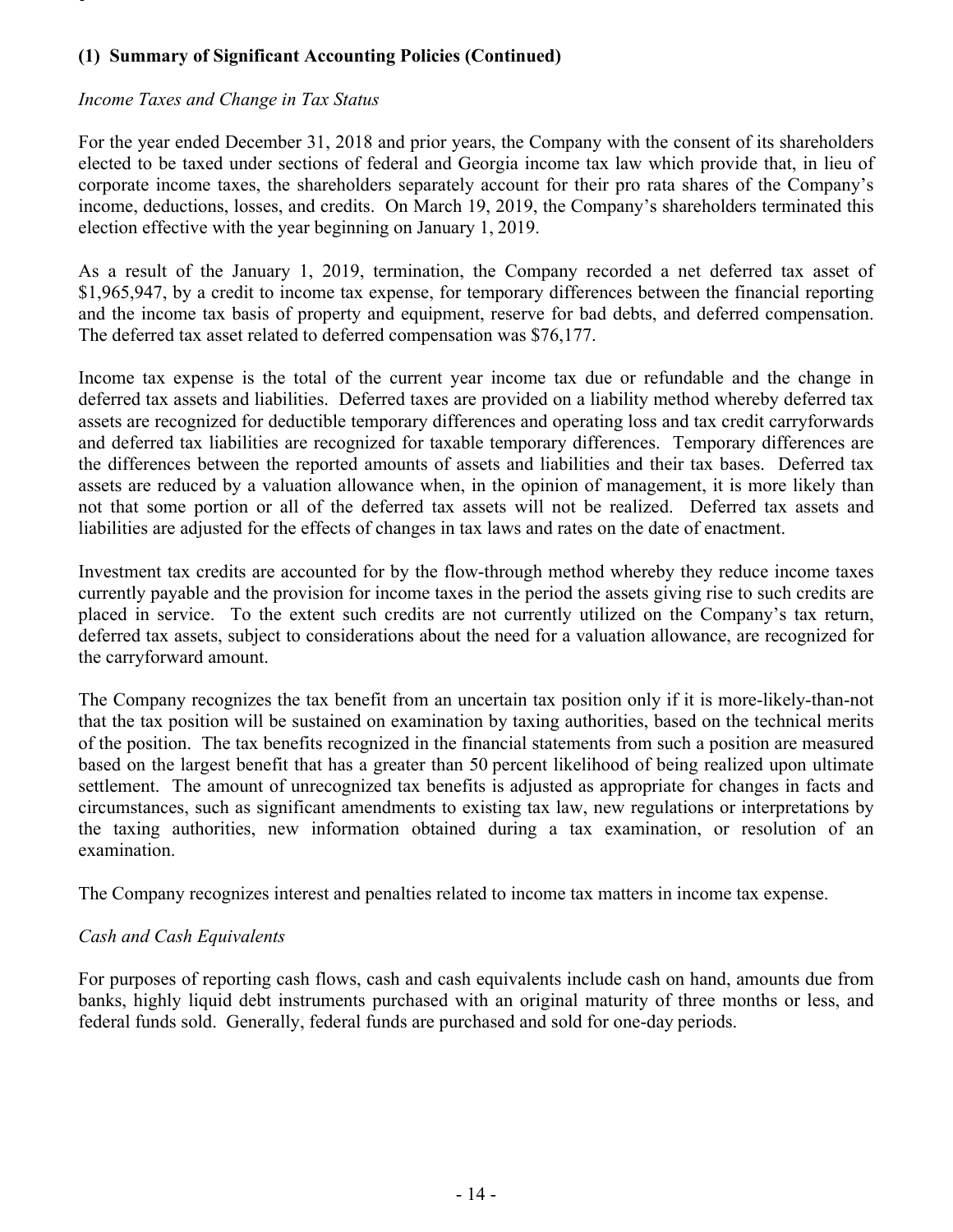## *Securities Sold Under Agreement to Repurchase*

Securities sold under agreement to repurchase are secured borrowings from customers and are treated as financing activities which are carried at the amounts at which the securities will be subsequently reacquired as specified in the respective agreements. The Bank had no such items outstanding as of December 31, 2021 or 2020.

## *Use of Estimates*

7

The preparation of financial statements in conformity with generally accepted accounting principles requires management to make estimates and assumptions that affect the reported amounts of assets and liabilities and disclosure of contingent assets and liabilities at the date of the financial statements and the reported amounts of revenues and expenses during the reporting period. Actual results could differ from those estimates.

The determination of the adequacy of the allowance for loan losses is based on estimates that are particularly susceptible to significant changes in the economic environment and market conditions. In connection with the determination of the estimated losses on loans, management obtains independent appraisals for significant collateral.

The Bank's loans are generally secured by specific items of collateral including real property, consumer assets and business assets. Although the Bank has a diversified loan portfolio, a substantial portion of its debtors' ability to honor their contracts is dependent on local economic conditions.

While management uses available information to recognize losses on loans, further reductions in the carrying amounts of loans may be necessary based on changes in local economic conditions. In addition, regulatory agencies, as an integral part of their examination process, periodically review the estimated losses on loans. Such agencies may require the Bank to recognize additional losses based on their judgments about information available to them at the time of their examination. Because of these factors, it is reasonably possible that the estimated losses on loans may change materially in the near term. However, the amount of the change that is reasonably possible cannot be estimated.

## *Advertising Costs*

It is the policy of the Company to expense advertising costs as they are incurred. The Company does not engage in any direct‐response advertising and accordingly has no advertising costs reported as assets on its consolidated balance sheets. Amounts charged to advertising expense for the years ended December 31, 2021, 2020 and 2019 were \$822,515, \$718,044, and \$505,494, respectively.

## *Stock Compensation Plans*

The Bank has an employee stock ownership plan covering substantially all of its employees meeting age and length of service requirements. Contributions to the plan are made at the discretion of the board of directors. The Bank also adopted a 401(k) Plan during 1996 covering those employees qualifying for coverage under the employee stock ownership plan. Contributions to the plan are made at the discretion of the board of directors. The employee stock ownership plan and 401(k) Plan have merged into a single plan known as 401kSOP. The Company also has a stock ownership plan which grants stocks to selected executives and other key employees. Stock grants under this plan vest over a period of three or five years. In 2018 the Company adopted an equity incentive plan. Under this plan, the Company has granted equity incentive units, stock appreciation rights as well as restricted stock units.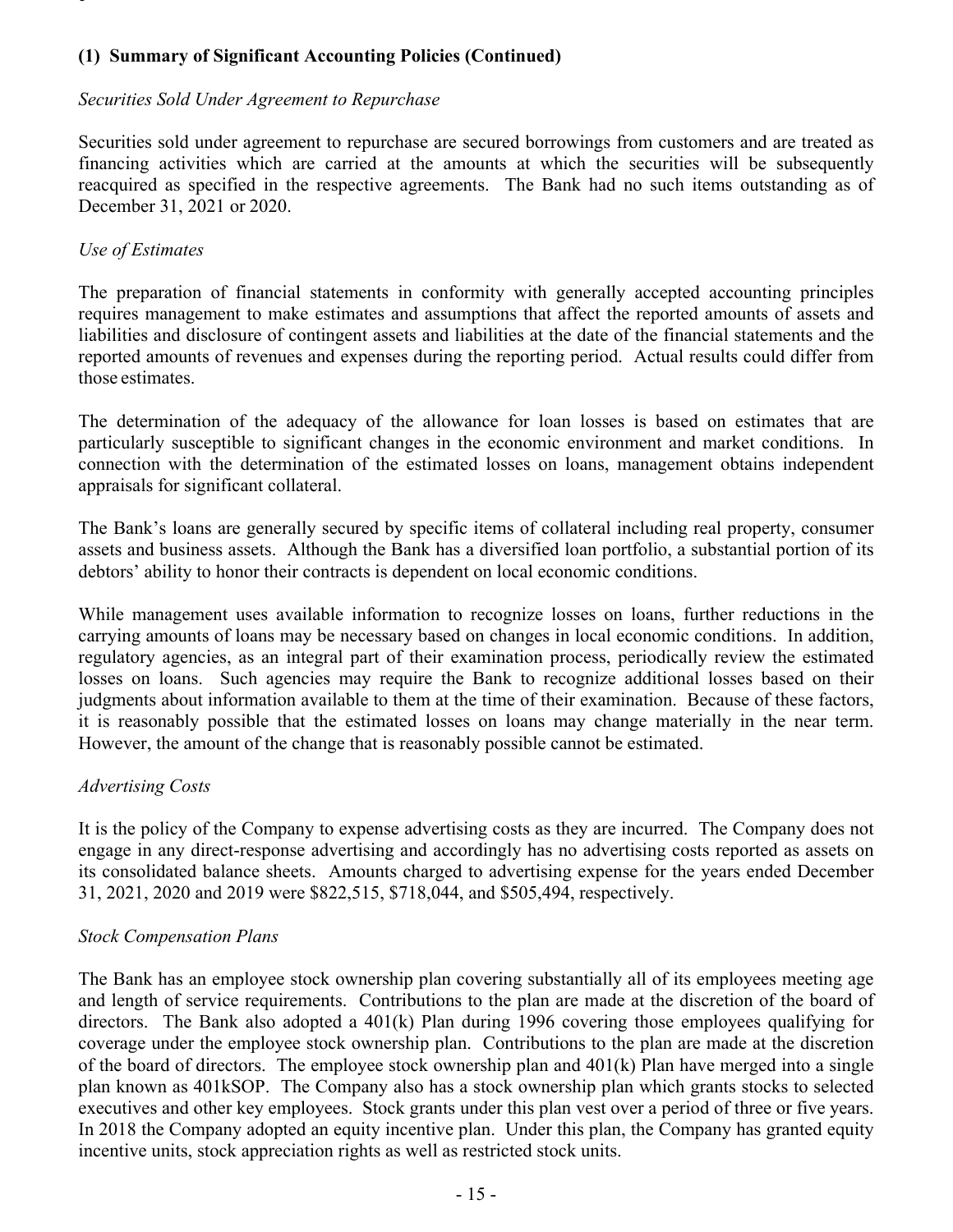#### *Earnings Per Common Share*

7

Basic earnings per share represents income available to common shareholders divided by the weighted-average number of common shares outstanding during the period. Diluted earnings per share reflect additional common shares that would have been outstanding if dilutive potential common shares had been issued, as well as any adjustment to income that would result from the assumed conversion. Potentially dilutive common shares are limited to preferred shares outstanding that would be converted to common shares upon change in control of the Company. As such, the average number of common shares outstanding used to calculate diluted earnings per share equals the total number of common and preferred shares outstanding less any shares held in treasury.

Earnings per common share have been computed based on the following for the years ended December 31:

|                                                                                                    | 2021         | 2020         | 2019       |
|----------------------------------------------------------------------------------------------------|--------------|--------------|------------|
| Net Income Applicable to Common Shares                                                             | \$23,964,288 | \$17,407,989 | 13,620,954 |
| Average Number of Common Shares Outstanding<br>Effect of Dilutive Options, Warrants, Etc.          | 2,102,359    | 2,095,633    | 1,983,180  |
| Average Number of Common Shares Outstanding<br>Used to Calculate Diluted Earnings Per Common Share | 2,102,359    | 2,095,633    | 1,983,180  |

#### *Comprehensive Income*

GAAP generally requires that recognized revenues, expenses, gains, and losses be included in net earnings. Although certain changes in assets and liabilities, such as unrealized gains and losses on available‐for‐sale securities, are reported as a separate component of the equity section of the consolidated balance sheets, such items along with net earnings, are components of comprehensive income. The adoption of Financial Accounting Standards Board (FASB) Accounting Standards Codification (ASC) *Topic 220, Comprehensive Income*, had no effect on the Company's net income or shareholders' equity. The Company presents comprehensive income in a separate consolidated statement of comprehensive income.

#### *Reclassifications*

Certain accounts in the prior‐year financial statements have been reclassified to conform to the presentation of current‐year financial statements.

#### *Federal Home Loan Bank Stock*

Investment in stock of a Federal Home Loan Bank (FHLB) is required for every federally insured institution that utilizes its services. FHLB stock is considered restricted, as defined in FASB ASC *Topic 320, Investments - Debt and Equity Securities*; accordingly, the provisions of ASC *Topic 320* are not applicable to this investment. The FHLB stock is reported in the consolidated financial statements at cost. Dividend income is recognized when earned.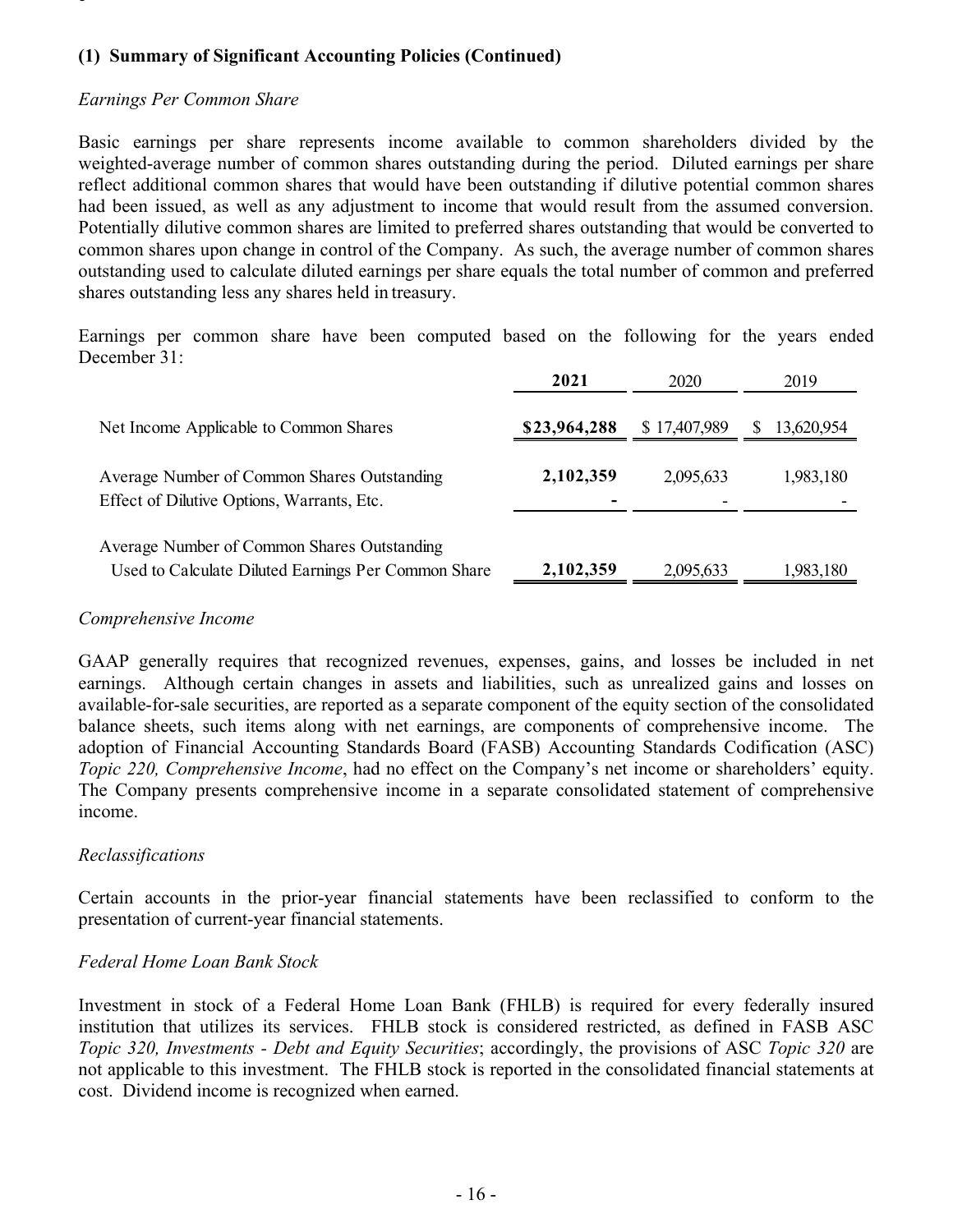#### *Equity Investment*

In December 2020, the Bank made a \$3,500,000 perpetual investment in Commerce Home Mortgage. Commerce Home Mortgage is a Community Reinvestment Act (CRA) credit origination firm, that will assist the Bank in meeting its CRA requirements. The Bank's investment is less than 20 percent and has been recorded at cost.

#### *Changes in Accounting Principles and Effects of New Accounting Pronouncements*

ASU 2016‐13 *- Financial Instruments-Credit Losses (Topic 326): Measurement of Credit Losses on Financial Instruments.* ASU 2016‐13 significantly changes how entities will measure credit losses for most financial assets and certain other instruments that are not measured at fair value through net income. The standard will replace the current incurred loss approach with an expected loss model, referred to as the current expected credit loss (CECL) model. The new standard will apply to financial assets subject to credit losses and measured at amortized cost and certain off‐balance sheet credit exposures, which include, but are not limited to, loans, leases, held‐to‐maturity securities, loan commitments and financial guarantees. ASU 2016‐13 simplifies the accounting for purchased credit‐ impaired debt securities and loans and expands the disclosure requirements regarding an entity's assumptions, models, and methods for estimating the allowance for loan and lease losses. In addition, entities will need to disclose the amortized cost balance for each class of financial asset by credit quality indicator, disaggregated by the year of origination. ASU 2016‐13 is effective for interim and annual reporting periods beginning after December 15, 2019. Early adoption is permitted for interim and annual reporting periods beginning after December 15, 2018. Upon adoption, ASU 2016-13 provides for a modified retrospective transition by means of a cumulative-effect adjustment to equity as of the beginning of the period in which the guidance is effective. While the Company is currently evaluating the impact, this standard will have on the results of operations, financial position and disclosures, the Company expects to recognize a one‐time cumulative effect adjustment to the allowance for loan losses as of the beginning of the first reporting period in which the new standard is effective. On November 15, 2018, the FASB issued ASU 2018‐19. The amendments in this update mitigate transition complexity by requiring that for nonpublic business entities the amendments in Update 2016‐13 are effective for fiscal years beginning after December 15, 2021, including interim periods within those fiscal years. In November 2019, the FASB issued ASU 2019‐10. The amendment in this update changed the effective implementation date of ASU 2016‐13 to fiscal years beginning after December 15, 2022, including interim periods within those fiscal years, for all nonpublic reporting entities. The Company is currently evaluating the impact this standard will have on the Company's results of operations, financial position, or disclosures.

#### **(2) Business Combinations**

#### *FMB Equibanc, Inc.*

On April 30, 2019, the Company completed its acquisition of Equibanc, Inc. (FMB). Upon consummation of the acquisition, FMB was merged with and into the Company, with Morris State Bancshares, Inc. as the surviving entity in the merger. At that time, FMB's wholly-owned banking subsidiary, Farmers & Merchants Bank, was also merged with and into the Bank. Under the terms of the merger agreement, FMB's stockholders received 0.1423 shares of Company common stock or \$9.25 in cash for each share of FMB common stock or preferred stock they previously held. As a result, the Company issued 206,720 common shares at a fair value of \$12,403,200 and paid \$9,916,392 in cash to the former shareholders of FMB as merger consideration, resulting in an aggregate purchase price of \$23,353,192.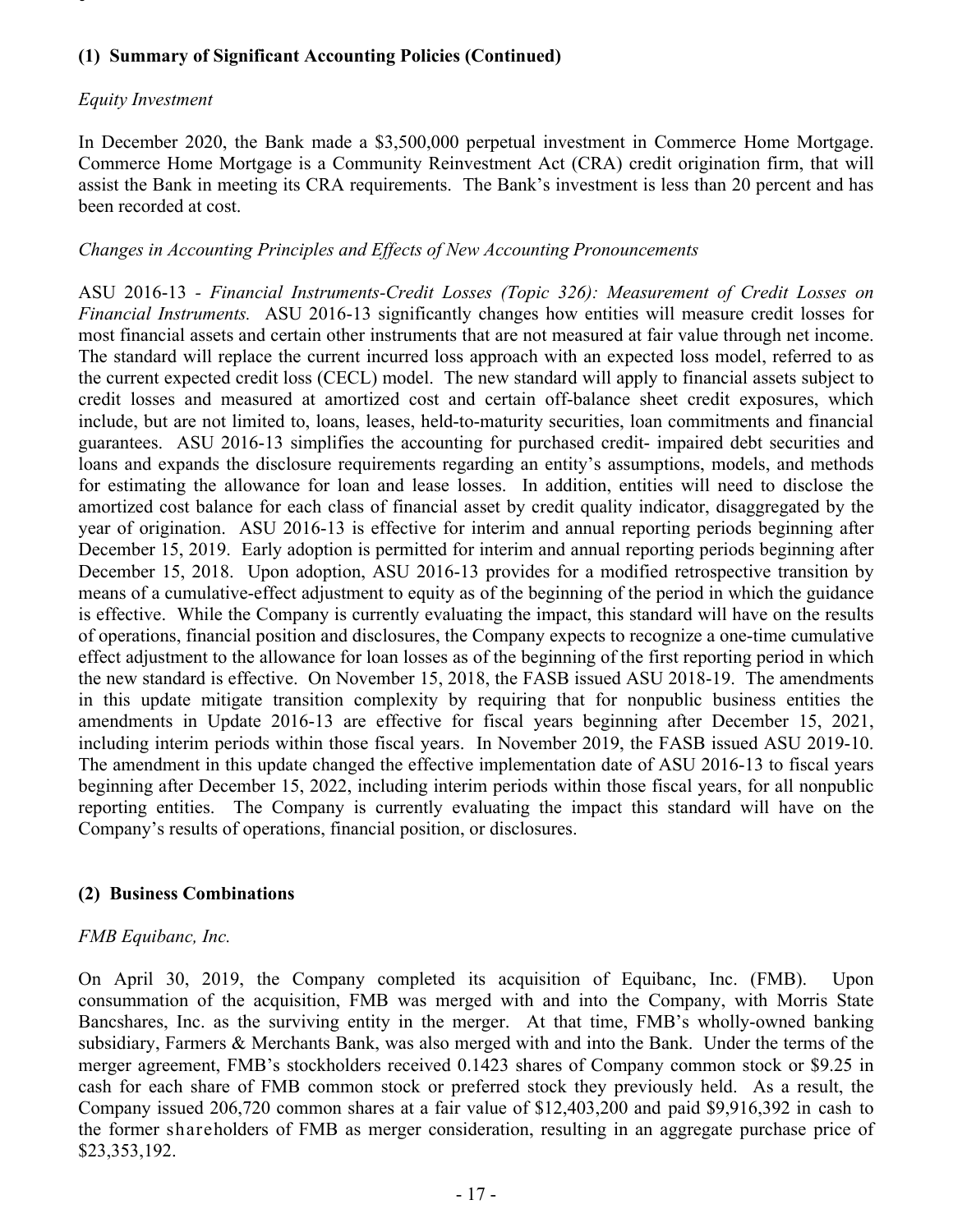## **(2) Business Combinations (Continued)**

#### *FMB Equibanc, Inc. (Continued)*

7

The following table presents the assets acquired and liabilities assumed as of April 30, 2019, and their fair value estimates. The fair value adjustments shown in the following table continue to be evaluated by management and may be subject to further adjustment:

|                                                     |                                  | <b>Initial</b>                         |                                          |
|-----------------------------------------------------|----------------------------------|----------------------------------------|------------------------------------------|
|                                                     | <b>Recorded</b><br><b>By FMB</b> | <b>Fair Value</b><br><b>Adjustment</b> | <b>Recorded By</b><br><b>Morris Bank</b> |
| <b>Assets</b>                                       |                                  |                                        |                                          |
| Cash and Due from Banks                             | \$21,742,399                     | \$                                     | \$<br>21,742,399                         |
| <b>Interest-Bearing Deposits in Other Banks</b>     | 8,412,067                        |                                        | 8,412,067                                |
| Federal Funds Sold                                  | 4,100,000                        |                                        | 4,100,000                                |
| <b>AFS</b> Securities                               | 30,360,250                       |                                        | 30,360,250                               |
| <b>Restricted Investments</b>                       | 253,200                          |                                        | 253,200                                  |
| Loans, Net                                          | 113,480,243                      | (2,472,296)                            | 111,007,947                              |
| <b>Interest Receivable</b>                          | 603,077                          |                                        | 603,077                                  |
| Premises and Equipment                              | 3,296,135                        | 2,188,923                              | 5,485,058                                |
| Other Real Estate                                   | 331,900                          |                                        | 331,900                                  |
| <b>Deferred Taxes</b>                               | 3,804,635                        | (1, 287, 881)                          | 2,516,754                                |
| Other Assets                                        | 427,292                          | (112, 816)                             | 314,476                                  |
| Core Deposit Intangible                             |                                  | 3,028,582                              | 3,028,582                                |
| <b>Total Assets</b>                                 | 186,811,198                      | 1,344,512                              | 188, 155, 710                            |
| <b>Liabilities</b>                                  |                                  |                                        |                                          |
| Deposits                                            |                                  |                                        |                                          |
| Noninterest Bearing                                 | 57,218,320                       |                                        | 57,218,320                               |
| <b>Interest Bearing</b>                             | 110,216,875                      | 66,389                                 | 110,283,264                              |
| Note Payable                                        | 4,124,000                        |                                        | 4,124,000                                |
| Accrued Interest Payable                            | 82,408                           |                                        | 82,408                                   |
| Other Liabilities                                   | 147,635                          |                                        | 147,635                                  |
| <b>Total Liabilities</b>                            | 171,789,238                      | 66,389                                 | 171,855,627                              |
| Net Identifiable Assets Acquired Over               |                                  |                                        |                                          |
| Liabilities Assumed                                 | 15,021,960                       | 1,278,123                              | 16,300,083                               |
| Goodwill                                            |                                  | 7,123,814                              | 7,123,814                                |
| <b>Net Assets Acquired Over Liabilities Assumed</b> |                                  | \$15,021,960 \$8,401,937 \$23,423,897  |                                          |
| Consideration                                       |                                  |                                        |                                          |
| Cash Paid as Deposit Premium                        | \$23,423,897                     |                                        |                                          |
| Fair Value of Total Consideration Transferred       | \$23,423,897                     |                                        |                                          |

Goodwill in the amount of \$7,123,814 which is the excess of the purchase consideration over the fair value of the net assets acquired, was recorded in the branch acquisitions and is the result of expected operational synergies and other factors.

Additionally, a core deposit intangible on the acquired core deposits in the amount of \$3,028,582 was recognized to be amortized over a 10-year period. All other fair value adjustments presented were management's estimates of the values of the loans, premises, and deposits acquired from FMB.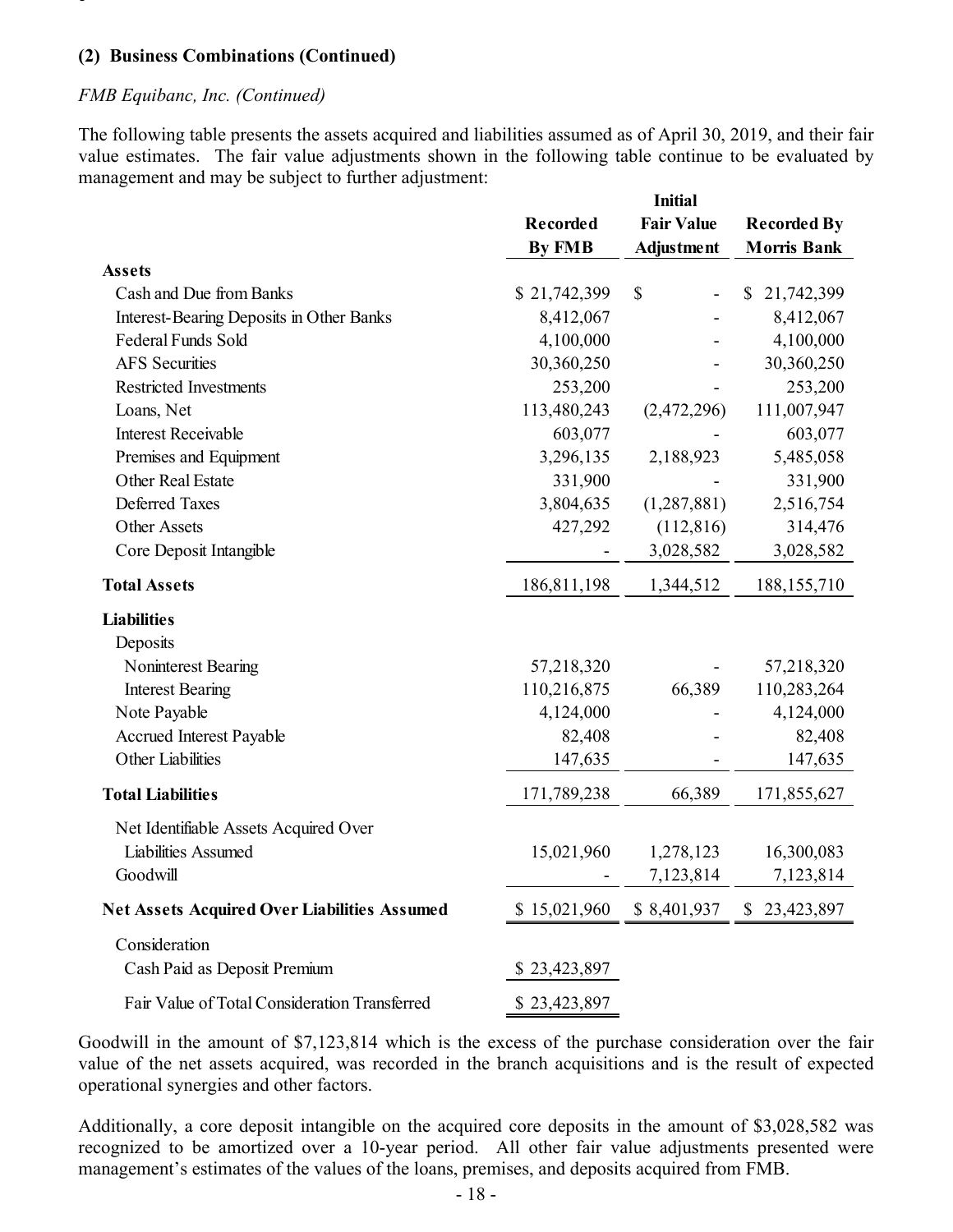#### **(3) Investment Securities**

Debt and equity securities have been classified in the consolidated balance sheets according to management's intent. The following table reflects the amortized cost and estimated market values of investments in debt and equity securities held at December 31, 2021 and 2020. In addition, gross unrealized gains and gross unrealized losses are disclosed as of December 31.

The book and market values of securities available for sale were:

|                                                 | 2021      |               |                   |             |                   |               |                     |               |
|-------------------------------------------------|-----------|---------------|-------------------|-------------|-------------------|---------------|---------------------|---------------|
|                                                 | Amortized |               | <b>Unrealized</b> |             | <b>Unrealized</b> |               | <b>Estimated</b>    |               |
|                                                 |           | Cost          | <b>Gains</b>      |             | Losses            |               | <b>Market Value</b> |               |
|                                                 |           |               |                   |             |                   |               |                     |               |
| Nonmortgage Backed Debt Securites of            |           |               |                   |             |                   |               |                     |               |
| U.S. Government Agencies                        | \$        | 500,000       | \$                | 8,094       | \$                |               | \$                  | 508,094       |
| U.S. Treasury Securities                        |           | 13,319,904    |                   | 377,215     |                   | (3,174)       |                     | 13,693,945    |
| State, County and Municipal Securities          |           | 130,776,341   |                   | 3,882,031   |                   | (995, 701)    |                     | 133,662,671   |
| Other Debt Securities                           |           | 8,922,518     |                   | 183,782     |                   | (7,388)       |                     | 9,098,912     |
|                                                 |           |               |                   |             |                   |               |                     |               |
| <b>Total Nonmortgage Backed Debt Securities</b> |           | 153,518,763   |                   | 4,451,122   |                   | (1,006,263)   |                     | 156,963,622   |
|                                                 |           |               |                   |             |                   |               |                     |               |
| Mortgage Backed Securities                      |           |               |                   |             |                   |               |                     |               |
| Residential Mortgage Backed Securities          |           | 16,005,869    |                   | 562,213     |                   | (34, 873)     |                     | 16,533,209    |
| Commercial Mortgage Backed Securities           |           | 71,145,080    |                   | 945,858     |                   | (608, 735)    |                     | 71,482,203    |
|                                                 |           |               |                   |             |                   |               |                     |               |
| <b>Total Mortgage Backed Securities</b>         |           | 87,150,949    | 1,508,071         |             | (643, 608)        |               | 88,015,412          |               |
|                                                 |           |               |                   |             |                   |               |                     |               |
|                                                 |           | \$240,669,712 |                   | \$5,959,193 |                   | \$(1,649,871) |                     | \$244,979,034 |
|                                                 |           |               |                   | 2020        |                   |               |                     |               |
|                                                 |           | Amortized     |                   | Unrealized  |                   | Unrealized    |                     | Estimated     |
|                                                 |           | Cost          |                   | Gains       | Losses            |               |                     | Market Value  |
|                                                 |           |               |                   |             |                   |               |                     |               |
| Nonmortgage Backed Debt Securites of            |           |               |                   |             |                   |               |                     |               |
| U.S. Government Agencies                        | \$        | 2,485,390     | \$                | 55,630      | \$                |               | \$                  | 2,541,020     |
| U.S. Treasury Securities                        |           | 7,506,110     |                   | 638,108     |                   |               |                     | 8,144,218     |
| State, County and Municipal Securities          |           | 104,203,518   |                   | 4,189,625   |                   | (42,053)      |                     | 108,351,090   |
| Other Debt Securities                           |           | 8,516,490     |                   | 284,349     |                   | (174, 055)    |                     | 8,626,784     |
|                                                 |           |               |                   |             |                   |               |                     |               |
| <b>Total Nonmortgage Backed Debt Securities</b> |           | 122,711,508   |                   | 5,167,712   |                   | (216, 108)    |                     | 127,663,112   |
|                                                 |           |               |                   |             |                   |               |                     |               |
| Mortgage Backed Securities                      |           |               |                   |             |                   |               |                     |               |
| Residential Mortgage Backed Securities          |           | 24,887,955    |                   | 1,159,652   |                   |               |                     | 26,047,607    |
| Commercial Mortgage Backed Securities           |           | 49,750,469    |                   | 2,005,534   |                   | (39,052)      |                     | 51,716,951    |
|                                                 |           |               |                   |             |                   |               |                     |               |
| <b>Total Mortgage Backed Securities</b>         |           | 74,638,424    |                   | 3,165,186   |                   | (39,052)      |                     | 77,764,558    |
|                                                 |           |               |                   |             |                   |               |                     |               |
|                                                 | \$        | 197,349,932   | \$                | 8,332,898   | \$                | (255,160)     | \$                  | 205,427,670   |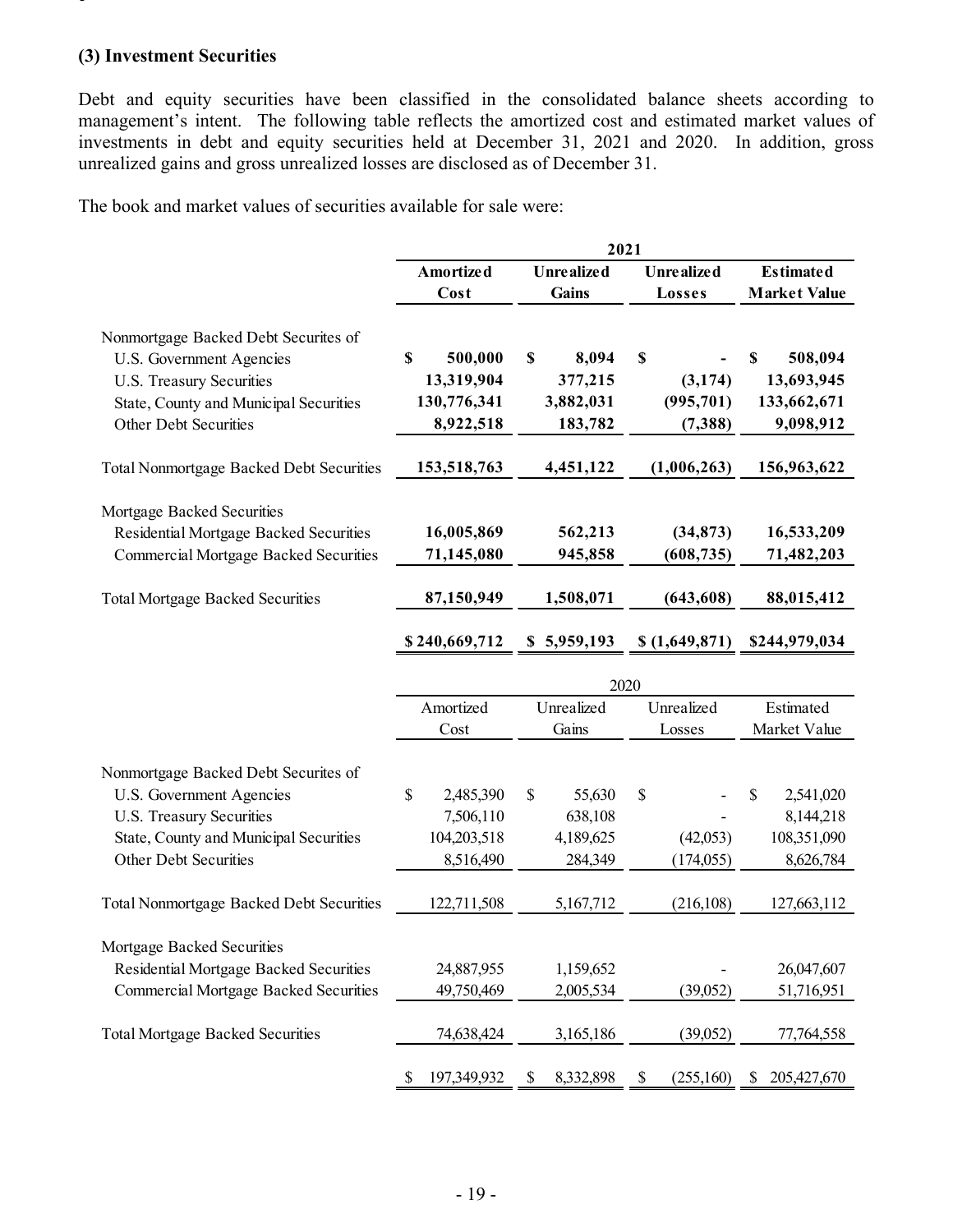#### **(3) Investment Securities (Continued)**

|  |  |  |  | The book and market values of securities held-to-maturity as of December 31 were as follows: |
|--|--|--|--|----------------------------------------------------------------------------------------------|
|  |  |  |  |                                                                                              |

|                                                                                                          | 2021     |                                       |    |                    |                   |                  |                     |                        |
|----------------------------------------------------------------------------------------------------------|----------|---------------------------------------|----|--------------------|-------------------|------------------|---------------------|------------------------|
|                                                                                                          |          | <b>Amortized</b><br><b>Unrealized</b> |    |                    | <b>Unrealized</b> | <b>Estimated</b> |                     |                        |
|                                                                                                          |          | Cost                                  |    | Gains              |                   | Losses           | <b>Market Value</b> |                        |
| Nonmortgage Backed Debt Securites of<br>State, County, and Municipal Securities<br>Other Debt Securities | \$       | 3,318,439<br>6,250,000                | \$ | 205,302<br>166,690 | \$                |                  | \$                  | 3,523,741<br>6,416,690 |
| Total Nonmortgage Backed Debt Securities                                                                 |          | 9,568,439                             |    | 371,992            |                   |                  |                     | 9,940,431              |
| Residential Mortgage Backed Securities<br><b>Commercial Mortgage Backed Securities</b>                   |          | 803,628<br>751,186                    |    | 12,369             |                   | (13,794)         |                     | 815,997<br>737,392     |
| <b>Total Mortgage Backed Securities</b>                                                                  |          | 1,554,814                             |    | 12,369             |                   | (13, 794)        |                     | 1,553,389              |
|                                                                                                          | S        | 11,123,253                            | \$ | 384,361            | \$                | (13,794)         |                     | \$11,493,820           |
|                                                                                                          |          |                                       |    | 2020               |                   |                  |                     |                        |
|                                                                                                          |          | Amortized                             |    | Unrealized         |                   | Unrealized       | Estimated           |                        |
|                                                                                                          |          | Cost                                  |    | Gains              |                   | Losses           |                     | Market Value           |
| Nonmortgage Backed Debt Securites of<br>State, County, and Municipal Securities                          | \$       | 3,321,106                             | \$ | 261,385            | \$                |                  | \$                  | 3,582,491              |
| <b>Other Debt Securities</b>                                                                             |          | 8,250,000                             |    | 82,290             |                   |                  |                     | 8,332,290              |
|                                                                                                          |          |                                       |    |                    |                   |                  |                     |                        |
| Total Nonmortgage Backed Debt Securities                                                                 |          | 11,571,106                            |    | 343,675            |                   |                  |                     | 11,914,781             |
| Residential Mortgage Backed Securities                                                                   |          | 1,159,731                             |    | 21,745             |                   |                  |                     | 1,181,476              |
|                                                                                                          | <b>S</b> | 12,730,837                            | \$ | 365,420            | \$                |                  |                     | \$13,096,257           |

The book and market values of pledged securities were \$65,461,678 and \$66,511,170 at December 31, 2021, respectively and \$58,462,040 and \$60,775,749 at December 31, 2020, respectively.

The proceeds from sales of securities and the associated gains and losses are as follows as of December 31:

|              | 2021      | 2020   | 2019      |  |  |
|--------------|-----------|--------|-----------|--|--|
|              |           |        |           |  |  |
| Proceeds     | 7,555,952 | 89,271 | 4,453,903 |  |  |
| Gross Gains  | 383,391   | 46,323 | 2,020     |  |  |
| Gross Losses | 83,521    |        | 26,491    |  |  |

Taxable interest income on securities was \$4,395,513, \$3,016,702 and \$2,151,071 for the years ended December 31, 2021, 2020 and 2019, respectively. Interest income exempt from Federal income tax was \$1,499,845, \$998,754 and \$734,751 for the years ended December 31, 2021, 2020 and 2019 respectively.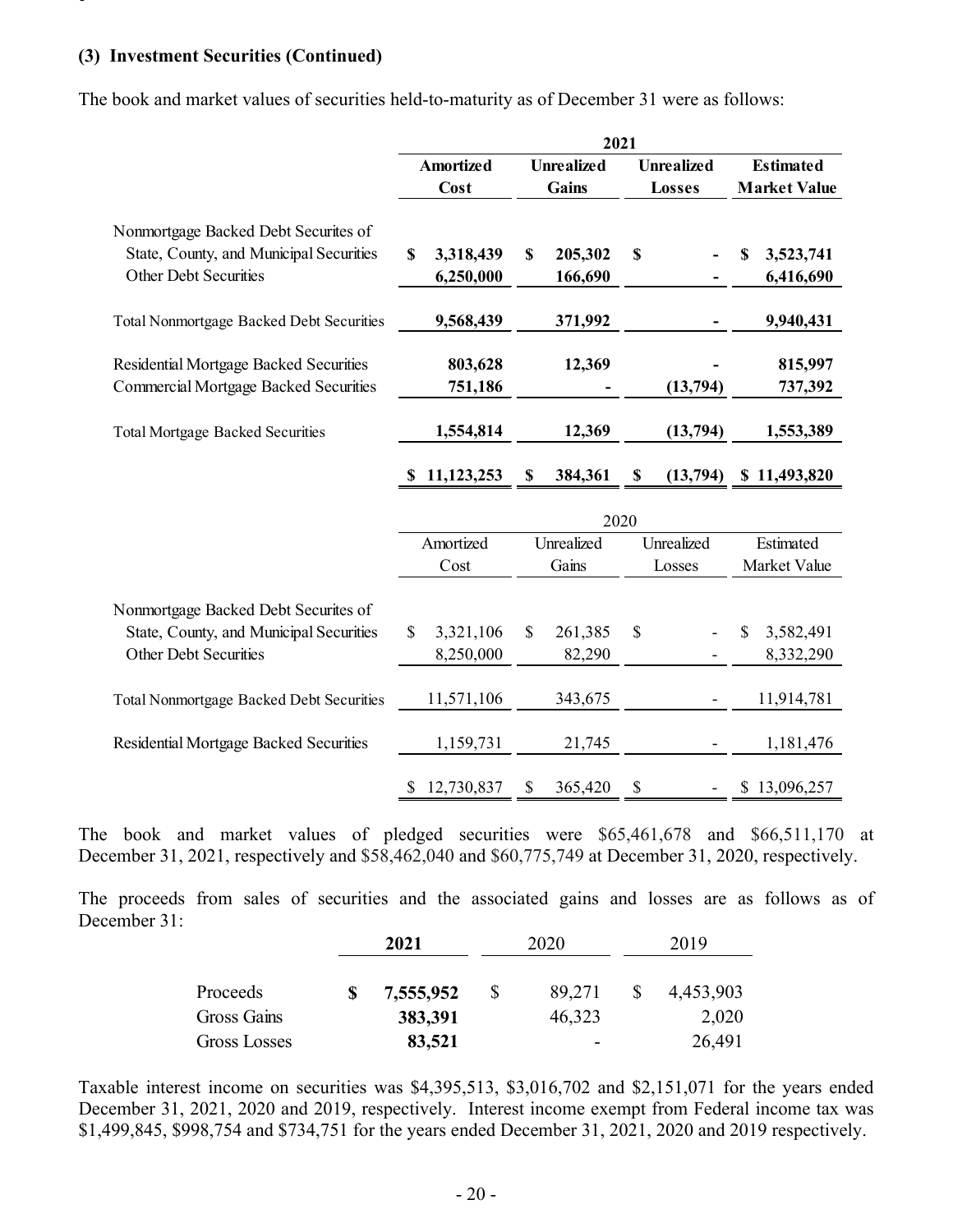## **(3) Investment Securities (Continued)**

7

The amortized cost and estimated market value of debt securities held-to-maturity and available for sale at December 31, 2021, by contractual maturity, are shown below. Expected maturities will differ from contractual maturities because borrowers may have the right to call or repay obligations with or without call or prepayment penalties.

|                                               |                              | 2021                    |  |  |  |  |
|-----------------------------------------------|------------------------------|-------------------------|--|--|--|--|
|                                               | <b>Available for Sale</b>    |                         |  |  |  |  |
|                                               |                              | <b>Estimated</b>        |  |  |  |  |
|                                               | <b>Amortized Cost</b>        | <b>Market Value</b>     |  |  |  |  |
| Nonmortgage Backed Securities                 |                              |                         |  |  |  |  |
| Due In One Year or Less                       | \$<br>16,287,440             | \$<br>16,304,484        |  |  |  |  |
| Due After One Year Through Five Years         | 18,742,933                   | 19,549,769              |  |  |  |  |
| Due After Five Years Through Ten Years        | 86,565,121                   | 88,730,929              |  |  |  |  |
| Due After Ten Years                           | 31,923,269                   | 32,378,440              |  |  |  |  |
|                                               |                              |                         |  |  |  |  |
| <b>Total Nonmortgage Backed Securities</b>    | 153,518,763                  | 156,963,622             |  |  |  |  |
| Mortgage Backed Securities                    |                              |                         |  |  |  |  |
| <b>Residential Mortgage Backed Securities</b> | 16,005,869                   | 16,533,209              |  |  |  |  |
| <b>Commercial Mortgage Backed Securities</b>  | 71,145,080                   | 71,482,203              |  |  |  |  |
|                                               |                              |                         |  |  |  |  |
| <b>Total Mortgage Backed Securities</b>       | 87,150,949                   | 88,015,412              |  |  |  |  |
|                                               | 240,669,712<br><sup>\$</sup> | 244,979,034<br>\$       |  |  |  |  |
|                                               |                              | 2021                    |  |  |  |  |
|                                               |                              | <b>Held to Maturity</b> |  |  |  |  |
|                                               |                              | <b>Estimated</b>        |  |  |  |  |
|                                               | <b>Amortized Cost</b>        | <b>Market Value</b>     |  |  |  |  |
| Nonmortgage Backed Securities                 |                              |                         |  |  |  |  |
| Due In One Year or Less                       | \$<br>671,800                | \$<br>675,053           |  |  |  |  |
| Due After One Year Through Five Years         | 6,198,772                    | 6,431,873               |  |  |  |  |
| Due After Five Years Through Ten Years        | 2,697,867                    | 2,833,505               |  |  |  |  |
| Due After Ten Years                           |                              |                         |  |  |  |  |
| <b>Total Nonmortgage Backed Securities</b>    | 9,568,439                    | 9,940,431               |  |  |  |  |
| Mortgage Backed Securities                    |                              |                         |  |  |  |  |
| <b>Residential Mortgage Backed Securities</b> | 803,628                      | 815,997                 |  |  |  |  |
| <b>Commercial Mortgage Backed Securities</b>  | 751,186                      | 737,392                 |  |  |  |  |
| <b>Total Mortgage Backed Securities</b>       | 1,554,814                    | 1,553,389               |  |  |  |  |
|                                               |                              |                         |  |  |  |  |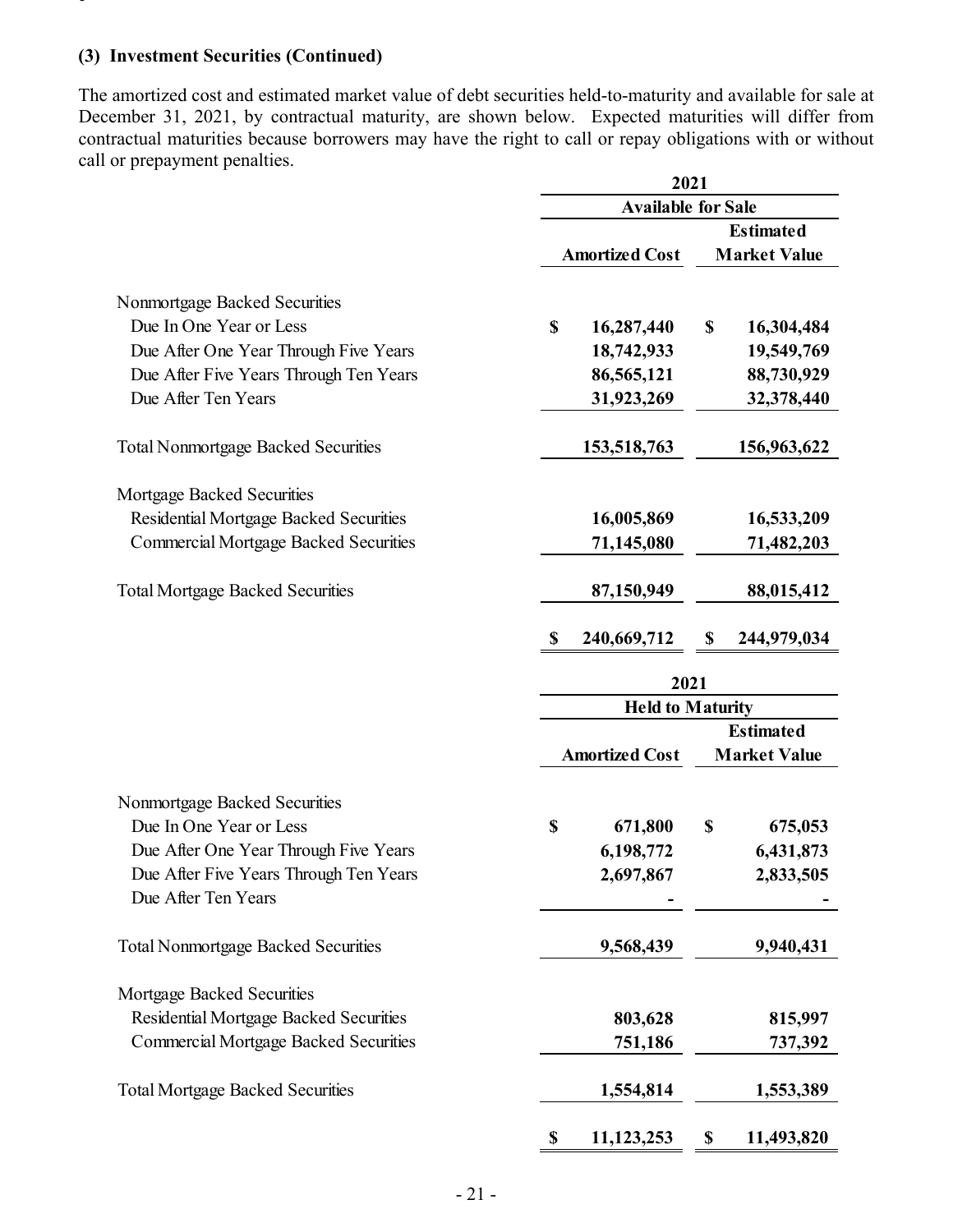## **(3) Investment Securities (Continued)**

7

The market value is established by an independent pricing service as of the approximate dates indicated. The differences between the book value and market value reflect current interest rates and represent the potential loss (or gain) had the portfolio been liquidated on that date. Security losses (or gains) are realized only in the event of dispositions prior to maturity.

At December 31, 2021 and 2020, the Company did not hold investment securities of any single issuer, other than obligations of the U. S. Treasury and other U. S. Government agencies, whose aggregate book value exceeded ten percent of shareholders' equity.

Information pertaining to securities with gross unrealized losses at December 31, 2021 and 2020, aggregated by investment category and length of time that individual securities have been in a continuous loss position, follows:

|                                                                                                                                             | 2021                                                      |                                      |                                    |                              |  |  |  |  |  |  |
|---------------------------------------------------------------------------------------------------------------------------------------------|-----------------------------------------------------------|--------------------------------------|------------------------------------|------------------------------|--|--|--|--|--|--|
|                                                                                                                                             | <b>Less Than Twelve Months</b>                            |                                      | <b>Twelve Months Or More</b>       |                              |  |  |  |  |  |  |
| <b>Securities Available For Sale</b>                                                                                                        | <b>Unrealized</b><br><b>Estimated</b><br>Market<br>Losses |                                      | <b>Unrealized</b><br><b>Losses</b> | <b>Estimated</b><br>Market   |  |  |  |  |  |  |
| Nonmortgage Backed Debt Securities of<br>U.S. Treasury Securities<br>State, County and Municipal Securities<br><b>Other Debt Securities</b> | \$<br>3.174<br>795,774<br>1,015                           | \$2,958,281<br>46,094,121<br>498,985 | <b>S</b><br>199,927<br>6,373       | -S<br>6,655,920<br>3,048,663 |  |  |  |  |  |  |
| <b>Total Nonmortgage Backed Debt</b>                                                                                                        | 799,963                                                   | 49,551,387                           | 206,300                            | 9,704,583                    |  |  |  |  |  |  |
| Mortgage Backed Securities<br>Residential Mortgage Backed Securities<br><b>Commercial Mortgage Backed Securities</b>                        | 34,873<br>608,735                                         | 3,946,084<br>11,126,548              |                                    |                              |  |  |  |  |  |  |
| <b>Total Mortgage Backed Securities</b>                                                                                                     | 643,608                                                   | 15,072,632                           |                                    |                              |  |  |  |  |  |  |
|                                                                                                                                             | \$1,443,571                                               | \$64,624,019                         | 206,300<br>S                       | \$9,704,583                  |  |  |  |  |  |  |
| <b>Securities Held To Maturity</b>                                                                                                          |                                                           |                                      |                                    |                              |  |  |  |  |  |  |

| Commercial Mortgage Backed Securities | 794 | 737.392 |  |  |
|---------------------------------------|-----|---------|--|--|
|                                       |     |         |  |  |

|                                                                            | 2020 |                         |    |                           |                       |                                    |                           |         |  |  |
|----------------------------------------------------------------------------|------|-------------------------|----|---------------------------|-----------------------|------------------------------------|---------------------------|---------|--|--|
|                                                                            |      | Less Than Twelve Months |    |                           | Twelve Months Or More |                                    |                           |         |  |  |
| <b>Securities Available For Sale</b>                                       |      | Unrealized<br>Losses    |    | Estimated<br>Market Value |                       | Unrealized<br>Losses               | Estimated<br>Market Value |         |  |  |
| Nonmortgage Backed Debt Securities of                                      |      |                         |    |                           |                       |                                    |                           |         |  |  |
| State, County and Municipal Securities<br><b>Other Debt Securities</b>     | \$   | 42,053<br>157,995       | S. | 10,441,904<br>342,005     | <sup>\$</sup>         | $\overline{\phantom{a}}$<br>16,060 | <sup>\$</sup>             | 483,940 |  |  |
| <b>Total Nonmortgage Backed Debt Securities</b>                            |      | 200,048                 |    | 10,783,909                |                       | 16,060                             |                           | 483,940 |  |  |
| Mortgage Backed Securities<br><b>Commercial Mortgage Backed Securities</b> |      | 39,052                  |    | 3.608.938                 |                       |                                    |                           |         |  |  |
|                                                                            | \$   | 239,100                 | S. | 14.392,847                | S                     | 16,060                             | S                         | 483,940 |  |  |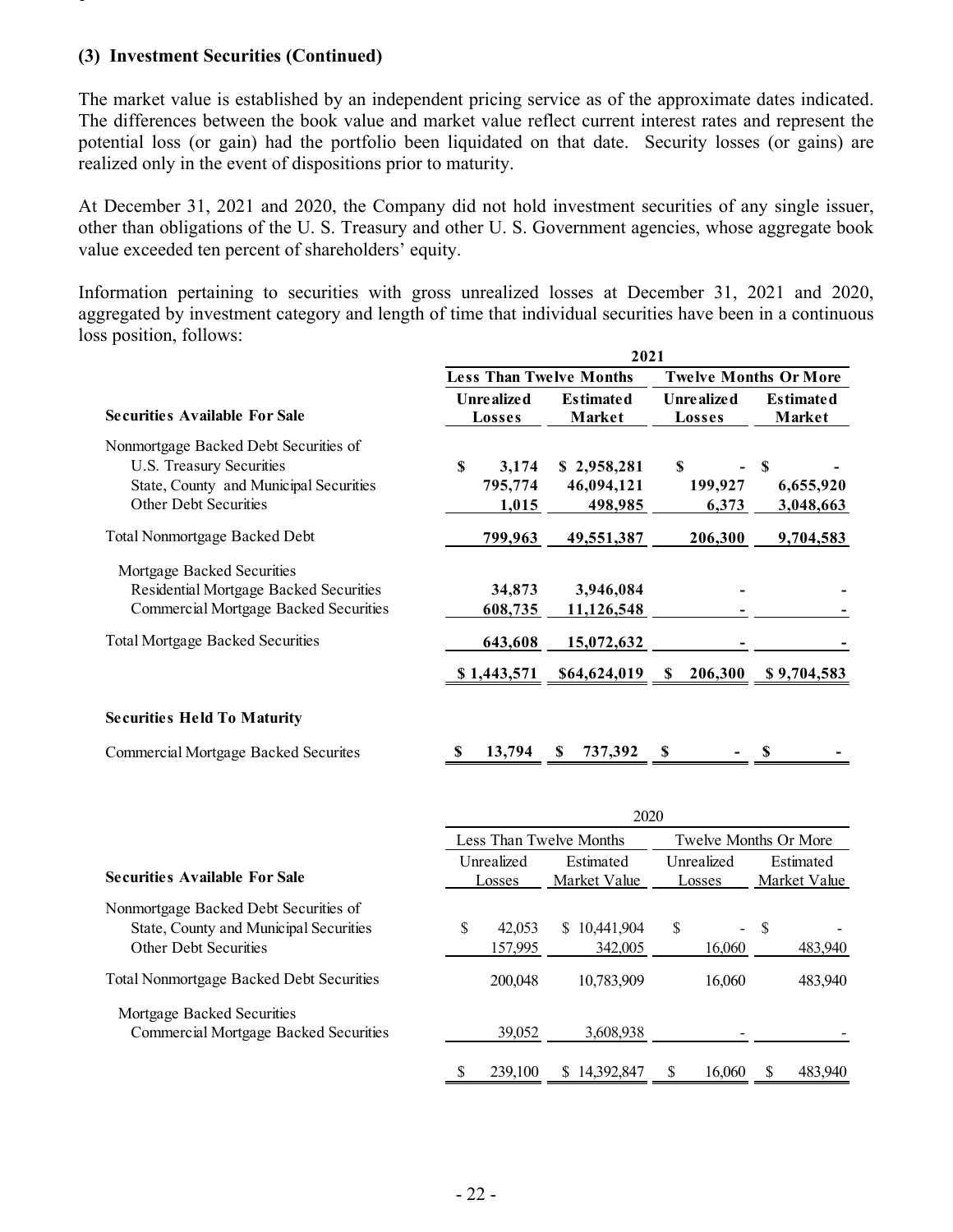Management evaluates securities for other-than-temporary impairment at least on a quarterly basis, and more frequently when economic or market concerns warrant such evaluation. Consideration is given to (1) the length of time and the extent to which the fair value has been less than cost, (2) the financial condition and near-term prospects of the issuer, and (3) the intent and ability of the Company to retain its investment in the issuer for a period of time sufficient to allow for any anticipated recovery in fair value.

As of December 31, 2021, the Company held 51 debt securities that had unrealized losses with aggregate depreciation of 2.2 percent from the Company's amortized cost basis.

As of December 31, 2021, the Company held one U.S. treasury security, six commercial mortgage-backed securities and one residential mortgage-backed security that were in an unrealized loss position, all of which were issued by U.S. government sponsored entities and agencies. Because the decline in fair value is attributable to changes in interest rates and illiquidity, and not credit quality, and because the Company does not have the intent to sell these securities and it is likely that it will not be required to sell the securities before their anticipated recovery, management does not consider these securities to be other‐than‐temporarily impaired at December 31, 2021.

As of December 31, 2021, the Company held forty-one state, county, and municipal securities that were in an unrealized loss position. Because the decline in fair value is attributable to changes in interest rates, and not credit quality, and because the Company does not have the intent to sell these securities and it is likely that it will not be required to sell the securities before their anticipated recovery, management does not consider these securities to be other-than-temporarily impaired at December 31, 2021.

As of December 31, 2021, the Company held two corporate bonds that were in an unrealized loss position. Because the decline in fair value is attributable to changes in interest rates, and not credit quality, and because the Company does not have the intent to sell these securities and it is likely that it will not be required to sell the securities before their anticipated recovery, management does not consider these securities to be other-than-temporarily impaired at December 31, 2021.

# **(4) Loans**

The Company engages in a full complement of lending activities, including real estate-related loans, commercial and industrial loans, and consumer installment loans. The majority of its lending activities are concentrated in real estate loans. While risk of loss in the Company's portfolio is primarily tied to the credit quality of the various borrowers, risk of loss may increase due to factors beyond the Company's control, such as local, regional and/or national economic downturns. General conditions in the real estate market may also impact the relative risk in the real estate portfolio.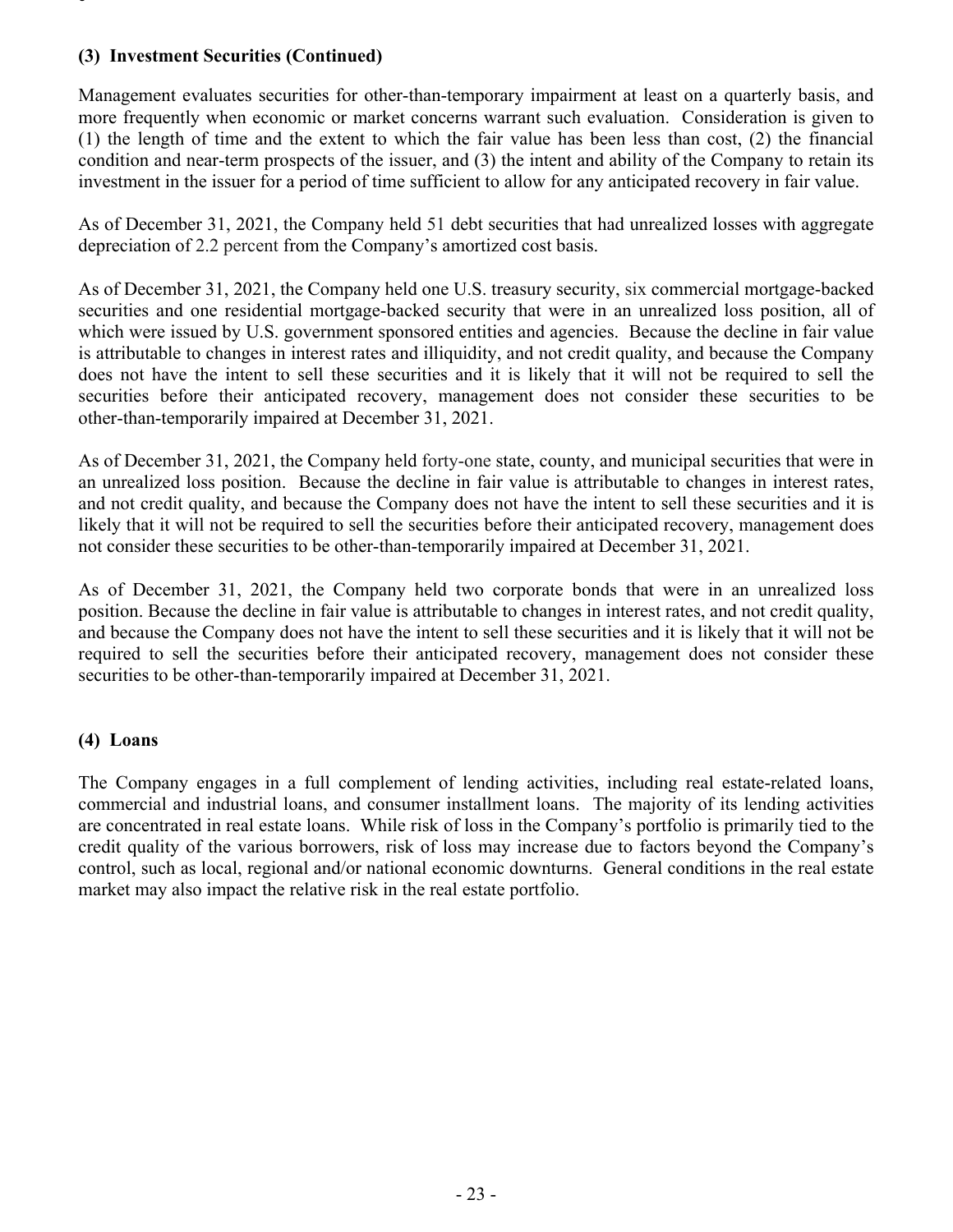7

Loans are stated at unpaid balances, net of unearned income and deferred loan fees. Balances within the major loans' receivable categories at December 31are presented in the following table:

|                                             | 2021              | 2020           |
|---------------------------------------------|-------------------|----------------|
| Commercial                                  | 111,490,457<br>S. | \$142,689,088  |
| <b>Commercial Real Estate</b>               | 507,882,095       | 415,771,913    |
| Consumer                                    | 21,941,161        | 24,009,928     |
| <b>Residential Real Estate</b>              | 229,646,055       | 198,294,134    |
| Agriculture                                 | 50,429,840        | 42,829,245     |
| Other                                       | 1,901,234         | 1,979,006      |
| Total Loans                                 | 923,290,842       | 825, 573, 314  |
| Other                                       |                   |                |
| Loans Held for Sale                         | 2,640,063         | 5,554,946      |
| Overdraft, In-Process and Suspense Accounts | 295,230           | 6,204,900      |
| Total Other                                 | 2,935,293         | 11,759,846     |
| <b>Gross Loans</b>                          | 926,226,135       | 837, 333, 160  |
| Allowance for Loan Losses                   | (12,008,416)      | (10, 781, 434) |
| Net Loans                                   | \$914,217,719     | \$826,551,726  |

Overdrafts included in loans were \$584,612 and \$192,809 at December 31, 2021 and 2020, respectively.

As of December 31, 2021 and 2020, commercial loans include approximately \$9,974,000 and \$63,976,000, respectively, of loans originated under the U.S. Small Business Administration (the SBA) Paycheck Protection Program. The Company expects all remaining balances to be forgiven by the SBA.

## *Nonaccrual and Past Due Loans*

A loan is placed on nonaccrual status when, in management's judgment, the collection of the interest income appears doubtful. Interest receivable that has been accrued and is subsequently determined to have doubtful collectability is charged to interest income. Interest on loans that are classified as nonaccrual is recognized when received. Past due loans are loans, whose principal or interest is 30 days or more past due. In some cases, where borrowers are experiencing financial difficulties, loans may be restructured to provide terms significantly different from the original contractual terms.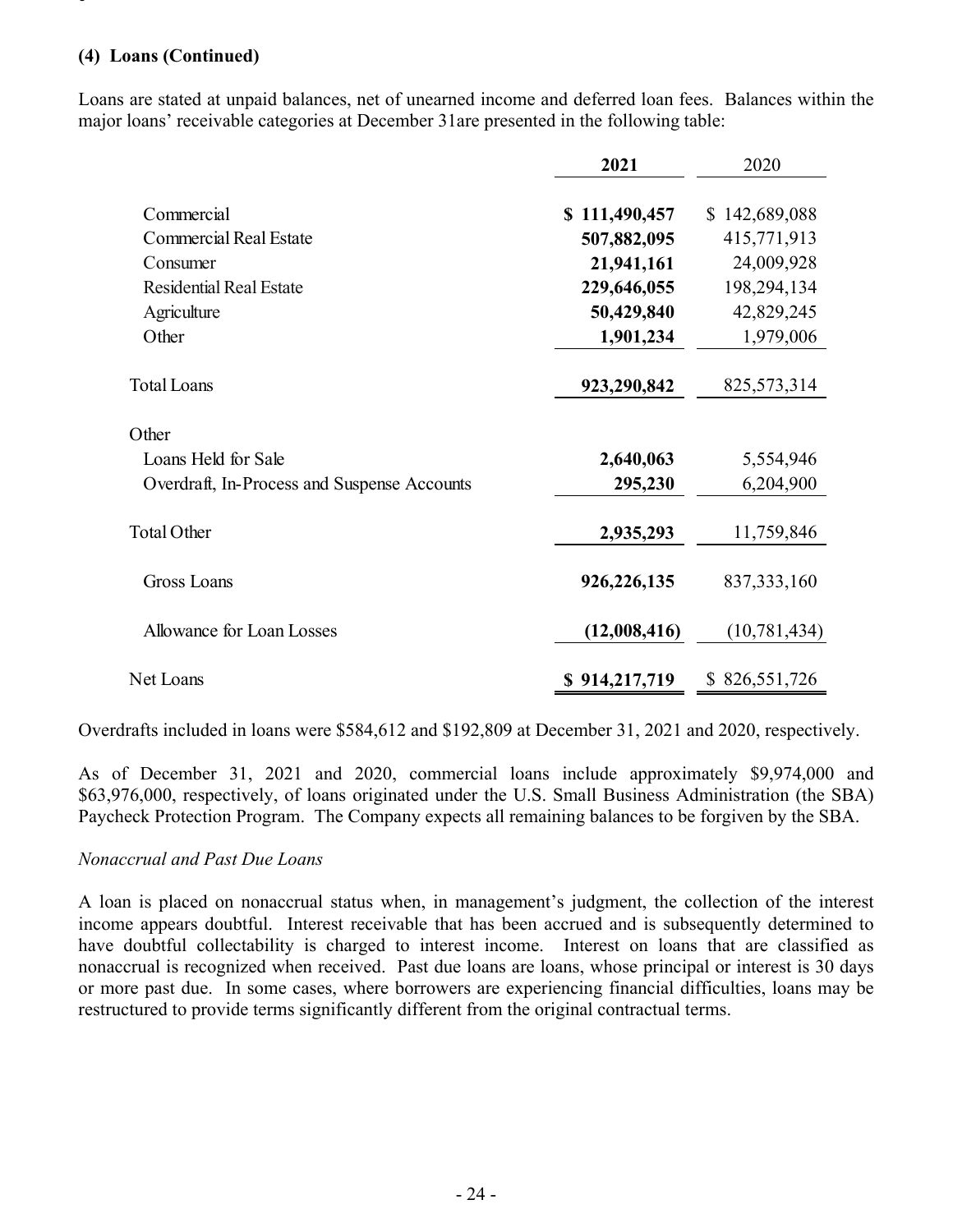0 $\overline{\phantom{a}}$ 

|                                                                                                     |                                                                                      |                                                                              |                                                                                              | 2021                                                                                                                     |                                                 |                                                            |                                                                                          |
|-----------------------------------------------------------------------------------------------------|--------------------------------------------------------------------------------------|------------------------------------------------------------------------------|----------------------------------------------------------------------------------------------|--------------------------------------------------------------------------------------------------------------------------|-------------------------------------------------|------------------------------------------------------------|------------------------------------------------------------------------------------------|
|                                                                                                     |                                                                                      |                                                                              |                                                                                              |                                                                                                                          |                                                 |                                                            |                                                                                          |
|                                                                                                     | <b>Current and</b><br>$<$ 30 Days<br><b>Past Due</b>                                 | <b>30-59 Days</b><br><b>Past Due</b>                                         | <b>60-89 Days</b><br><b>Past Due</b>                                                         | 90 Days<br>or More<br><b>Past Due</b>                                                                                    | <b>Total Accruing</b><br><b>Past Due</b>        | <b>Nonaccrual</b>                                          | <b>Total Loans</b>                                                                       |
| Commercial<br>Commercial Real Estate<br>Consumer<br>Residential Real Estate<br>Agriculture<br>Other | \$110,712,806<br>505,975,838<br>21,276,432<br>226,527,088<br>50,174,586<br>1,901,234 | 374,512<br>\$<br>217,485<br>395,122<br>1,733,823<br>$\overline{\phantom{0}}$ | S<br>126,641<br>603,505<br>109,693<br>424,475<br>$\overline{\phantom{a}}$<br>$\qquad \qquad$ | <b>S</b><br>$\overline{\phantom{0}}$<br>$\overline{\phantom{a}}$<br>$\overline{\phantom{a}}$<br>$\overline{\phantom{a}}$ | S<br>501,153<br>820,990<br>504,815<br>2,158,298 | S<br>276,498<br>1,085,267<br>159,914<br>960,669<br>255,254 | 111,490,457<br>S.<br>507,882,095<br>21,941,161<br>229,646,055<br>50,429,840<br>1,901,234 |
| Total                                                                                               | \$916,567,984                                                                        | \$2,720,942                                                                  | \$1,264,314                                                                                  | -S<br>$\overline{\phantom{a}}$                                                                                           | \$3,985,256                                     | \$2,737,602                                                | 923,290,842                                                                              |
| Loans Held for Sale<br>Overdraft, In-process and Suspense Accounts                                  |                                                                                      |                                                                              |                                                                                              |                                                                                                                          |                                                 |                                                            | 2,640,063<br>295,230                                                                     |
|                                                                                                     |                                                                                      |                                                                              |                                                                                              |                                                                                                                          |                                                 |                                                            | 926,226,135                                                                              |

|                         |                             |               |              |                          |              |          |                    | 2020                     |                |           |    |            |                   |
|-------------------------|-----------------------------|---------------|--------------|--------------------------|--------------|----------|--------------------|--------------------------|----------------|-----------|----|------------|-------------------|
|                         | Past Due and Still Accruing |               |              |                          |              |          |                    |                          |                |           |    |            |                   |
|                         | Current and<br>$<$ 30 Days  |               | $30-59$ Days |                          | $60-89$ Days |          | 90 Days<br>or More |                          | Total Accruing |           |    |            |                   |
|                         |                             | Past Due      |              | Past Due                 |              | Past Due |                    | Past Due                 |                | Past Due  |    | Nonaccrual | Total Loans       |
| Commercial              | S.                          | 142, 137, 936 | \$           | 170.131                  | S.           | 17,438   | <sup>\$</sup>      | $\overline{\phantom{0}}$ | \$             | 187,569   | S. | 363,583    | \$<br>142,689,088 |
| Commercial Real Estate  |                             | 407,058,590   |              | 694,264                  |              | 241,805  |                    | $\overline{\phantom{a}}$ |                | 936,069   |    | 7,777,254  | 415,771,913       |
| Consumer                |                             | 23,270,763    |              | 347,869                  |              | 74,068   |                    | $\overline{\phantom{a}}$ |                | 421,937   |    | 317,228    | 24,009,928        |
| Residential Real Estate |                             | 196, 352, 051 |              | 501,205                  |              | 362,042  |                    | $\overline{\phantom{a}}$ |                | 863,247   |    | 1,078,836  | 198,294,134       |
| Agriculture             |                             | 42,377,422    |              | $\overline{\phantom{0}}$ |              | 86,228   |                    | $\overline{\phantom{a}}$ |                | 86,228    |    | 365,595    | 42,829,245        |
| Other                   |                             | 1,979,006     |              |                          |              |          |                    |                          |                |           |    |            | 1,979,006         |
| Total                   |                             | 813, 175, 768 | -SS          | 1,713,469                |              | 781,581  |                    |                          |                | 2,495,050 |    | 9,902,496  | 825,573,314       |
| Loans Held for Sale     |                             |               |              |                          |              |          |                    |                          |                |           |    |            | 5,554,946         |

Overdraft, In-process and Suspense Accounts 6,204,900

\$ 837,333,160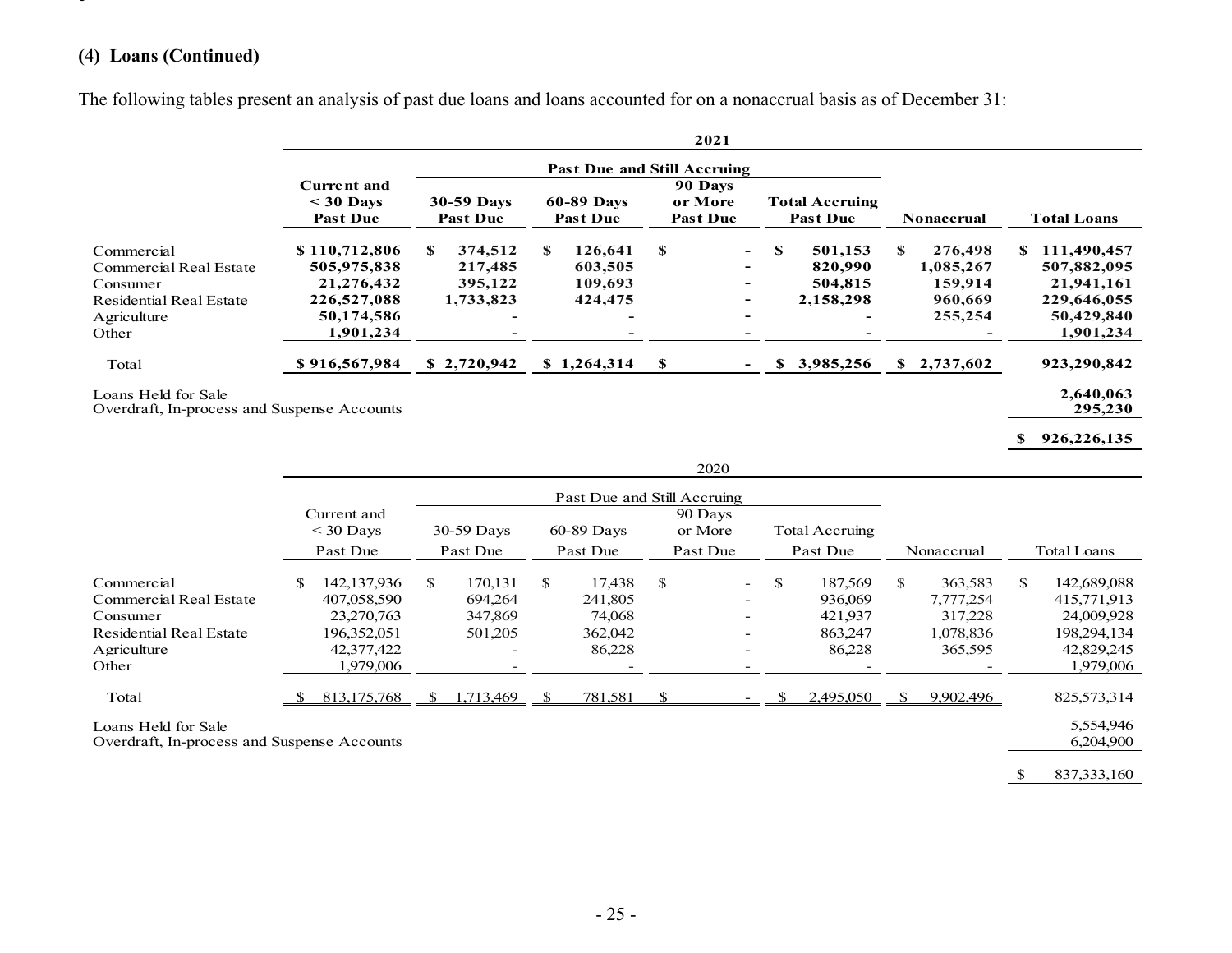#### *Impaired Loans*

Loans are considered impaired when, based on current information and events, it is probable the Company will be unable to collect all amounts due in accordance with the original contractual terms of the loan agreements. Impaired loans include loans on nonaccrual status and troubled debt restructurings. If a loan is deemed impaired, a specific valuation allowance is allocated, if necessary, so that the loan is reported net, at the present value of estimated future cash flows using the loan's existing rate or at the fair value of collateral if repayment is expected solely from the collateral. Interest payments on impaired loans are typically applied to principal unless collectability of the principal amount is reasonably assured, in which case interest is recognized on a cash basis.

The following is a summary of information pertaining to interest income on impaired loans as of December 31:

|                                                  | 2021 |                                                |    |                                                                  |                                                                                |                  |  |  |  |  |
|--------------------------------------------------|------|------------------------------------------------|----|------------------------------------------------------------------|--------------------------------------------------------------------------------|------------------|--|--|--|--|
|                                                  |      | <b>Average Investment</b><br>in Impaired Loans |    | <b>Interest Income</b><br>Recognized on<br><b>Impaired Loans</b> | <b>Interest Income</b><br><b>Recognized on Cash Basis</b><br>on Impaired Loans |                  |  |  |  |  |
| Commercial<br>Commercial Real Estate<br>Consumer | \$   | 160,243<br>7,095,864                           | \$ | 10,893<br>245,117                                                | $\mathbf S$                                                                    | 9,970<br>259,589 |  |  |  |  |
| <b>Residential Real Estate</b><br>Agriculture    |      | 579,227<br>286,542                             |    | 17,444<br>(5,858)                                                |                                                                                | 9,928            |  |  |  |  |
| <b>Total</b>                                     | \$   | 8,121,876                                      | \$ | 267,596                                                          | S                                                                              | 279,487          |  |  |  |  |
|                                                  |      |                                                |    | 2020                                                             |                                                                                |                  |  |  |  |  |
|                                                  |      |                                                |    | Interest Income                                                  | <b>Interest Income</b><br>Recognized on Cash Basis<br>on Impaired Loans        |                  |  |  |  |  |
|                                                  |      | Average Investment                             |    | Recognized on                                                    |                                                                                |                  |  |  |  |  |
|                                                  |      | in Impaired Loans                              |    | <b>Impaired Loans</b>                                            |                                                                                |                  |  |  |  |  |
| Commercial                                       | \$   | 131,330                                        | \$ | 14,187                                                           | \$                                                                             | 27,113           |  |  |  |  |
| Commercial Real Estate                           |      | 9,464,373                                      |    | 178,887                                                          |                                                                                | 182,287          |  |  |  |  |
| Consumer                                         |      |                                                |    |                                                                  |                                                                                |                  |  |  |  |  |
| <b>Residential Real Estate</b>                   |      | 718,030                                        |    | 34,048                                                           |                                                                                | 26,296           |  |  |  |  |
| Agriculture                                      |      | 574,188                                        |    | 37,695                                                           |                                                                                | 15,951           |  |  |  |  |
| Total                                            |      | 10,887,921                                     |    | 264,817                                                          | S                                                                              | 251,647          |  |  |  |  |

|                                | 2019 |                    |    |                       |                   |                          |  |  |  |  |
|--------------------------------|------|--------------------|----|-----------------------|-------------------|--------------------------|--|--|--|--|
|                                |      |                    |    | Interest Income       |                   |                          |  |  |  |  |
|                                |      | Average Investment |    | Recognized on         |                   | Recognized on Cash Basis |  |  |  |  |
|                                |      | in Impaired Loans  |    | <b>Impaired Loans</b> | on Impaired Loans |                          |  |  |  |  |
| Commercial                     | S    | 3,064,502          | \$ |                       | S                 | 1,556                    |  |  |  |  |
| Commercial Real Estate         |      | 6,394,517          |    | 438,589               |                   | 309,117                  |  |  |  |  |
| Consumer                       |      | 16,527             |    |                       |                   |                          |  |  |  |  |
| <b>Residential Real Estate</b> |      | 898,446            |    | 47,674                |                   | 12,977                   |  |  |  |  |
| Agriculture                    |      | 533,320            |    | 46,027                |                   | 43,922                   |  |  |  |  |
| Total                          |      | 10,907,312         | S  | 532,290               |                   | 367,572                  |  |  |  |  |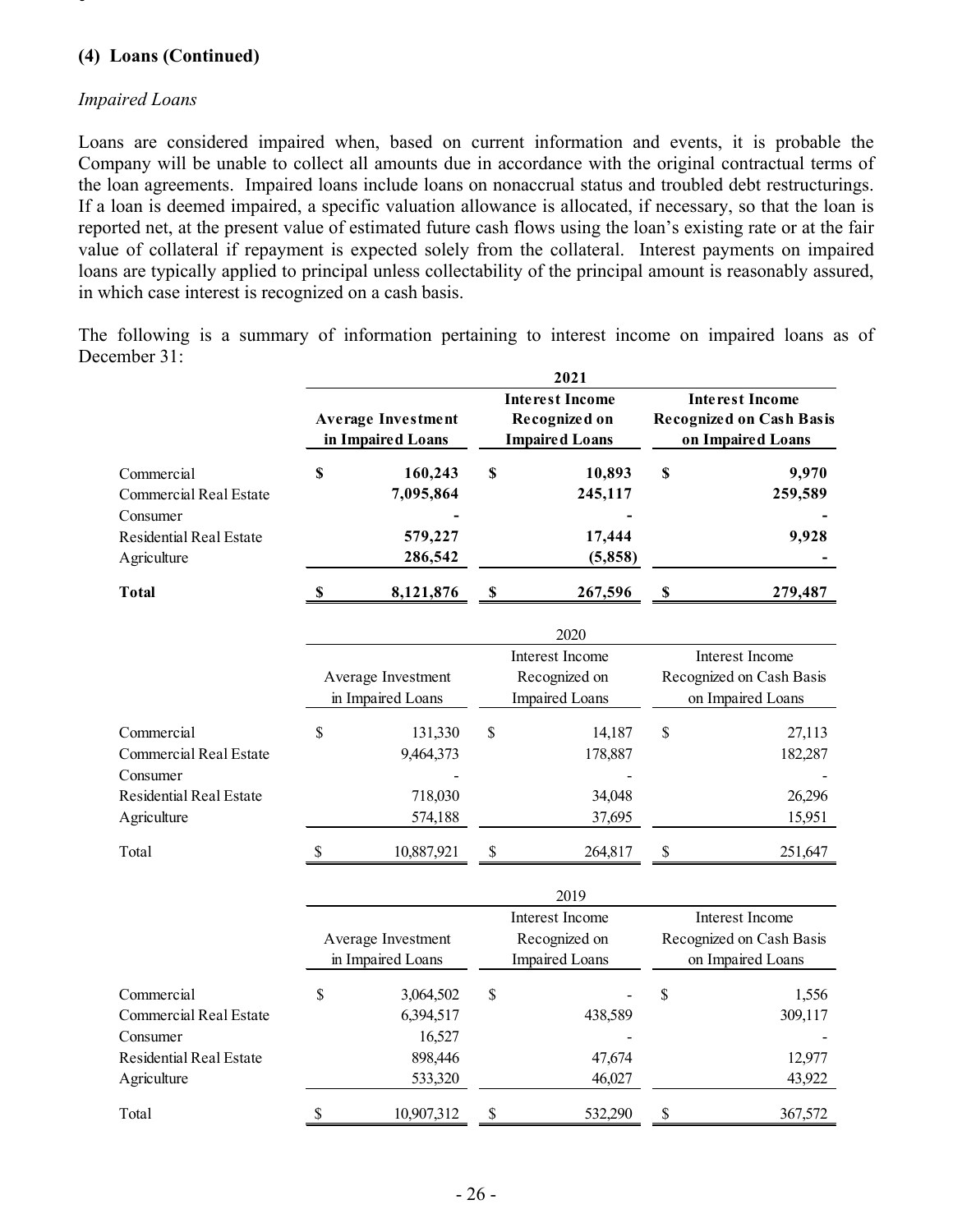## *Impaired Loans (Continued)*

The following is an analysis of information pertaining to impaired loans as of December 31:

|                                                                                              |                                                              |                                                                     | 2021                                                             |                                                            |                                               |
|----------------------------------------------------------------------------------------------|--------------------------------------------------------------|---------------------------------------------------------------------|------------------------------------------------------------------|------------------------------------------------------------|-----------------------------------------------|
|                                                                                              | <b>Unpaid</b><br><b>Total</b><br>Principal<br><b>Balance</b> | <b>Recorded</b><br><b>Investment</b><br>With No<br><b>Allowance</b> | <b>Recorded</b><br>Investment<br><b>With</b><br><b>Allowance</b> | <b>Total</b><br><b>Recorded</b><br><b>Investment</b>       | <b>Related</b><br><b>Allowance</b>            |
| Commercial<br><b>Commercial Real Estate</b><br><b>Residential Real Estate</b><br>Agriculture | \$<br>123,174<br>5,644,968<br>523,075<br>207,490             | $\mathbf S$<br>959,404<br>81,165<br>207,490                         | 123,174<br>4,685,564<br>441,910                                  | $\mathbf S$<br>123,174<br>5,644,968<br>523,075<br>207,490  | \$<br>4,238<br>43,827<br>16,660               |
| <b>Total</b>                                                                                 | 6,498,707<br>\$                                              | 1,248,059<br>\$                                                     | \$5,250,648                                                      | \$<br>6,498,707                                            | \$<br>64,725                                  |
|                                                                                              |                                                              |                                                                     | 2020                                                             |                                                            |                                               |
|                                                                                              | Unpaid<br>Total<br>Principal<br>Balance                      | Recorded<br>Investment<br>With No<br>Allowance                      | Recorded<br>Investment<br>With<br>Allowance                      | Total<br>Recorded<br>Investment                            | Related<br>Allowance                          |
| Commercial<br><b>Commercial Real Estate</b><br><b>Residential Real Estate</b><br>Agriculture | \$<br>197,311<br>8,546,760<br>635,379<br>365,594             | $\mathbb{S}$<br>70,807<br>3,107,610<br>124,034<br>365,594           | 126,504<br>\$<br>5,439,150<br>511,345                            | $\mathbb{S}$<br>197,311<br>8,546,760<br>635,379<br>365,594 | $\mathbb{S}$<br>4,619<br>1,273,856<br>248,548 |
| Total                                                                                        | 9,745,044<br>S.                                              | 3,668,045<br>S.                                                     | \$6,076,999                                                      | 9,745,044<br>\$                                            | \$1,527,023                                   |

The recorded investment in loans excludes accrued interest receivable and loan origination fees, net, due to immateriality.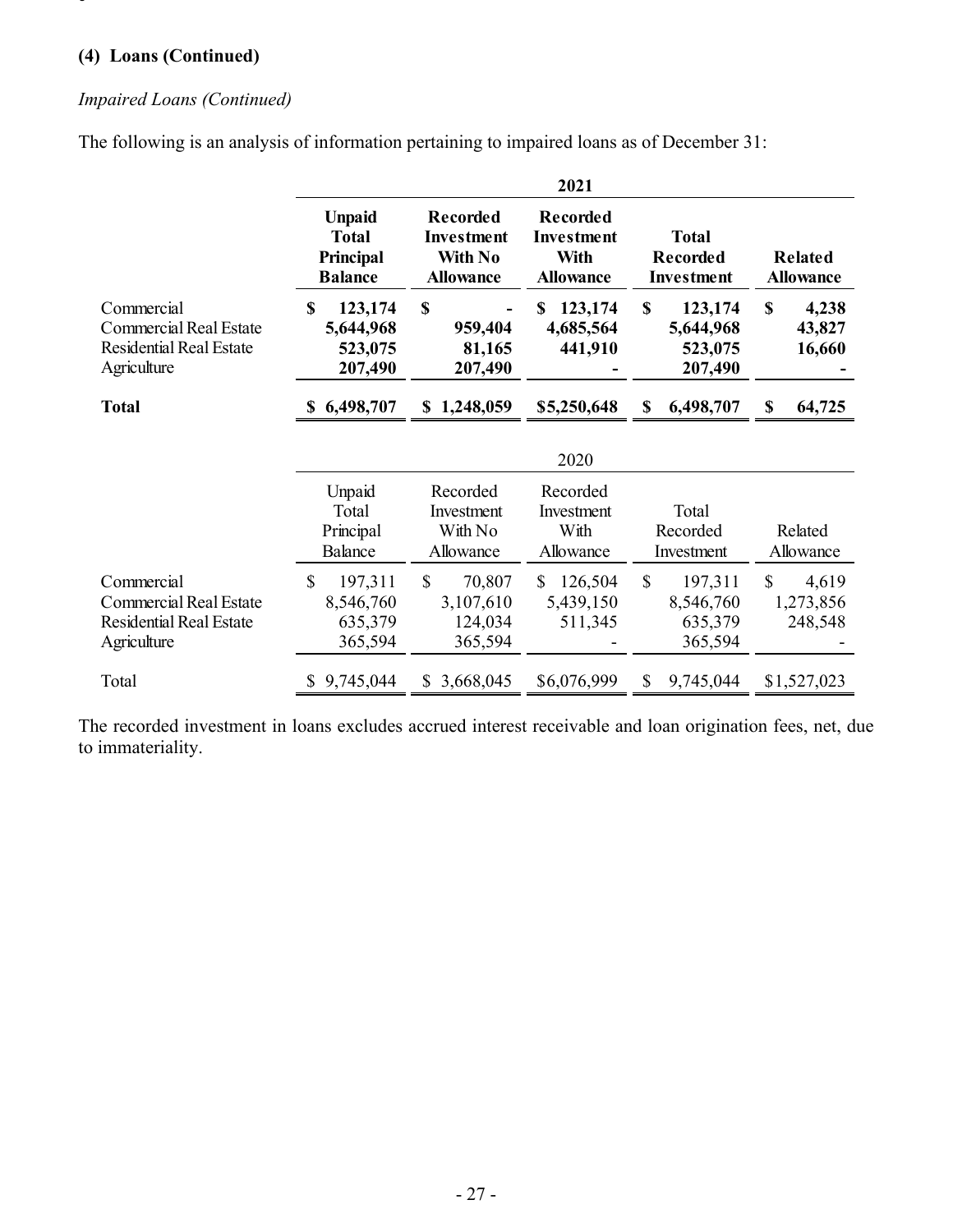## **(4) Loans (Continued)**

## *Credit Quality Indicators*

The Company uses a nine-category risk grading system to assign a risk grade to each loan in the portfolio. The following is a description of the general characteristics of the grades:

## Grade 1 - Excellent Risk

Loans in this category are considered to have very little, if any, credit risk. The following characteristics are common for loans in this category:

- Loan is fully secured by cash or cash equivalents.
- Loan is secured by marketable securities with no less than a 25 percent margin.
- There are no material exceptions to the Bank's loan policy.
- Alternative sources of cash exist, such as commercial paper market, capital market, internal liquidity, or other bank lines.
- Borrower is a national or regional company with excellent cash flow which covers all debt service requirements and a significant portion of capital expenditures.
- Balance sheet strength and liquidity are excellent and exceed industry norms.
- Financial trends are positive.
- Borrower is a market leader within the industry, and industry performance is excellent.
- Borrower is of unquestioned strength. Financial wherewithal is known.
- Borrower exhibits excellent liquidity, net worth, cash flow, and leverage.

## Grade 2 - High Quality

Loans in this category are considered to be an excellent credit risk with minimal risk of loss. The following characteristics are common for loans in this category:

- Loan is secured by marketable securities with margin below 25 percent.
- There are no material exceptions to the Bank's loan policy.
- Borrower has stable and reliable cash flow and above‐average liquidity.
- Borrower exhibits moderate risk from exposure to contingent liabilities.
- Borrower has strong, stable financial trends.
- Borrower has strong cash flow which covers all debt service requirements and some portion of capital expenditures.
- Alternative sources of repayment are evident and financial ratios are comparable to or exceed the industry norms.
- Borrower holds a prominent position in the industry or local economy.
- Borrower's industry's performance is above average.
- Management is strong in most areas and with good back‐up depth.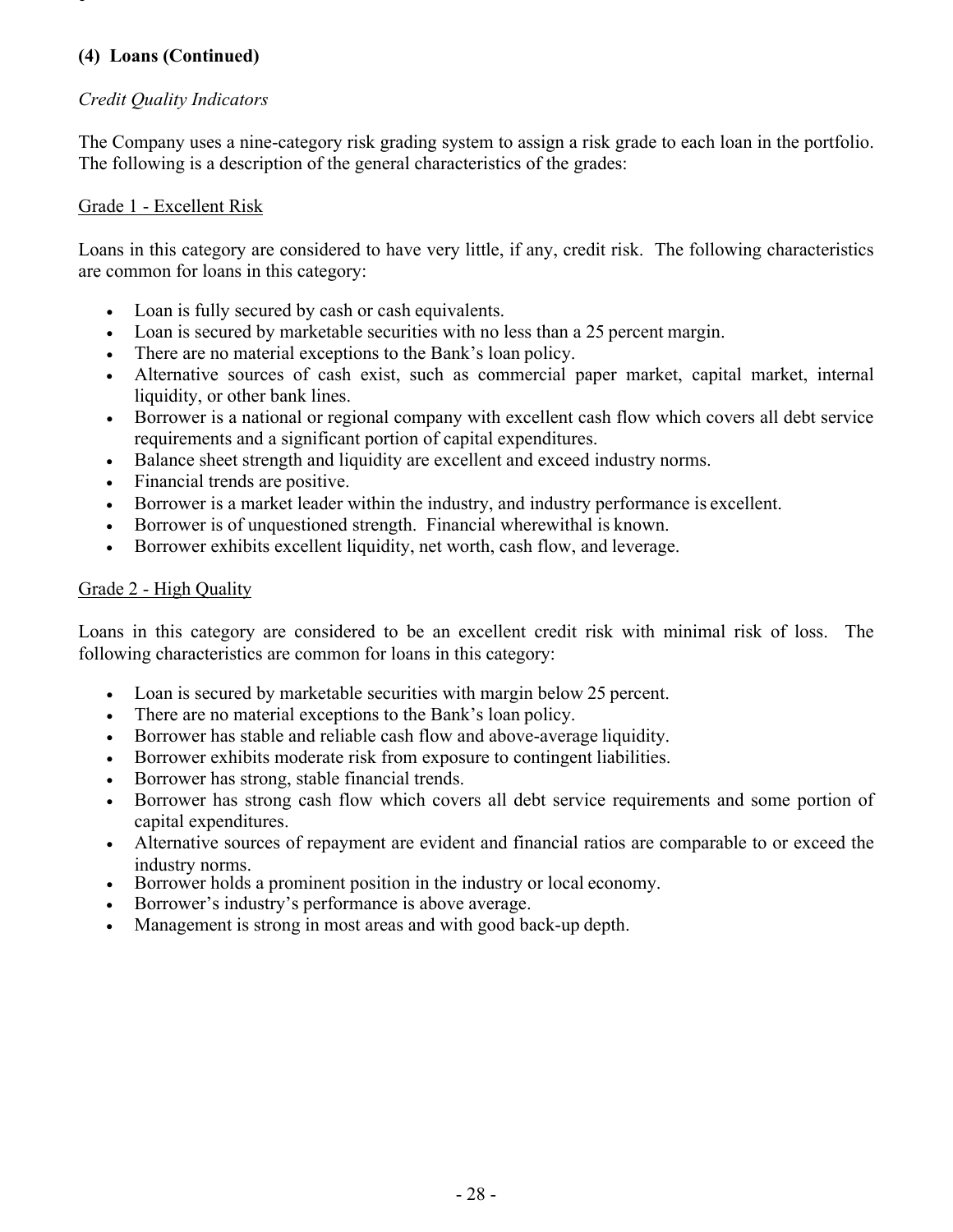## *Credit Quality Indicators (Continued)*

#### Grade 3 - Average Risk

Loans in this category are considered to be of normal risk and of average quality. The following characteristics are common for loans in this category:

- Borrower has reliable cash flow, but alternative sources of repayment would require sale of assets that may be considered illiquid.
- Borrower's financial position has been leveraged to an average degree or individual has an average net worth position considering income and debt.
- Cash flow is adequate to cover all debt service requirements but not capital expenditures.
- Balance sheet may be leveraged but still comparable to the industry.
- Financial trends are stable to mixed over long-term, but no significant concerns exist at this time.
- Borrower's industry has a generally stable outlook and may have some cyclical characteristics.
- Borrower holds an average position in the industry or local economy.
- Management is considered capable and stable.
- Start-up venture with experienced management, adequate capitalization, and favorable performance versus projections.

### Grade 4 - Acceptable

Loans in this category are considered to be of above-average risk or of below-average quality. The following characteristics are common for loans in this category:

- Borrower's sources of income or cash flow have become unstable or limited.
- Borrower's income has declined due to current business or economic conditions.
- Borrower has a somewhat highly leveraged condition and limited capital.
- Moderate history of some degree of slow payment.
- Loan conditions require more frequent monitoring than the higher-graded loans.
- Stability is lacking in the primary repayment source, cash flow, credit history, or liquidity, however, the instability is manageable and considered temporary.
- Overall trends are not yet adverse.
- Loan involves speculative activity where the primary source for repayment is the activity itself and the borrower has limited ability to support the debt outside the successful completion of the activity.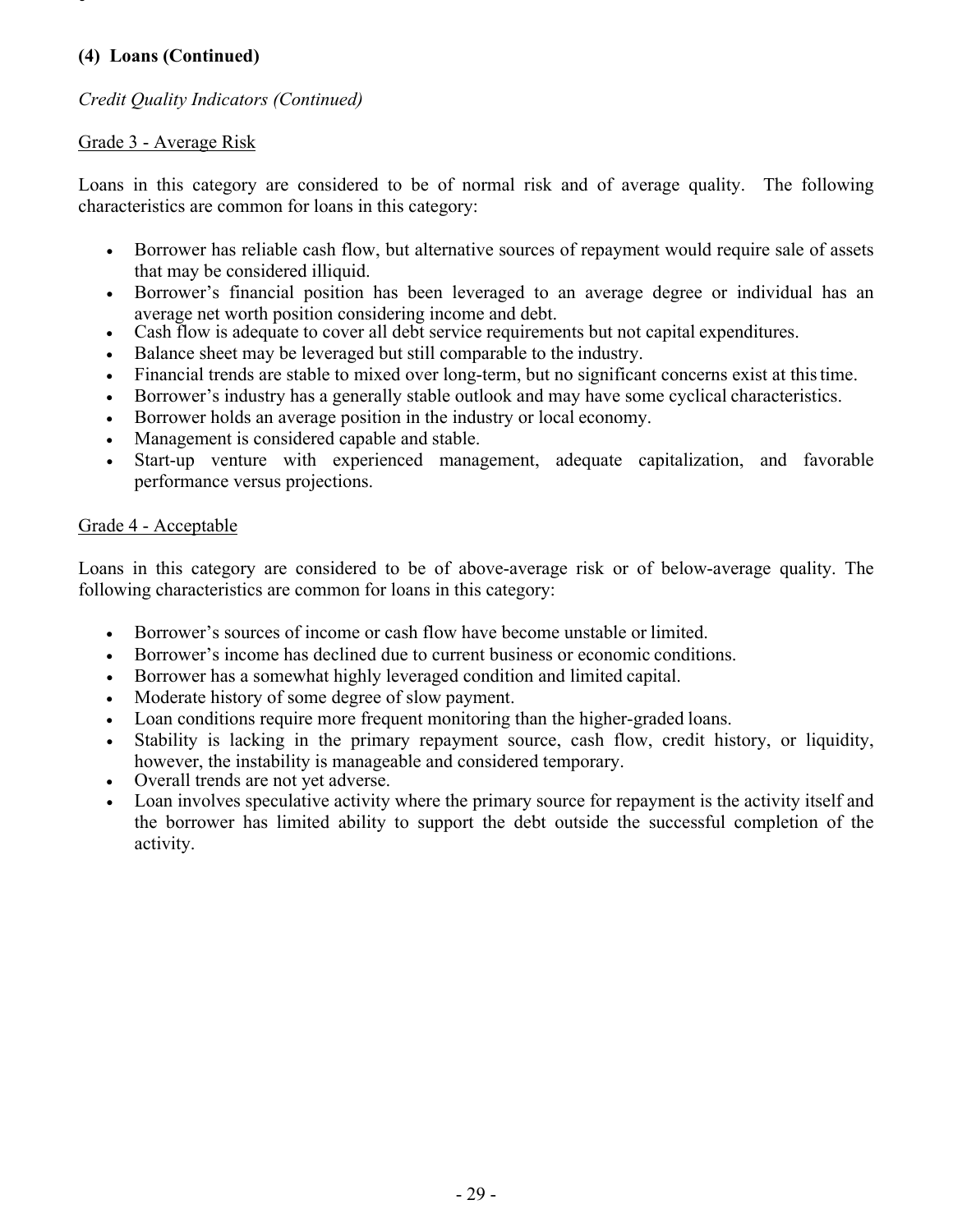## *Credit Quality Indicators (Continued)*

#### Grade 5 - Watch

Loans in this category have potential financial weaknesses, the loan officer may not have properly supervised the credit, or material collateral exceptions exist. This category includes loans which do not presently expose the Bank to a sufficient degree of risk to warrant adverse classification but do possess credit deficiencies deserving of management's close attention. Failure to correct deficiencies could result in greater credit risk in the future. The following characteristics are common for loans in this category:

- There is a material exception to the Bank's loan policy.
- Management has potential weakness and back‐up depth is weak.
- Principal and interest are currently protected through sufficient cash flows, collateral values, or secondary repayment sources, but downward trends in profitability and cash flow are evident.
- Financial leverage is excessive, and margins and financial ratios fall below industry averages.
- Adequate financial statements are not produced and/or provided timely, or the borrower exhibits an uncooperative attitude.
- Moderate delinquency may exist from time to time.
- A loss may not be readily apparent, but sufficient problems have arisen to cause the lender to go to abnormal lengths to protect its position.

### Grade 6 - Substandard

Loans in this category display a well‐defined weakness or weaknesses that may jeopardize collection of the debt. Assets do not appear to possess any loss but exhibit more than a normal degree of risk. Lack of continued close attention on the part of the Bank could result in deterioration and potential loss. The following characteristics are common for loans in this category:

- Cash flows are not sufficient to meet scheduled obligations and/or the financial strengths of the guarantors are questionable.
- Losses have eroded the net worth so that survivability of the business is in question.
- Primary and secondary sources of repayment are believed to offer marginal protection to the credit.
- Repayment of debt is likely to come from the liquidation of collateral or payments from guarantors.
- Past due problems are apparent.
- The loan has been placed on nonaccrual status and/or is in bankruptcy with current repayment history for less than three months.
- The value of the collateral is questionable or has declined significantly.

## Grade 7 - Impaired

Loans in this category have been classified as impaired. The classification of impaired is based upon the likelihood that the Bank will not be able to collect all principal and interest under the original terms of the note. The following characteristics are common for loans in this category:

- Loan has been placed on nonaccrual.
- Repayment of the debt is dependent upon the sale of collateral.
- The value of the collateral has declined such that its liquidation would not be sufficient to retire the debt.
- Repayment is dependent upon cash flows, and the cash flows are no longer sufficient to cover principal and interest payments under the terms of the debt.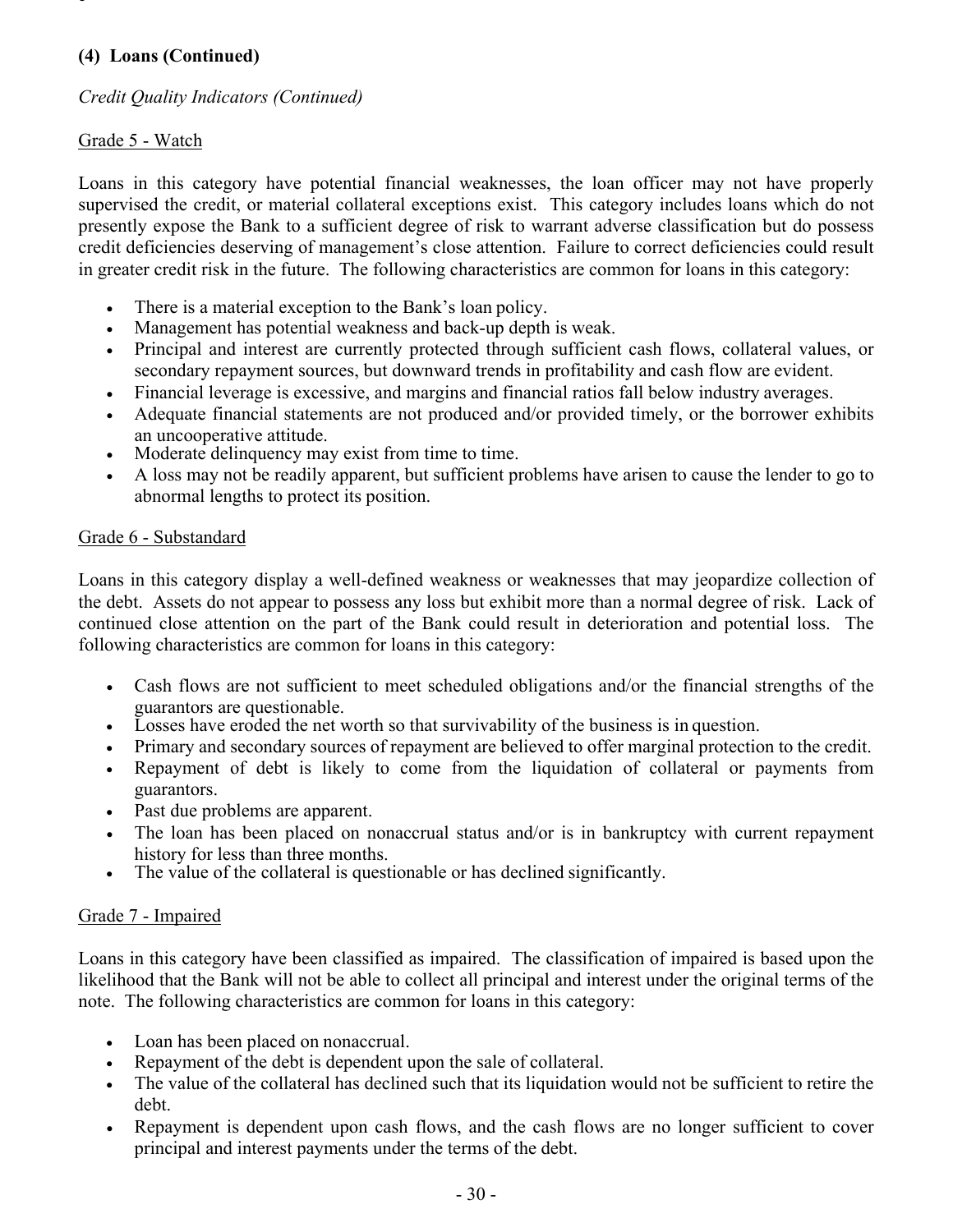#### *Credit Quality Indicators (Continued)*

#### Grade 8 - Doubtful

Loans in this category have all the weaknesses inherent in those classified substandard with the added characteristic that the weaknesses make collection or liquidation in full, on the basis of currently known facts, conditions, and values, highly questionable and improbable. The following characteristics are common for loans in this category:

- Borrower is having financial difficulties, and the collateral does not cover the loan balance.
- Loan is unsecured and repayment is highly questionable.
- Bank's access or rights to the collateral is unclear (e.g., because the lender's lien is subordinate to substantial other liens or there is a dispute over title to the collateral).
- Business is on the verge of closing, being sold, or liquidated.

#### Grade 9 - Loss

Loans in this category are considered not collectible and of such little value that their continuance as active assets are not warranted. This classification does not mean that the loan has absolutely no recovery or salvage value but rather it is not practical or desirable to defer writing off this basically worthless asset even though partial recovery may be affected in the future.

The following tables present the loan portfolio by risk grade as of December 31:

|                                                                                                                                                                                                                |   |                                                                        |   |                                                                        |   |                                                                             |   | 2021                                                          |             |                                                                      |   |                                         |   |                                                                                                     |
|----------------------------------------------------------------------------------------------------------------------------------------------------------------------------------------------------------------|---|------------------------------------------------------------------------|---|------------------------------------------------------------------------|---|-----------------------------------------------------------------------------|---|---------------------------------------------------------------|-------------|----------------------------------------------------------------------|---|-----------------------------------------|---|-----------------------------------------------------------------------------------------------------|
|                                                                                                                                                                                                                |   | Commercial                                                             |   | Commercial<br><b>Real Estate</b>                                       |   | <b>Residential</b><br><b>Real Estate</b><br>Consumer                        |   |                                                               | Agriculture |                                                                      |   | Other                                   |   | <b>Total</b>                                                                                        |
| Grade 1 (Excellent Risk)<br>Grade 2 (High Quality)<br>Grade 3 (Average Risk)<br>Grade 4 (Acceptable)<br>Grade 5 (Watch)<br>Grade 6 (Substandard)<br>Grade 7 (Impaired)<br>Grade 8 (Doubtful)<br>Grade 9 (Loss) | S | 14,772,491<br>656,839<br>91,657,853<br>2,483,791<br>1,911,536<br>7,947 | S | 6,388<br>6,913,158<br>488,889,531<br>8,052,363<br>843,326<br>3,177,329 | S | 1,108,930<br>67,924<br>125,405<br>20,200,713<br>106,264<br>328,090<br>3,835 | s | 2,364,607<br>223,240,300<br>2,318,650<br>1,199,423<br>523,075 | $-$ S       | 43,580 \$<br>1,422,628<br>47,747,742<br>960,636<br>47,764<br>207,490 |   | $\sim$ 10 $\pm$<br>556,643<br>1,344,591 | S | 15,925,001<br>74,312<br>12,039,280<br>873,080,730<br>13,921,704<br>4,330,139<br>3,907,894<br>11,782 |
| Loans Held for Sale<br>Overdraft, In-Process, and Suspense Accounts                                                                                                                                            |   | 111,490,457                                                            | S | 507,882,095                                                            | s | 21,941,161                                                                  | S | 229,646,055                                                   | S           | 50,429,840                                                           | S | 1,901,234                               |   | 923,290,842<br>2,640,063<br>295,230                                                                 |

**Total Loans \$ 926,226,135**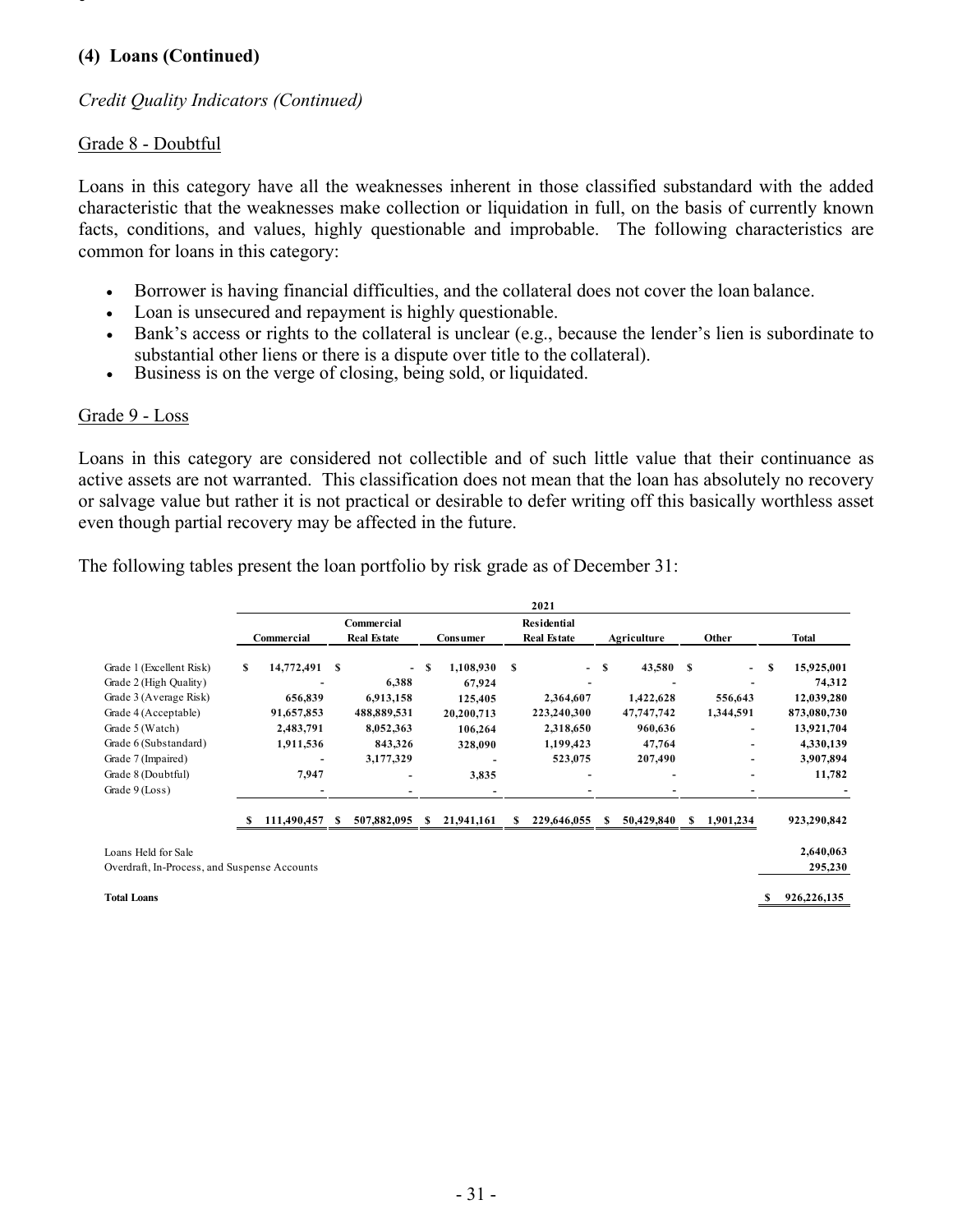## *Credit Quality Indicators (Continued)*

|                                             |                     |               |             |               |            |     | 2020        |               |             |     |           |   |               |
|---------------------------------------------|---------------------|---------------|-------------|---------------|------------|-----|-------------|---------------|-------------|-----|-----------|---|---------------|
|                                             |                     |               | Commercial  |               |            |     | Residential |               |             |     |           |   |               |
|                                             | Commercial          |               | Real Estate |               | Consumer   |     | Real Estate |               | Agriculture |     | Other     |   | Total         |
| Grade 1 (Excellent Risk)                    | \$<br>69,893,716 \$ |               | 50,900      | $\mathcal{S}$ | 1,398,552  | \$  | $\sim$      | \$            |             | \$. | $\sim$    | S | 71,343,168    |
| Grade 2 (High Quality)                      | 36,635              |               | 10,727      |               | 18,622     |     | 68,731      |               | 1,561,223   |     |           |   | 1,695,938     |
| Grade 3 (Average Risk)                      | 2,408,227           |               | 8,982,499   |               | 124,792    |     | 3,397,435   |               | 2,229,371   |     | 596,990   |   | 17,739,314    |
| Grade 4 (Acceptable)                        | 66,392,876          |               | 389,072,127 |               | 21,854,586 |     | 189,309,253 |               | 37,495,317  |     | 1,382,016 |   | 705,506,175   |
| Grade 5 (Watch)                             | 3,160,867           |               | 9,087,836   |               | 196,978    |     | 3,538,739   |               | 1,177,740   |     |           |   | 17, 162, 160  |
| Grade 6 (Substandard)                       | 796,767             |               | 837,437     |               | 410,252    |     | 1,344,597   |               |             |     |           |   | 3,389,053     |
| Grade 7 (Impaired)                          |                     |               | 7,730,387   |               |            |     | 635,379     |               | 365,594     |     |           |   | 8,731,360     |
| Grade 8 (Doubtful)                          |                     |               |             |               | 6,146      |     |             |               |             |     |           |   | 6,146         |
| Grade 9 (Loss)                              |                     |               |             |               |            |     |             |               |             |     |           |   |               |
|                                             | 142,689,088         | <sup>\$</sup> | 415,771,913 | -S            | 24,009,928 | \$. | 198,294,134 | <sup>\$</sup> | 42,829,245  | -S  | 1,979,006 |   | 825,573,314   |
| Loans Held for Sale                         |                     |               |             |               |            |     |             |               |             |     |           |   | 5,554,946     |
| Overdraft, In-Process and Suspense Accounts |                     |               |             |               |            |     |             |               |             |     |           |   | 6,204,900     |
| <b>Total Loans</b>                          |                     |               |             |               |            |     |             |               |             |     |           |   | 837, 333, 160 |

#### *Troubled Debt Restructurings (TDRs)*

The restructuring of a loan is deemed to be a TDR if the borrower is experiencing financial difficulties and the Company grants certain concessions to the borrower that it would not otherwise consider for new debt with similar risk characteristics. Loan modifications are reviewed and approved by the Company's senior lending staff, who then determine whether the loan meets the criteria for a TDR. In order to determine whether a borrower is experiencing financial difficulties, an evaluation is performed of the probability that the borrower will be in payment default on any of its debt in the foreseeable future without modification. This evaluation is conducted under the Company's internal underwriting process. Concessions that may be granted include interest rate reductions, principal, or interest forgiveness, restructuring of amortization schedules or maturity date, forbearance, and other actions intended to minimize economic loss and to avoid foreclosure or repossession of the collateral. Each potential loan modification is reviewed individually, and the terms of the loan are modified to meet the borrower's specific circumstances at a point in time. Not all loan modifications are TDRs. Generally, a nonaccrual loan that has been modified in a TDR remains on nonaccrual status for a period subsequent of modification to demonstrate that the borrower is able to meet the terms of the modified loan. However, performance prior to the modification, or significant events that coincide with the modification, are included in assessing whether the borrower can meet the new terms and may result in the loan being returned to accrual status at the time of loan modification or after a shorter performance period. If the borrower's ability to meet the revised payment schedule is uncertain, the loan remains on nonaccrual status. Once a loan is modified in a troubled debt restructuring, it is accounted for as an impaired loan, regardless of its accrual status, until the loan is paid in full, sold or charged off.

As of December 31, 2021, and 2020, the Company had a recorded investment in TDRs of \$5,212,168, and \$2,594,448, respectively. The Company had previous charge offs of \$168,634 and \$‐0‐ on such loans as of December 31, 2021 and 2020, respectively. The Company's allowance for loan losses included an allocation of \$46,290 and \$201,507 of specific allowance for those loans as of December 31, 2021 and 2020, respectively. The Company had no unfunded commitments to lend to customers with loans modified as TDRs as of December 31, 2021.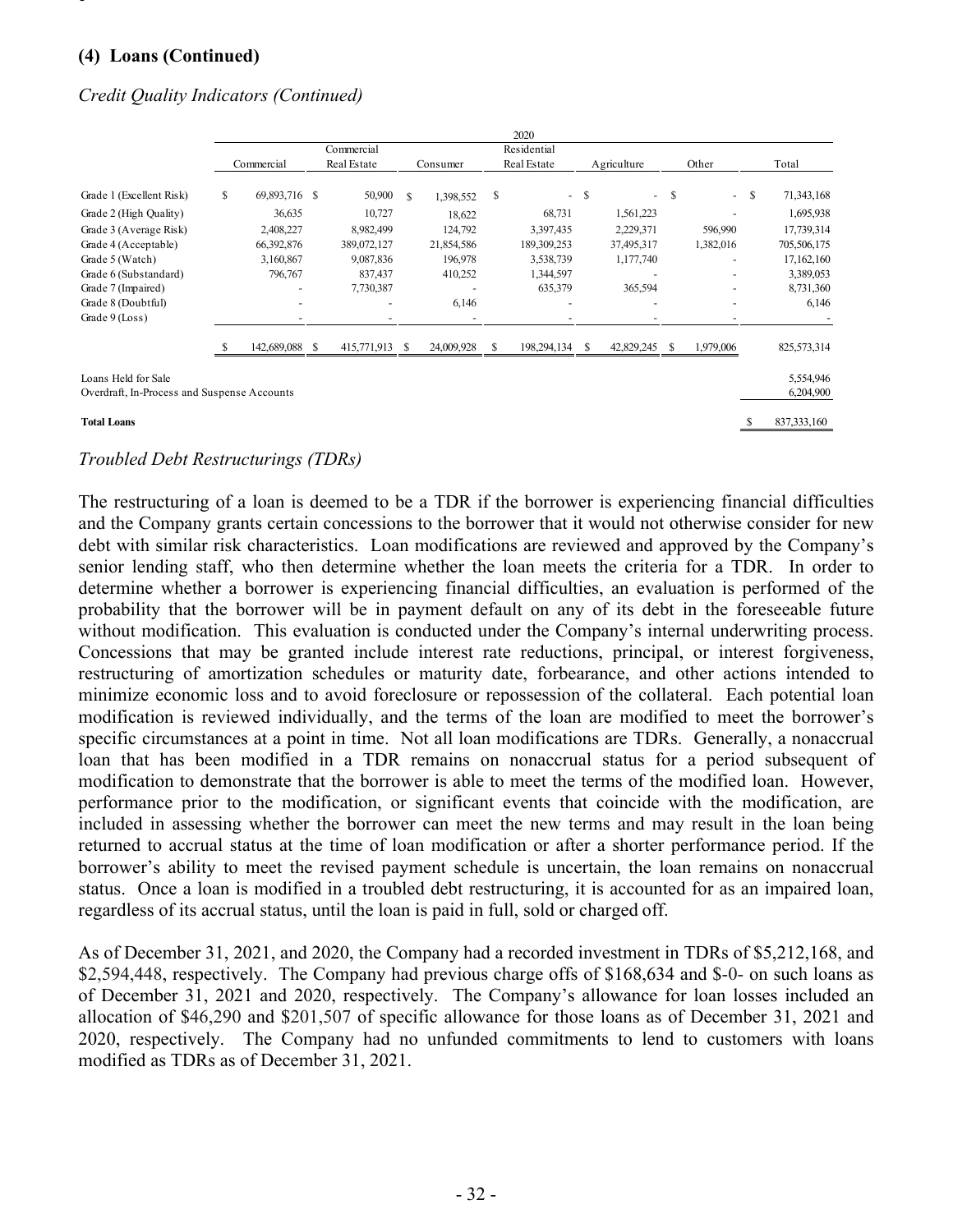## *Troubled Debt Restructurings (TDRs) (Continued)*

The following table presents loans modified as TDRs by class of loan and type of modification that occurred during the years ended December 31:

|                                                                                            |                           |                           | 2021                                                       |               |                                                         |
|--------------------------------------------------------------------------------------------|---------------------------|---------------------------|------------------------------------------------------------|---------------|---------------------------------------------------------|
|                                                                                            | <b>Number</b><br>of Loans |                           | <b>Recorded Investment</b><br><b>Prior to Modification</b> |               | <b>Recorded Investment</b><br><b>After Modification</b> |
| Commercial<br>Payment Modification Only                                                    | 3                         | $\boldsymbol{\mathsf{S}}$ | 19,378                                                     | \$            | 19,378                                                  |
| <b>Commercial Real Estate</b><br>Payment Modification Only                                 | 5                         |                           | 1,914,093                                                  |               | 1,914,093                                               |
| Consumer<br>Payment Modification Only                                                      | $\mathbf{1}$              |                           | 20,750                                                     |               | 20,750                                                  |
| <b>Residential Real Estate</b>                                                             |                           |                           |                                                            |               |                                                         |
| Payment Modification Only                                                                  | $\mathbf{1}$              |                           | 74,138                                                     |               | 74,138                                                  |
|                                                                                            | 10                        |                           | 2,028,359                                                  | $\mathbf{S}$  | 2,028,359                                               |
|                                                                                            |                           |                           | 2020                                                       |               |                                                         |
|                                                                                            | Number<br>of Loans        |                           | Recorded Investment<br>Prior to Modification               |               | Recorded Investment<br>After Modification               |
| Commercial<br>Payment Modification Only                                                    | 4                         | \$                        | 197,311                                                    | \$            | 197,311                                                 |
| <b>Commercial Real Estate</b><br>Payment Modification Only                                 | 4                         |                           | 671,925                                                    |               | 671,925                                                 |
| Consumer<br>Payment Modification Only<br>Rate Reduction, Payment Modification              | 1<br>$\overline{2}$       |                           | 3,072<br>8,696                                             |               | 3,072<br>8,696                                          |
| Residential Real Estate<br>Forbearance of Interest<br>Rate Reduction, Payment Modification | 1<br>1                    |                           | 180,626<br>90,883                                          |               | 180,626<br>90,883                                       |
| Agriculture<br>Forbearance of Interest                                                     | 1                         |                           | 127,746                                                    |               | 127,746                                                 |
|                                                                                            | 14                        | \$                        | 1,280,259                                                  | $\mathcal{S}$ | 1,280,259                                               |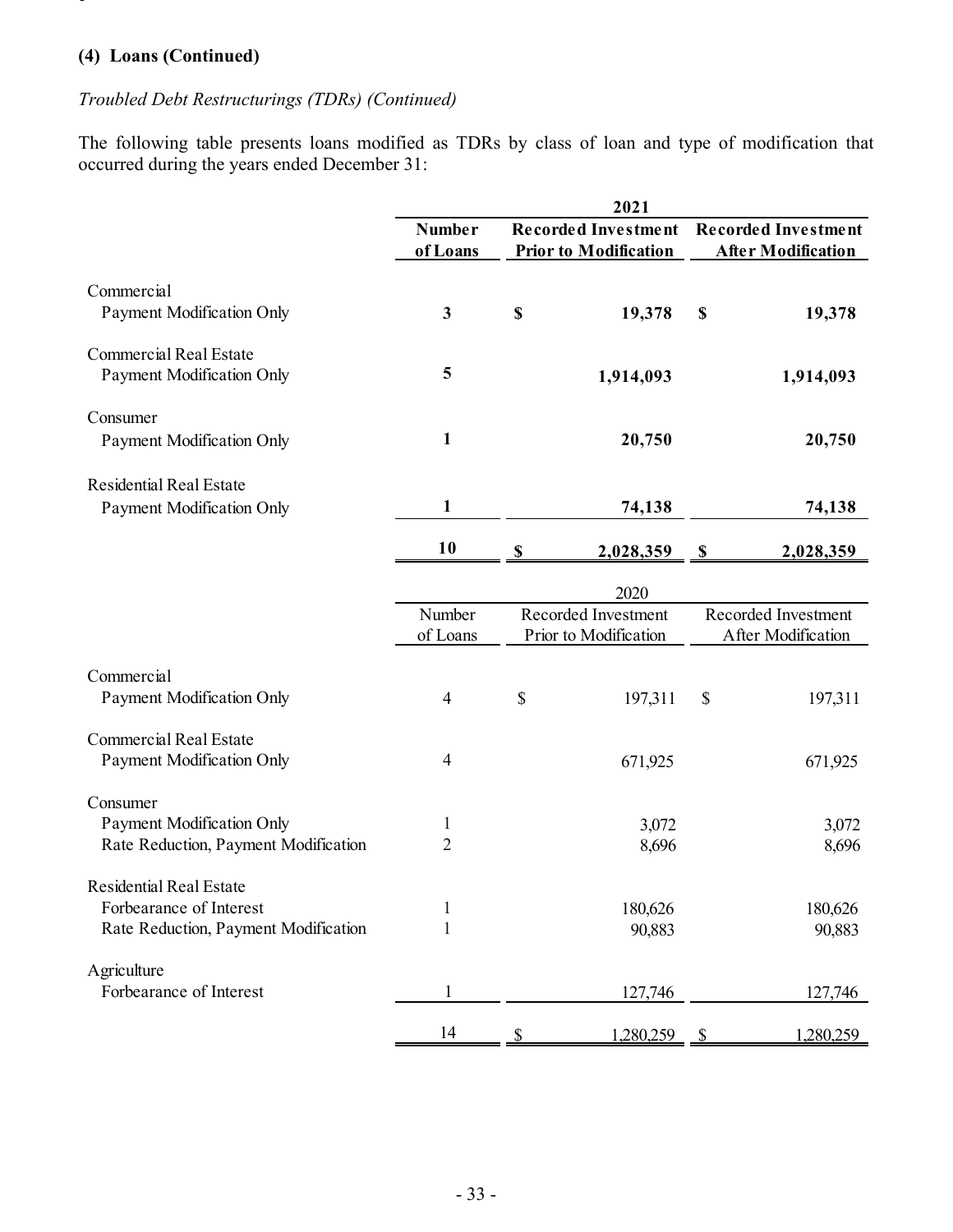## *Troubled Debt Restructurings (TDRs) (Continued)*

The TDRs described above increased the allowance for loan losses of \$34,928 and \$20,881 during the years ended December 31, 2021 and 2020, respectively. The above TDRs resulted in charge offs of \$-0 and \$1,088,189 during the years ended December 31, 2021 and 2020.

During the years ended December 31, 2021 and 2020, the Company reported \$878,689 and \$527,081 loans modified as troubled debt restructurings, respectively, for which there was a payment default within the twelve months following the modification.

The Company worked with borrowers impacted by COVID-19 and provided modifications to include interest only deferral or principal and interest deferral. These modifications are excluded from troubled debt restructuring classification under Section 4013 of the CARES Act or under applicable interagency guidance of the federal banking regulators. As of December 31, 2020, The Company modified 92 loans with outstanding balances of \$14,638,124. As of December 31, 2021, only one of these loans totaling, \$74,138, was held by the Company.

### *Allowance for Loan Losses*

The allowance for loan losses represents a reserve for inherent losses in the loan portfolio. The adequacy of the allowance for loan losses is evaluated periodically based on a review of all significant loans, with a particular emphasis on nonaccruing, past due and other loans that management believes might be potentially impaired or warrant additional attention. The Company segregates the loan portfolio by type of loan and utilizes this segregation in evaluating exposure to risks within the portfolio. In addition, based on internal reviews and external reviews performed by independent auditors and regulatory authorities, the Company further segregates the loan portfolio by loan grades based on an assessment of risk for a particular loan or group of loans. Certain reviewed loans are assigned specific allowances when a review of relevant data determines that a general allocation is not sufficient or when the review affords management the opportunity to fine tune the amount of exposure in a given credit. In establishing allowances, management considers historical loan loss experience but adjusts this data with a significant emphasis on data such as current loan quality trends, current economic conditions, and other factors in the markets where the Company operates. Factors considered include, among others, current valuations of real estate in their markets, unemployment rates, the effect of weather conditions on agricultural related entities and other significant local economic events.

The Company has developed a methodology for determining the adequacy of the allowance for loan losses which is monitored by the Company's Senior Credit Officer. Loans are segregated by loan type and historical loss rates for each type are used to estimate a general reserve percentage for loans that are not considered impaired and assigned specific reserves. Procedures provide for the assignment of a risk rating for every loan included in the total loan portfolio. The risk rating schedule provides seven ratings of which four ratings are classified as pass ratings and three ratings are classified as criticized ratings. Loans classified as substandard or below are reviewed on a quarterly basis by management for potential impairment. As a result of these evaluations, loans deemed impaired may be assigned specific reserve allocations and excluded from general reserve pools. Past due loans are assigned risk ratings based on the number of days past due. The calculation of the allowance for loan losses, including underlying data and assumptions, is reviewed regularly by executive management and the board of directors.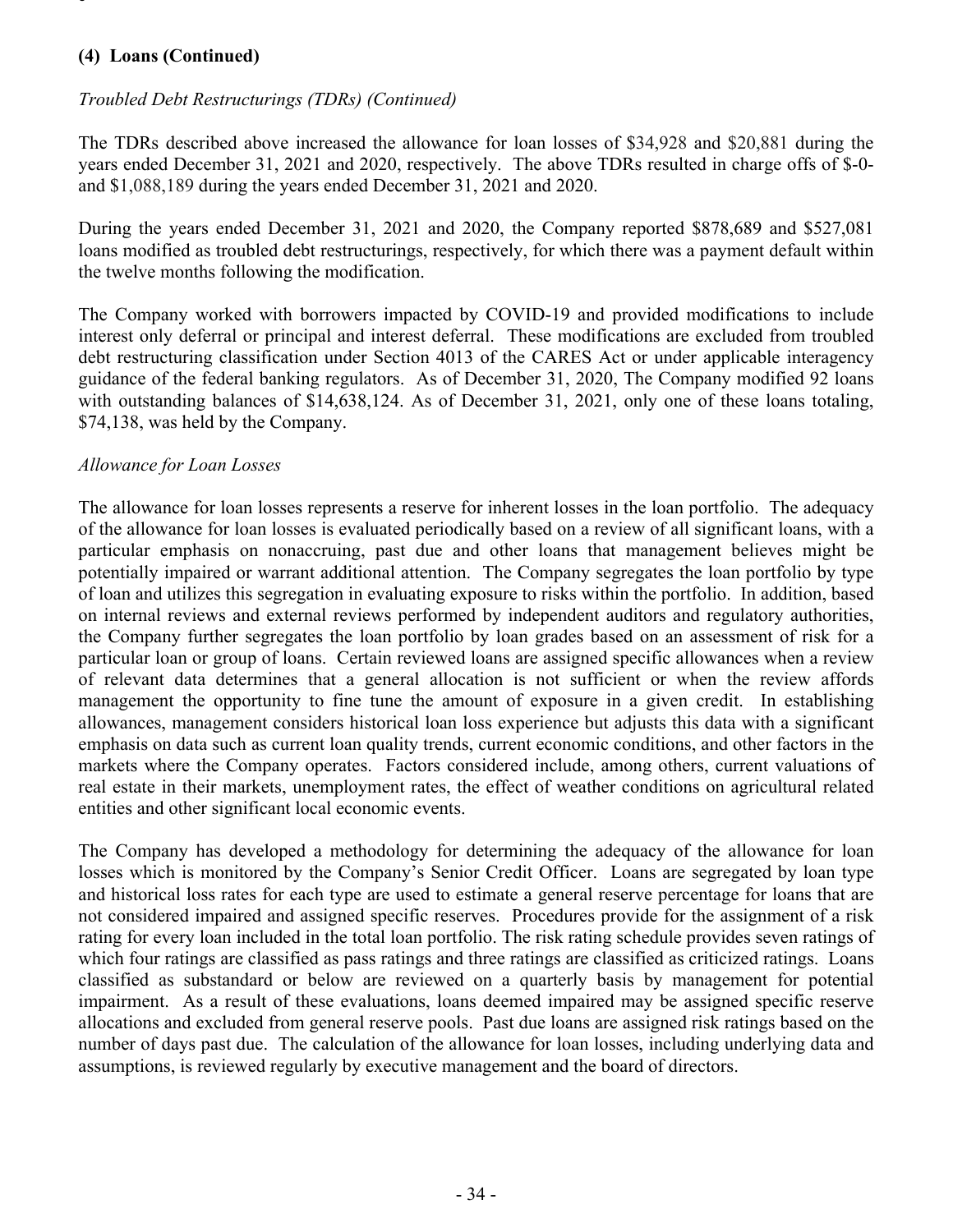0-

## *Allowance for Loan Losses (Continued)*

The following tables detail activity in the allowance for loan losses by portfolio segment for the years ended December 31, 2021 and 2020. Allocation of a portion of the allowance to one category of loans does not preclude its availability to absorb losses in other categories.

|                                             |    |                   |             |                    |                           |                          |                           | 2021               |              |                    |               |             |             |               |
|---------------------------------------------|----|-------------------|-------------|--------------------|---------------------------|--------------------------|---------------------------|--------------------|--------------|--------------------|---------------|-------------|-------------|---------------|
|                                             |    |                   |             | <b>Commercial</b>  |                           |                          |                           | <b>Residential</b> |              |                    |               |             |             |               |
|                                             |    | <b>Commercial</b> |             | <b>Real Estate</b> |                           | Consumer                 |                           | <b>Real Estate</b> |              | <b>Agriculture</b> |               | Other       |             | <b>Total</b>  |
| <b>Allowance for Credit Losses</b>          |    |                   |             |                    |                           |                          |                           |                    |              |                    |               |             |             |               |
| <b>Beginning Balance</b>                    | S. | 2,803,273         | \$.         | 5,781,804          | S.                        | 520,152                  | <b>S</b>                  | 1,247,091          | $\mathbf{s}$ | 414,545            | <b>S</b>      | 14,569      |             | \$10,781,434  |
| Chargeoffs                                  |    | (105, 161)        |             | (395, 640)         |                           | (334, 195)               |                           | (170, 383)         |              |                    |               |             |             | (1,005,379)   |
| Recoveries                                  |    | 60,521            |             | 4,098              |                           | 143,350                  |                           | 24,392             |              |                    |               |             |             | 232,361       |
| Provisons                                   |    | 935,670           |             | 365,676            |                           | 214,999                  |                           | 297,773            |              | 187,449            |               | (1, 567)    |             | 2,000,000     |
| <b>Ending Balance</b>                       |    | 3,694,303         | S           | 5,755,938          | S.                        | 544,306                  | <b>S</b>                  | 1,398,873          | S            | 601,994            | <sup>\$</sup> | 13,002      |             | \$12,008,416  |
| <b>Period-End Amount Allocated to</b>       |    |                   |             |                    |                           |                          |                           |                    |              |                    |               |             |             |               |
| Individually Evaluated for                  |    |                   |             |                    |                           |                          |                           |                    |              |                    |               |             |             |               |
| Impairment                                  | \$ | 4,238             | $\mathbf S$ | 43,827             | $\mathbf S$               | $\overline{\phantom{a}}$ | $\boldsymbol{\mathsf{S}}$ | 16,660             | $\mathbb S$  |                    | $\mathbf S$   |             | $\mathbb S$ | 64,725        |
| Collectively Evaluated for                  |    |                   |             |                    |                           |                          |                           |                    |              |                    |               |             |             |               |
| Impairment                                  |    | 3,690,065         |             | 5,712,111          |                           | 544,306                  |                           | 1,382,213          |              | 601,994            |               | 13,002      |             | 11,943,691    |
| <b>Ending Balance</b>                       |    | 3,694,303         | \$          | 5,755,938          | S                         | 544,306                  | S                         | 1,398,873          | \$           | 601,994            | \$            | 13,002      |             | \$12,008,416  |
| Loans                                       |    |                   |             |                    |                           |                          |                           |                    |              |                    |               |             |             |               |
| Individually Evaluated for                  |    |                   |             |                    |                           |                          |                           |                    |              |                    |               |             |             |               |
| Impairment                                  | \$ | 123,174           | S.          | 5,644,968          | $\boldsymbol{\mathsf{S}}$ |                          | $\boldsymbol{\mathsf{S}}$ | 523,075            | S            | 207,490            | $\mathbf{s}$  |             | \$          | 6,498,707     |
| Collectively Evaluated for                  |    |                   |             |                    |                           |                          |                           |                    |              |                    |               |             |             |               |
| Impairment                                  |    | 111,367,283       |             | 502,237,127        |                           | 21,941,161               |                           | 229,122,980        |              | 50,222,350         |               | 1,901,234   |             | 916,792,135   |
| <b>Ending Balance</b>                       |    | \$111,490,457     |             | \$507,882,095      |                           | \$21,941,161             |                           | \$229,646,055      |              | \$50,429,840       |               | \$1,901,234 |             | 923,290,842   |
| Loans Held for Sale                         |    |                   |             |                    |                           |                          |                           |                    |              |                    |               |             |             | 2,640,063     |
| Overdraft, In-Process and Suspence Accounts |    |                   |             |                    |                           |                          |                           |                    |              |                    |               |             |             | 295,230       |
| <b>Total Loans</b>                          |    |                   |             |                    |                           |                          |                           |                    |              |                    |               |             |             | \$926,226,135 |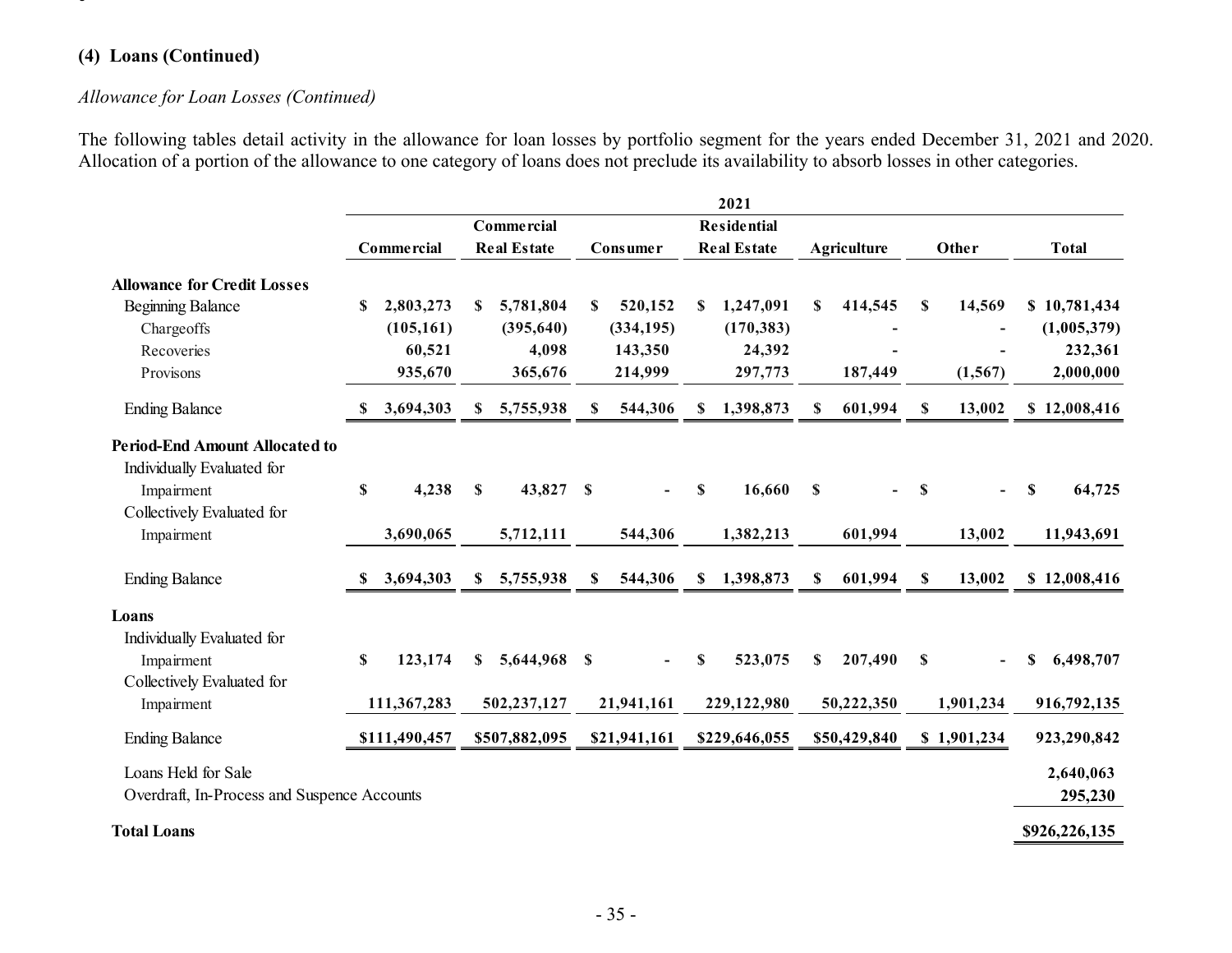0 $\overline{\phantom{a}}$ 

## *Allowance for Loan Losses (Continued)*

|                                                                     |               |             |               |             |               |                          |               | 2020        |               |             |                    |           |               |               |
|---------------------------------------------------------------------|---------------|-------------|---------------|-------------|---------------|--------------------------|---------------|-------------|---------------|-------------|--------------------|-----------|---------------|---------------|
|                                                                     |               |             |               | Commercial  |               |                          |               | Residential |               |             |                    |           |               |               |
|                                                                     |               | Commercial  |               | Real Estate |               | Consumer                 |               | Real Estate |               | Agriculture |                    | Other     |               | Total         |
| <b>Allowance for Credit Losses</b>                                  |               |             |               |             |               |                          |               |             |               |             |                    |           |               |               |
| Beginning Balance                                                   | \$            | 3,298,619   | \$            | 1,518,226   | $\mathbb{S}$  | 1,422,736                | \$            | 3,354,931   | <sup>S</sup>  | 113,505     | -S                 | 8,043     | <sup>\$</sup> | 9,716,060     |
| Chargeoffs                                                          |               | (1,880,390) |               | (231,202)   |               | (525, 252)               |               | (37,160)    |               | (96, 582)   |                    |           |               | (2,770,586)   |
| Recoveries                                                          |               | 26,786      |               | 2,000       |               | 130,188                  |               | 40,809      |               |             |                    | 1,177     |               | 200,960       |
| Provisons                                                           |               | 1,358,258   |               | 4,492,780   |               | (507, 520)               |               | (2,111,489) |               | 397,622     |                    | 5,349     |               | 3,635,000     |
| <b>Ending Balance</b>                                               | <sup>\$</sup> | 2,803,273   | <sup>\$</sup> | 5,781,804   | <sup>\$</sup> | 520,152                  | <sup>\$</sup> | 1,247,091   | <sup>\$</sup> | 414,545     | - \$               | 14,569    | -S            | 10,781,434    |
| <b>Period-End Amount Allocated to</b><br>Individually Evaluated for |               |             |               |             |               |                          |               |             |               |             |                    |           |               |               |
| Impairment                                                          | \$            | 4,619       | $\mathcal{S}$ | 1,273,856   | -\$           | $\overline{\phantom{a}}$ | <sup>\$</sup> | 248,548     | $\mathbf{s}$  | $\sim$      | -\$                |           | -S            | 1,527,023     |
| Collectively Evaluated for                                          |               |             |               |             |               |                          |               |             |               |             |                    |           |               |               |
| Impairment                                                          |               | 2,798,654   |               | 4,507,948   |               | 520,152                  |               | 998,543     |               | 414,545     |                    | 14,569    |               | 9,254,411     |
| <b>Ending Balance</b>                                               | <sup>\$</sup> | 2,803,273   | \$            | 5,781,804   | \$            | 520,152                  | \$            | 1,247,091   | <sup>\$</sup> | 414,545     | <sup>\$</sup>      | 14,569    | -\$           | 10,781,434    |
| Loans<br>Individually Evaluated for                                 |               |             |               |             |               |                          |               |             |               |             |                    |           |               |               |
| Impairment                                                          | $\mathbb{S}$  | 197,311     | <sup>\$</sup> | 8,546,760   | <sup>S</sup>  | $\overline{\phantom{a}}$ | $\mathcal{S}$ | 635,379     | $\mathbf{s}$  | 365,594     | $\mathbf{\hat{s}}$ |           | <sup>\$</sup> | 9,745,044     |
| Collectively Evaluated for                                          |               |             |               |             |               |                          |               |             |               |             |                    |           |               |               |
| Impairment                                                          |               | 142,491,777 |               | 407,225,153 |               | 24,009,928               |               | 197,658,755 |               | 42,463,651  |                    | 1,979,006 |               | 815, 828, 270 |
| <b>Ending Balance</b>                                               | -S            | 142,689,088 | -S            | 415,771,913 | \$            | 24,009,928               | <sup>\$</sup> | 198,294,134 | -S            | 42,829,245  | - \$               | 1,979,006 |               | 825,573,314   |
| Loans Held for Sale                                                 |               |             |               |             |               |                          |               |             |               |             |                    |           |               | 5,554,946     |
| Overdraft, In-Process and Suspence Accounts                         |               |             |               |             |               |                          |               |             |               |             |                    |           |               | 6,204,900     |
| <b>Total Loans</b>                                                  |               |             |               |             |               |                          |               |             |               |             |                    |           | \$            | 837, 333, 160 |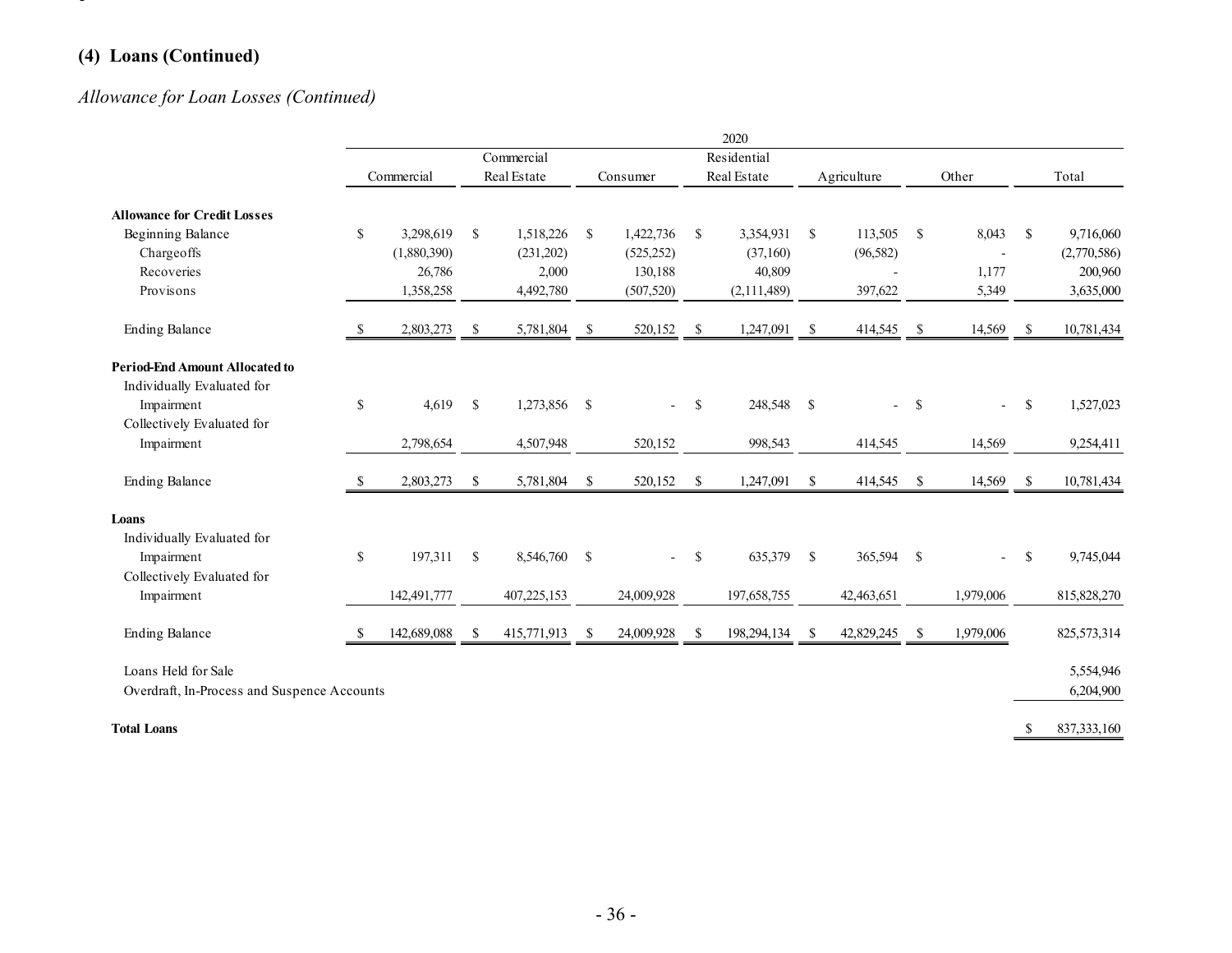## **(4) Loans (Continued)**

#### *Allowance for Loan Losses (Continued)*

Risk characteristics relevant to each portfolio segment are as follows:

*Commercial Loans -* Loans in this segment are generally made to businesses and are typically secured by business assets, equipment, inventory, and accounts receivable. Repayment is expected from the cash flows of the business entity. A weakened economy and decreased consumer spending will have a negative impact on the credit quality in this portfolio segment.

*Commercial Real Estate Loans -* Loans in this segment include all mortgages and other liens on commercial real estate. The underlying cash flows generated by the properties are adversely impacted by a downturn in the economy as evidenced by increased vacancy rates, which in turn will have an effect on the credit quality in this portfolio segment.

*Consumer Loans -* Loans in this segment include unsecured loans, cash value loans and auto loans. Loans in these categories are primarily dependent on the credit quality of the borrower. The overall health of the economy, including unemployment rates in the Bank's market area will have an effect on the credit quality of this portfolio segment.

*Residential Real Estate Loans* - Loans in this segment include all mortgages and other liens on residential real estate, as well as vacant land designated as residential real estate. Loans in this segment are dependent on the credit quality of the individual borrower. The overall health of the economy, including unemployment rates will have an effect on the credit quality of this portfolio segment.

*Agriculture loans -* Loans in this segment include loans to finance agricultural production and other loans to farmers. The overall health of the economy will have an effect on the credit quality of this portfolio segment.

*Other loans* - Loans in this segment do not belong in the other categories previously described. Loans in this segment are dependent on the credit quality of the individual borrower. The overall health of the economy, including unemployment rates will have an effect on the credit quality of the segment.

## **(5) Bank Premises and Equipment**

Premises and equipment as of December 31 are summarized as follows:

|                                   | 2021          | 2020         |
|-----------------------------------|---------------|--------------|
| Land                              | \$3,556,936   | \$3,556,936  |
| Buildings and Improvements        | 13,277,551    | 13,088,813   |
| Leasehold Improvements            | 665,336       | 584,465      |
| Equipment, Furniture and Fixtures | 5,444,902     | 5,177,726    |
| Vehicles                          | 121,636       | 121,636      |
| Total                             | 23,066,361    | 22,529,576   |
| Less: Accumulated Depreciation    | (8, 127, 770) | (7,180,879)  |
| Bank Premises and Equipment, Net  | \$14,938,591  | \$15,348,697 |

Depreciation included in operating expenses amounted to \$946,891, \$924,175, and \$815,912 for the years ended December 31, 2021, 2020 and 2019, respectively.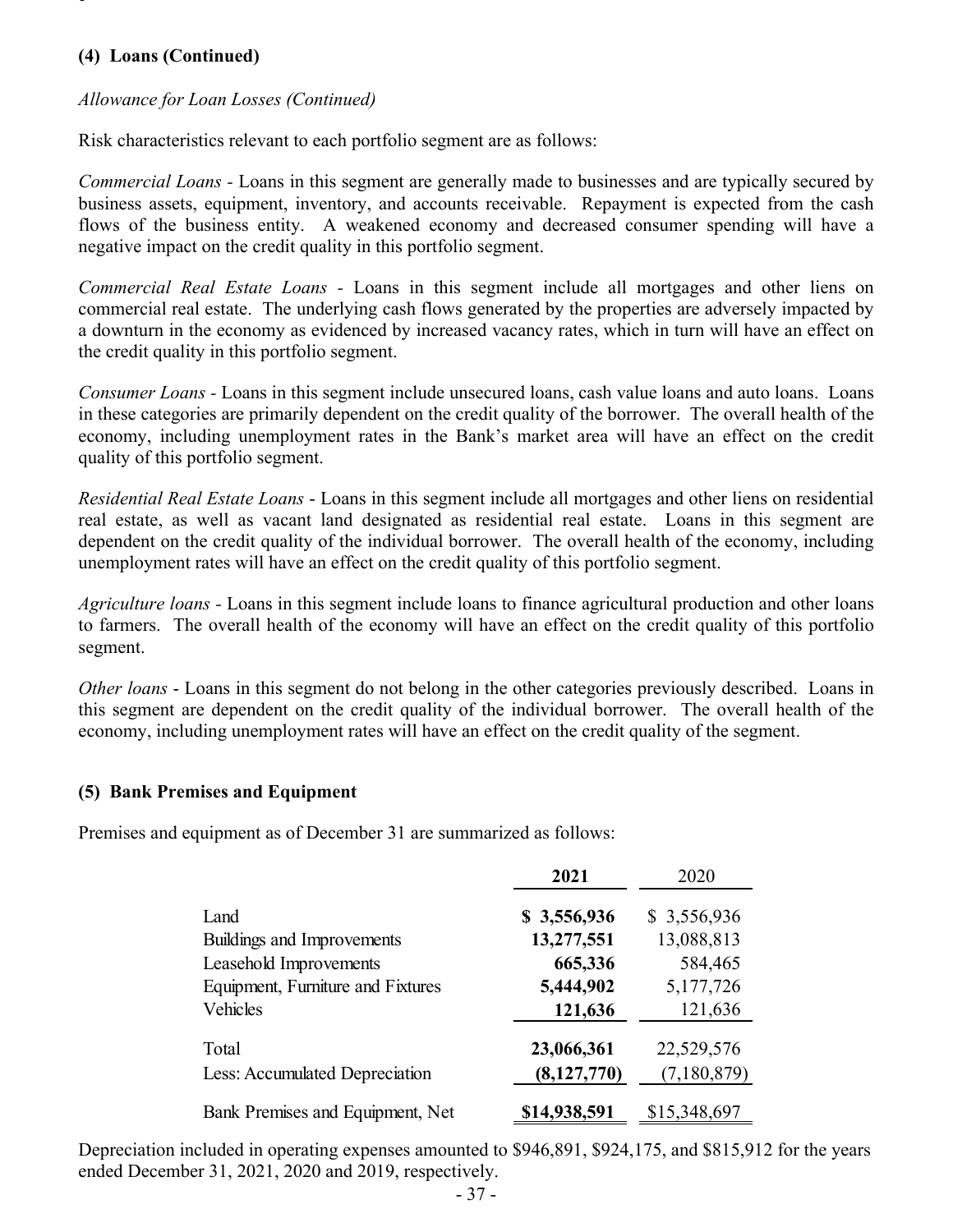#### **(6) Leases**

The Company has entered into operating leases for branch locations, storage, and equipment with terms extending through December 2026. These leases have initial terms of one to five years. The exercise of lease renewal options is at the sole discretion of the Company, which does not consider exercise of any lease renewal options reasonably certain. The lease agreements do not contain early termination options. No renewal options or early termination options have been included in the calculation of the operating right‐of‐use asset or operating lease liability.

At the commencement date of the lease, the Company recognizes a lease liability of the lease payments not yet paid. The Company also recognizes a right‐of‐use asset measured at the initial measurement of the lease liability. Lease expense is recognized on a straight‐line basis over the lease term. At December 31, 2021, the Company had no leases classified as finance leases. The Company's right‐of‐use lease asset and lease liability also include leases for storage space and small equipment. Estimated minimum lease payments as of December 31, 2021, for each of the next five years are as follows:

The weighted average remaining lease term was 25 months as of December 31, 2021. The Company recognized lease expenses of \$354,391, \$277,171 and \$247,216 for the years ended December 31, 2021, 2020, and 2019, respectively.

| 2022           | \$<br>390,581   |
|----------------|-----------------|
| 2023           | 302,708         |
| 2024           | 176,967         |
| 2025           | 176,967         |
| 2026 and After | 192,603         |
|                |                 |
|                | \$<br>1,239,826 |

#### **(7) Goodwill and Intangible Assets**

The Company recorded \$7,123,814 of goodwill on the acquisition of FMB during 2019. Previously, the Company reported goodwill in the amount of \$2,237,890 which resulted in total reported goodwill of \$9,361,704 for the years ended December 31, 2021 and 2020. Impairment exists when a reporting unit's carrying value of goodwill exceeds its fair value. At December 31, 2021, the Company's management determined the reporting unit had positive equity and the Company elected to perform a qualitative assessment to determine if it was more likely than not that the fair value of the reporting unit exceeded its carrying value, including goodwill. The qualitative assessment indicated that it was more likely than not that the fair value of the reporting unit exceeded it carrying value, resulting in no impairment.

The Bank recorded a core deposit intangible asset of \$3,028,582 associated with the acquisition of FMB during 2019. The amortization period used for the core deposit intangible is 10 years. The intangible asset's carrying amount, accumulated amortization and amortization expense for December 31, 2021, and the five succeeding years are as follows:

|                                                      | 2021                     | 2022                        | 2023                       | 2024                       | 2025                       | 2026                        |
|------------------------------------------------------|--------------------------|-----------------------------|----------------------------|----------------------------|----------------------------|-----------------------------|
| Amortizing Intangible Assets<br>Core Deposit Premium |                          |                             |                            |                            |                            |                             |
| Gross Carrying Amount<br>Accumulated Amortization    | \$3,028,582<br>(807,616) | \$ 3,028,582<br>(1,110,472) | \$3,028,582<br>(1,413,328) | \$3,028,582<br>(1,716,184) | \$3,028,582<br>(2,019,040) | \$ 3,028,582<br>(2,321,896) |
| Net Carrying Value                                   | \$2,220,966              | \$1.918,110                 | \$1.615.254                | \$1,312,398                | \$1,009,542                | 706,686                     |
| <b>Amortizing Expense</b>                            | 302,856                  | 302,856                     | 302,856                    | 302,856                    | 302,856                    | 302,856                     |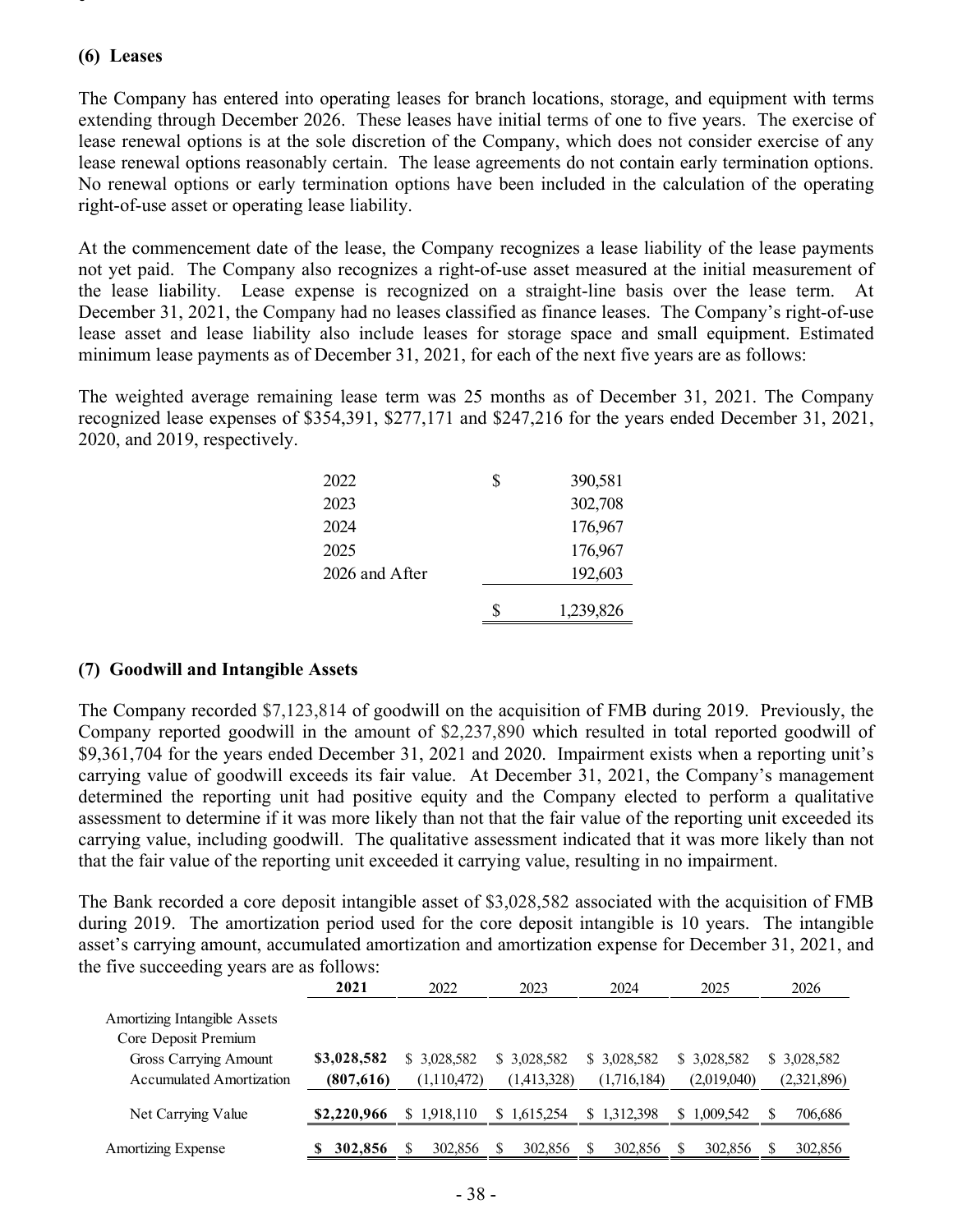#### **(7) Goodwill and Intangible Assets**

7

The Bank recorded a core deposit intangible asset of \$455,782 associated with the branch purchase from CertusBank during 2015. The amortization period used for the core deposit intangible is 10 years. The intangible asset's carrying amount, accumulated amortization and amortization expense for December 31, 2021 and the five succeeding years are as follows:

|                                                                                                           | 2021                  | 2022                 | 2023                 | 2024                 |   | 2025                  | 2026                  |
|-----------------------------------------------------------------------------------------------------------|-----------------------|----------------------|----------------------|----------------------|---|-----------------------|-----------------------|
| Amortizing Intangible Assets<br>Core Deposit Premium<br>Gross Carrying Amount<br>Accumulated Amortization | 455,782<br>(307, 358) | 455,782<br>(350,352) | 455,782<br>(391,047) | 455,782<br>(429,216) | S | 455,782<br>(455, 782) | 455,782<br>(455, 782) |
| Net Carrying Value                                                                                        | 148,424               | 105.430              | 64.735               | 26,566               |   | $\sim$                |                       |
| <b>Amortizing Expense</b>                                                                                 | 45,131                | 42.994               | 40,695               | 38,169               |   | 26,566                |                       |

#### **(8) Other Real Estate and Foreclosed Assets**

At December 31, 2021 and 2020, the Bank reported \$5,332,096 and \$141,255, respectively, as other real estate and foreclosed assets. The balance at December 31, 2021, is net of a valuation allowance of \$165,000. At December 31, 2021 and 2020, the balance of foreclosed real estate included \$29,419 and \$-0-, respectively of foreclosed residential real estate properties recorded as a result of obtaining physical possession of the property. At December 31, 2021, the Bank had no consumer mortgage loans secured by residential real estate for which formal foreclosure procedures were in process.

#### **(9) Cash Surrender Value of Life Insurance**

The Bank has established a BOLI program under which single‐premium, split‐dollar, whole‐life insurance contracts are purchased on certain eligible officers. Initial investments in the policies are nondeductible for income tax purposes and the related investment income and death benefits are nontaxable when received. Death benefits are divided among the Bank and beneficiaries designated by the insured officer. The cash surrender value of these policies was \$13,977,951 and \$13,620,443 at December 31, 2021 and 2020, respectively. Income earned on the cash surrender value of these policies was \$357,508, \$372,059 and \$213,246 for the years ended December 31, 2021, 2020 and 2019, respectively.

#### **(10) Deposits**

The aggregate amount of time deposits that meet or exceed \$250,000 at December 31, 2021 and 2020 was \$44,515,884 and \$49,375,117, respectively.

At December 31, 2021, the scheduled maturities of time deposits are as follows:

| 2022                       | S | 127,606,419   |
|----------------------------|---|---------------|
| 2023                       |   | 26,541,760    |
| 2024                       |   | 6,253,741     |
| 2025                       |   | 4,587,427     |
| 2026                       |   | 666,225       |
| <b>Total Time Deposits</b> |   | 165, 655, 572 |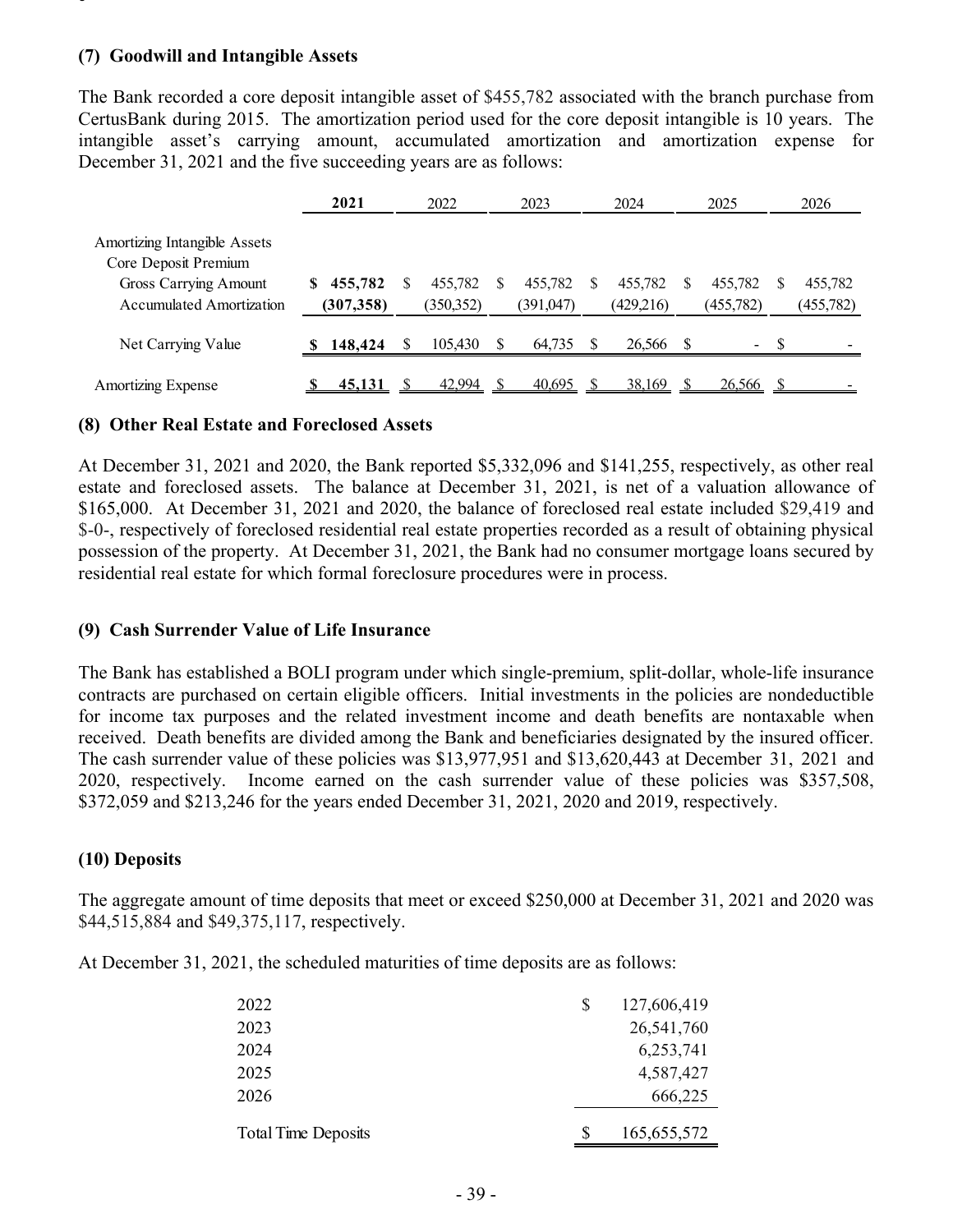#### **(11) Short‐Term Borrowings**

The Bank had five lines of credit for federal funds purchased totaling \$31,500,000 and one line of credit for repurchase transactions and reverse repurchase transactions in the amount of \$10,000,000 with correspondent institutions as of December 31, 2021. At December 31, 2021 and 2020, there were no outstanding balances on these lines of credit.

#### **(12) Subordinated Debentures**

On April 30, 2019, the Company acquired FMB Equibanc, Inc. (FMB) by merger. In connection with such transaction, the Company assumed the obligations of FMB related to its prior issuance of trust preferred securities. In 2005, FMB's statutory trust subsidiary, FMB 2005 Capital Trust I, issued \$4,000,000 in principal amount of trust preferred securities at a rate per annum equal to the 3-month LIBOR plus 1.57 percent through a pool sponsored by a national brokerage firm. These trust preferred securities have a maturity of 30 years and are redeemable at the Company's option on any quarterly interest payment date.

On April 15, 2019, the Company completed the sale of \$10,000,000 in aggregate principal amount of its 6.25 percent Fixed‐To‐Floating Rate Subordinated Notes due 2029 (the 2029 subordinated notes). The 2029 subordinated notes will mature on April 15, 2029, and through April 14, 2024, will bear a fixed rate of interest of 6.25 percent per annum, payable quarterly in arrears on March 31, June 30, September 30, and December 31 of each year. Beginning December 15, 2024, the interest rate on the 2029 subordinated notes resets quarterly to a floating rate per annum equal to the then-current 3-month LIBOR plus 4.08 percent, payable quarterly in arrears on March 31, June 30, September 30, and December 31 of each year to the maturity date or earlier redemption. On any scheduled interest payment date beginning April 15, 2024, the Company may, at its option, redeem the 2029 subordinated notes, in whole or in part, at a redemption price equal to 100 percent of the principal amount plus accrued and unpaid interest.

On July 22, 2020, the Company completed the sale of \$15,000,000 in aggregate principal amount of its 5.25 percent Fixed-To-Floating Rate Subordinated Notes due 2030 (the 2030 subordinated notes). The 2030 subordinated notes will mature on July 22, 2030, and through July 22, 2025 will bear a fixed rate of interest of 5.25 percent per annum, payable semiannually in arrears on June 30 and December 31 of each year. Beginning July 22, 2025, the interest rate on the 2030 subordinated notes resets quarterly to a floating rate per annum equal to the then-current LIBOR plus 4.92 percent, payable quarterly in arrears on March 31, June 30, September 30, and December 31 of each year to the maturity date or earlier redemption. On any scheduled interest payment date beginning July 22, 2025, the Company may, at its option, redeem the 2030 subordinated notes, in whole or in part, at a redemption price equal to 100 percent of the principal amount plus accrued and unpaid interest.

#### **(13) Long‐Term Borrowings**

The Bank became a member of the Federal Home Loan Bank (FHLB) of Atlanta during 1998 establishing a Credit Availability of \$15,000,000. This agreement was modified in 2008 to increase credit availability to 20 percent of total assets. Amounts advanced against this line of credit were \$-0- at December 31, 2021 and 2020. In the event the Bank requests future advances, the Bank has pledged loans with a carrying value of \$115,873,358 and \$152,720,073 at December 31, 2021 and 2020, respectively.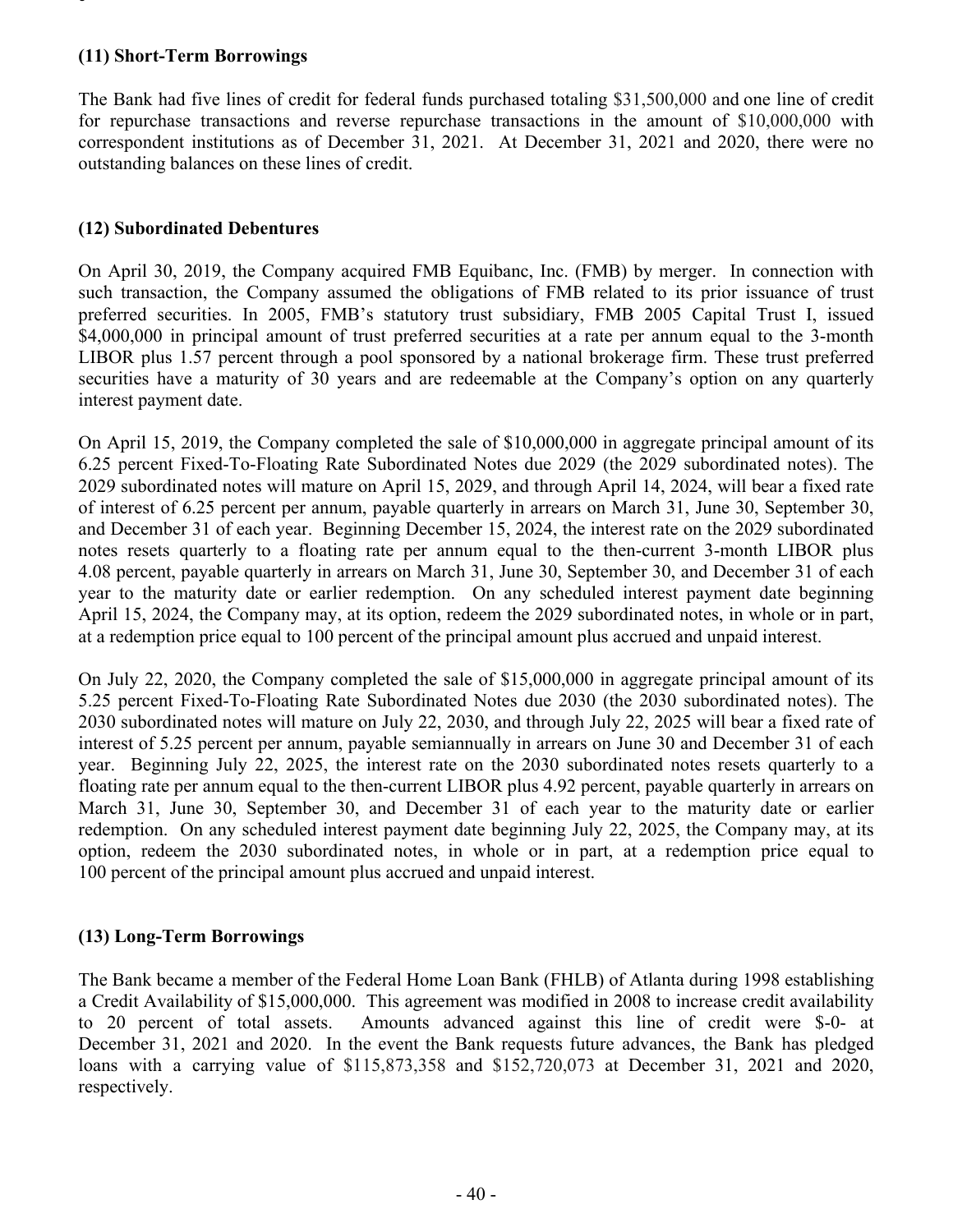#### **(13) Long‐Term Borrowings (Continued)**

As of December 31, 2021, letters of credit issued by the FHLB totaling \$41,000,000 were used to guarantee the Bank's performance related to a portion of its public fund deposit balances. The collateral discussed above is also pledged to secure the letters of credit.

Based on the pledged collateral and the Bank's holdings of FHLB stock, the Bank is eligible to borrow up to a total of \$74,873,358.

#### **(14) Income Taxes and Change In Tax Status**

For the year ended December 31, 2018, and prior years, the Company, with the consent of its shareholders, elected to be taxed under sections of federal and Georgia income tax law which provide that, in lieu of corporate income taxes, the shareholders separately account for their pro rata shares of the Company's income, deductions, losses, and credits. On March 19, 2019, the Company's shareholders terminated this election effective with the year beginning on January 1, 2019.

As a result of the January 1, 2019 termination, the Company recorded a net deferred tax asset of \$1,965,947, by a credit to income tax expense, for temporary differences between the financial reporting and the income tax basis of property and equipment, reserve for bad debts, and deferred compensation. The deferred tax asset related to deferred compensation was \$76,177.

The provision for income taxes for the years ended December 31 are as follows:

|                                | 2021        | 2020        | 2019        |
|--------------------------------|-------------|-------------|-------------|
| <b>Current Tax Expense</b>     | \$2,229,040 | \$4,687,019 | 3,302,198   |
| Deferred Tax Benefit           | (1,051,467) | (88,067)    | (2,135,051) |
| Change in Valuation Allowance  | 1,086,313   | (743, 146)  | 941,558     |
| Net Provision for Income Taxes | \$2,263,886 | \$3,855,806 | 2,108,705   |

Deferred income taxes are reflected for certain timing differences between book and taxable income and will be reduced in future years as these timing differences reverse. The reasons for the difference between the actual tax expense and tax computed at the federal income tax rate are as follows as of December 31:

|                                                | 2021        | 2020        | 2019        |
|------------------------------------------------|-------------|-------------|-------------|
| Tax on Pretax Income at Statutory Rate         | \$5,507,916 | \$4,464,938 | \$3,303,228 |
| Change Resulting from                          | (494, 965)  |             |             |
| Tax Exempt Interest Income                     |             | (216,581)   | (130, 842)  |
| State Income Taxes, Net of Federal Tax Benefit | (178,500)   | (120, 120)  | (87, 422)   |
| Investment Tax Credits                         | (2,400,000) |             |             |
| Life Insurance Income                          | (75, 077)   | (78, 132)   | (44, 782)   |
| Other                                          | (95, 488)   | (194, 299)  | (931, 477)  |
| Total                                          | \$2,263,886 | \$3,855,806 | \$2,108,705 |
| Net Effective Tax Rate                         | 8.63%       | 18.13%      | 13.40%      |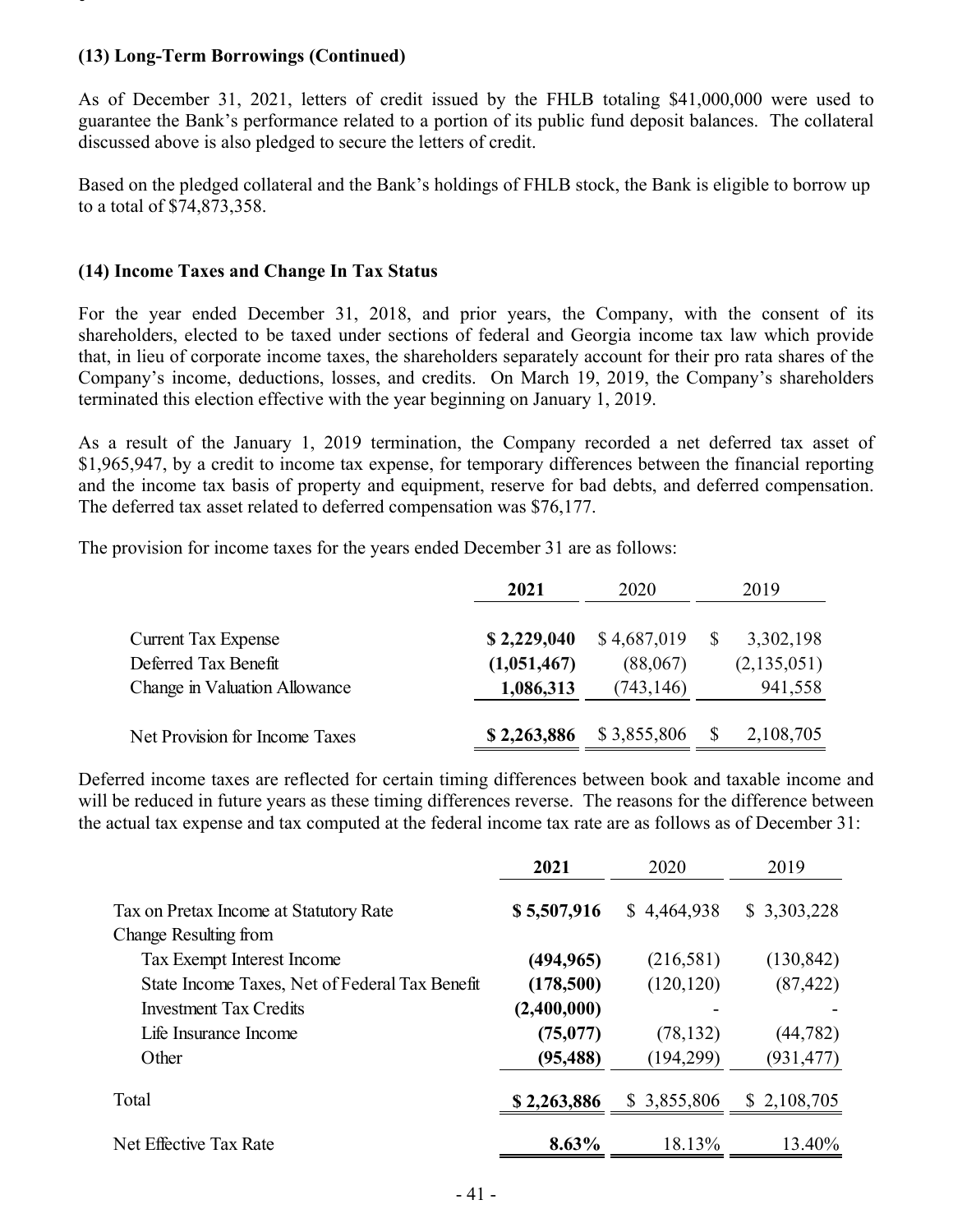## **(14) Income Taxes and Change In Tax Status (Continued)**

7

The sources and tax effects of temporary differences that give rise to significant portions of deferred income tax assets and liabilities are as follows as of December 31:

|                                                   |             | 2021        |              | 2020        |
|---------------------------------------------------|-------------|-------------|--------------|-------------|
| Deferred Income Tax Assets                        |             |             |              |             |
| Net Operating Loss Carryover                      | $\mathbf S$ | 2,858,815   | $\mathbb{S}$ | 3,040,601   |
| Provision for Loan Losses                         |             | 3,212,251   |              | 2,884,033   |
| Deferred Compensation                             |             | 190,951     |              | 150,690     |
| Deferred Loan Fees                                |             | 80,683      |              | 70,978      |
| Core Deposit                                      |             | 103,430     |              | 72,870      |
| Other Real Estate                                 |             | 798,535     |              | 4,922       |
| Other                                             |             | 3,902       |              | 3,655       |
| <b>Total Deferred Tax Assets</b>                  |             | 7,248,567   |              | 6,227,749   |
| Less: Valuation Allowance                         |             | (2,572,606) |              | (1,486,293) |
| <b>Net Deferred Tax Assets</b>                    |             | 4,675,961   |              | 4,741,456   |
| Deferred Income Tax Liabilities                   |             |             |              |             |
| Unrealized Gains on Securities Available for Sale |             | (761, 358)  |              | (1,552,723) |
| Depreciation                                      |             | (835, 337)  |              | (865,986)   |
| <b>Total Deferred Tax Liabilities</b>             |             | (1,596,695) |              | (2,418,709) |
| Net Deferred Tax Asset                            | \$          | 3,079,266   | \$           | 2,322,747   |

Realization of deferred tax assets associated with net operating loss carryforwards is dependent upon generating sufficient taxable income prior to their expiration. A valuation allowance to reflect management's estimate of the temporary deductible differences that may expire prior to their utilization has been recorded at year-end 2021.

At December 31, 2021, the Company had federal net operating loss carryforwards of approximately \$9,900,000 which expire at various dates from 2031 to 2039. The Company also had state operating loss carryforwards of approximately \$13,500,000 which expire at various dates from 2030 to 2039. Deferred tax assets are recognized for net operating losses because the benefit is more likely than not to be realized.

The Company and its subsidiaries are subject to U.S. federal income tax as well as tax of the state of Georgia. The Company is subject to examination by taxing authorities for years ended December 31, 2019, and thereafter.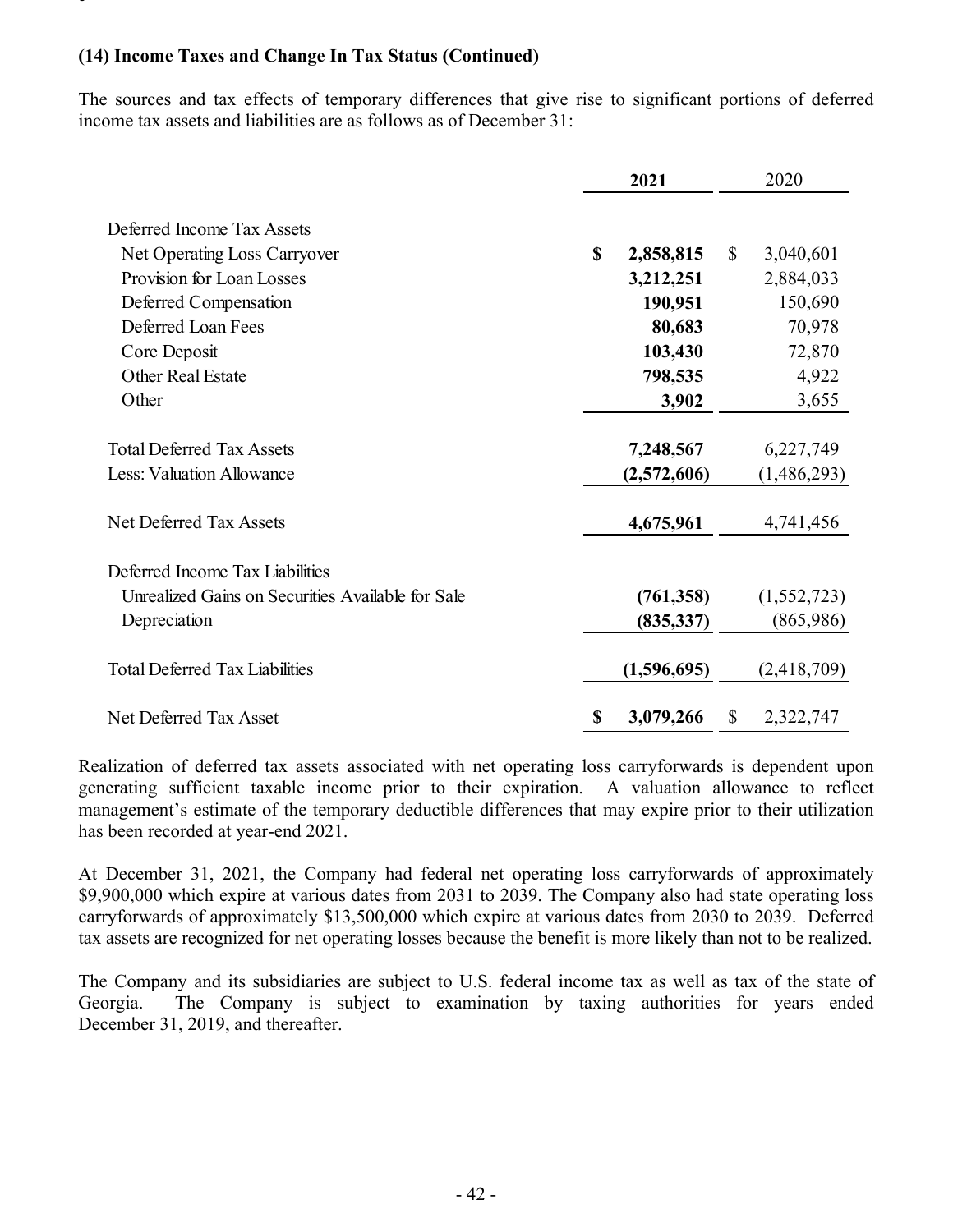## **(15) Employee Benefit Plans**

#### *401(k) Plan*

The Company adopted a 401(k) plan in 1996 and made contributions to the plan totaling \$420,375, \$387,023, and \$329,650 for the years ended December 31, 2021, 2020, and 2019, respectively.

#### *Employee Stock Ownership Plan and Trust*

The Bank established Morris Bank Employee Stock Ownership Plan and Trust (the Plan) effective as of January 1, 2012. The Plan covers substantially all of its full-time employees meeting length of service requirements. Under the Plan, shares of stock in the Company are purchased on behalf of eligible employees. Contributions are made to the plan at management's discretions based on a percentage of salary, not to exceed 16 percent or \$17,000. Dividend income is accrued on the ex-dividend date and allocated based on the individual ownership percentage of the participants. The fair value of shares under the Plan are valued based upon an independent appraisal. As of December 31, 2021, the Plan owned 167,187 shares of stock. The amount of pension expense charged to operations for the years ended December 31, 2021, 2020 and 2019 were \$149,475, \$257,435, and \$192,687, respectively.

|                                                                                  | 2021          |              | 2020    |
|----------------------------------------------------------------------------------|---------------|--------------|---------|
| Shares Held by the Plan were as Follows<br>Allocated to Participants<br>Unearned | \$<br>167,187 | <sup>S</sup> | 156,719 |
| <b>Total KSOP Shares</b>                                                         | 167,187       | <sup>S</sup> | 156,719 |
| Fair Value of Unearned Shares                                                    |               |              |         |

Shares held by the Plan were as follows as of December 31:

#### *Stock Grant Plans*

The Company initiated a Stock Grant Plan (Plan 1) on February 1, 2017, in which 6,000 shares of granted stock has a three-year vesting period. The fair value of each grant under Plan 1 was estimated on the date of grant using the same valuation model used for shares granted under the Plan. Under Plan 1, there were no stock grants outstanding as of December 31, 2021. Dividend income is accrued on the ex‐dividend date and allocated based on the individual ownership percentage of the participants. The Company recognized \$-0-, \$-0- and \$73,150 in expense for the portion of the stock value vested in the years ended December 31, 2021, 2020 and 2019. As of December 31, 2021, there was no unrecognized cost remaining related to nonvested shares granted under Plan 1.

The Company initiated a Stock Grant Plan (Plan 2) on September 25, 2019, in which 26,910 shares of granted stock has a three-year vesting period. The fair value of each grant under Plan 2 was estimated on the date of grant using the same valuation model used for shares granted under the Plan. The remaining term for shares granted under Plan 2 was one year as of December 31, 2021. Under Plan 2, there were 13,439 stock grants outstanding as of December 31, 2021. Dividend income is accrued on the ex‐dividend date and allocated based on the individual ownership percentage of the participants. The Company recognized \$291,637, \$290,618 and \$292,656 in expense for the portion of the stock value vested in 2021, 2020 and 2019, respectively. As of December 31, 2021, there was \$291,637 of total unrecognized cost related to nonvested shares granted under Plan 2; that cost is expected to be recognized over the year ended December 31, 2022.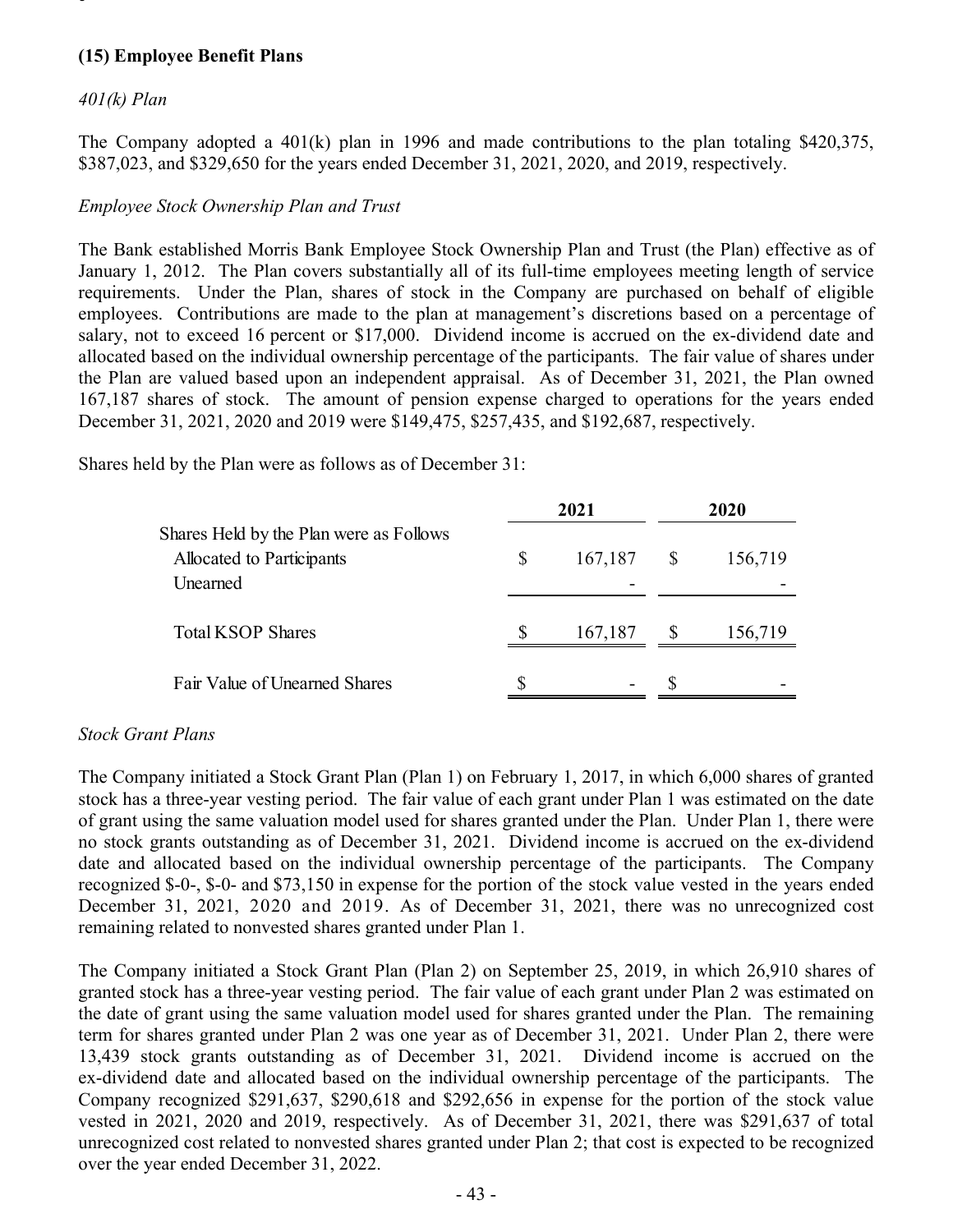## **(15) Employee Benefit Plans (Continued)**

#### *Stock Grant Plans (Continued)*

The Company initiated a Stock Grant Plan (Plan 3) on September 25, 2019, in which 16,364 shares of granted stock has a 5.22-year vesting period. The fair value of each grant under Plan 3 was estimated on the date of grant using the same valuation model used for shares granted under the Plan. The term for shares granted under Plan 3 was four years as of December 31, 2020. Under Plan 3, there were 10,909 stock grants outstanding as of December 31, 2020. Dividend income is accrued on the ex-dividend date and allocated based on the individual ownership percentage of the participants. The Company recognized \$118,253, \$118,015 and \$118,594 in expense for the portion of the stock value vested in 2021, 2020 and 2019, respectively. As of December 31, 2021, there was \$354,690 of total unrecognized cost related to nonvested shares granted under Plan 3; that cost is expected to be recognized over a period of three years.

#### *Deferred Compensation Plan*

In 2014, the Bank commenced a salary continuation plan covering seven executive officers through individual contracts. Under this plan, the Bank is committed to pay the individuals an annual benefit as defined in each individual contract. The officers vest zero percent during the first five years of service and 100 percent after five years of service. The benefit will be paid over a period of 15 years beginning at age 60 for one officer and 65 for the other officers.

In 2019, the Bank commenced another salary continuation plan covering four executive officers. Under this plan, the Bank is committed to pay the individuals an annual benefit as defined in the individual contract over a period of 15 years beginning at age 60 for two officers and age 65 for the other two officers. The officers vest zero percent during the first year of service and 100 percent after the first year of service.

The liability accrued under these plans totaled \$713,836, and \$563,327 as of December 31, 2021 and 2020, respectively. Expense charged to operations totaled \$150,509, \$161,624 and \$116,929 for the years ended December 31, 2021, 2020 and 2019, respectively. No benefits were paid as of December 31, 2021 and 2020.

#### *Equity Incentive Plans*

In September 2018, the Bank granted 22,550 equity incentive units (EIUs) to certain employees under the Morris Bank 2018 Equity Incentive Unit Plan (the 2018 EIU Plan). The 2018 EIU Plan permits the grant of equity incentive units to employees of the Bank to promote the long-term financial interests of the Bank including its growth and performance. A EIU granted under the 2018 EIU Plan entitles the recipient to receive cash in an amount equal to the excess of the per unit book value on the payment date, which shall be determined by the compensation committee of the board of directors, over the base value of the EIU. The payment date is defined as the earlier of (a) the last day of the third fiscal year of the Bank following the fiscal year in which the grant date occurred; (b) the last day of the fiscal year following the employee's death; or (c) the effective date of a change in control.

In October 2019, the Company granted 18,000 stock appreciation rights (SARs) to certain individuals under the Morris State Bancshares, Inc. 2019 Equity Incentive Plan. The SARs granted vest over six years. Once vested, the portion of the SARs that became vested may be exercised and will be converted to the right to receive a cash payment from the Company in an amount equal to the positive difference between the fair market value of the Company's common stock as of the exercise date and the initial value of the SAR.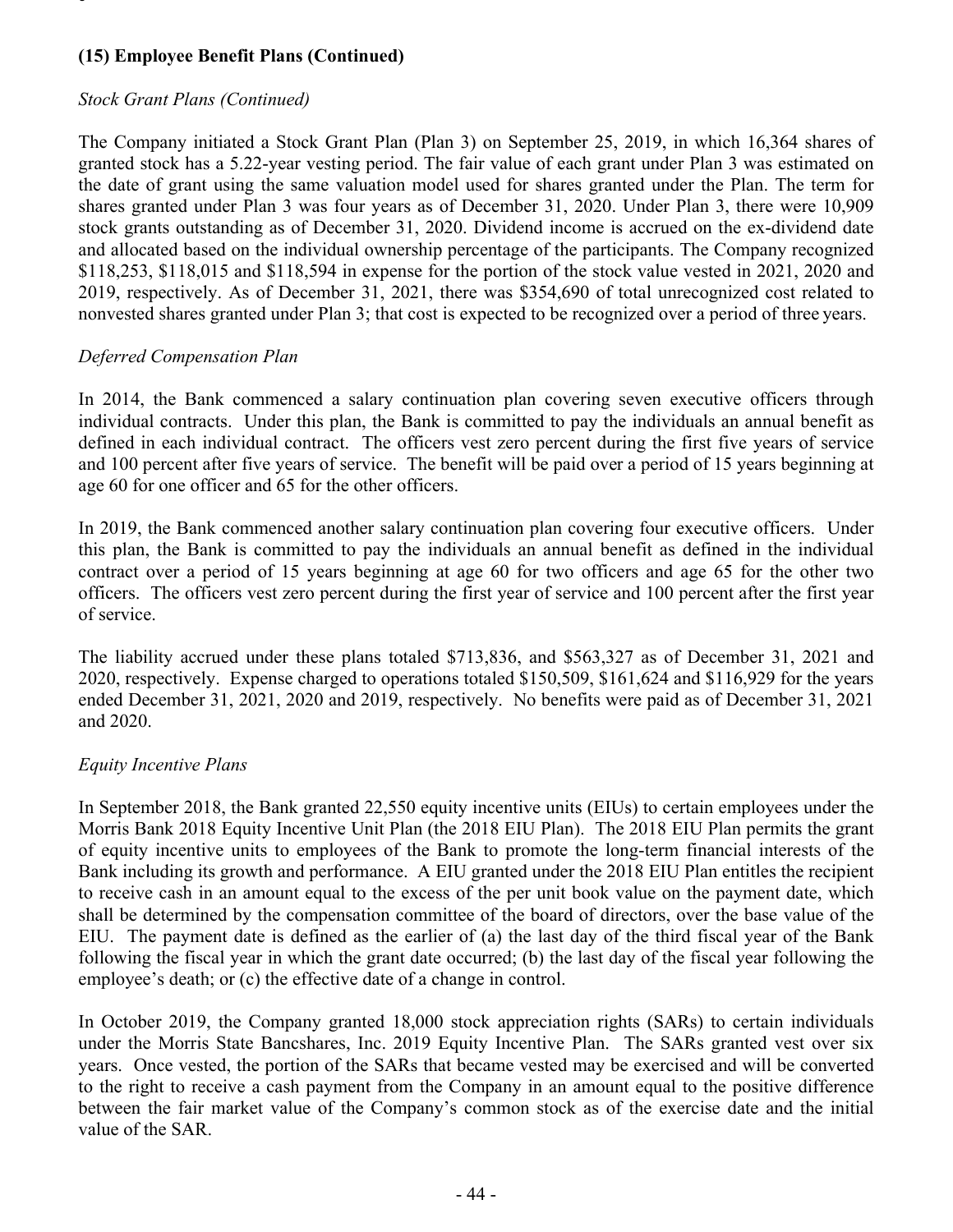## **(15) Employee Benefit Plans (Continued)**

#### *Equity Incentive Plans (Continued)*

The following table details activity in the equity incentive plans for the years ended December 31:

|                                                         | 2021          |             | 2020    |    | 2019             |
|---------------------------------------------------------|---------------|-------------|---------|----|------------------|
| Shares Outstanding at January 1<br>Granted<br>Exercised | \$<br>40,550  | \$          | 40,550  | \$ | 22,550<br>18,000 |
| Shares Outstanding at December 31                       | 40,550        | \$          | 40,550  | \$ | 40,550           |
| Liability at December 31                                | \$946,141     | \$          | 485,696 | S. | 254,268          |
| Compensation Expense for the Years Ended December 31    | \$<br>460,445 | $\mathbf S$ | 231,428 |    | 154,268          |

The initial value for the stock appreciation rights granted in 2019 was \$43.35 per SAR. The base value for the equity incentive units granted in 2018 was \$37.67.

#### *Restricted Stock Units*

In May 2021, the Company granted 4,853 restricted stock units (RSUs) to select senior officers across the Company under the Morris State Bancshares, Inc. 2019 Equity Incentive Plan. Forty percent of the RSUs vest over a three-year time period. The remaining sixty percent of the RSUs are performance vested awards that vest based on a combination of continued service and corporate performance results. The initial value of the RSUs granted was \$79 per share. The Company recognized \$82,026 of compensation expense related to the RSUs in 2021. As of December 31, 2021, there was \$304,995 of total unrecognized cost related to nonvested RSU. The unrecognized cost is expected to be recognized through 2024.

#### *Endorsement Split Dollar Arrangement*

On February 3, 2021, the Bank entered into an endorsement split dollar arrangement with six of its officers. This plan is intended to be an employee welfare benefit plan as defined in ERISA; (1) which is intended to provide death benefits solely to a select group of management. The Bank is the owner of the life insurance contracts. The officers are not entitled to any of the cash value and have no rights except to name a beneficiary for a portion of the death proceeds. Death benefits for five of the officers are \$75,000 each. The death benefit for one of the officers is \$425,000.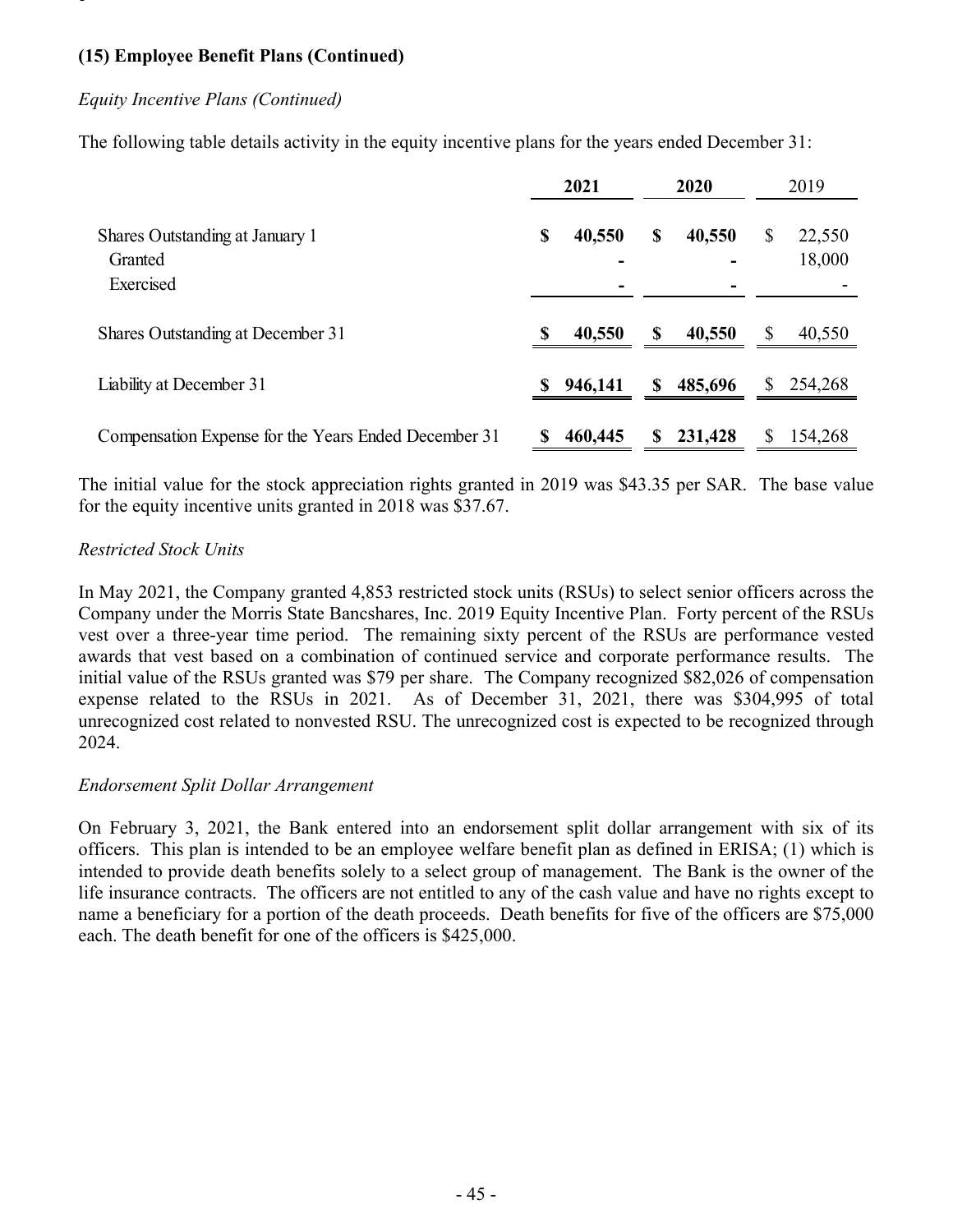## **(16) Limitation on Dividends**

7

The board of directors of any state-chartered bank in Georgia may declare and pay cash dividends on its outstanding capital stock without any request for approval of the Bank's regulatory agency if the following conditions are met:

- Total adversely classified assets at the most recent examination of the Bank do not exceed 80 percent of Tier 1 Capital plus the allowance for loan losses as reflected at such examination, and
- The aggregate amount of dividends declared or anticipated to be declared in the calendar year does not exceed 50 percent of the net income that is attributable to the Bank, for the previous calendar year; and
- The ratio of Tier 1 Capital to Average Total Assets shall not be less than six percent.

As of December 31, 2021, the amount available for distribution as dividends in the subsequent year without regulatory consent was \$13,087,122.

### **(17) Commitments and Contingencies**

#### *Credit-Related Financial Instruments*

The Bank is a party to financial instruments with off-balance-sheet risk in the normal course of business to meet the financing needs of its customers. These financial instruments include commitments to extend credit and standby letters of credit. Those instruments involve, to varying degrees, elements of credit risk and interest rate risk in excess of the amount recognized in the consolidated balance sheets. The contract or notional amounts of those instruments reflect the extent of involvement the Bank has in those particular financial instruments.

The Bank's exposure to credit loss in the event of nonperformance by the other party to the financial instrument for commitments to extend credit and standby letters of credit is represented by the contractual notional amount of those instruments. The Bank uses the same credit policies in making commitments and conditional obligations as it does for on‐balance‐sheet instruments.

The Bank does require collateral or other security to support financial instruments with credit risk as follows as of December 31:

| 2021                                                              | 2020          |
|-------------------------------------------------------------------|---------------|
| Financial Instruments Whose Contract Amount Represent Credit Risk |               |
| \$181,864,940                                                     | \$129,289,348 |
| 1,524,796                                                         | 1,130,986     |
| \$183,389,736                                                     | \$130,420,334 |
|                                                                   |               |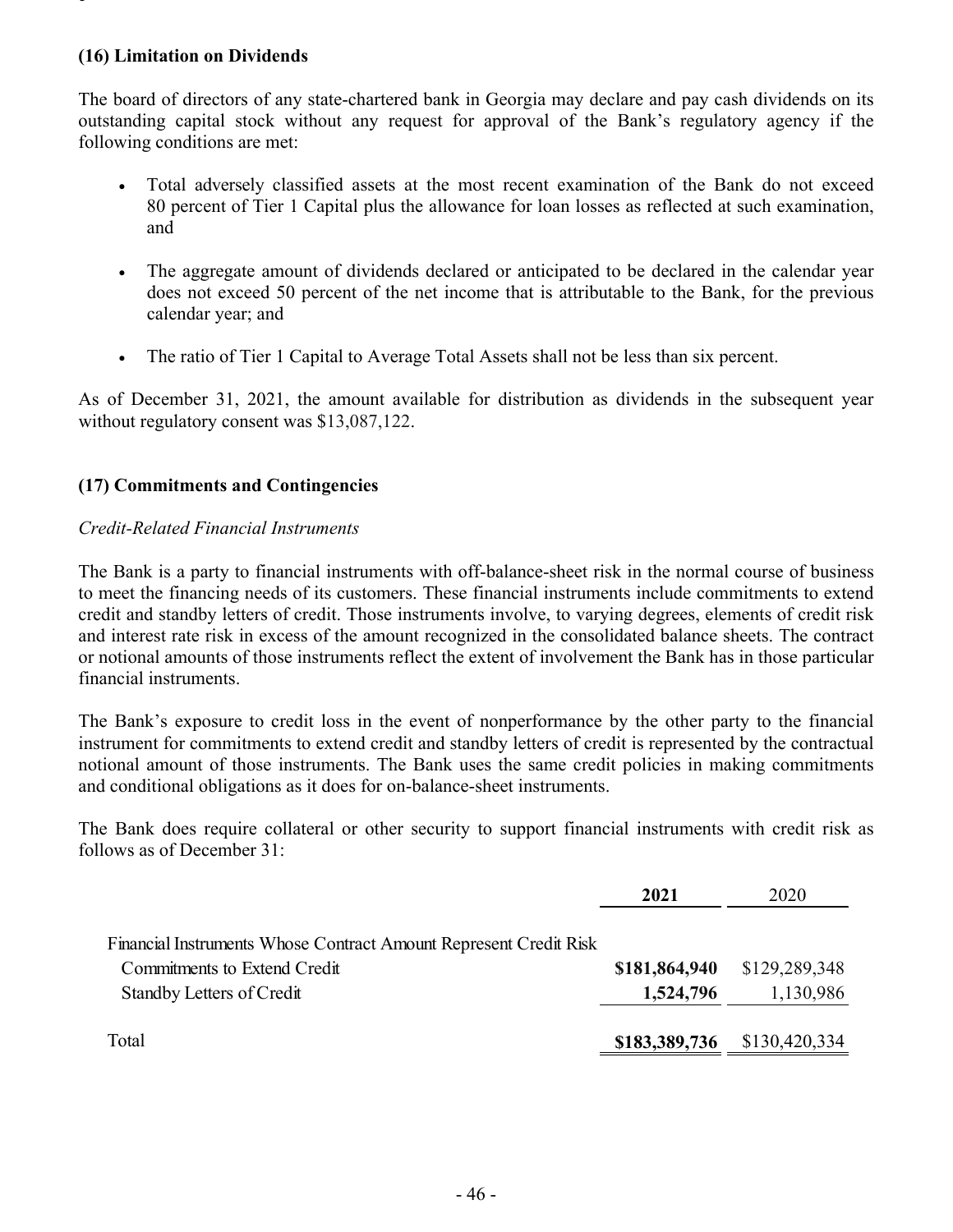## *Credit-Related Financial Instruments*

7

Commitments to extend credit are agreements to lend to a customer as long as there is no violation of any condition established in the contract. Commitments generally have fixed expiration dates or other termination clauses and may require payment of a fee. Since many of the commitments are expected to expire without being drawn upon, the total commitment amounts do not necessarily represent future cash requirements. The Bank evaluates each customer's creditworthiness on a case‐by‐case basis. The amount of collateral obtained if deemed necessary by the Bank upon extension of credit is based on management's credit evaluation. Collateral held varies but may include accounts receivable, inventory, property, plant, and equipment and income‐producing commercial properties.

Standby letters of credit are conditional commitments issued by the Bank to guarantee the performance of a customer to a third party. Those guarantees are primarily issued to support public and private borrowing arrangements, including commercial paper, bond financing and similar transactions. All letters of credit are due within one year of the original commitment date. The credit risk involved in issuing letters of credit is essentially the same as that involved in extending loan facilities to customers.

### **(18) Related Party Transactions**

In the ordinary course of business, the Company, through the Bank, has direct and indirect loans outstanding to or for the benefit of certain executive officers and directors. These loans were made on substantially the same terms as those prevailing, at the time made, for comparable loans to other persons and did not involve more than the normal risk of collectability or present other unfavorable features. The following is a summary of activity during the years ended December 31with respect to such loans to these individuals:

|                         | 2021                     | 2020                     |  |  |
|-------------------------|--------------------------|--------------------------|--|--|
| Balances, Beginning     | \$18,739,134             | \$14,279,422             |  |  |
| New loans<br>Repayments | 7,034,204<br>(6,647,205) | 7,451,756<br>(2,992,044) |  |  |
| Balances, Ending        | \$19,126,133             | 18,739,134               |  |  |

The Bank also had deposits from these related parties of approximately \$99,871,946 and \$24,785,456 at December 31, 2021 and 2020, respectively.

The Bank leases office space for its Warner Robins branch from Red Thunder Properties, LLC, of which a member of the Bank's board of directors is the managing member. On December 19, 2016, the organizers of Morris Bank entered into a lease agreement for office space located in Warner Robins, Georgia. This lease agreement includes a period of five years beginning December 16, 2016 and ending December 31, 2021. The lease agreement states that at the end of the lease term, the Bank may renew the lease for an additional term of five years. The Bank will have a total of three, five-year options to extend the original lease term for an aggregate term of 20 years. On January 1, 2022, the Bank elected to renew the lease for another five-year period. Monthly lease payments for the second five-year period were established at \$9,535, after which time, monthly lease payments may increase by no more than 10 percent of the price of the previous lease term.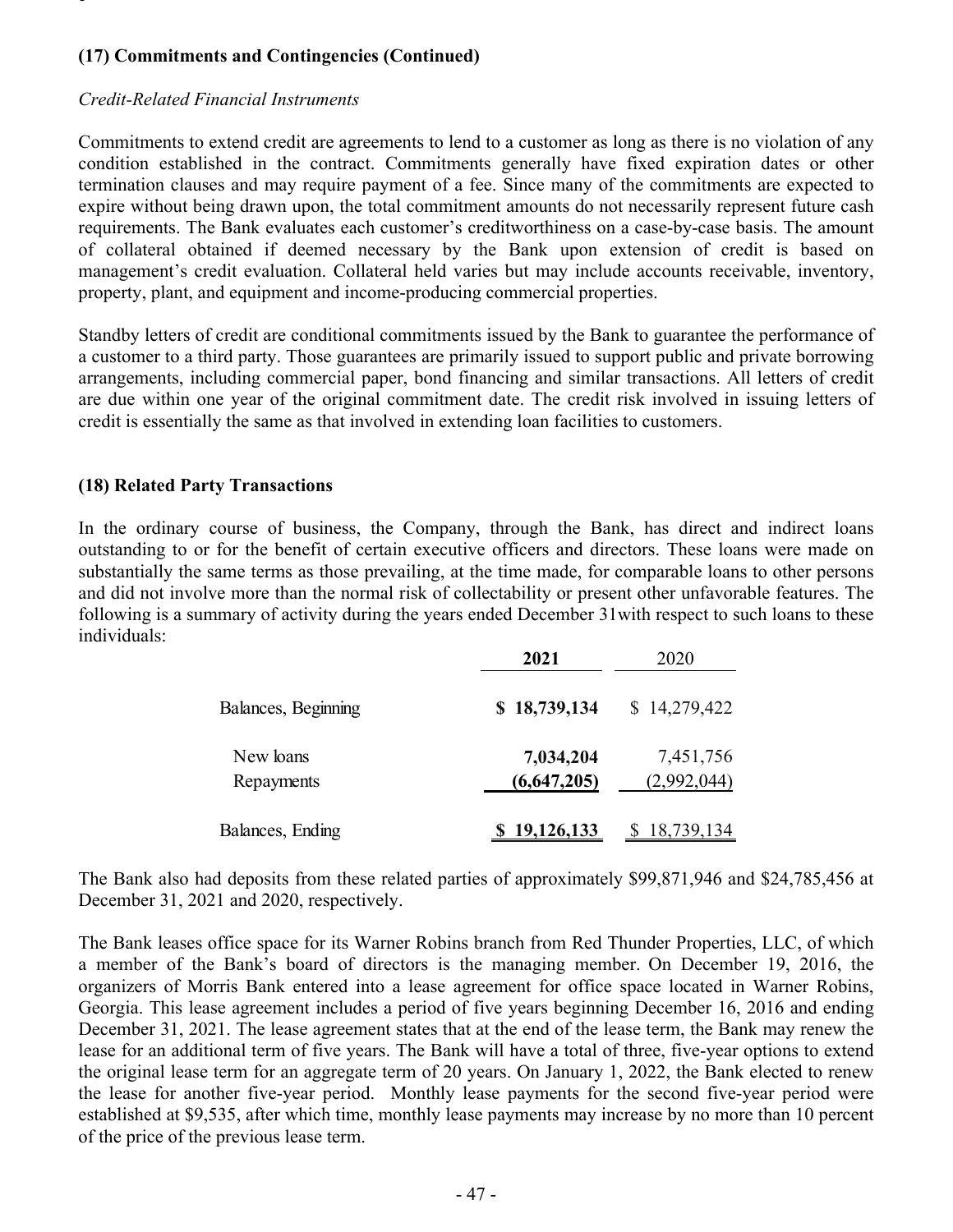## **(19) Fair Values of Financial Instruments**

7

The fair value of a financial instrument is the current amount that would be exchanged between willing parties, other than in a forced liquidation. Fair value is best determined based upon quoted market prices. However, in many instances, there are no quoted market prices for the Company's various financial instruments. In cases where quoted market prices are not available, fair value is based on discounted cash flows or other valuation techniques. These techniques are significantly affected by the assumptions used, including the discount rate and estimates of future cash flows. Accordingly, the fair value estimates may not be realized in an immediate settlement of the instrument. The accounting standard for disclosures about the fair value of financial instruments excludes financial instruments not recorded at fair value and all nonfinancial instruments from its disclosure requirements. Accordingly, the aggregate fair value amounts presented may not necessarily represent the underlying fair value of the Company.

The fair value hierarchy describes three levels of inputs that may be used to measure fair value:

Level 1 - Valuation is based upon quoted prices for identical instruments traded in active markets.

Level 2 - Valuation is based upon observable inputs other than Level 1 prices, such as quoted prices for similar assets or liabilities; quoted prices in markets that are not active; or other inputs that are observable or can be corroborated by observable market data for substantially the full term of the assets or liabilities.

Level 3 - Valuation is based on unobservable inputs that are supported by little or no market activity and that are significant to the fair value of assets or liabilities.

Following is a description of valuation methodologies used for assets and liabilities which are either recorded or disclosed at fair value:

#### *Investment Securities Available for Sale*

The fair value of securities available for sale is determined by various valuation methodologies. Where quoted market prices are available in an active market, securities are classified within Level 1 of the valuation hierarchy. If quoted market prices are not available, then fair values are estimated by using pricing models, quoted prices of securities with similar characteristics, or discounted cash flows. Level 2 securities include mortgage-backed securities issued by government sponsored enterprises and municipal bonds. The Level 2 fair value pricing is provided by an independent third-party and is based upon similar securities in an active market. In certain cases where Level 1 or Level 2 inputs are not available, securities are classified within Level 3 of the hierarchy and include certain residual municipal securities and other less liquid securities.

#### *Loans*

The Company does not record loans at fair value on a recurring basis. However, from time to time, a loan is considered impaired and an allowance for loan losses is established. Loans for which it is probable that payment of interest and principal will not be made in accordance with the contractual terms of the loan agreement are considered impaired. Once a loan is identified as individually impaired, management measures impairment based on the present value of expected future cash flows discounted at the loan's effective interest rate, except that as a practical expedient, a creditor may measure impairment based on a loan's observable market price, or the fair value of the collateral if repayment of the loan is dependent upon the sale of the underlying collateral. Those impaired loans not requiring an allowance represent loans for which the fair value of the expected repayments or collateral exceed the recorded investments in such loans. In accordance with ASC 820, impaired loans where an allowance is established based on the fair value of collateral require classification in the fair value hierarchy.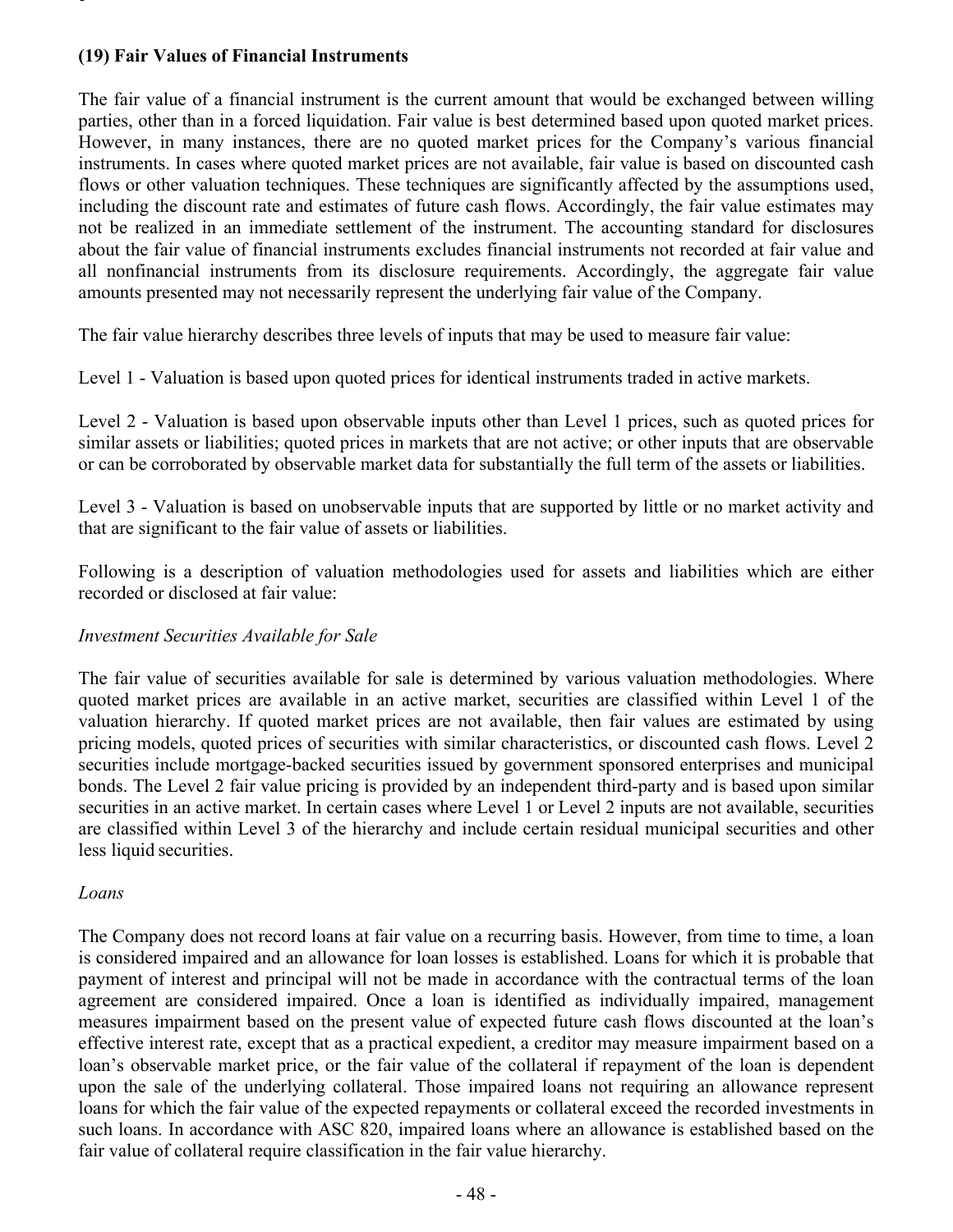## **(19) Fair Values of Financial Instruments (Continued)**

#### *Loans (Continued)*

When the fair value of the collateral is based on an observable market price or a current appraised value, the Company records the impaired loan as nonrecurring Level 2. When an appraised value is not available or management determines the fair value of the collateral is further impaired below the appraised value and there is no observable market price, the Company records the impaired loan as nonrecurring Level 3.

#### *Other Real Estate and Foreclosed Assets*

Other real estate and foreclosed assets are adjusted to fair value, less cost to sell, upon transfer of the loans to other real estate and foreclosed assets. Subsequently, foreclosed assets are carried at the lower of carrying value or fair value. Fair value is based upon independent market prices, appraised values of the collateral or management's estimation of the value of the collateral. When the fair value of the collateral is based on an observable market price or a current appraised value, the Company records the other real estate and foreclosed asset as nonrecurring Level 2. When an appraised value is not available or management determines the fair value of the collateral is further impaired below the appraised value and there is no observable market price, the Company records the other real estate and foreclosed asset as nonrecurring Level 3.

#### *Assets and Liabilities Recorded at Fair Value on a Recurring Basis*

The table below presents the recorded amount of assets and liabilities measured at fair value on a recurring basis as of December 31, aggregated by the level in the fair value hierarchy within which those measurements fall.

|                                                                                                                                                                                                                                     | 2021 |            |              |                                                                 |      |              |   |                                                                 |
|-------------------------------------------------------------------------------------------------------------------------------------------------------------------------------------------------------------------------------------|------|------------|--------------|-----------------------------------------------------------------|------|--------------|---|-----------------------------------------------------------------|
|                                                                                                                                                                                                                                     |      | Level 1    |              | Level 2                                                         |      | Level 3      |   | <b>Total</b>                                                    |
| <b>Assets</b><br>Investment Debt Securities Available for Sale<br>U.S. Government Agencies<br>U.S. Treasury Securities<br>State, County and Municipal Securities<br>Other Debt Securities<br>Residential Mortgage Backed Securities | \$   | 4,512,215  | $\mathbf{s}$ | 508,094<br>13,693,945<br>129,150,456<br>8,098,912<br>16,533,209 | \$   | 1,000,000    | S | 508,094<br>13,693,945<br>133,662,671<br>9,098,912<br>16,533,209 |
| Commercial Mortgage Backed Securities                                                                                                                                                                                               |      | 4,012,500  |              | 36,346,155                                                      |      | 31,123,548   |   | 71,482,203                                                      |
| <b>Total Investment Securities</b>                                                                                                                                                                                                  |      | 8,524,715  |              | \$204,330,771                                                   |      | \$32,123,548 |   | \$244,979,034                                                   |
|                                                                                                                                                                                                                                     |      |            |              |                                                                 | 2020 |              |   |                                                                 |
|                                                                                                                                                                                                                                     |      | Level 1    |              | Level <sub>2</sub>                                              |      | Level 3      |   | Total                                                           |
| <b>Assets</b><br>Investment Debt Securities Available for Sale                                                                                                                                                                      |      |            |              |                                                                 |      |              |   |                                                                 |
| U.S. Government Agencies                                                                                                                                                                                                            | \$   |            | S            | 2,541,020                                                       | \$   |              | S | 2,541,020                                                       |
| U.S. Treasury Securities                                                                                                                                                                                                            |      |            |              | 8,144,218                                                       |      |              |   | 8,144,218                                                       |
| State, County and Municipal Securities                                                                                                                                                                                              |      | 15,717,706 |              | 92,633,384                                                      |      |              |   | 108,351,090                                                     |
| <b>Other Debt Securities</b>                                                                                                                                                                                                        |      | 3,133,137  |              | 5,493,647                                                       |      |              |   | 8,626,784                                                       |
| Residential Mortgage Backed Securities                                                                                                                                                                                              |      |            |              | 26,047,607                                                      |      |              |   | 26,047,607                                                      |
| <b>Commercial Mortgage Backed Securities</b>                                                                                                                                                                                        |      | 3,022,500  |              | 41,309,149                                                      |      | 7,385,302    |   | 51,716,951                                                      |
| <b>Total Investment Securities</b>                                                                                                                                                                                                  |      | 21,873,343 |              | 176,169,025                                                     | S    | 7,385,302    | S | 205,427,670                                                     |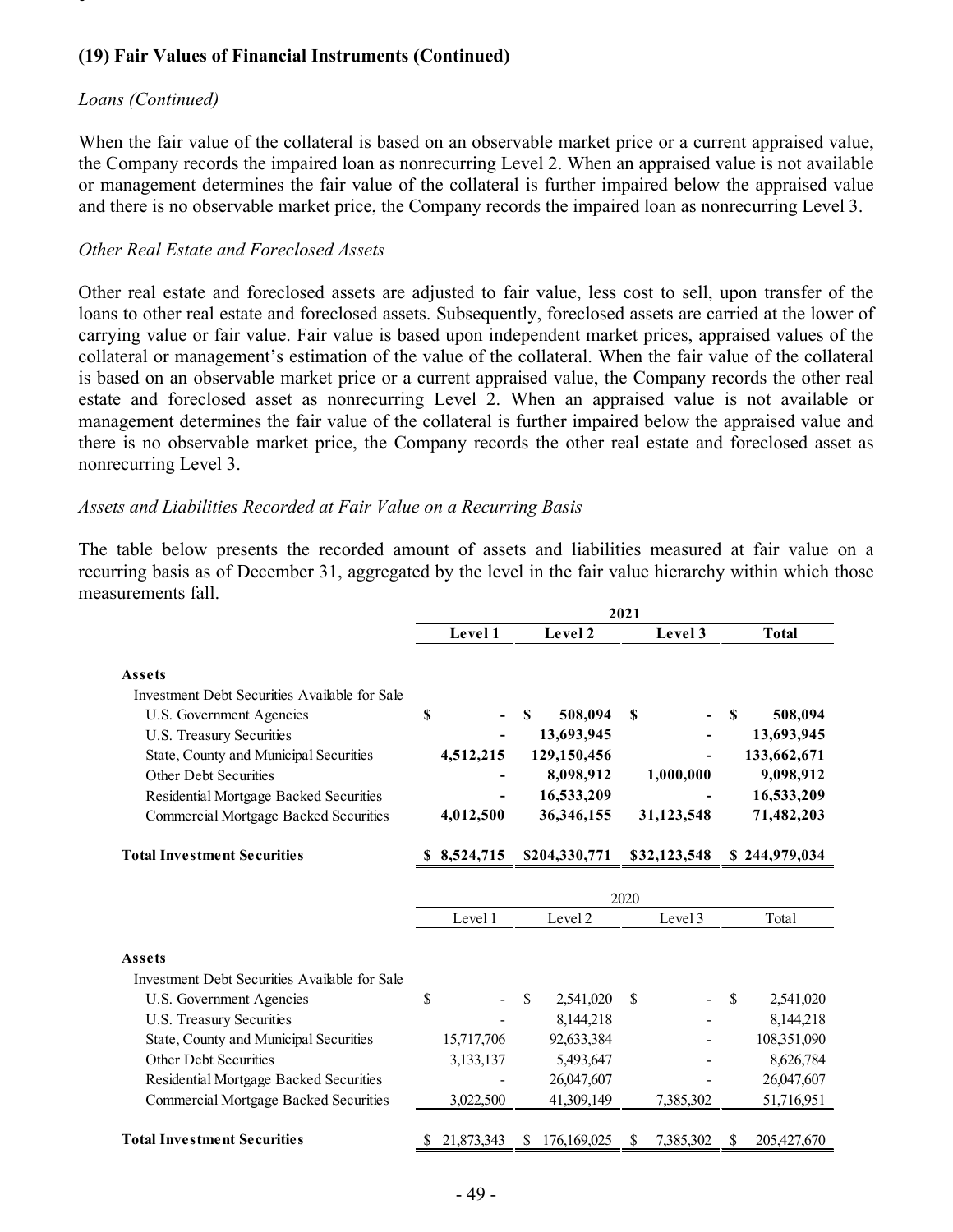## **(19) Fair Values of Financial Instruments (Continued)**

#### *Assets Recorded at Fair Value on a Nonrecurring Basis*

The Company may be required, from time to time, to measure certain assets at fair value on a nonrecurring basis in accordance with U.S. generally accepted accounting principles. These include assets that are measured at the lower of cost or market that were recognized at fair value below cost at the end of the period. The table below presents the Company's assets and liabilities measured at fair value on a nonrecurring basis as of December 31, aggregated by the level in the fair value hierarchy within which those measurements fall.

|                                                                  | 2021    |                          |    |                          |      |                        |     |                          |
|------------------------------------------------------------------|---------|--------------------------|----|--------------------------|------|------------------------|-----|--------------------------|
|                                                                  | Level 1 |                          |    | Level 2                  |      | Level 3                |     | <b>Total</b>             |
| <b>Impaired Loans</b><br>Other Real Estate and Foreclosed Assets | \$      | $\blacksquare$           | \$ | $\blacksquare$           | \$   | 6,433,982<br>5,332,096 |     | \$6,433,982<br>5,332,096 |
|                                                                  |         | $\overline{\phantom{a}}$ | S  | $\overline{\phantom{a}}$ |      | \$11,766,078           |     | \$11,766,078             |
|                                                                  |         |                          |    |                          | 2020 |                        |     |                          |
|                                                                  | Level 1 |                          |    | Level 2                  |      | Level 3                |     | Total                    |
| <b>Impaired</b> Loans<br>Other Real Estate and Foreclosed Assets | \$      | $\overline{\phantom{a}}$ | \$ | -                        | \$   | 8,218,021<br>141,255   | \$. | 8,218,021<br>141,255     |
|                                                                  | \$      | -                        | \$ |                          | S    | 8,359,276              | S   | 8,359,276                |

The following table presents a reconciliation of assets measured at fair value on a recurring basis using significant unobservable inputs (Level 3) for the years ended December 31, 2021 and 2020.

|                                                                            |    |              | Residential<br>Mortgage<br>Backed | Commercial<br>Mortgage<br>Backed |               | Other Debt |
|----------------------------------------------------------------------------|----|--------------|-----------------------------------|----------------------------------|---------------|------------|
|                                                                            |    | Total        | Securities                        | Securities                       |               | Securities |
| Balance - December 31, 2020                                                | S  | 7,385,302    | \$                                | 7,385,302<br>S.                  | $\mathcal{S}$ |            |
| Transfers Into Level 3                                                     |    | 4,409,770    |                                   | 3,909,770                        |               | 500,000    |
| Transfers Out of Level 3                                                   |    |              |                                   |                                  |               |            |
| Total Net Losses Included in                                               |    |              |                                   |                                  |               |            |
| Net Income                                                                 |    | (93, 525)    |                                   | (93, 525)                        |               |            |
| Other Comprehensive Income                                                 |    | 1,472        |                                   | 1,472                            |               |            |
| Transactions During the Period                                             |    |              |                                   |                                  |               |            |
| Purchases                                                                  |    | 20,484,476   |                                   | 19,984,476                       |               | 500,000    |
| Sales and Calls                                                            |    |              |                                   |                                  |               |            |
| Settlements                                                                |    | (63, 947)    |                                   | (63, 947)                        |               |            |
| Balance - December 31, 2021                                                |    | \$32,123,548 | S                                 | \$31,123,548                     | S.            | 1,000,000  |
| Change in Unrealized Gains (Losses) Included<br>in Net Income for the Year |    |              |                                   |                                  |               |            |
| For Assets Held as of December 31, 2021                                    | \$ |              |                                   | S                                | \$            |            |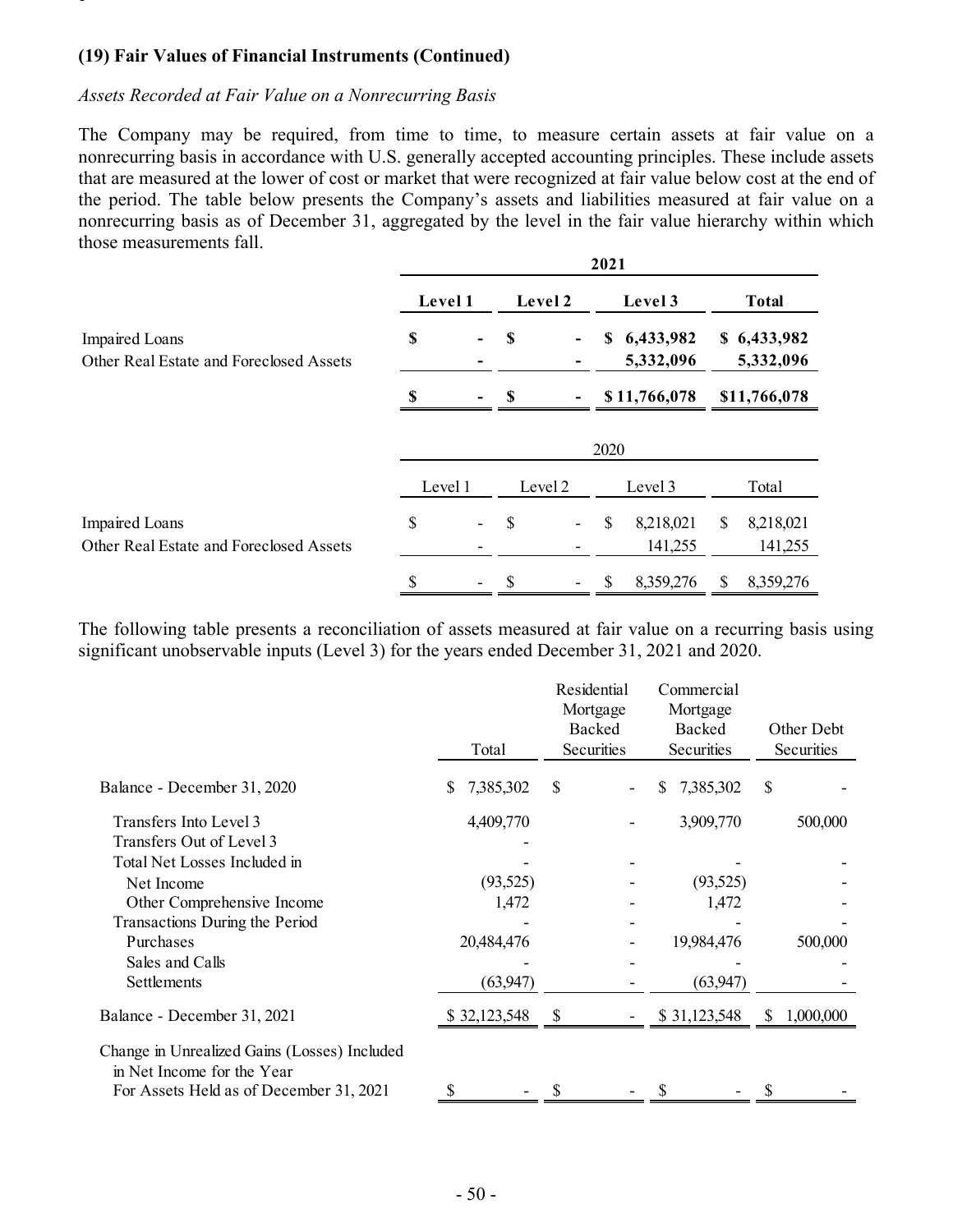# **(19) Fair Values of Financial Instruments (Continued)**

 $\overline{\phantom{a}}$ 

# *Assets Recorded at Fair Value on a Nonrecurring Basis (Continued)*

|                                                                            |   |             |    | Residential<br>Mortgage |              | Commercial<br>Mortgage |               |
|----------------------------------------------------------------------------|---|-------------|----|-------------------------|--------------|------------------------|---------------|
|                                                                            |   |             |    | Backed                  |              | Backed                 | Other Debt    |
|                                                                            |   | Total       |    | Securities              |              | Securities             | Securities    |
| Balance - December 31, 2019                                                | S | 7,508,459   | \$ | 2,011,419               | $\mathbb{S}$ | 4,997,040              | \$<br>500,000 |
| Transfers Into Level 3                                                     |   |             |    |                         |              |                        |               |
| Transfers Out of Level 3                                                   |   | (5,580,452) |    | (2,011,419)             |              | (3,069,033)            | (500,000)     |
| Total Net Losses Included in                                               |   |             |    |                         |              |                        |               |
| Net Income                                                                 |   | (8,125)     |    |                         |              | (8,125)                |               |
| Other Comprehensive Income                                                 |   |             |    |                         |              |                        |               |
| Transactions During the Period                                             |   |             |    |                         |              |                        |               |
| Purchases                                                                  |   | 5,527,500   |    |                         |              | 5,527,500              |               |
| Sales and Calls                                                            |   |             |    |                         |              |                        |               |
| Settlements                                                                |   | (62,080)    |    |                         |              | (62,080)               |               |
| Balance - December 31, 2020                                                |   | 7,385,302   | -S |                         | S            | 7,385,302              | \$            |
| Change in Unrealized Gains (Losses) Included<br>in Net Income for the Year |   |             |    |                         |              |                        |               |
| For Assets Held as of December 31, 2020                                    |   |             |    |                         |              |                        |               |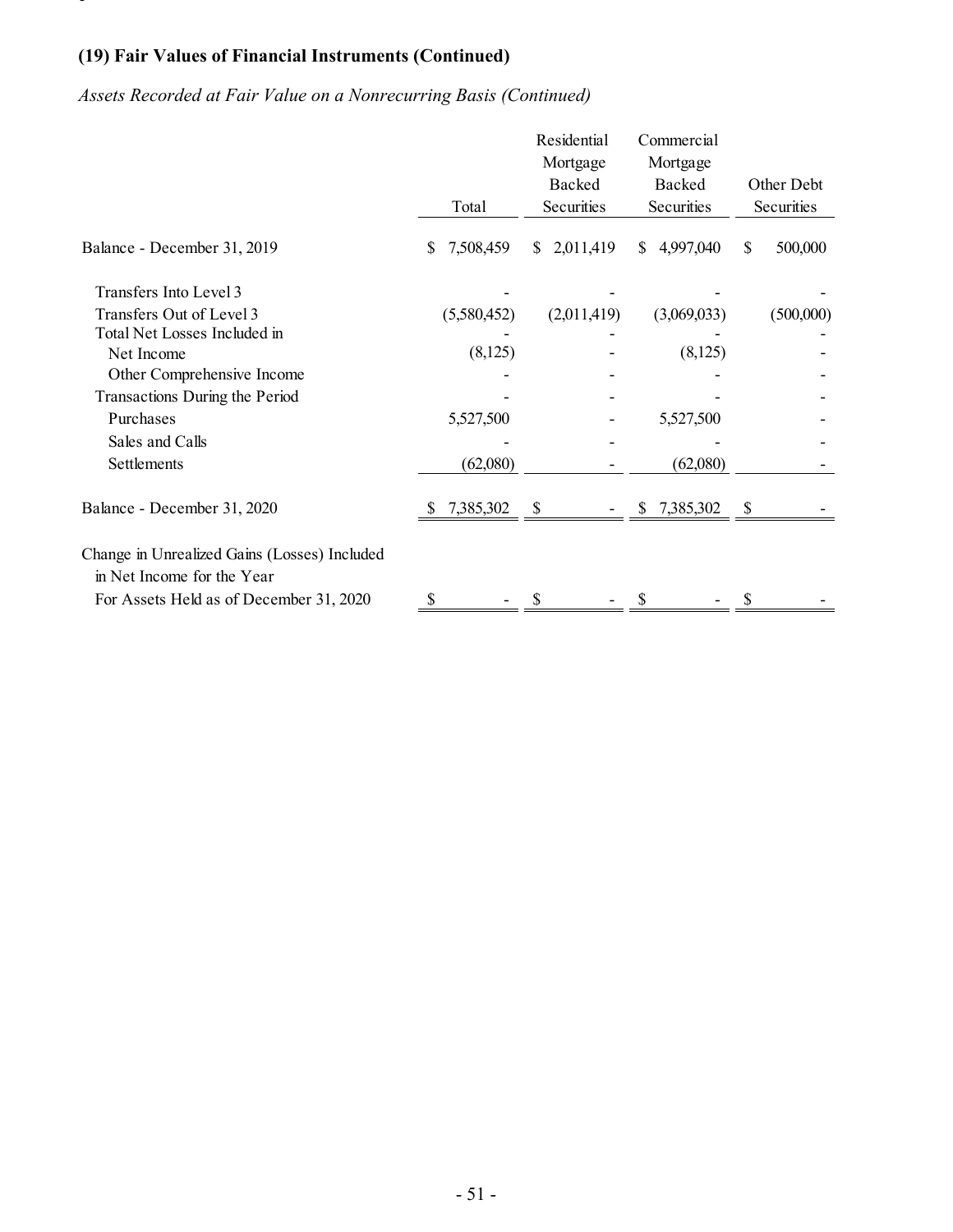The following table shows significant unobservable inputs used in the fair value measurement of Level 3 assets and liabilities as of December 31:

|                                                   | <b>Fair Value at</b> |                                                                       |                                                                            |              |
|---------------------------------------------------|----------------------|-----------------------------------------------------------------------|----------------------------------------------------------------------------|--------------|
| <b>Measurements</b>                               | 2021                 | <b>Valuation Technique</b>                                            | <b>Unobservable Inputs</b>                                                 | Range        |
| Recurring                                         |                      |                                                                       |                                                                            |              |
| Commercial Mortgage<br><b>Backed Securities</b>   | \$31,123,548         | Third party book price                                                | Credit quality of issuer                                                   | $0.00\%$     |
| Nonrecurring                                      |                      |                                                                       |                                                                            |              |
| Other Debt Securities                             | 1,000,000            | Third party book price                                                | Credit quality of issuer                                                   | 0.00         |
| <b>Impaired Loans</b>                             | 6,433,982            | Third party appraisals,<br>discounted cash flows,<br>and loan pricing | Collateral discounts,<br>estimated selling expenses,<br>and discount rates |              |
| Other Real Estate and<br><b>Foreclosed Assets</b> | 5,332,096            | Third party appraisals                                                | Collateral discounts,<br>estimated selling expenses,<br>and discount rates | 10.00 -39.09 |
|                                                   | Fair Value at        |                                                                       |                                                                            |              |
| Measurements                                      | 2020                 | Valuation Technique                                                   | Unobservable Inputs                                                        | Range        |
| Recurring                                         |                      |                                                                       |                                                                            |              |
| Commercial Mortgage<br><b>Backed Securities</b>   | \$<br>7,385,302      | Third party book price                                                | Credit quality of issuer                                                   | $0.00\%$     |
| Nonrecurring                                      |                      |                                                                       |                                                                            |              |
| <b>Impaired Loans</b>                             | 8,731,361            | Third party appraisals,<br>discounted cash flows,<br>and loan pricing | Collateral discounts,<br>estimated selling expenses,<br>and discount rates | $0.00 - 100$ |
| Other Real Estate and<br><b>Foreclosed Assets</b> | 141,255              | Third party appraisals                                                | Collateral discounts,<br>estimated selling expenses,<br>and discount rates | 10.00-39.09  |

## **(20) Credit Risk Concentration**

The Bank grants agribusiness, commercial and residential loans to customers. Although the Bank has a diversified loan portfolio, a substantial portion of its debtors' ability to honor their contracts is dependent on the area's economic stability. The primary trade area for the Bank is generally that area within fifty miles in each direction.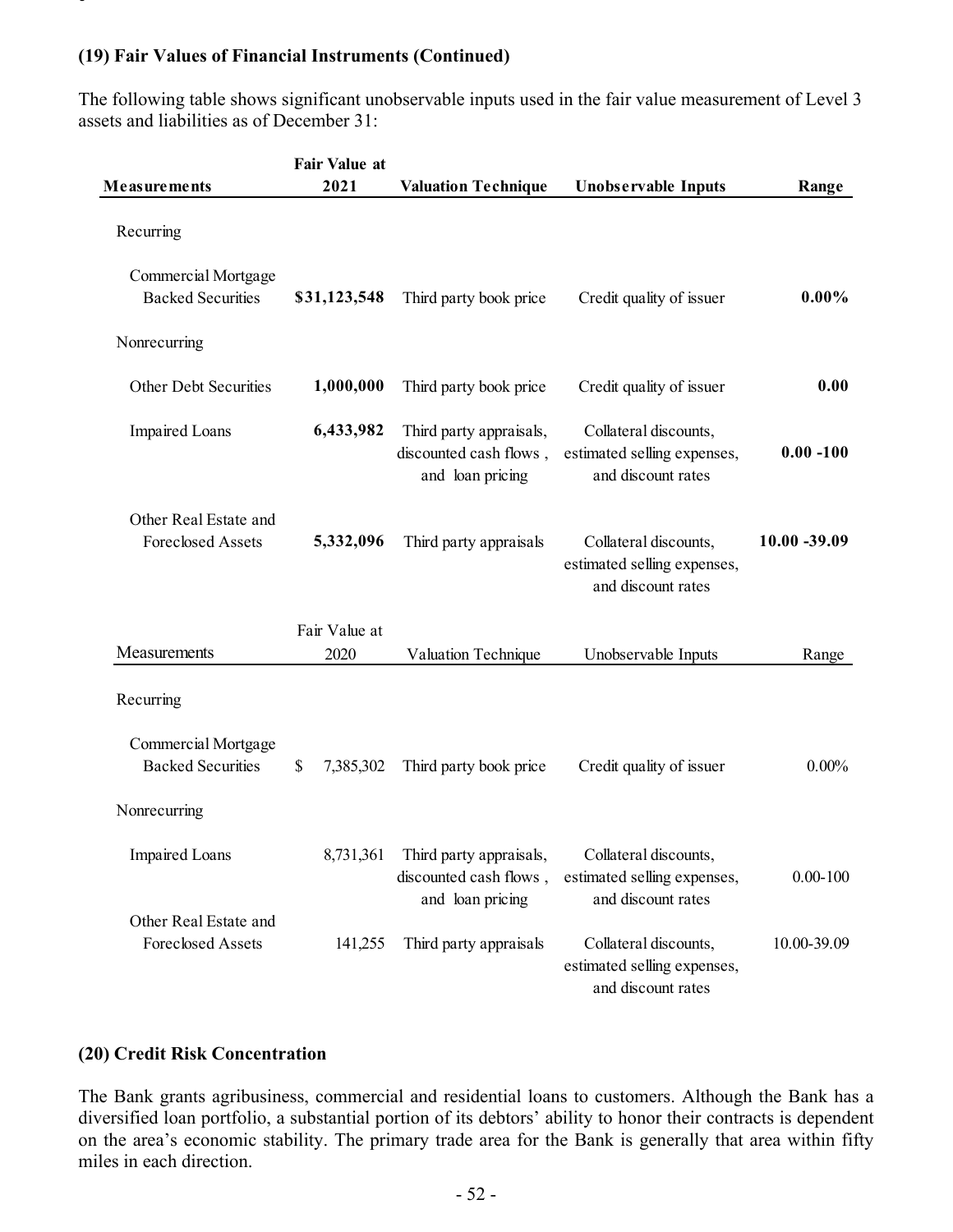## **(20) Credit Risk Concentration (Continued)**

The distribution of commitments to extend credit approximates the distribution of loans outstanding. Commercial and standby letters of credit were granted primarily to commercial borrowers. The Bank, as a matter of policy, does not extend credit in excess of the legal lending limit to any single borrower or group of related borrowers.

The Company's bank subsidiary maintains its cash at several financial institutions located in the Southeast. On July 21, 2010, the Dodd‐Frank Wall Street Reform and Consumer Protection Act was signed into law and permanently raised the FDIC coverage limit to \$250,000. The Company had uninsured balances of \$41,282,237 as of December 31, 2021.

The Company maintains a cash balance in an account held with the Federal Home Loan Bank (FHLB). The FHLB is not a financial institution, and as a result, funds held are not subject to FDIC coverage. As of December 31, 2021, the Company had an outstanding balance of \$318,984 with the FHLB, which is entirely uninsured.

The Company also maintains an account with the Federal Reserve Bank of Atlanta. Although funds held by this institution are not insured with the FDIC, funds are backed by the full faith and credit of the United States Government. As of December 31, 2021, the Company had an outstanding balance of \$74,798,117 with the Federal Reserve Bank, which is backed by the full faith and credit of the United States Government.

Pandemics, natural disasters such as extreme weather conditions, hurricanes, floods, and other acts of nature, and geopolitical events involving civil unrest, changes in government regimes, terrorism, or military conflict could adversely affect our business operations and those of our customers and have significant negative impacts upon economic conditions and cause substantial damage and loss to real and personal property. These pandemics, natural disasters and geopolitical events could impair our borrowers' ability to service their loans, decrease the level and duration of deposits by customers, erode the value of loan collateral, and result in an increase in the amount of our nonperforming loans and a higher level of nonperforming assets (including real estate owned), net charge‐offs, and provision for loan losses, and could materially and adversely affect our business, financial condition, results of operations, and the value of our common stock.

## **(21) Operating Income and Expenses**

Components of other operating expenses greater than one percent of total interest income and other income for the years ended December 31, are as follows:

|                             | 2021        | 2020            | 2019           |
|-----------------------------|-------------|-----------------|----------------|
|                             |             |                 |                |
| Data Processing             | \$3,223,252 | 2,749,847<br>\$ | 2,526,627<br>S |
| Legal and Accounting Fees   | 799,590     | 604,665         | 885,926        |
| <b>Business Development</b> | 711,319     | 801,124         | 648,650        |
| Miscellaneous Expenses      | 42,399      | 5,872           | 734,845        |

There were no components of other operating income greater than one percent of total interest income and other income for the years ended December 31, 2021, 2020 and 2019.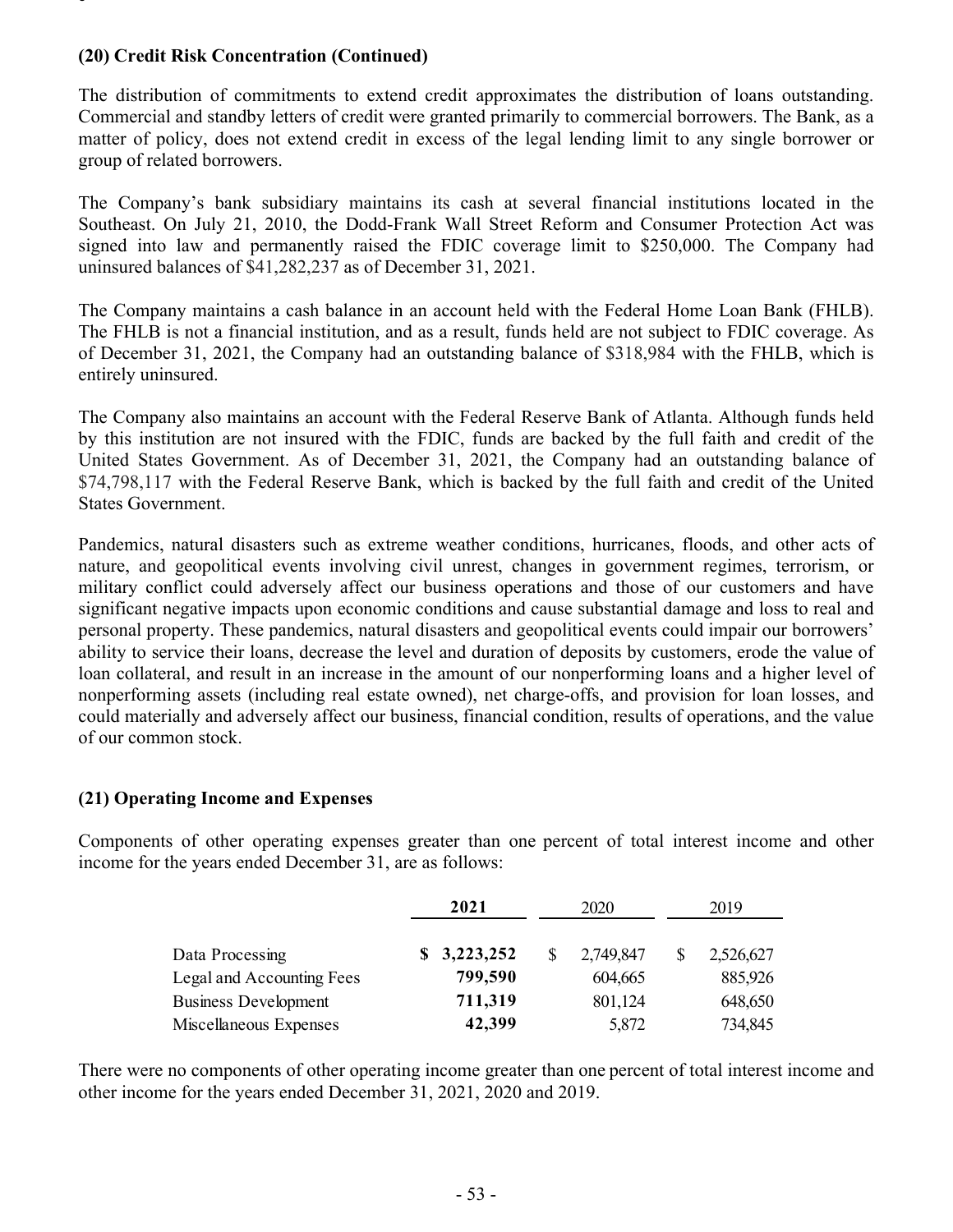#### **(22) Regulatory Matters**

The Bank is subject to various regulatory capital requirements administered by the federal banking agencies. Failure to meet minimum capital requirements can initiate certain mandatory and possibly additional discretionary actions by regulators that, if undertaken, could have a direct material effect on the Bank's financial statements. Under capital adequacy guidelines and the regulatory framework for prompt corrective action, the Bank must meet specific capital guidelines that involve quantitative measures of the Bank's assets, liabilities, and certain off-balance-sheet items as calculated under regulatory accounting practices. The Bank's capital amount and classification are also subject to qualitative judgments by the regulators about components, risk weightings and other factors.

The final rules implementing Basel Committee on Banking Supervision's capital guidelines for U.S. banks (Basel III rules) became effective for the Company on January 1, 2015, with full compliance with all of the requirements being phased in over a multi-year schedule, and fully phased in as of January 1, 2019. Under the Basel III rules, the Bank must hold a capital conservation buffer above the adequately capitalized risk‐based capital ratios. The capital conservation buffer was phased in at a rate of 0.625 percent per year from 0.0 percent in 2015 to 2.50 percent on January 1, 2019. The Company and its bank subsidiaries have elected to exclude the net unrealized gain or loss on available for sale securities, if any, in computing regulatory capital.

Quantitative measures established by regulation to ensure capital adequacy require the Bank to maintain minimum amounts and ratios (set forth in the table below) of total risk‐based, Tier I capital and Common Equity Tier I capital (as defined in the regulations) to risk‐weighted assets (as defined), and of Tier I capital (as defined) to average assets (as defined). Management believes, as of December 31, 2021, the Bank meets all capital adequacy requirements to which it is subject. As of December 31, 2021, the most recent notification from regulatory agencies categorized the Bank as well capitalized under the regulatory framework for prompt corrective action. To be categorized as well capitalized the Bank must maintain minimum total risk‐based, Tier I risk‐based, Common Equity Tier I risk‐based, and Tier I leverage ratios as set forth in the table. There are no conditions or events since that notification that management believes have changed the Bank's category.

|                              | <b>Actual</b> |               |         | <b>For Capital Adequacy</b> |               |        | To Be Well Capitalized |               |         |  |
|------------------------------|---------------|---------------|---------|-----------------------------|---------------|--------|------------------------|---------------|---------|--|
|                              |               | <b>Amount</b> | Ratio   |                             | <b>Amount</b> | Ratio  |                        | <b>Amount</b> | Ratio   |  |
|                              |               |               |         | (In Thousands)              |               |        |                        |               |         |  |
| As of December 31, 2021      |               |               |         |                             |               |        |                        |               |         |  |
| Total Capital                |               |               |         |                             |               |        |                        |               |         |  |
| to Risk-Weighted Assets      | \$            | 163,927       | 14.36 % | S                           | 91,348        | 8.00%  | \$                     | 114,186       | 10.00 % |  |
| Tier I Capital               |               |               |         |                             |               |        |                        |               |         |  |
| to Risk-Weighted Assets      |               | 151,919       | 13.30   |                             | 68,511        | 6.00   |                        | 91,348        | 8.00    |  |
| Common Equity Tier I Capital |               |               |         |                             |               |        |                        |               |         |  |
| to Risk-Weighted Assets      |               | 151,919       | 13.30   |                             | 51,383        | 4.50   |                        | 74,220        | 6.50    |  |
| Tier I Capital               |               |               |         |                             |               |        |                        |               |         |  |
| to Average Assets            |               | 151,919       | 11.08   |                             | 54,827        | 4.00   |                        | 68,534        | 5.00    |  |
| As of December 31, 2020      |               |               |         |                             |               |        |                        |               |         |  |
| Total Capital                |               |               |         |                             |               |        |                        |               |         |  |
| to Risk-Weighted Assets      | \$            | 142,178       | 14.25 % | \$                          | 79,819        | 8.00 % | \$                     | 99,774        | 10.00 % |  |
| Tier I Capital               |               |               |         |                             |               |        |                        |               |         |  |
| to Risk-Weighted Assets      |               | 131,397       | 13.17   |                             | 59,862        | 6.00   |                        | 79,816        | 8.00    |  |
| Common Equity Tier I Capital |               |               |         |                             |               |        |                        |               |         |  |
| to Risk-Weighted Assets      |               | 131,397       | 13.17   |                             | 44,896        | 4.50   |                        | 64,850        | 6.50    |  |
| Tier I Capital               |               |               |         |                             |               |        |                        |               |         |  |
| to Average Assets            |               | 131,397       | 11.21   |                             | 46,886        | 4.00   |                        | 58,607        | 5.00    |  |
|                              |               |               |         |                             |               |        |                        |               |         |  |

The Bank's actual capital amounts and ratios are presented in the following table.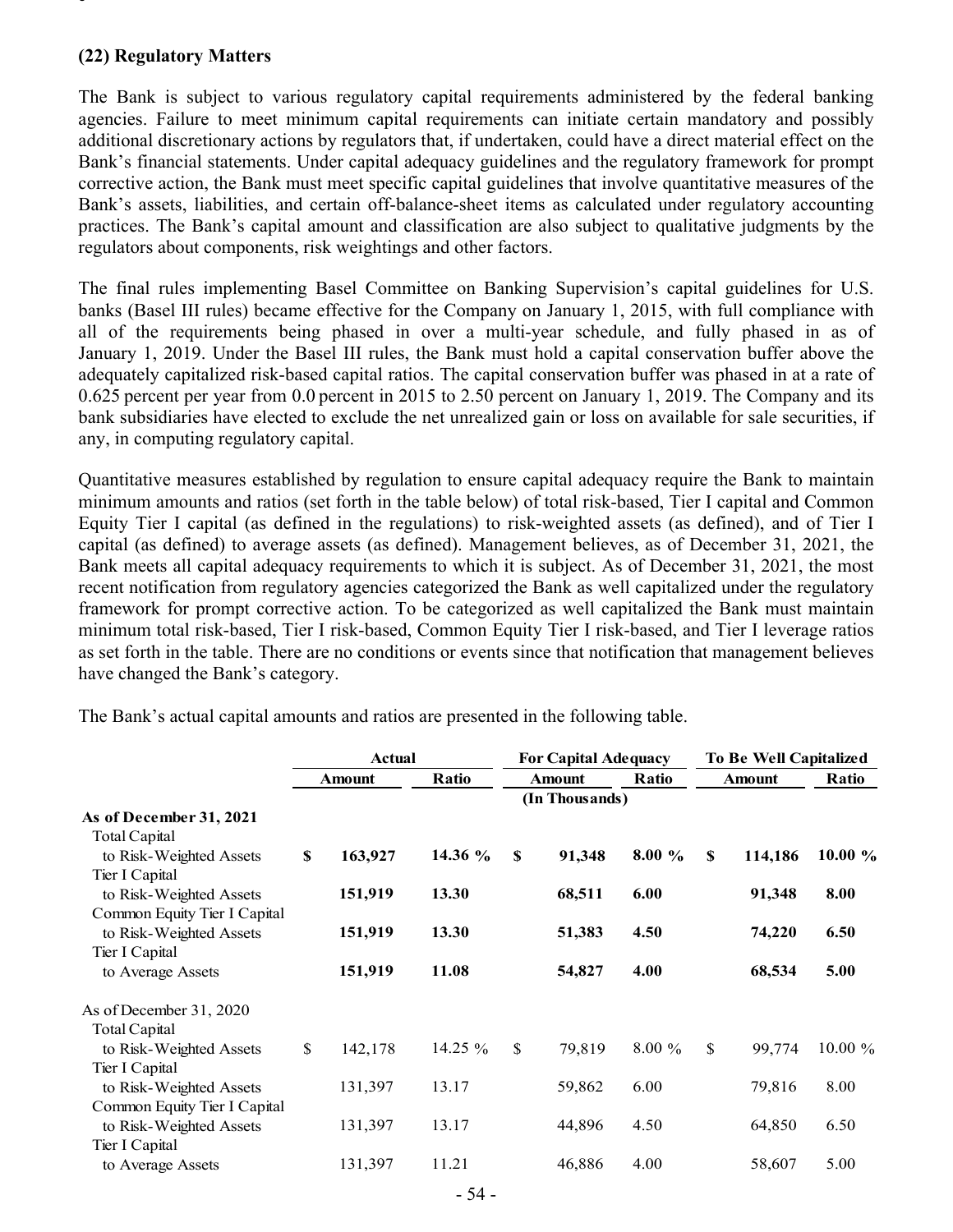## **(23) Segment Reporting**

7

Reportable segments are strategic business units that offer different products and services. Reportable segments are managed separately because each segment appeals to different markets and, accordingly, requires different technology and marketing strategies.

The Company and its subsidiaries do not have any separately reportable operating segments. The entire operations of the Company are managed as one operation.

#### **(24) Subsequent Events**

The Company performed an evaluation of subsequent events through March 22, 2022, the date upon which the Company's financial statements were available to issue.

In early 2020, an outbreak of a novel strain of coronavirus (COVID-19) emerged globally. As a result, events have occurred domestically in United States and globally, including mandates from federal, state and local authorities, leading to an overall decline in economic activity. The ultimate impact of COVID‐19 on the financial performance of the Company cannot be reasonably estimated at this time.

Additionally, it is reasonably possible that estimates made in the financial statements have been, or will be, materially and adversely impacted in the near term as a result of these conditions, including the allowance for loan losses, impairment losses related to goodwill, valuation allowances on deferred tax assets, and market values of securities and other real estate properties held.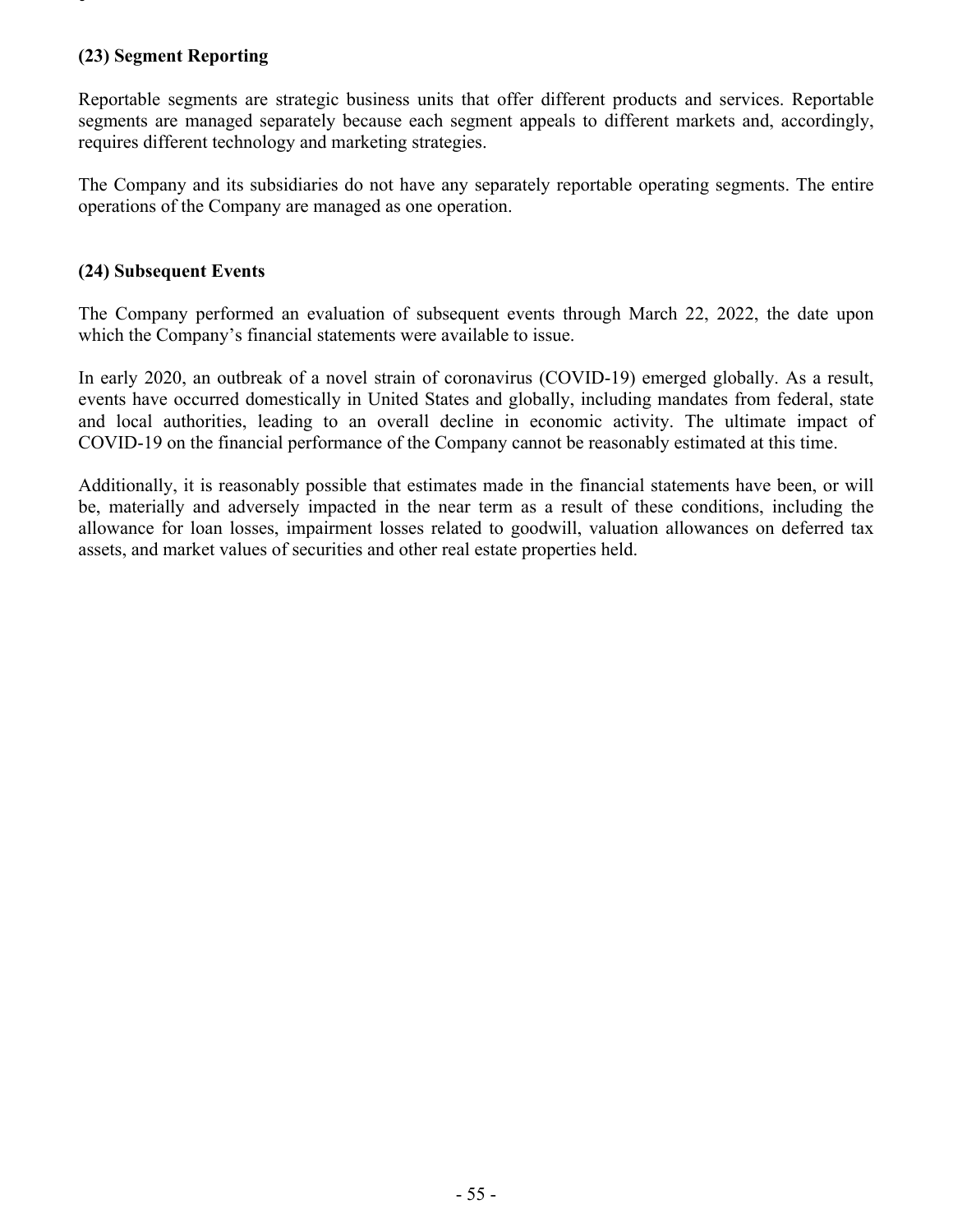# **(25) Condensed Financial Statements (Parent Company Only)**

 $\overline{\phantom{a}}$ 

Condensed parent company financial information on Morris State Bancshares, Inc. at December 31, is as follows:

# **Balance Sheets**

|                                                                | 2021           | 2020                      |
|----------------------------------------------------------------|----------------|---------------------------|
|                                                                |                |                           |
| <b>Assets</b>                                                  |                |                           |
| Cash in Subsidiary                                             | S<br>5,218,772 | $\mathbb{S}$<br>3,426,123 |
| Deposits in Other Banks                                        | 2,809,105      | 2,802,994                 |
| Investment in Subsidiaries, at Equity in Underlying Net Assets | 167,361,315    | 150,164,112               |
| Goodwill                                                       | 388,816        | 388,816                   |
| <b>Other Assets</b>                                            | 1,256,207      | 1,359,481                 |
| <b>Total Assets</b>                                            | \$177,034,215  | \$158,141,526             |
| <b>Liabilities</b>                                             |                |                           |
| Notes Payable or Other Borrowed Funds                          | \$28,752,079   | \$28,677,477              |
| <b>Accrued Expenses</b>                                        | 23,194         | 44,965                    |
|                                                                |                |                           |
| <b>Total Liabilities</b>                                       | 28,775,273     | 28,722,442                |
| <b>Shareholders' Equity (Deficit)</b>                          |                |                           |
| Common Stock, \$1 Par Value, Authorized 10,000,000 Shares,     |                |                           |
| 2,159,148 Issued and 2,107,857 Outstanding in 2021 and         |                |                           |
| 2,144,766 Issued and 2,093,839 Outstanding in 2020             | 2,159,148      | 2,144,766                 |
| Paid-in Capital Surplus                                        | 40,349,139     | 39,292,064                |
| <b>Retained Earnings</b>                                       | 104,039,835    | 83,266,070                |
| Accumulated Other Comprehensive Income                         | 3,404,364      | 6,381,381                 |
| Treasury Stock, at Cost 51,291 Shares in 2021                  |                |                           |
| and 50,927 Shares in 2020                                      | (1,693,544)    | (1,665,197)               |
| <b>Total Shareholders' Equity</b>                              | 148,258,942    | 129,419,084               |
| <b>Total Liabilities and Shareholders' Equity</b>              | \$177,034,215  | \$158,141,526             |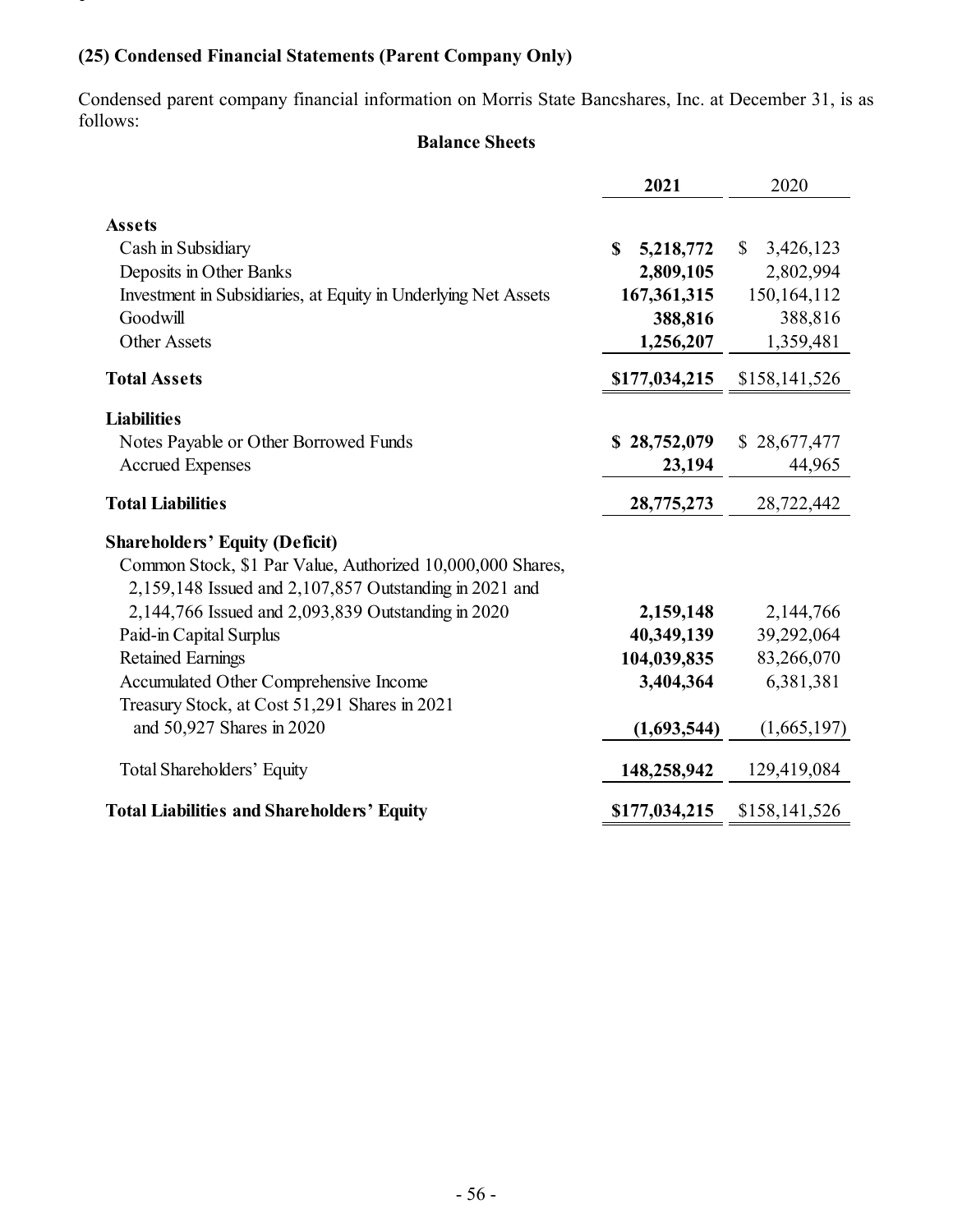# **(25) Condensed Financial Statements (Parent Company Only) (Continued)**

 $\overline{\phantom{a}}$ 

|                                                  | <b>Years Ended December 31,</b> |                           |                  |  |  |  |  |
|--------------------------------------------------|---------------------------------|---------------------------|------------------|--|--|--|--|
|                                                  | 2021                            | 2020                      | 2019             |  |  |  |  |
| <b>Revenues</b>                                  |                                 |                           |                  |  |  |  |  |
| Dividend Income                                  | 6,000,000<br>$\mathbf S$        | $\mathbb{S}$<br>2,500,000 | \$<br>7,750,000  |  |  |  |  |
| Interest Income                                  | 8,284                           | 25,489                    | 65,870           |  |  |  |  |
| Other                                            | 57                              | 500                       | 500              |  |  |  |  |
| <b>Total Revenues</b>                            | 6,008,341                       | 2,525,989                 | 7,816,370        |  |  |  |  |
| <b>Expenses</b>                                  |                                 |                           |                  |  |  |  |  |
| <b>Interest Expense</b>                          | 1,563,855                       | 1,091,608                 | 657,054          |  |  |  |  |
| Other                                            | 654,441                         | 498,222                   | 613,579          |  |  |  |  |
| <b>Total Expenses</b>                            | 2,218,296                       | 1,589,830                 | 1,270,633        |  |  |  |  |
| <b>Income Before Equity Income of Subsidiary</b> | 3,790,045                       | 936,159                   | 6,545,737        |  |  |  |  |
| Equity in Undistributed Income of Subsidiaries   | 20,174,243                      | 16,471,830                | 7,075,217        |  |  |  |  |
| <b>Net Income</b>                                | 23,964,288                      | 17,407,989                | 13,620,954       |  |  |  |  |
| <b>Retained Earnings, Beginning</b>              | 83,266,070                      | 69,537,950                | 57,792,589       |  |  |  |  |
| <b>Stock and Cash Dividends</b>                  | (3,190,523)                     | (3,679,869)               | (1,875,593)      |  |  |  |  |
| <b>Retained Earnings, Ending</b>                 | \$104,039,835                   | 83,266,070<br>\$          | 69,537,950<br>\$ |  |  |  |  |

# **Statements of Income and Retained Earnings**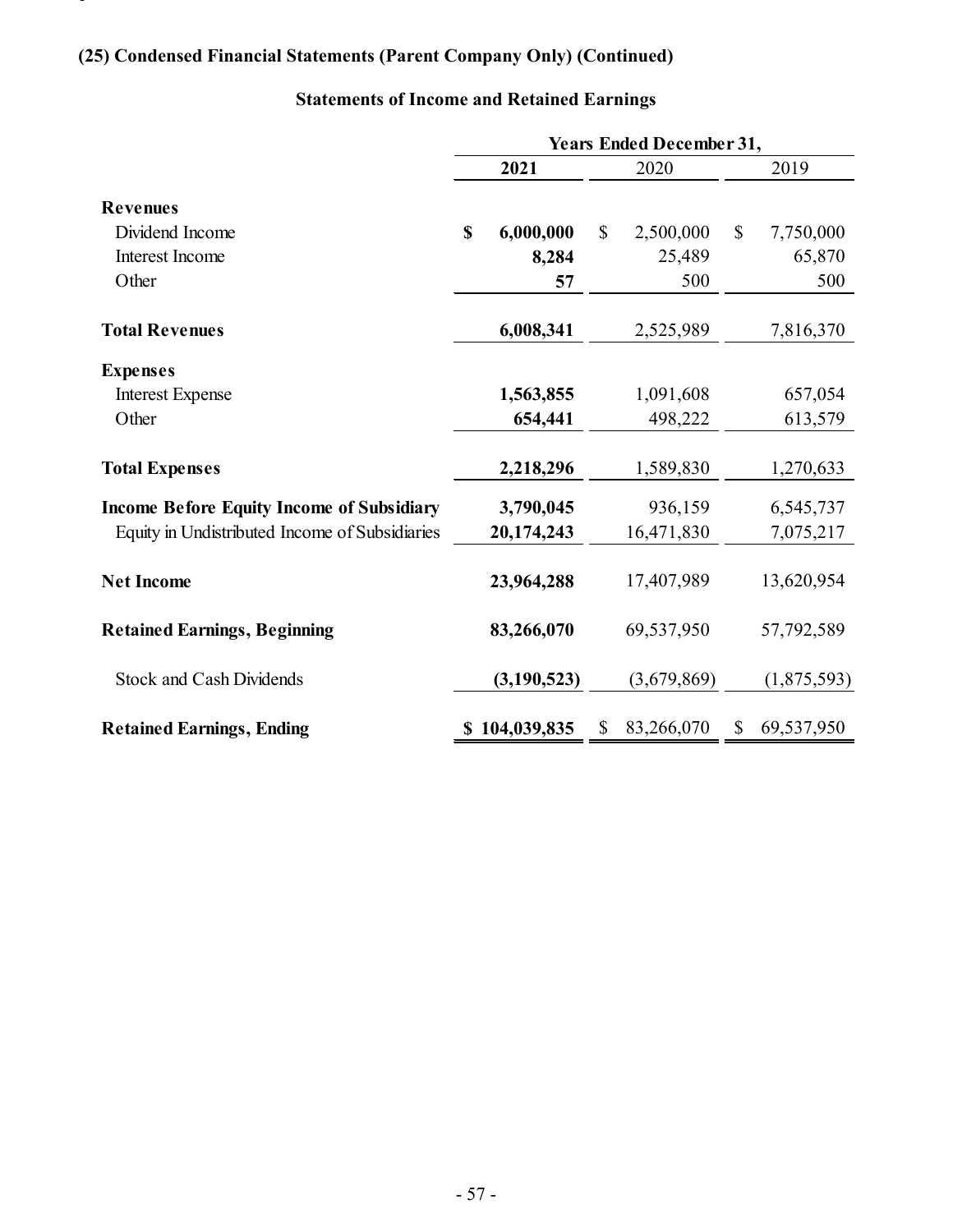# **(25) Condensed Financial Statements (Parent Company Only) (Continued)**

 $\overline{\phantom{a}}$ 

# **Statements of Cash Flows**

|                                                      | Years Ended December 31, |                 |                 |  |
|------------------------------------------------------|--------------------------|-----------------|-----------------|--|
|                                                      | 2021                     | 2020            | 2019            |  |
| <b>Cash Flows from Operating Activities</b>          |                          |                 |                 |  |
| <b>Net Income</b>                                    | \$23,964,288             | \$17,407,989    | \$13,620,954    |  |
| Adjustments to Reconcile Net Income to               |                          |                 |                 |  |
| Net Cash Provided by Operating Activities            |                          |                 |                 |  |
| Equity in Undistributed Income of Subsidiary         | (20, 174, 243)           | (16, 471, 830)  | (7,075,217)     |  |
| Net Change in Operating Assets and Liabilities       |                          |                 |                 |  |
| Accrued Income and Other Assets                      | 103,274                  | 409,165         | (1,403,830)     |  |
| Changes in Accrued Expenses and Other Liabilities    | 52,854                   | (359, 854)      | 127,271         |  |
| Net Cash Provided by Operating Activities            | 3,946,173                | 985,470         | 5,269,178       |  |
|                                                      |                          |                 |                 |  |
| <b>Cash Flows from Investing Activities</b>          |                          |                 |                 |  |
| Capital Injection to Subsidiaries                    |                          | (12,000,000)    | (27, 195, 462)  |  |
| <b>Cash Flows from Financing Activities</b>          |                          |                 |                 |  |
| Proceeds from Borrowed Funds                         |                          | 15,000,000      | 13,912,176      |  |
| Repayment of Other Borrowed Funds                    |                          | (571, 429)      | (285,714)       |  |
| Purchase of Treasury Stock                           | (28, 347)                | (285, 565)      | (168, 533)      |  |
| Proceeds from Issuance of Common Stock               | 1,071,457                |                 | 15,328,908      |  |
| Cash Dividends Paid                                  | (3, 190, 523)            | (3,679,869)     | (1,875,593)     |  |
|                                                      |                          |                 |                 |  |
| Net Cash Provided by (Used in) Financing Activities  | (2, 147, 413)            | 10,463,137      | 26,911,244      |  |
| Net Increase (Decrease) in Cash and Cash Equivalents | 1,798,760                | (551,393)       | 4,984,960       |  |
| Cash and Cash Equivalents - Beginning of Year        | 6,229,117                | 6,780,510       | 1,795,550       |  |
| Cash and Cash Equivalents - End of Year              | \$8,027,877              | 6,229,117<br>\$ | 6,780,510<br>\$ |  |

The following additional information is related to the Holding Company's cash flows during the periods reported.

|                                                         | <b>Years Ended December 31,</b> |             |      |           |  |           |
|---------------------------------------------------------|---------------------------------|-------------|------|-----------|--|-----------|
|                                                         | 2021                            |             | 2020 |           |  | 2019      |
| <b>Cash Paid for Interest</b><br>Interest on Borrowings |                                 | 1,562,932   |      | 1,131,680 |  | 621,357   |
| <b>Noncash Items</b>                                    |                                 |             |      |           |  |           |
| Changes in Unrealized Gain (Loss) on Investments \$     |                                 | (3,768,416) |      | 5,760,658 |  | 2,287,731 |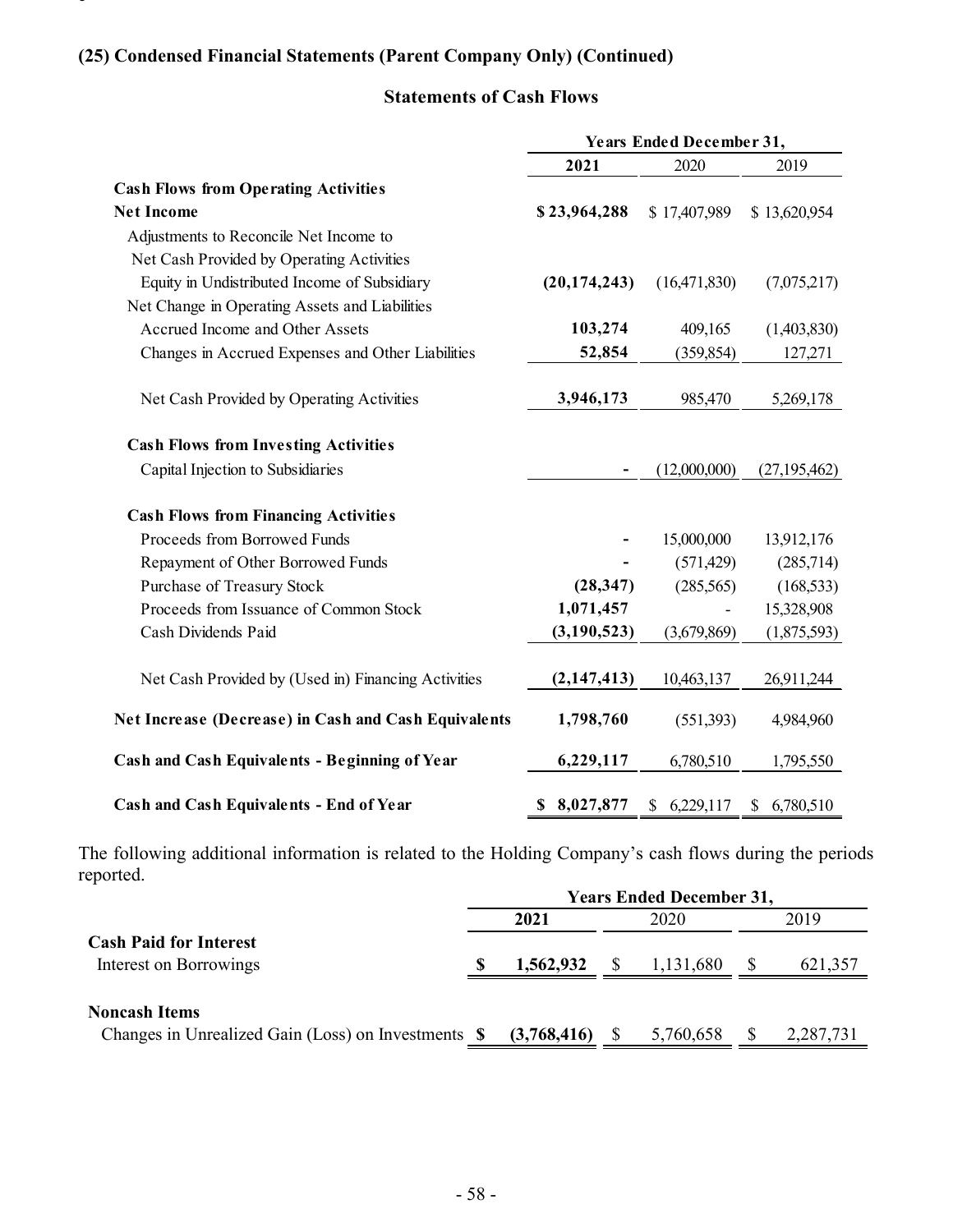# **(26) Other Comprehensive Income (Loss)**

 $\overline{\phantom{a}}$ 

The tax effects allocated to each component of other comprehensive income (loss) for the years ended December 31 are as follows:

|                                                                                                                                     | 2021                               |               |                                 |                                    |
|-------------------------------------------------------------------------------------------------------------------------------------|------------------------------------|---------------|---------------------------------|------------------------------------|
|                                                                                                                                     | <b>Before Tax</b><br><b>Amount</b> |               | <b>Tax Expense</b><br>(Benefit) | <b>Net of Tax</b><br><b>Amount</b> |
| <b>Securities Available for Sale</b><br>Change in Net Unrealized Loss During the Period<br>Reclassification Adjustment for Net Gain | $$$ (3,468,546)                    | \$            | (728, 426)                      | \$(2,740,120)                      |
| Included in Net Income                                                                                                              | (299, 870)                         |               | (62, 973)                       | (236,897)                          |
|                                                                                                                                     | \$ (3,768,416)                     | \$            | (791,399)                       | \$(2,977,017)                      |
|                                                                                                                                     |                                    |               | 2020                            |                                    |
| <b>Securities Available for Sale</b><br>Change in Net Unrealized Gain During the Period<br>Reclassification Adjustment for Net Gain | 5,806,981<br>S                     |               | \$1,219,489                     | \$4,587,492                        |
| Included in Net Income                                                                                                              | (46,323)                           |               | (9, 728)                        | (36, 595)                          |
|                                                                                                                                     | \$5,760,658                        |               | \$1,209,761                     | \$4,550,897                        |
|                                                                                                                                     |                                    |               | 2019                            |                                    |
| <b>Securities Available for Sale</b><br>Change in Net Unrealized Gain During the Period<br>Reclassification Adjustment for Net Loss | \$2,749,874                        | $\mathcal{S}$ | 482,322                         | \$2,267,552                        |
| Included in Net Income                                                                                                              | 24,471                             |               | 4,292                           | 20,179                             |
|                                                                                                                                     | \$2,774,345                        | \$            | 486,614                         | \$2,287,731                        |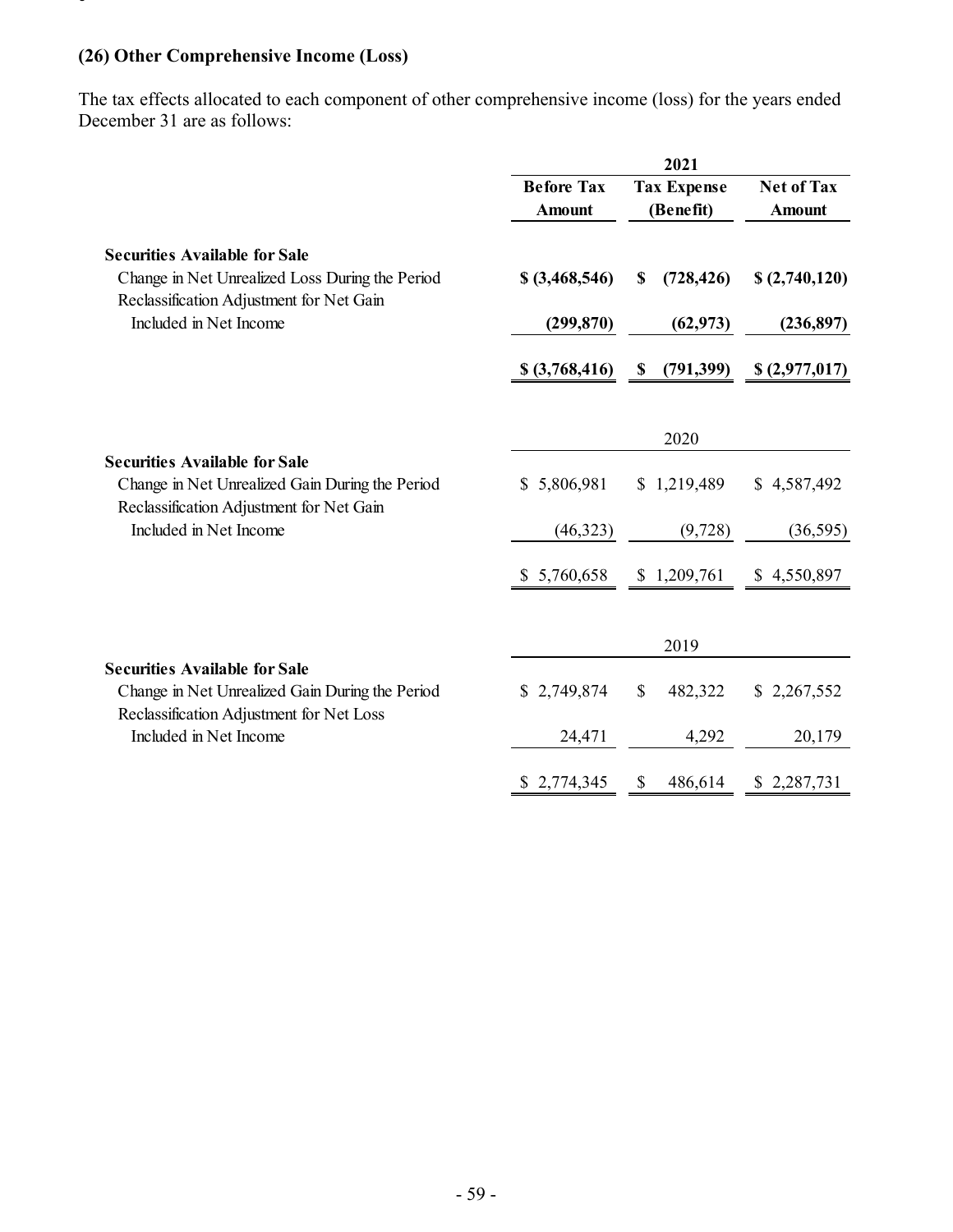## **(27) Accumulated Other Comprehensive Income (Loss)**

7

Changes in accumulated other comprehensive income (loss) by component, net of tax, for the years ended December 31 are as follows:

|                                                                            | 2021             | 2020            | 2019           |
|----------------------------------------------------------------------------|------------------|-----------------|----------------|
| <b>Beginning Balance</b>                                                   | 6,381,381<br>-SS | \$<br>1,830,484 | S<br>(457,247) |
| Other Comprehensive Income (Loss)<br><b>Before Reclassification</b>        | (2,740,120)      | 4,587,492       | 2,267,552      |
| Amounts Reclassified from Accumulated<br>Other Comprehensive Income (Loss) | (236, 897)       | (36, 595)       | 20,179         |
| Net Current Period Other<br>Comprehensive Income (Loss)                    | (2,977,017)      | 4,550,897       | 2,287,731      |
| <b>Ending Balance</b>                                                      | 3,404,364        | 6,381,381       | 1,830,484      |

#### **(28) Revenues from Contracts with Customers**

The Company's revenue from contracts with customers within the scope of ASU 2014-09 included in noninterest income (expense) in the consolidated income statement is comprised of the following for the years ended December 31:

|                                                  | 2021        | 2020        | 2019        |
|--------------------------------------------------|-------------|-------------|-------------|
| Noninterest Income (Expense)                     |             |             |             |
| Service Charges on Deposits                      | \$1,983,697 | \$1,951,402 | \$2,303,975 |
| <b>ATM</b> Interchange Fees                      | 1,865,114   | 1,518,858   | 1,183,647   |
| Net Gains (Losses) on Sales of Other Real Estate | 28,877      | (67, 595)   | 305,390     |
|                                                  | \$3,877,688 | \$3,402,665 | \$3,793,012 |

A description of the Company's revenue streams accounted for under ASU 2014-09 is as follows:

Service Charges on Deposit Accounts: The Company earns fees from its deposit customers for transaction-based, account maintenance, and overdraft services. Transaction-based fees, which include services such as ATM use fees, stop payment charges, statement rendering, and ACH fees, are recognized at the time the transaction is executed as that is the point in time the Company fulfills the customer's request. Account maintenance fees, which relate primarily to monthly maintenance, are earned over the course of a month, representing the period over which the Company satisfies the performance obligation. Overdraft fees are recognized at the point in time that the overdraft occurs. Service charges on deposits are withdrawn from the customer's account balance.

ATM Interchange Fees: The Company earns interchange fees from cardholder transactions conducted through the Visa/MasterCard or other payment network. Interchange fees from cardholder transactions represent a percentage of the underlying transaction value and are recognized daily, concurrently with the transaction processing services provided to the cardholder.